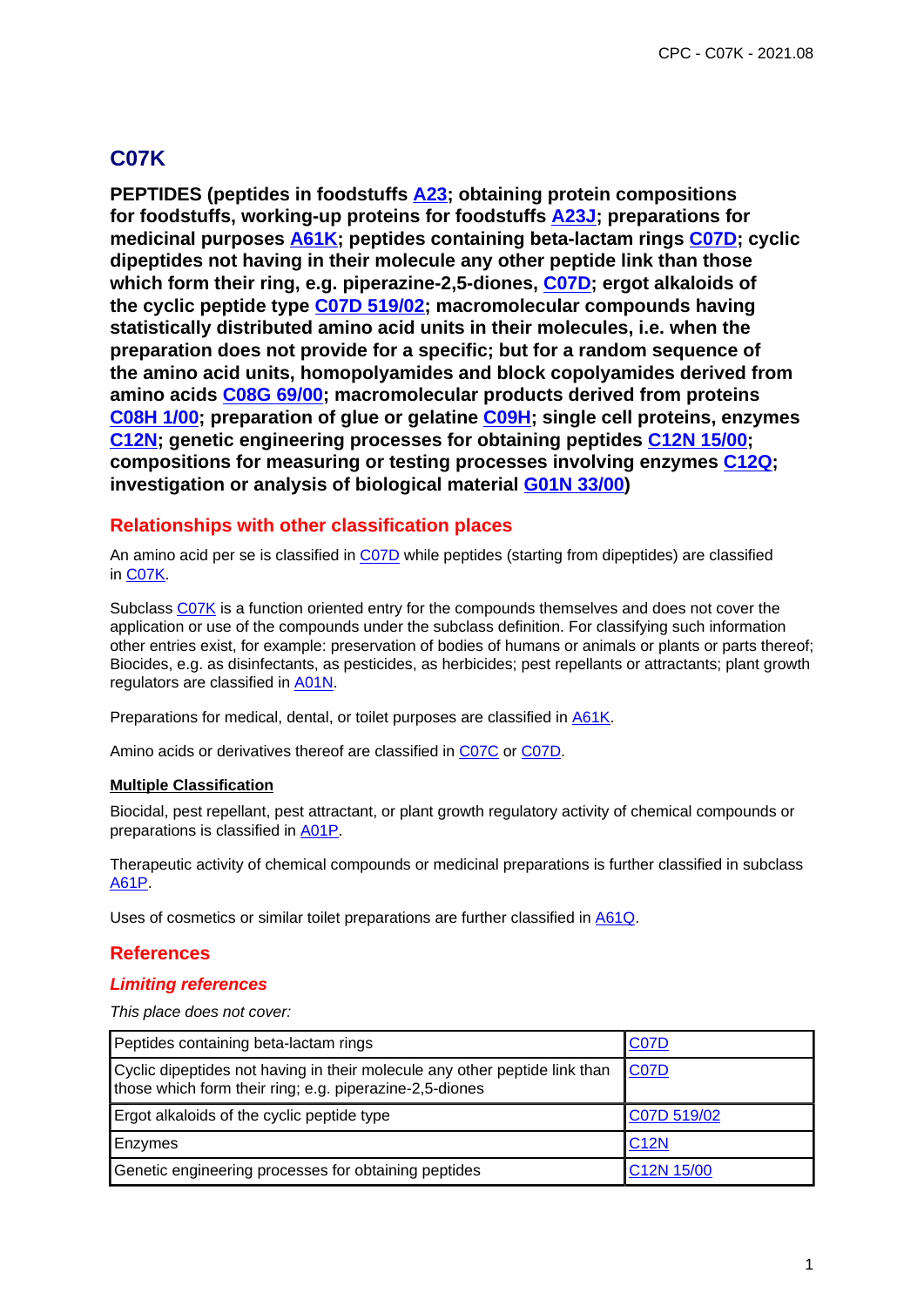| Peptides and proteins obtained by fermentation or enzyme-using<br>processes are classified in | C12P 21/00 - C12P 21/06 |
|-----------------------------------------------------------------------------------------------|-------------------------|
| Electrolytic production of organic compounds                                                  | C25B 3/00               |

### **Informative references**

Attention is drawn to the following places, which may be of interest for search:

| Peptides in foodstuffs                                                                                                                                                                                                                                                              | A23J 1/00        |
|-------------------------------------------------------------------------------------------------------------------------------------------------------------------------------------------------------------------------------------------------------------------------------------|------------------|
| Peptides in animal feed                                                                                                                                                                                                                                                             | A23K 20/147      |
| Macromolecular compounds having statistically distributed amino acid<br>units in their molecules, i.e. when the preparation does not provide<br>for a specific, but for a random sequence of the amino acid units,<br>homopolyamides and block copolyamids derived from amino acids | C08G 69/00       |
| Macromolecular products derived from proteins                                                                                                                                                                                                                                       | <b>C08H 1/00</b> |
| Preparation of glue or gelatine                                                                                                                                                                                                                                                     | C09H             |
| Microorganisms                                                                                                                                                                                                                                                                      | <b>C12N</b>      |
| Compositions for measuring or testing processes involving enzymes                                                                                                                                                                                                                   | C <sub>12Q</sub> |
| Analytical devices                                                                                                                                                                                                                                                                  | <b>G01N</b>      |
| Investigation or analysis of biological materials                                                                                                                                                                                                                                   | G01N 33/00       |

## **Special rules of classification**

In this subclass, in the absence of an indication to the contrary, a compound is classified in the last appropriate place.

Fragments of peptides or peptides modified by removal or addition of amino acids, by substitution of amino acids by others, or by combination of these modifications are classified as the parent peptides (however only if they have the same activity). Peptide fragments having up to four amino acids are classified in group C07K 5/00.

Peptides prepared by chemical processes or having an amino acid sequence derived from naturally occurring peptides are classified with the naturally occurring peptide.

Peptides prepared by recombinant DNA technology are not classified according to the host, but according to the original peptide expressed, e.g. HIV peptide expressed in E. coli is classified with HIV peptides.

When classifying in this subclass, classification is also made in group **B01D 15/08** insofar as subject matter of general interest relating to chromatography is concerned.

Specific peptides mentioned in the claims and/or examples are classified.

The technical field of C07K 1/00 - C07K 5/126 is subdivided into three major blocks:

| General methods for preparation of peptides/proteins                                    | C07K 1/00 - C07K 1/13  |
|-----------------------------------------------------------------------------------------|------------------------|
| General methods for extraction, separation and purification of<br>proteins and peptides | C07K 1/14 - C07K 1/36  |
| Peptide compounds per se containing up to four amino acids                              | C07K 5/00 - C07K 5/126 |
| Should not be used anymore for classification                                           | C07K 2/00, C07K 4/00   |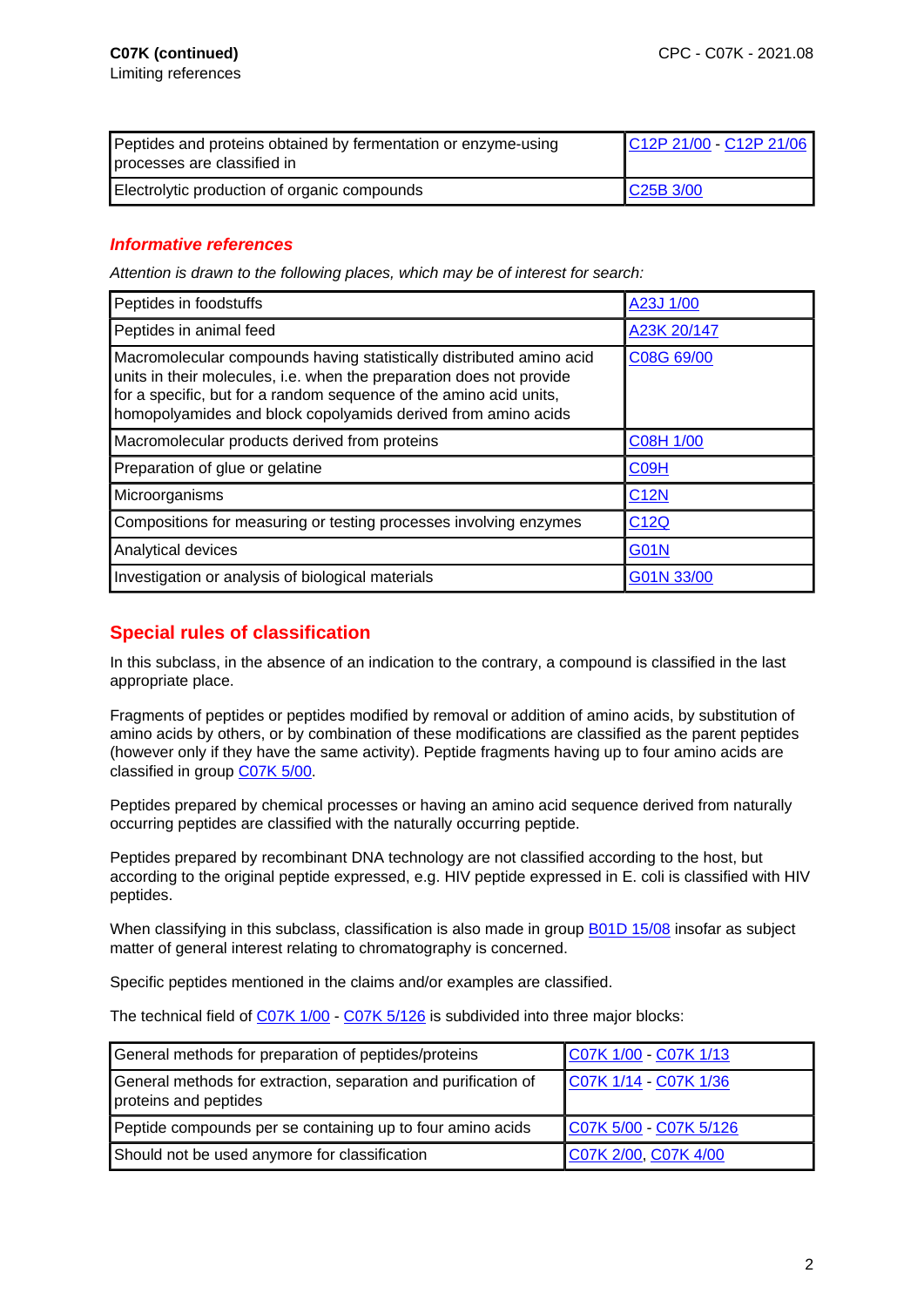# **Glossary of terms**

In this place, the following terms or expressions are used with the meaning indicated:

| Amino acid            | compounds in which at least one amino acid group and at least<br>one carboxylic group are bound to the same carbon skeleton and<br>the nitrogen atom of the amino group may be part of a ring                                                                                                                                                                                                                                                                                                                                                       |
|-----------------------|-----------------------------------------------------------------------------------------------------------------------------------------------------------------------------------------------------------------------------------------------------------------------------------------------------------------------------------------------------------------------------------------------------------------------------------------------------------------------------------------------------------------------------------------------------|
| Normal peptide link   | a link between an alpha-amino group of an amino acid and the<br>carboxylic group in position 1 of another alpha-amino acid                                                                                                                                                                                                                                                                                                                                                                                                                          |
| Abnormal peptide link | a link where at least one of the linked amino acids is not an alpha-<br>amino acid or a link formed by at least one carboxyl or amino<br>group being a part of the side chain of an alpha-amino acid.<br>Peptide compounds containing at least two amino acid units, which<br>are bound through at least one normal peptide link, including<br>oligopeptides, polypeptides and proteins.                                                                                                                                                            |
| Linear peptides       | may comprise rings formed through S-S bridges, or through an<br>hydroxy or a mercapto group of an hydroxy- or a mercapto-amino<br>acid and the carboxyl group of another amino acid (e.g. peptide<br>lactones) but do not comprise rings which are formed only through<br>peptide links.                                                                                                                                                                                                                                                            |
| Cyclic peptides       | comprising at least one ring formed only through peptide links; the<br>cyclisation may occur only through normal peptide links or through<br>abnormal peptide links, e.g. through the 4-amino group of 2,4-<br>diamino-butanoic acid. Thus, cyclic compounds in which at least<br>one link in the ring is a non-peptide link are considered as' linear<br>peptides'.                                                                                                                                                                                |
| Depsipeptides         | compounds containing a sequence of at least two alpha-amino<br>acids and at least one alpha-hydroxy carboxylic acid, which are<br>bound through at least one normal peptide link and ester link,<br>derived from the hydroxy carboxylic acids                                                                                                                                                                                                                                                                                                       |
| Linear depsipeptides  | may comprise rings formed through S-S bridges, or through an<br>hydroxy or a mercapto group of an hydroxy- or mercapto-amino<br>and and the carboxyl group of another amino- or hydroxy-acid<br>but do not comprise rings formed only through peptide or ester<br>links derived from hydroxy carboxylic acids, e.g. Gly-Ala-Gly-<br>OCH2CO2H and Gly-OCH2CO-Ala-Gly are considered as "linear<br>depsipeptides, but HOCH2CO-Gly-Ala-Gly does not contain an<br>ester link, and is thus a derivative of Gly-Ala-Gly which is covered<br>by C07K 5/08 |
| Cyclic depsipeptides  | are peptides containing at least one ring formed only through<br>peptide or ester link - derived from hydroxy carboxylic acids -, e.g.<br>Gly-Ala-Gly-OCH2CO                                                                                                                                                                                                                                                                                                                                                                                        |
| Hybrid peptides       | are peptides produced through fusion or covalent binding of two or<br>more heterologous peptides.                                                                                                                                                                                                                                                                                                                                                                                                                                                   |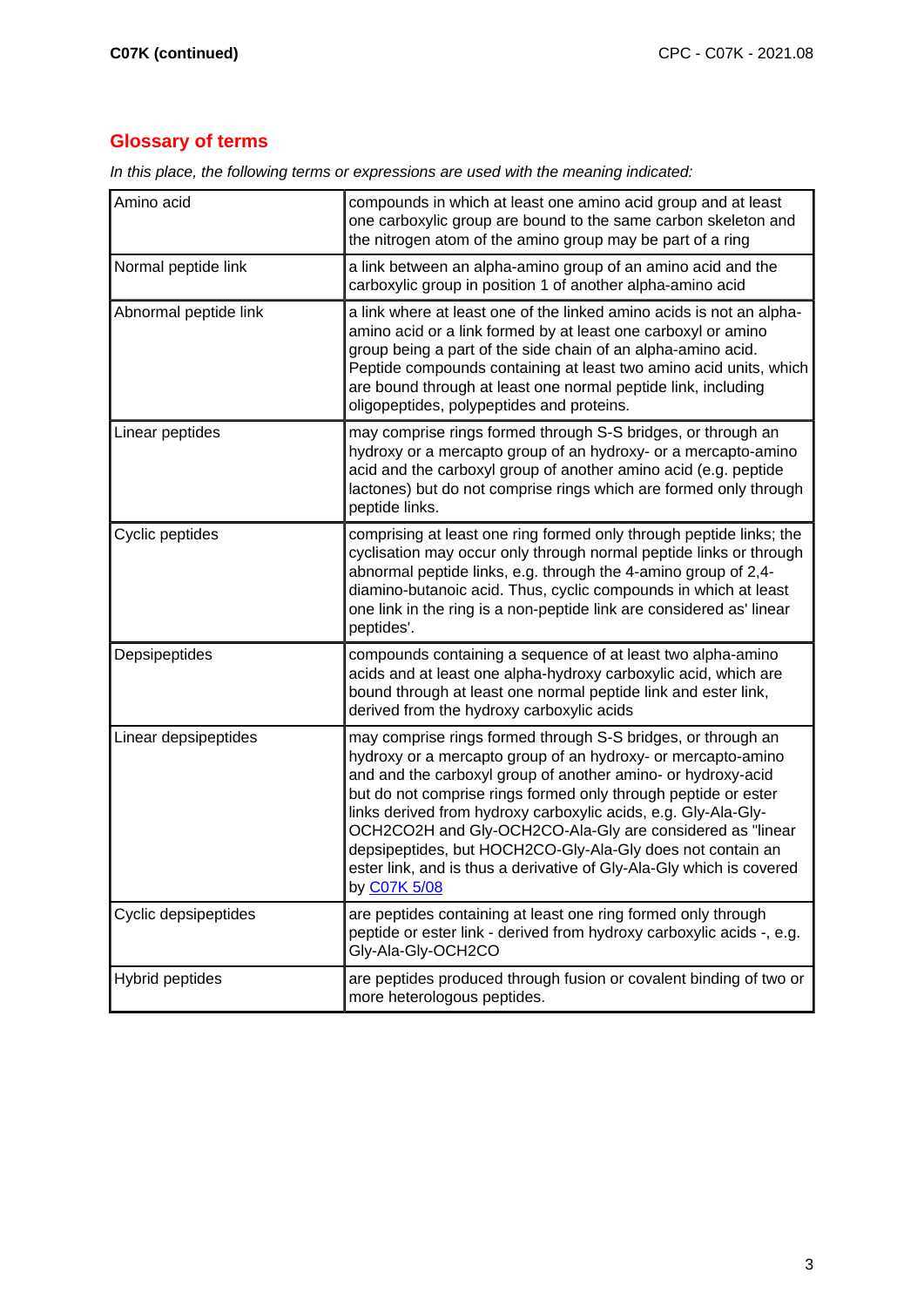# **C07K 1/00**

**General methods for the preparation of peptides {, i.e. processes for the organic chemical preparation of peptides or proteins of any length}**

## **Definition statement**

This place covers:

General processes for the organic chemical preparation of peptides (exception see C07K 1/113).

Peptides e.g. oligopeptides, polypeptides, proteins Immunoglobulins.

Carrier-bound or immobilised peptides and preparation thereof.

Hybridpeptides.

"Peptides" in this main group includes oligopeptides, polypeptides, proteins and chemically modified forms thereof, i.e. the definition of peptide is independent of the length in amino acids.

Peptides comprise at least two alpha-amino acids joined by a single peptide bond.

# **C07K 1/003**

#### **{by transforming the C-terminal amino acid to amides}**

#### **Definition statement**

This place covers:

Reactions concerning transformation of the C-terminal amino acid to amides.

## **C07K 1/006**

#### **{of peptides containing derivatised side chain amino acids}**

#### **Definition statement**

This place covers:

Preparation of peptides containing derivatised side chain amino acids such as e.g. pseudo proline, non natural amino acids, and chemically phosphorylated amino acids.

## **C07K 1/02**

**in solution {(C07K 1/003, C07K 1/006 take precedence)}**

### **Definition statement**

This place covers: General methods for solution phase peptide synthesis.

### **Special rules of classification**

Main group concerns methods for solution phase peptide synthesis applicable to peptides in general. Methods directed to solution phase peptide synthesis of a single peptide or protein needs to be classified in the pertinent group for that specific peptide or protein.

C07K 1/003, C07K 1/006 take precedence.

The class C07K 1/023 should be given if the focus of solution phase peptide synthesis is on inhibition of racemate formation.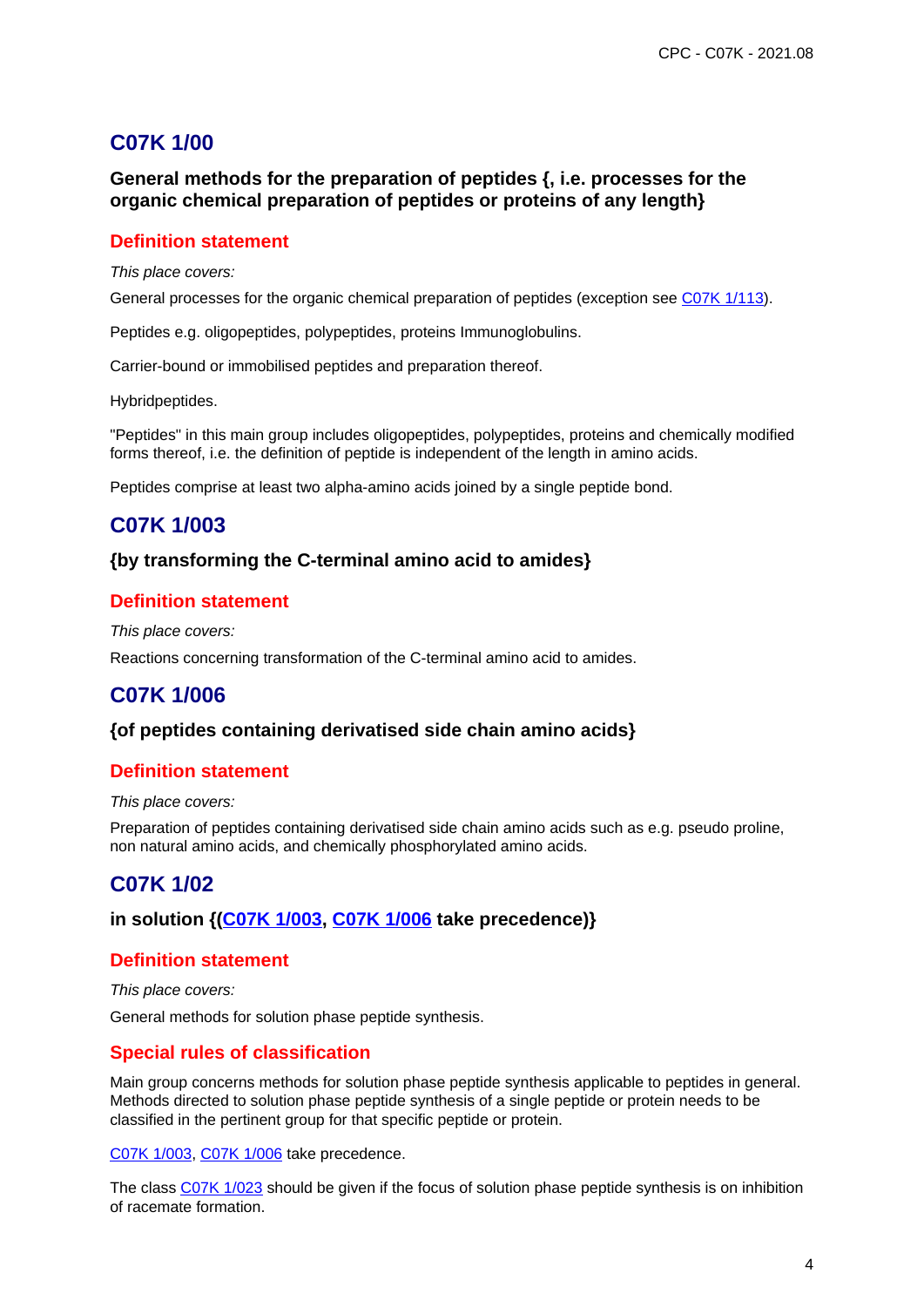Solution-phase peptide synthesis may comprise enzymes as catalysts.

## **Glossary of terms**

In this place, the following terms or expressions are used with the meaning indicated:

| Peptides | oligopeptides, polypeptides, proteins and chemically modified |
|----------|---------------------------------------------------------------|
|          | forms thereof.                                                |

## **C07K 1/04**

#### **on carriers {(C07K 1/003, C07K 1/006 take precedence)}**

### **Special rules of classification**

C07K 1/003, C07K 1/006 take precedence.

Specific aspects of synthesis on carriers, such as deprotection, new solvents, should be classified in the respective subclasses.

# **C07K 1/045**

### **{using devices to improve synthesis, e.g. reactors, special vessels}**

### **References**

#### **Limiting references**

This place does not cover:

| Apparatus per se | B01J 19/0046,      |
|------------------|--------------------|
|                  | <b>B01J19/0093</b> |

## **C07K 1/047**

### **{Simultaneous synthesis of different peptide species; Peptide libraries}**

### **Definition statement**

This place covers:

Organic chemical methods for simultaneous multiple peptide synthesis and organic chemical synthesis of peptide libraries.

### **References**

#### **Limiting references**

| Carrier-bound immobilised peptides are classified in, if the invention relies CO7K 17/00<br>in the carrier and/or the anchoring linkages |                                |
|------------------------------------------------------------------------------------------------------------------------------------------|--------------------------------|
| Peptide libraries produced by recombinant DNA technology                                                                                 | C12N 15/1034 -<br>C12N 15/1093 |
| Libraries per se, arrays, containing peptides or polypeptides, or<br>derivatives thereof                                                 | C40B 40/10                     |
| Combinatorial chemical libraries                                                                                                         | C40B 50/00                     |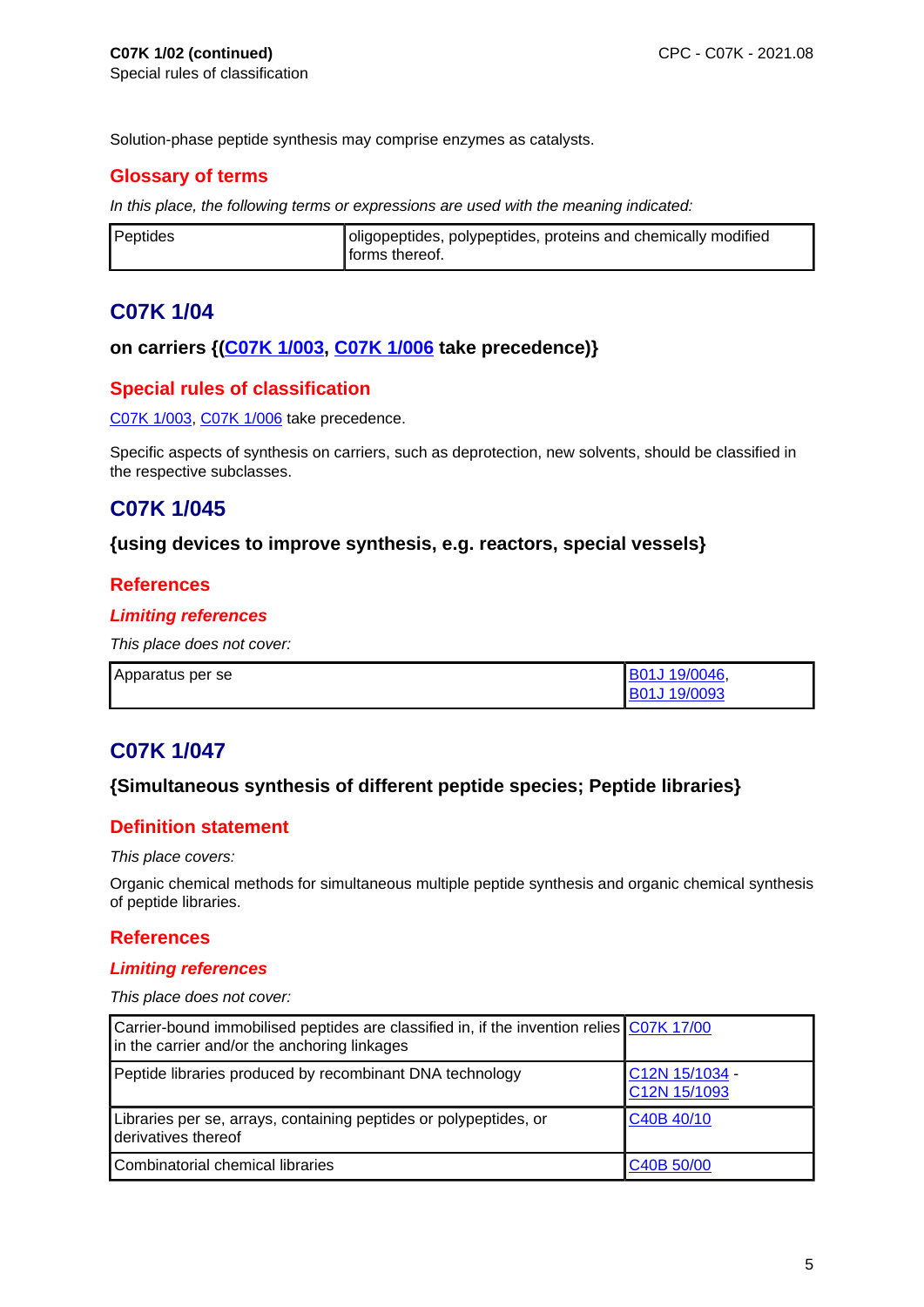# **C07K 1/06**

## **using protecting groups or activating agents {(C07K 1/003, C07K 1/006 take precedence)}**

## **Definition statement**

This place covers:

General methods for the preparation of peptides using protecting groups or activating agents.

### **Special rules of classification**

Multiple classification if a plurality of protecting groups is claimed.

Please avoid, where possible, classification in the head group **C07K/06**,

C07K 1/003, C07K 1/006 take precedence.

# **C07K 1/08**

### **using activating agents {(C07K 1/003, C07K 1/006 take precedence)}**

### **Special rules of classification**

C07K 1/003, C07K 1/006 take precedence.

For coupling of peptides the carboxyl group is activated. Thus activating agent are generally agents which activate the carboxyl group by forming an activated ester, such as DCC, DIC, BOP, PyBOP, HBTU, TBTU.

Activating agents are to be distiguished from coupling agents which do not form an activated ester but are oxidized during the peptide bond formation.

# **C07K 1/10**

### **using coupling agents {(C07K 1/006 takes precedence)}**

### **Definition statement**

This place covers:

General methods for the preparation of peptides using coupling agents.

## **Special rules of classification**

C07K 1/006 takes precedence.

For coupling of peptides the carboxyl group is activated. Thus activating agent are generally agents which activate the carboxyl group by forming an activated ester, such as DCC, DIC, BOP, PyBOP, HBTU, TBTU.

Activating agents are to be distinguished from coupling agents which do not form an activated ester but are oxidized during the peptide bond formation.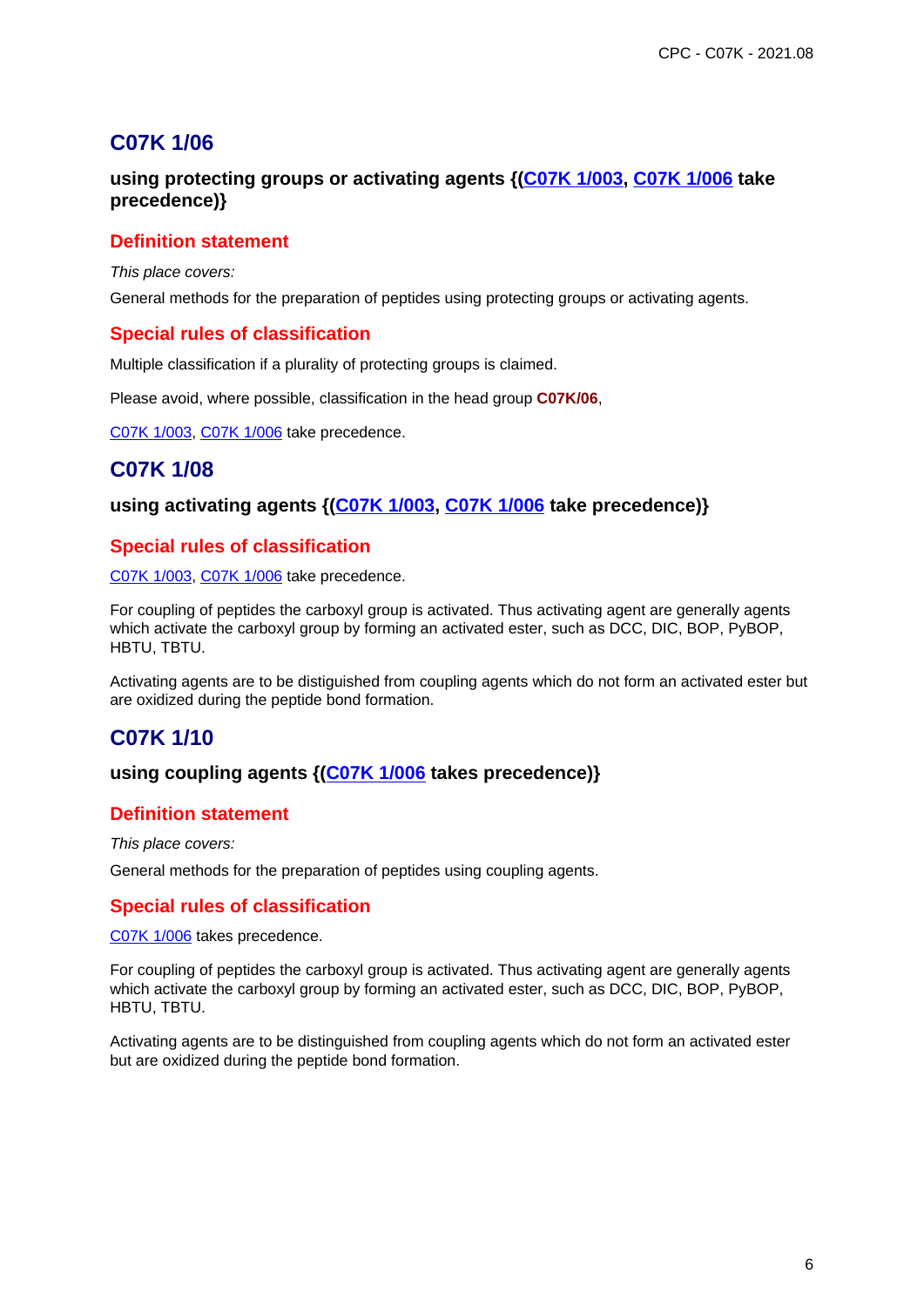# **C07K 1/1077**

## **{by covalent attachment of residues other than amino acids or peptide residues, e.g. sugars, polyols, fatty acids}**

### **Definition statement**

This place covers:

General methods for the preparation of peptides by covalent attachment of residues other than amino acids or peptide residues, e.g. sugars, polyols, fatty acids.

### **References**

#### **Limiting references**

This place does not cover:

| Carrier-bound immobilised peptides                                                       | C07K 17/00                     |
|------------------------------------------------------------------------------------------|--------------------------------|
| Peptide libraries produced by recombinant DNA technology                                 | C12N 15/1034 -<br>C12N 15/1093 |
| Libraries per se, arrays, containing peptides or polypeptides, or<br>derivatives thereof | C40B 40/10                     |
| Combinatorial chemical libraries                                                         | C40B 50/00                     |

## **Special rules of classification**

Peptide arrays or libraries are NOT classified in C07K 1/1077.

# **C07K 1/113**

#### **without change of the primary structure**

### **Definition statement**

#### This place covers:

General methods for the preparation of peptides without change in the primary structure, e.g. by reversible modification of the secondary, tertiary or quaternary structure.

## **Special rules of classification**

In this subclass as an exception to the general rule that methods have to be applicable to peptides in general, exceptionally also methods relating to a single peptide or protein are classified.

# **C07K 1/12**

### **by hydrolysis {, i.e. solvolysis in general}**

### **References**

#### **Limiting references**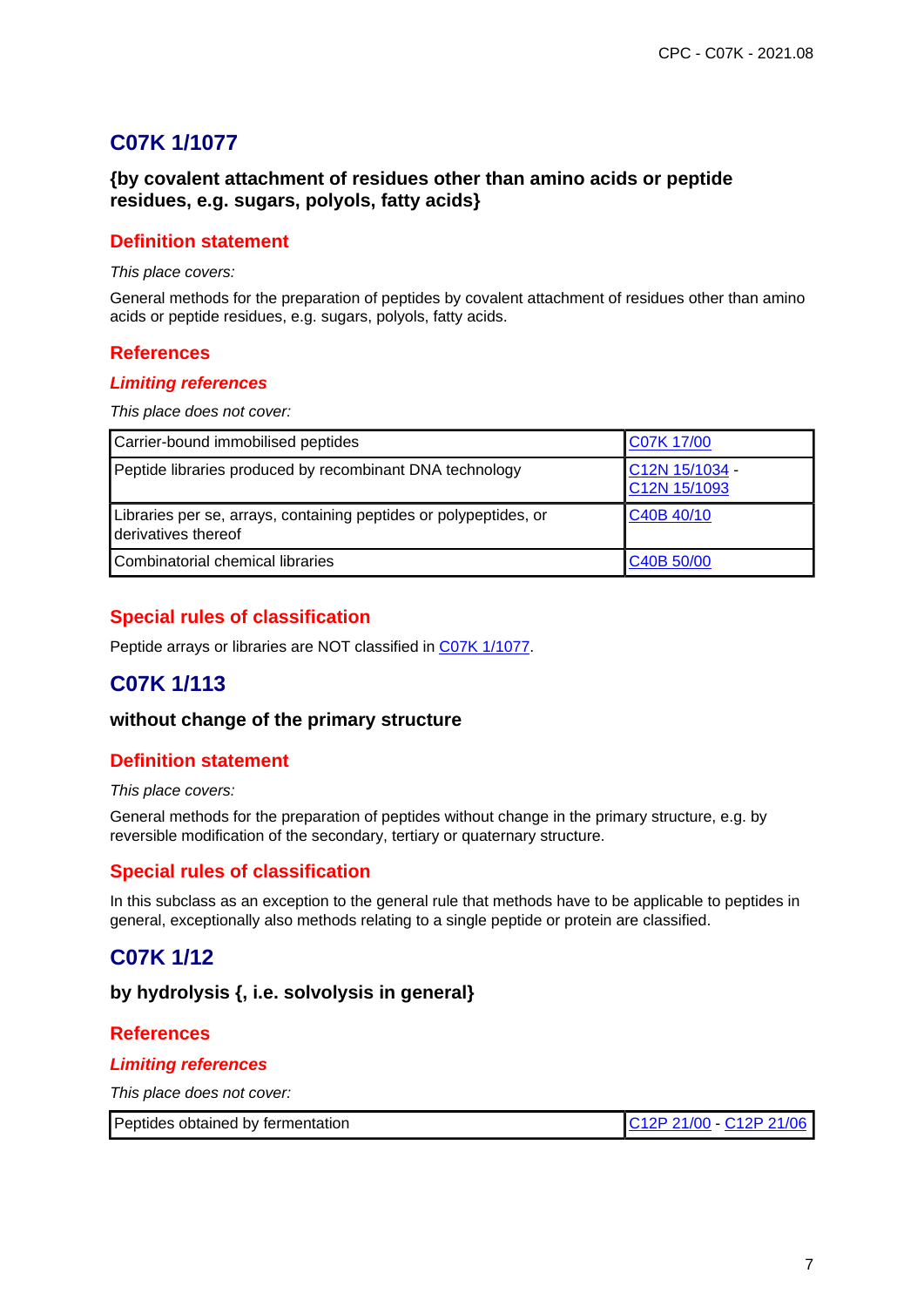## **Special rules of classification**

Documents directed to peptide or protein sequencing have also been classified in the past in G01N 33/68.

General methods for the preparation of peptides by hydrolysis covers peptide or protein sequencing techniques (sequential hydrolysis of peptides or protein).

# **C07K 1/13**

## **Labelling of peptides**

### **Definition statement**

#### This place covers:

General chemical methods for the preparation of peptides by labelling e.g. with dyes, radioactive or fluorescents labels.

Subgroup concerns methods which are applicable to peptides of any length in general! Methods directed to the preparation of a specific peptide or protein needs to be classified in the pertinent group for that specific peptide or protein.

### **Relationships with other classification places**

Isotope labelled peptides per se are classified in C07B 59/008.

### **References**

#### **Informative references**

Attention is drawn to the following places, which may be of interest for search:

| Peptide conjugates where the innovation is on the conjugated part                                                                                                                               | A61K 47/50   |
|-------------------------------------------------------------------------------------------------------------------------------------------------------------------------------------------------|--------------|
| Peptides forming the non active part of a conjugate for use as a<br>therapeutic agent                                                                                                           | A61K 47/62   |
| Peptides forming the non active part of a conjugate for use as an in vivo<br>imaging agent by fluorescense                                                                                      | A61K 49/0056 |
| Peptides possibly part of a conjugate, for use as an in vivo imaging agent<br>by X-ray imaging                                                                                                  | A61K 49/04   |
| Peptides possibly part of a conjugate for use as an in vivo imaging agent<br>by magnetic resonance imaging                                                                                      | A61K 49/14   |
| Peptides possibly part of a conjugate for use as an in vivo imaging agent<br>by ultrasound imaging                                                                                              | A61K 49/22   |
| Preparations containing radioactive peptides for use in therapy and<br>in vivo imaging are classified in Preparations containing radioactive<br>peptides for use in therapy and in vivo imaging | A61K 51/08   |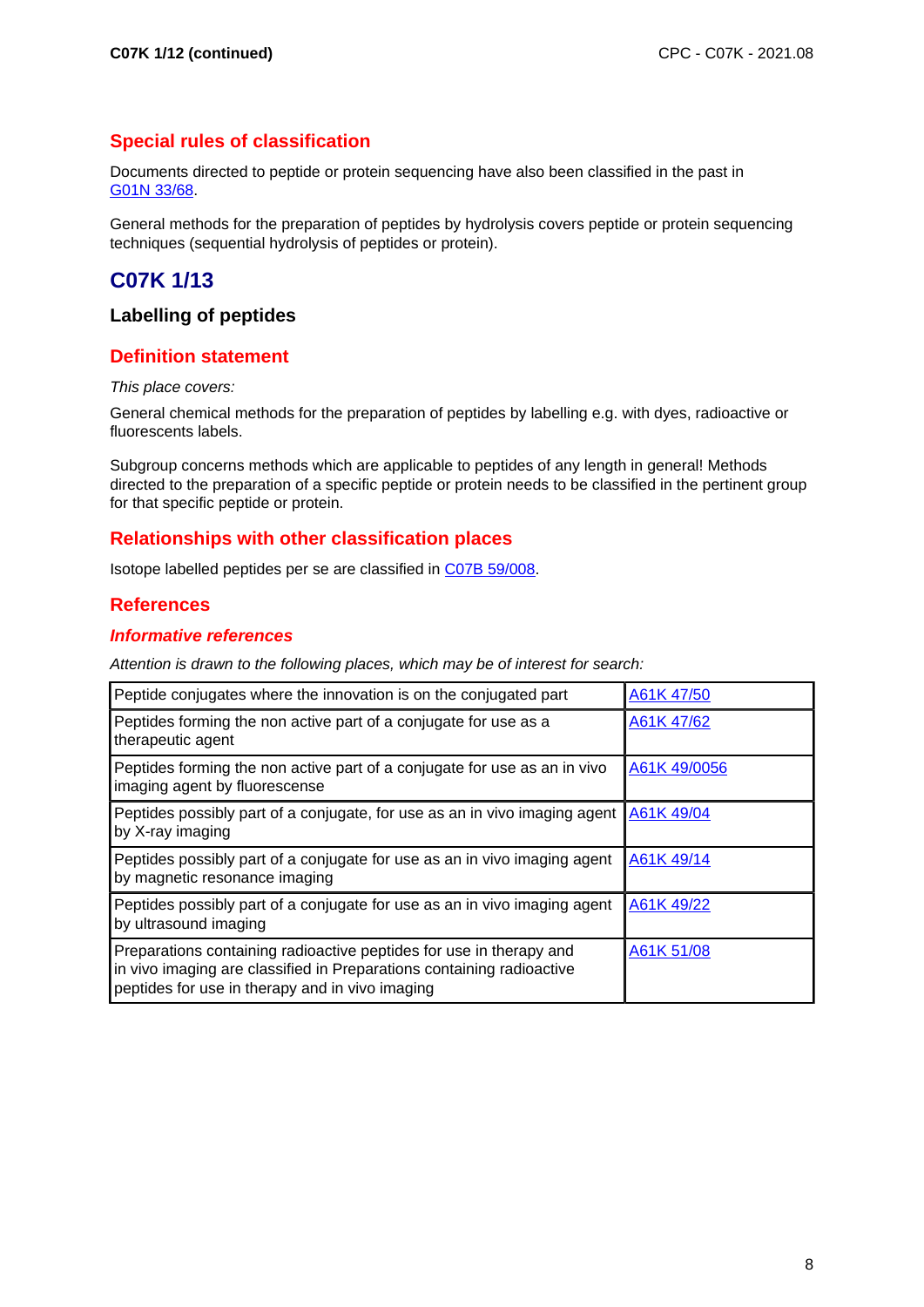# **C07K 1/14**

## **Extraction; Separation; Purification**

## **References**

### **Limiting references**

This place does not cover:

Methods directed to purification of antibodies from serum, plasma, or other body fluids are classified in C07K 16/065. However, if the focus is on technical aspect of purification as such, the method should also be classified in C07K 1/14 - C07K 1/36. Purification of antibodies from a solution, cell culture, and the like, is classified in C07K 1/14 - C07K 1/36.

### **Informative references**

Attention is drawn to the following places, which may be of interest for search:

| Antibodies isolated from milk are also classified in |  |
|------------------------------------------------------|--|
|                                                      |  |

## **Special rules of classification**

Please avoid where you can classifying in the head group.

# **C07K 1/16**

## **by chromatography**

## **Definition statement**

This place covers:

Only chromatographic methods applicable for peptides or proteins as such are classified here.

## **Relationships with other classification places**

Chromatographic materials as such are classified in B01J 20/281 - B01J 20/292, B01J 39/26 (cation exchangers), **B01J 41/20** (anion exchangers).

B01D 15/08 relates to processes and apparatus for chromatography in general.

# **C07K 1/306**

**{by crystallization}**

### **References**

### **Limiting references**

| Methods with emphasis on growing large single crystals of protein from<br><b>I</b> solutions | C30B 7/00  |
|----------------------------------------------------------------------------------------------|------------|
| For the crystal                                                                              | C30B 29/58 |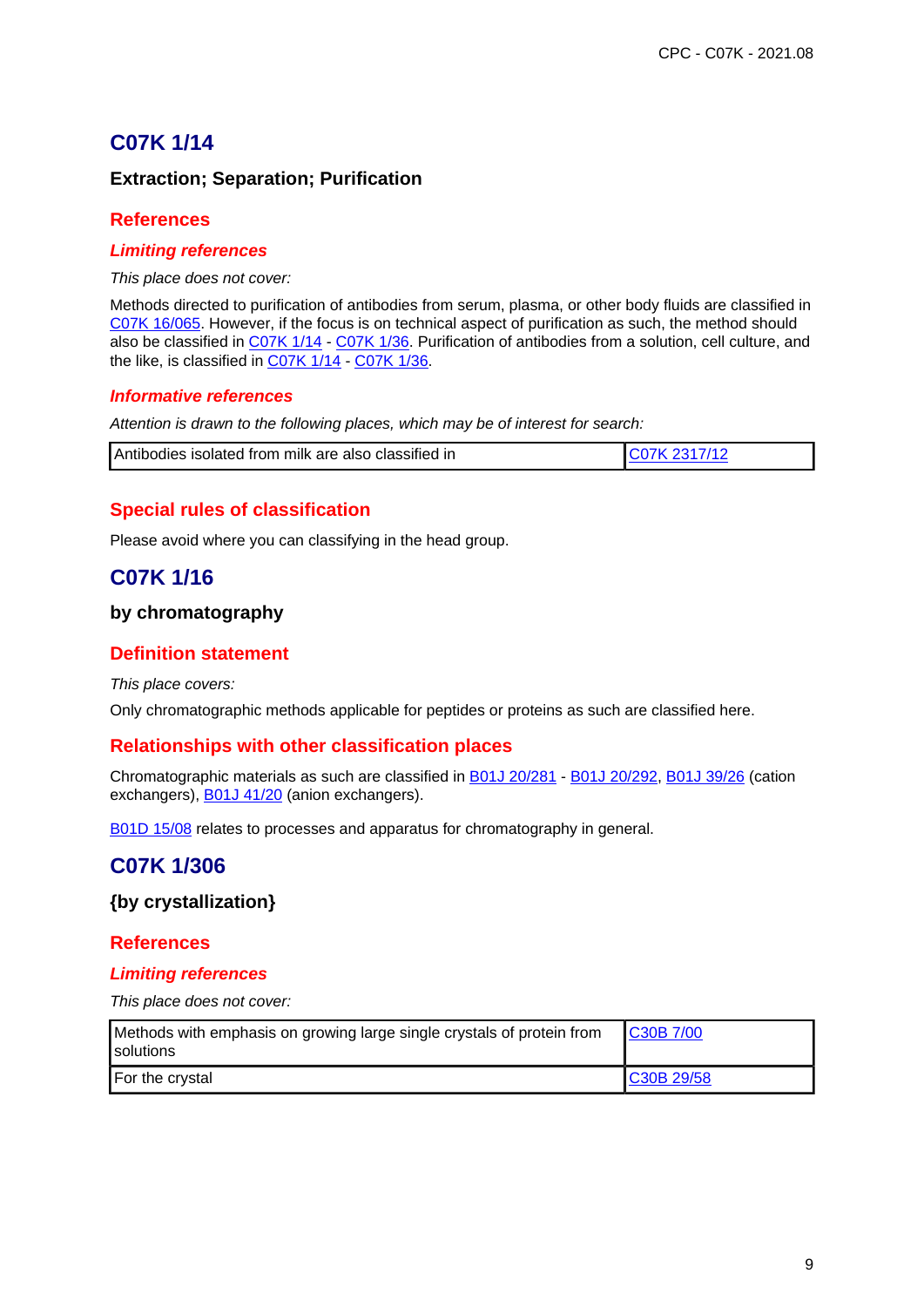# **C07K 1/36**

## **by a combination of two or more processes of different types**

### **Definition statement**

This place covers:

A combination of two or more processes of different types means that at least two steps are innovative.

# **C07K 2/00**

### **Peptides of undefined number of amino acids; Derivatives thereof**

## **Special rules of classification**

Please avoid classifying in this group. Consider classification only in exceptional cases where the protein is not identifiable by the sequence or otherwise.

# **C07K 4/00**

### **Peptides having up to 20 amino acids in an undefined or only partially defined sequence; Derivatives thereof**

## **Special rules of classification**

Please avoid classifying in this group. Consider classification only in exceptional cases where the protein is not identifiable by the sequence or otherwise.

# **C07K 5/00**

### **Peptides containing up to four amino acids in a fully defined sequence; Derivatives thereof**

### **Definition statement**

#### This place covers:

Peptides containing up to four amino acids in a fully defined sequence and derivatives thereof. Peptides containing up to four amino acids in a fully defined sequence and containing saccharide radicals are not covered by this group (see references relevant to classification below).

## **References**

#### **Limiting references**

| Peptides containing up to four amino acids in a fully defined sequence<br>and containing saccharide radicals | C07K 9/00  |
|--------------------------------------------------------------------------------------------------------------|------------|
| Cosmetic preparations containing peptides                                                                    | A61K 8/64  |
| Medical uses of novel short peptides                                                                         | A61K 38/00 |
| <b>Dipeptides</b>                                                                                            | A61K 38/05 |
| Tripeptides                                                                                                  | A61K 38/06 |
| Tetrapeptides                                                                                                | A61K 38/07 |
| Depsipeptides                                                                                                | A61K 38/15 |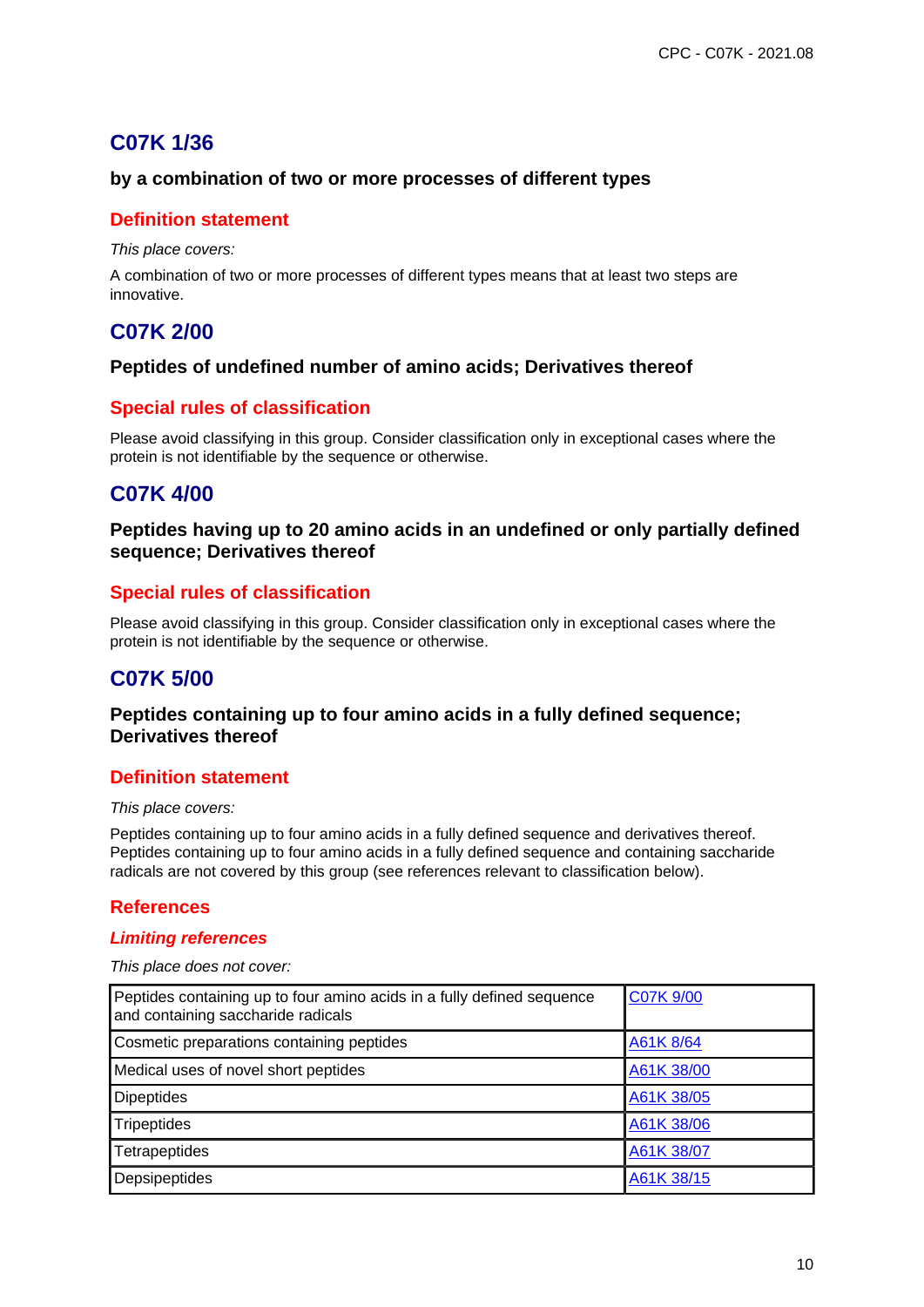### **Informative references**

| Depsipeptides with up to 4 amino acids are also classified in                                                                                                         | C07K 11/00            |
|-----------------------------------------------------------------------------------------------------------------------------------------------------------------------|-----------------------|
| Chemically synthesized hybrid peptides with up to 4 amino acids are also<br>classified in                                                                             | C07K 19/00            |
| Fusion polypeptides                                                                                                                                                   | C07K 2319/00          |
| Peptide conjugates where the innovation is on the conjugated part are<br>classified in                                                                                | A61K 47/50            |
| Peptides up to 4 amino acids in length forming the non active part of a<br>conjugate, for use as a therapeutic agent, are also classified in                          | A61K 47/62            |
| Peptides up to 4 amino acids in length forming the active part of a<br>conjugate to an antibody, for use as a therapeutic agent, are also<br>classified in            | A61K 47/6801          |
| Peptides up to 4 amino acids in length forming the non active part of a<br>conjugate, for use as an in vivo imaging agent by fluorescense, are also<br>classified in  | A61K 49/0056          |
| Peptides up to 4 amino acids in length, possibly part of a conjugate, for<br>use as an in vivo imaging agent by X-ray imaging, are also classified in                 | A61K 49/04            |
| Peptides up to 4 amino acids in length, possibly part of a conjugate, for<br>use as an in vivo imaging agent by magnetic resonance imaging, are also<br>classified in | A61K 49/14            |
| Peptides up to 4 amino acids in length, possibly part of a conjugate, for<br>use as an in vivo imaging agent by ultrasound imaging, are also classified<br>in         | A61K 49/22            |
| Preparations containing radioactive peptides for use in therapy and in<br>vivo imaging are also classified in                                                         | A61K 51/08            |
| Peptides with up to 4 amino acids labelled with isotopes are also<br>classified in                                                                                    | C07B 59/008           |
| Peptides with up to four amino acids prepared by fermentation (not<br>recombinantly expressed) are also classified in                                                 | C12P 21/00-C12P 21/06 |

Attention is drawn to the following places, which may be of interest for search:

## **Special rules of classification**

Although C07K 5/00- C07K 5/126 concern short peptides per se, there is one exception: methods for purification and preparation of aspartame are classified with aspartame in C07K 5/0613.

# **C07K 5/02**

### **containing at least one abnormal peptide link**

## **Definition statement**

#### This place covers:

Peptides per se, and derivatives thereof, having up to four amino acids in a fully defined sequence and containing at least one abnormal peptide link are classified in this subgroup only.

## **Special rules of classification**

Mainly protease inhibitors, such as statins, have been classified here.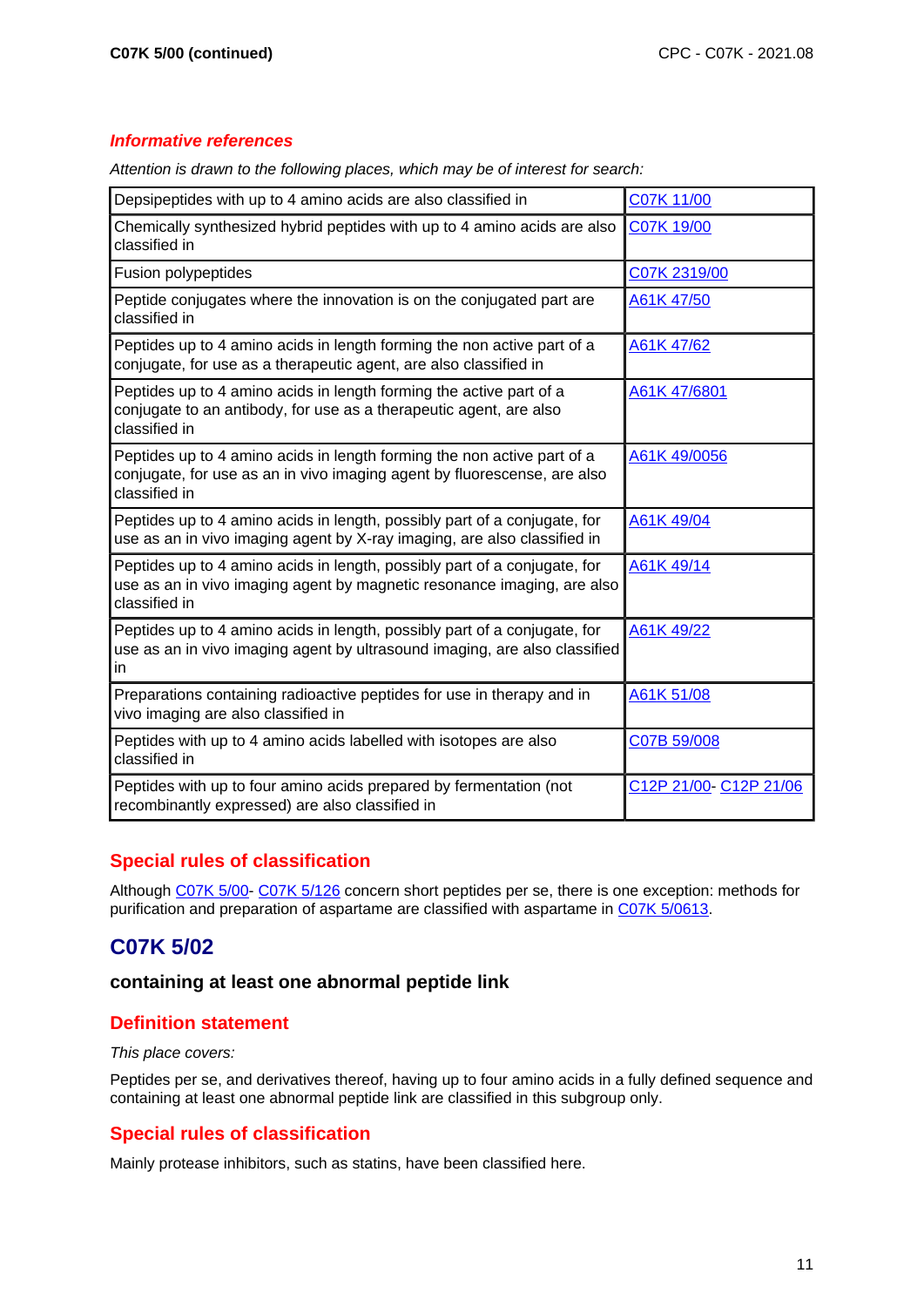# **C07K 5/0217**

## **{containing the structure -C(=O)-C-N-C(=O)-N-C-C(=O)-}**

## **Definition statement**

This place covers:

Peptides, and derivatives thereof, having up to four amino acids in a fully defined sequence and containing the structure [-C(=O)-C-N-C(=O)-N-C-C(=O)-]

## **Special rules of classification**

Peptides with symmetrical structure.

# **C07K 5/04**

### **containing only normal peptide links**

## **Definition statement**

#### This place covers:

Peptides, and derivatives thereof, having up to four amino acids in a fully defined sequence and containing only normal peptide links.

## **Glossary of terms**

|  |  |  | In this place, the following terms or expressions are used with the meaning indicated: |  |  |  |  |
|--|--|--|----------------------------------------------------------------------------------------|--|--|--|--|
|  |  |  |                                                                                        |  |  |  |  |

| Neutral amino acids                       | have in their side chains the same number of amino groups and<br>carboxylic acid groups or derivatives thereof, e.g. Gly                                                   |
|-------------------------------------------|----------------------------------------------------------------------------------------------------------------------------------------------------------------------------|
| Basic amino acids                         | have in their side chains more amino groups than carboxylic acid<br>groups or derivatives thereof, e.g. Arg, Lys                                                           |
| Acidic amino acids                        | have in their side chains more carboxylic acid groups or derivatives<br>thereof than amino groups, e.g. Asp, Glu; Gln and Asn are also<br>considered as acidic amino acids |
| Aliphatic amino acids                     | have only acyclic carbon atoms in their side chains, e.g. Ala                                                                                                              |
| Aromatic or cycloaliphatic amino<br>acids | have a carbocyclic in ring in their side chains, e.g. Phe                                                                                                                  |
| Heterocyclic amino acids                  | are amino acids wherein the side chain contains or is part of a<br>heteroring, e.g. Pro, His, Trp                                                                          |
| Side chain                                | the R radical in the optionally functionalised amino acid<br>RCH(NH2)C O2H)                                                                                                |
| First amino acid                          | means the N-terminal amino acid of the peptide sequence                                                                                                                    |

# **C07K 5/0613**

## **{Aspartame}**

## **Special rules of classification**

Although C07K 5/00- C07K 5/126 concern short peptides per se, there is one exception: methods for purification and preparation of aspartame are classified with aspartame in C07K 5/0613.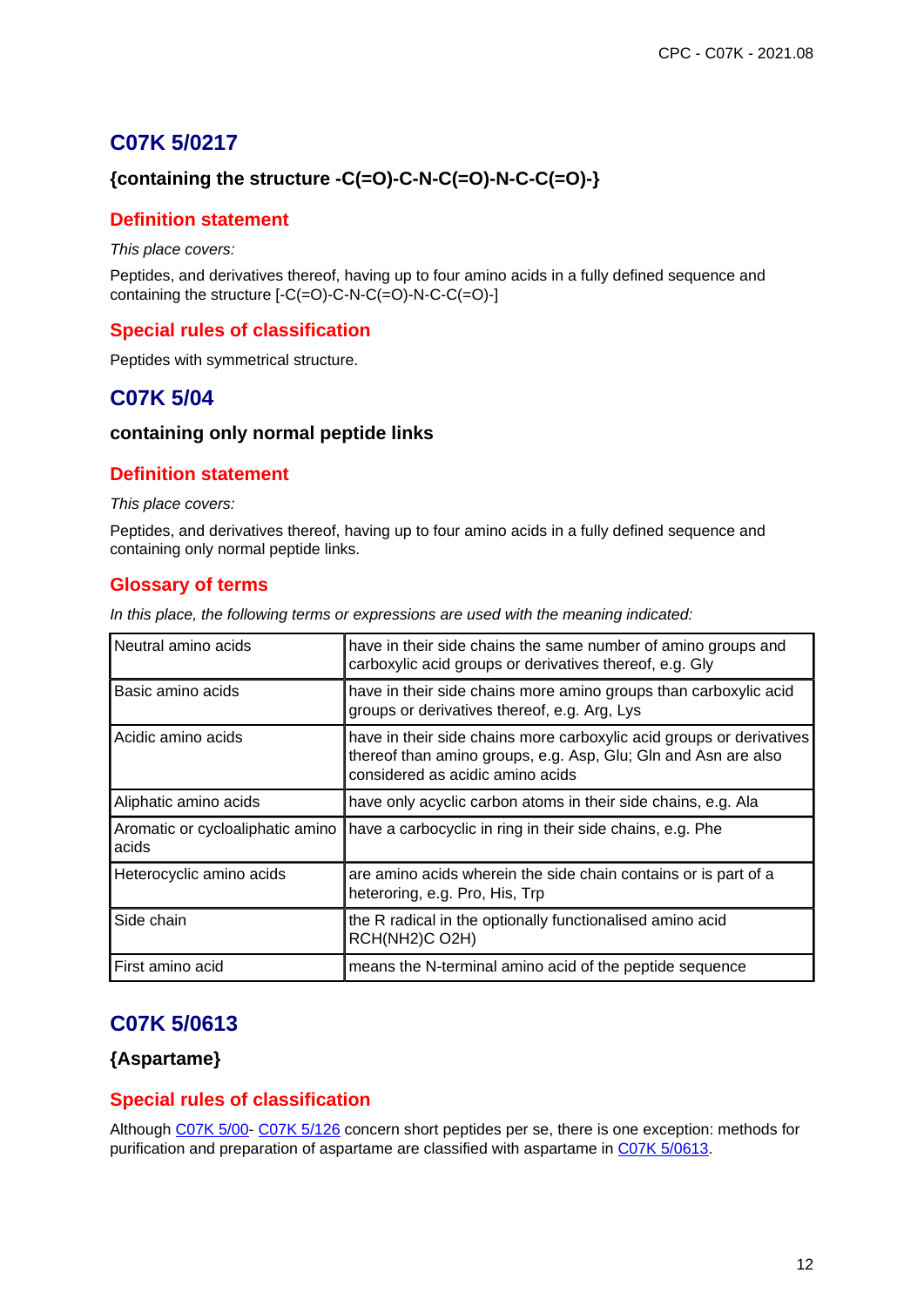# **C07K 5/12**

## **Cyclic peptides {with only normal peptide bonds in the ring}**

### **Definition statement**

This place covers:

Peptides, and derivatives thereof, having up to four amino acids in a fully defined sequence in a cyclic form and containing only normal peptide bonds.

### **References**

#### **Limiting references**

This place does not cover:

| Cyclic peptides containing at least one abnormal peptide link | C07K 7/50- C07K 7/60 |
|---------------------------------------------------------------|----------------------|
|---------------------------------------------------------------|----------------------|

## **Special rules of classification**

Classify here only if cyclisation occurs via normal peptide links.

## **C07K 7/00**

## **Peptides having 5 to 20 amino acids in a fully defined sequence; Derivatives thereof**

## **Definition statement**

This place covers:

- Oligomers of amino acids making up a sequence of between 5 and 20 residues in length containing at least one alpha peptide bond, which is also a normal peptide bond.
- Genes and nucleotide sequences coding for the above peptides.
- Crystals of the above peptides.
- Specific methods for the preparation of the above peptides.

Peptides having 5 to 20 amino acids in a fully defined sequence and containing saccharide radicals are not covered by this group (see references relevant to classification below).

## **References**

#### **Limiting references**

| Methods for the preparation of generic peptides (e.g. by chemical<br>synthesis)                       | C07K 1/00        |
|-------------------------------------------------------------------------------------------------------|------------------|
| Fragments of peptides included in this main group and having 4 or less<br>amino acids                 | <b>C07K 5/00</b> |
| Peptides having 5 to 20 amino acids in a fully defined sequence and<br>containing saccharide radicals | C07K 9/00        |
| Fragments of proteins should be classified with the parent polypeptide                                | C07K 14/00       |
| Fragments of immunoglobulins should be classified with the parent<br>compound                         | C07K 16/00       |
| Fusion peptides are additionally classified in                                                        | C07K 2319/00     |
| Peptides in foodstuff                                                                                 | A <sub>23</sub>  |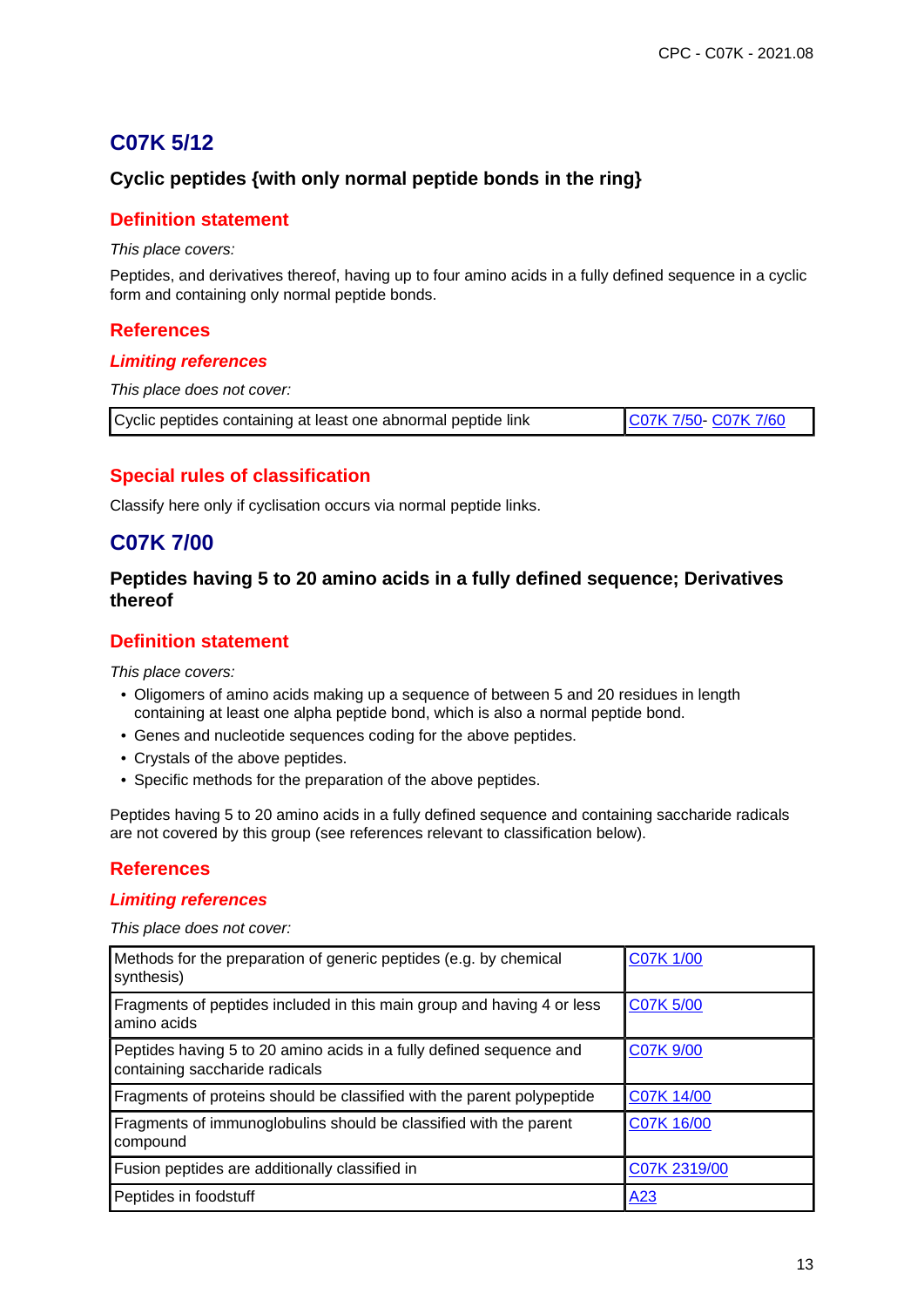| Pharmaceutical/dental/cosmetic/toilet uses and compositions of peptides<br>that were already known at the time are classified in | <b>A61K</b>                                                                  |
|----------------------------------------------------------------------------------------------------------------------------------|------------------------------------------------------------------------------|
| E.g. in one or more of the following: For dental, cosmetic and toilet<br>indications:                                            | A61K 6/00 - A61K 8/00                                                        |
| For pharmaceutical and medical purposes                                                                                          | A61K 38/00, A61K 39/00,<br>A61K 47/00, A61K 48/00,<br>A61K 49/00, A61K 51/00 |
| Oligomers of amino acids with no normal peptide bond are classified with<br>the organic compounds in the preceding               | <b>C07</b>                                                                   |
| Fragments of enzymes should be classified with the parent compound                                                               | C12N 9/00                                                                    |
| Documents in which the emphasis is laid on the method of preparation of<br>fusion proteins may also be classified in             | C <sub>12</sub> N 15/62                                                      |
| Methods for the preparation of generic peptides (fermentative or enzyme-<br>based procedures)                                    | C12P 21/00                                                                   |
| Investigation or analysis of peptides, including peptide sequencing, as<br>well as diagnostic and/or analytical uses of peptides | G01N 33/00                                                                   |

## **Special rules of classification**

In this main group, only the specific embodiments are classified. The generic definition of a group of peptides on the basis of structural variables, which may assume different values, e.g. a Markush formula, deserves no classification mark.

In this main group, in the absence of any indication to the contrary, every specific embodiment is classified in the last appropriate place (last-place rule).

As a consequence, one embodiment can only be associated with one classification mark within C07K. A document disclosing a plurality of specific embodiments may be associated with one or more classification marks.

Peptides modified by means of one or more of additions, deletions and substitutions of amino acids are classified as the parent peptide.

As a corollary, fragments of peptides are classified with the parent peptides, which contain their sequences.

The degree of structural homology is not particularly limited, as long as the origin of the fragment or the modified peptide is established on the basis of at least one function/activity in common with the parent peptide.

Fusion peptides are classified in the classes of their components, and additionally in C07K 2319/00.

### **Glossary of terms**

In this place, the following terms or expressions are used with the meaning indicated:

| Amino acids           | Are compounds in which at least one amino group and at least one<br>carboxyl group are bound to the same carbon skeleton and the<br>nitrogen atom of the amino group may form part of a ring         |
|-----------------------|------------------------------------------------------------------------------------------------------------------------------------------------------------------------------------------------------|
| Normal peptide link   | Is one between an alpha-amino group of an amino acid and the<br>alpha- carboxy group of another alpha-amino acid                                                                                     |
| Abnormal peptide link | Is a link where at least one of the linked amino acids is not an<br>alpha-amino acid or a link formed by at least one carboxyl or<br>amino group being part of the side chain of an alpha-amino acid |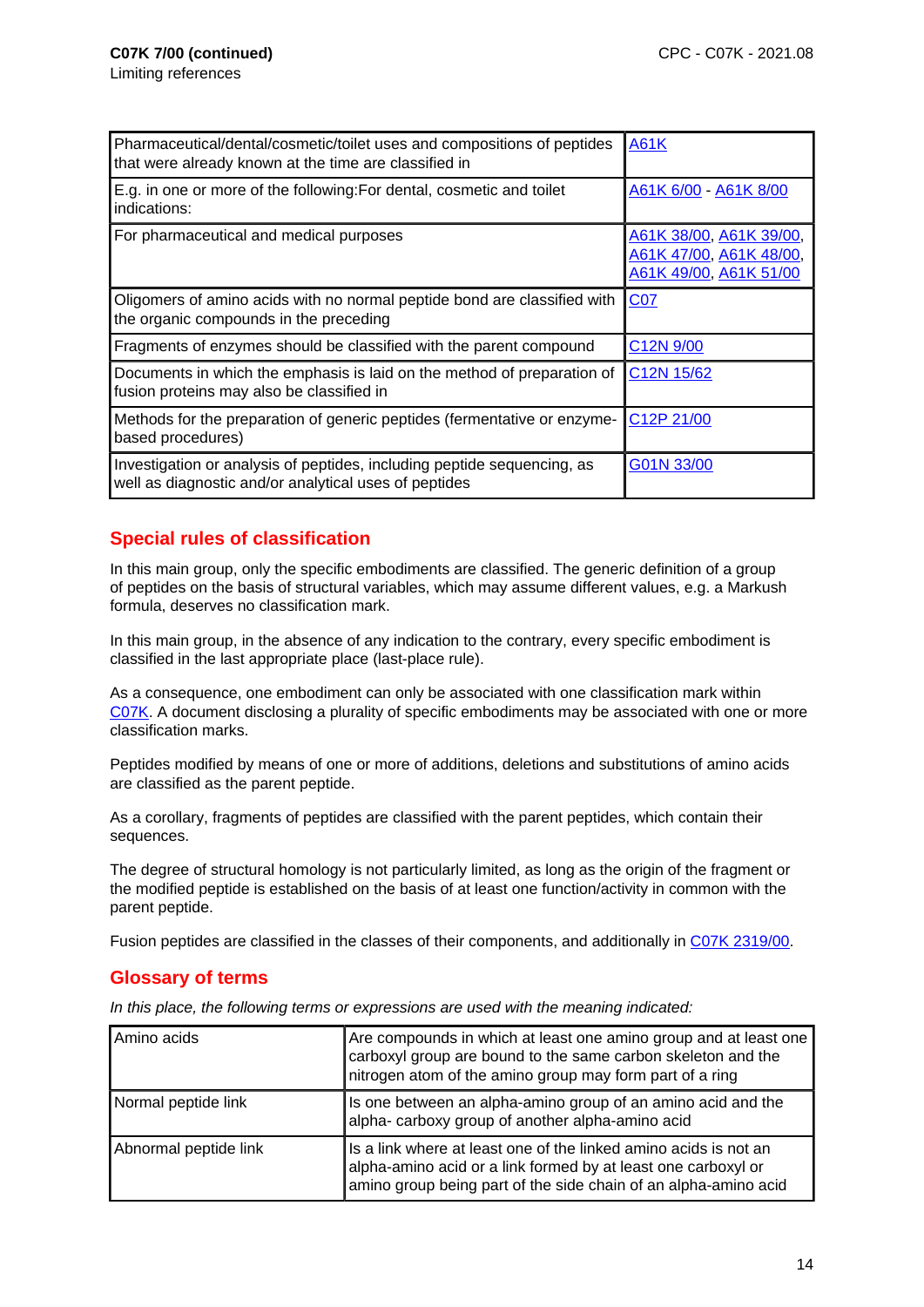Glossary of terms

| Peptides                                   | Are compounds containing at least two amino acid units, which<br>are bound through at least one normal peptide link, including<br>oligopeptides, polypeptides and proteins                                                                                                                                                                                                                                                                                                                                                                                                                   |
|--------------------------------------------|----------------------------------------------------------------------------------------------------------------------------------------------------------------------------------------------------------------------------------------------------------------------------------------------------------------------------------------------------------------------------------------------------------------------------------------------------------------------------------------------------------------------------------------------------------------------------------------------|
| Linear peptides                            | Are normal or abnormal peptides which may comprise rings<br>formed through S-S bridges, or through a hydroxy or a mercapto<br>group of an hydroxy -or mercaptoamino acid and the carboxyl<br>group of another amino acid, (e.g. peptide lactones) but do not<br>comprise rings which are formed only through peptide links                                                                                                                                                                                                                                                                   |
| Cyclic peptides                            | Are peptides comprising at least one ring formed only through<br>peptide links; the cyclisation may occur only through normal<br>peptide links or through abnormal peptide links, e.g. through the<br>4-amino group of 2,4-diamino-butanoic acid. Cyclic compounds<br>in which at least one link in the ring is a non-peptide link are<br>considered as "linear peptides"                                                                                                                                                                                                                    |
| Related peptide and peptide<br>derivative  | It is intended a peptide, which retains at least one function/activity<br>of the parent peptide.                                                                                                                                                                                                                                                                                                                                                                                                                                                                                             |
| Defined sequence and<br>undefined sequence | Are used here in order to characterize an intrinsic property of the<br>peptide, and do not refer to the actual knowledge of the amino<br>acid sequence, i.e. the adjective defined is not used here with the<br>same meaning of determined. Peptides with a "defined sequence"<br>have an unique amino acid sequence and are classified as such<br>even if their amino acid sequence has not been disclosed and is<br>not known. An "undefined sequence" means a degeneration of the<br>sequence information, e.g. if the peptide is defined as a random<br>sequence of various amino acids. |

# **C07K 9/00**

**Peptides having up to 20 amino acids, containing saccharide radicals and having a fully defined sequence; Derivatives thereof**

## **Definition statement**

This place covers:

Peptides having up to 20 amino acids containing saccharide radicals and having a fully defined sequence and derivatives thereof. They must have at least one normal peptide link. The peptides classified above are often called glycopeptides and are defined as peptides of appropriate length (see C07K 7/00) possessing one or more glycoside groups on the side chain(s) of the constituting peptides.

# **C07K 11/00**

## **Depsipeptides having up to 20 amino acids in a fully defined sequence; Derivatives thereof**

## **Definition statement**

This place covers:

Depsipeptides having up to 20 amino acids in a fully defined sequence. Derivatives thereof.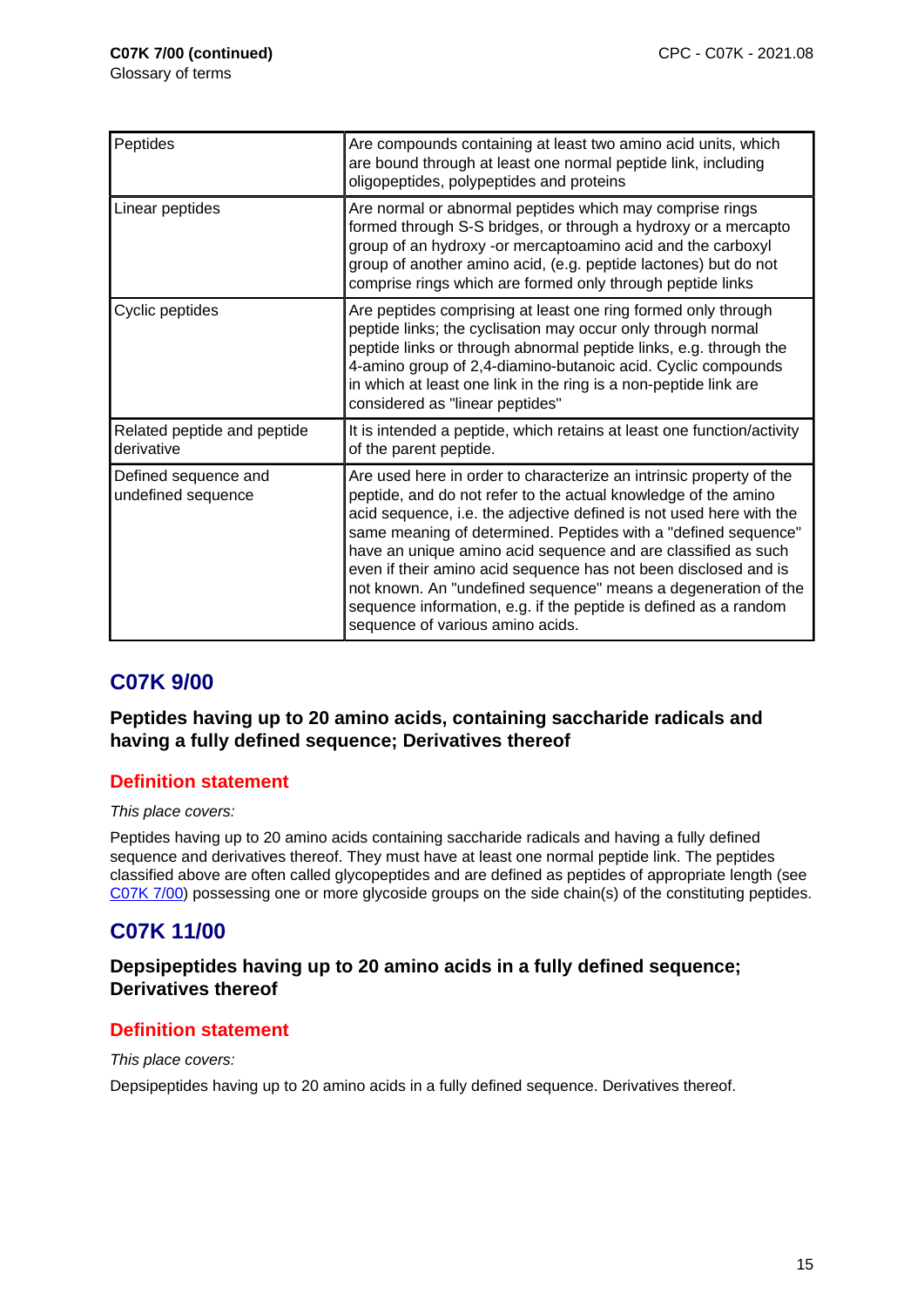## **Glossary of terms**

In this place, the following terms or expressions are used with the meaning indicated:

| Depsipeptides        | are compounds containing a sequence of at least two alpha-amino<br>acids and at least one alpha-hydroxy carboxylic acid, which are<br>bound through at least one normal peptide link and at least an<br>ester link, derived from the hydroxy carboxylic acid.                                                                                                                                                                                                                                                                                                 |
|----------------------|---------------------------------------------------------------------------------------------------------------------------------------------------------------------------------------------------------------------------------------------------------------------------------------------------------------------------------------------------------------------------------------------------------------------------------------------------------------------------------------------------------------------------------------------------------------|
| Linear depsipeptides | may comprise rings formed through S-S bridges, or through an<br>hydroxy or a mercapto group of an hydroxy-or mercapto-amino<br>acid and the carboxyl group of another amino- of hydroxy-acid,<br>but do not comprise rings formed only through peptide or ester<br>links derived from alpha-hydroxy carboxylic acids; e.g. Gly-Ala-Gly-<br>OCH2CO2H and Gly-OCH2CO-Ala-Gly are considered as "linear<br>depsipeptides", but HOCH2CO-Gly-Ala-Gly does not contain an<br>ester link, and is thus a derivative of Gly-Ala- Gly which is covered<br>by C07K 5/08. |
| Cyclic depsipeptides | are peptides containing at least one ring formed only through<br>peptide or ester links derived from alpha-hydroxy carboxylic<br>acids, e.g. cyclic Gly-Ala-Gly-OCH2CO.                                                                                                                                                                                                                                                                                                                                                                                       |

# **C07K 14/00**

## **Peptides having more than 20 amino acids; Gastrins; Somatostatins; Melanotropins; Derivatives thereof**

## **Definition statement**

This place covers:

- Polymers of amino acids linked by peptide bonds, and compositions containing them.
- Genes and other polynucleotides coding for peptides.
- Non-coding nucleic acid sequences, e.g. promoters, operators, derived from genes or operons coding for peptides
- Fragments of peptides and nucleic acids encoding peptides (fragments smaller than 21 amino acids are classified with the parent peptides; fragments of 2-4 amino acid residues are also classified in C07K 5/00
- Methods for preparation and purification of specific peptides are classified with these peptides. General methods are classified in C07K 1/00.
- Fusion proteins
- Crystallized proteins
- Hybrid peptides (classified according to their peptide component)

### **Relationships with other classification places**

Medicinal preparations containing known peptides are not classified in C07K, only in A61K.

### **References**

### **Limiting references**

| Peptides having less than 21 amino acids | C07K 4/00 C07K 7/00 |
|------------------------------------------|---------------------|
| Proteins of humans and other mammals     | IC07K 14/47         |
| Immunoglobulins                          | IC07K 16/00         |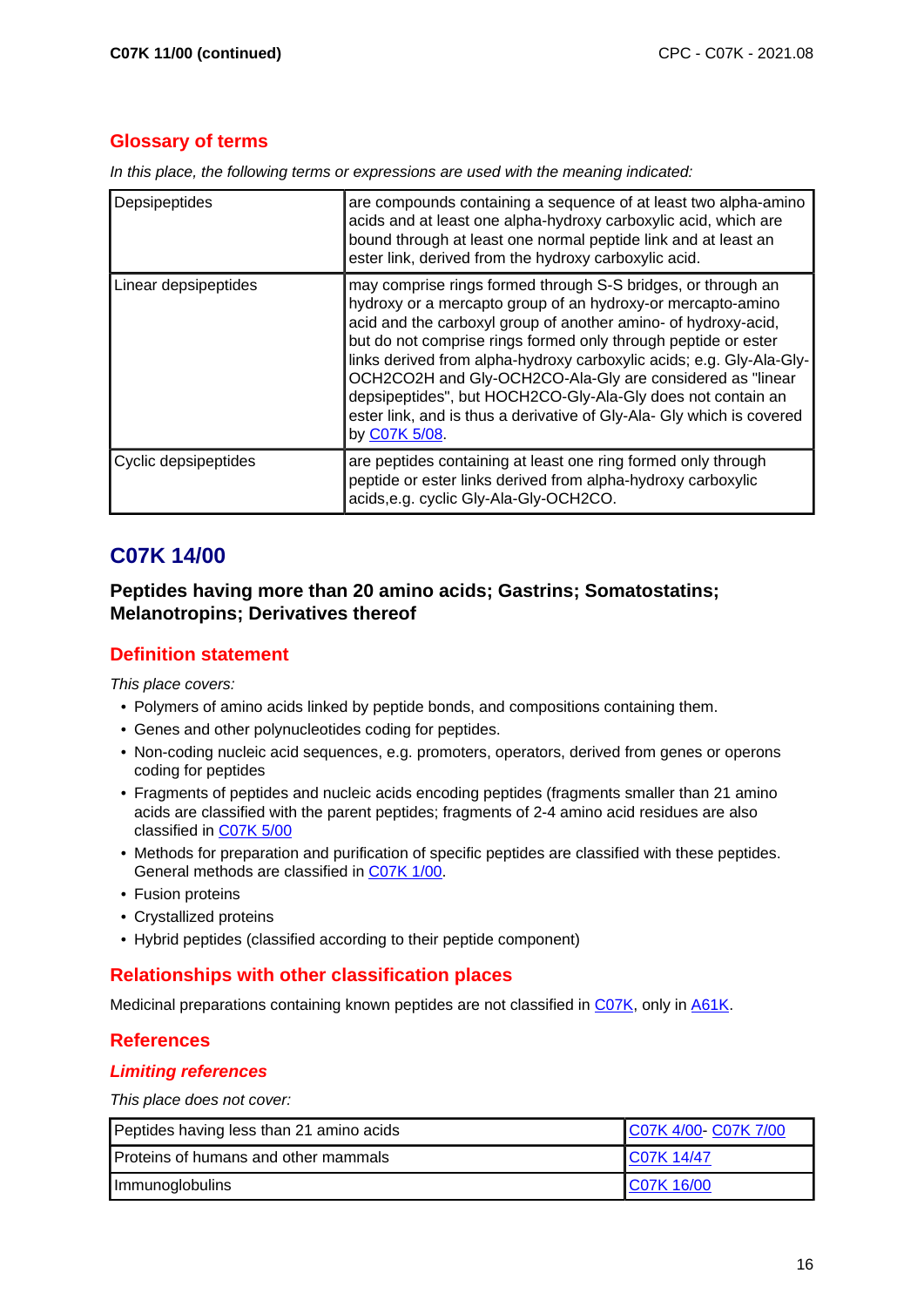| Carrier-bound or immobilised peptides and preparation thereof | IC07K 17/00 |
|---------------------------------------------------------------|-------------|
| Enzymes                                                       | IC12N 9/00  |

## **Application-oriented references**

Examples of places where the subject matter of this place is covered when specially adapted, used for a particular purpose, or incorporated in a larger system:

| Medicinal preparations containing peptides | A61K 38/00 |
|--------------------------------------------|------------|
| Peptides with enzymatic activity           | C12N 9/00  |

#### **Informative references**

Attention is drawn to the following places, which may be of interest for search:

| Peptides in foodstuff                                              | <u>A23</u> |
|--------------------------------------------------------------------|------------|
| Compositions for measuring or testing processes involving peptides | C12Q       |
| Investigation or analysis of peptides                              | G01N 33/00 |

## **Special rules of classification**

In this subclass, in the absence of an indication to the contrary, a compound is classified in the last appropriate place.

Methods for the preparation or purification of specific peptides are classified in the group of the corresponding peptides. However, the invention may also be valid for other peptides and such documents are also classified in C07K 1/00.

Fragments of peptides modified by removal or addition of amino acids, by substitution of amino acids by others, or by combination of these modifications are classified as the parent peptides. However, fragments of peptides having four or less amino acids are also classified in group C07K 5/00.

Specific peptides prepared by chemical processes or peptides having an amino acid sequence derived from specific peptides are classified with the specific peptides.

Protease inhibitors that are fragments of proteases are classified only in C12N 9/50-C12N 9/86, not in C07K 14/81.

Peptides prepared by recombinant DNA technology are not classified according to the host, but according to the original peptide expressed, e.g. HIV peptide expressed in E. coli is classified with HIV peptides.

Fusion peptides are classified in the classes of their components, the document has further to be given a class for fusion proteins: C07K 2319/00

Documents in which emphasis is given on the method for the preparation of fusion proteins are classified in C12N 15/62.

Hybrid peptides are classified according to their peptide component.

### **Glossary of terms**

In this place, the following terms or expressions are used with the meaning indicated:

| Amino acid | compounds in which at least one amine and at least one carboxylic |
|------------|-------------------------------------------------------------------|
|            | group are bound to the same carbon skeleton and the nitrogen      |
|            | atom of the amino group may form a ring                           |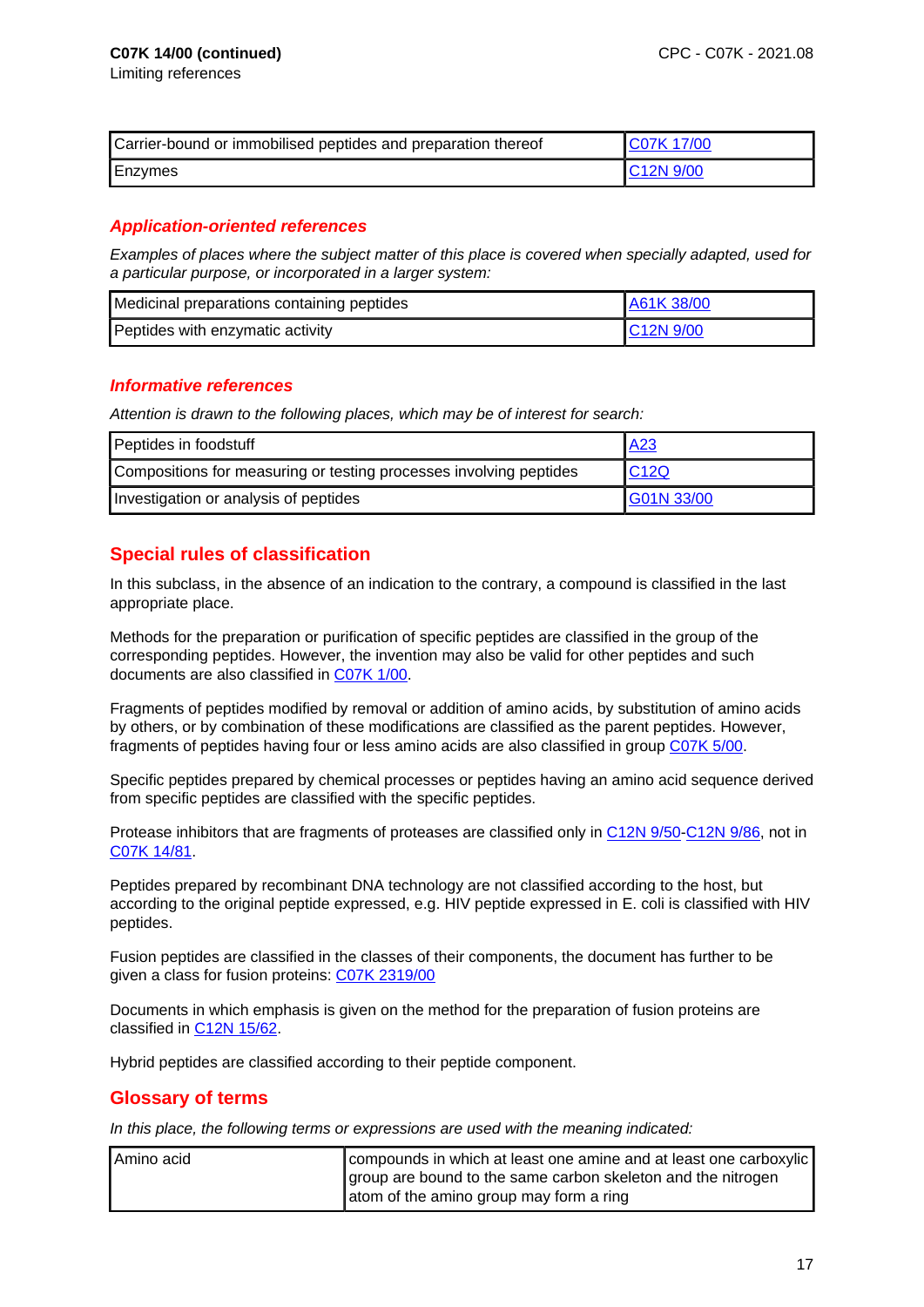| Peptide bond    | a link between an alpha-amino group of an amino acid and the<br>carboxylic group - in position 1 - of another alpha-amino acid                |
|-----------------|-----------------------------------------------------------------------------------------------------------------------------------------------|
| Immunoglobulin  | protein produced by B cells, made up of two identical heavy and<br>two identical light chains, held together by interchain disulfide<br>bonds |
| Hybrid peptide  | peptide comprising components of heterologous molecules                                                                                       |
| Fusion peptide  | peptide consisting of (parts of) different proteins covalently linked<br>to each other by a peptide bond                                      |
| Signal sequence | a 3-60 amino acids stretch that directs the transport of the protein<br>to which it is attached                                               |

# **C07K 14/001**

### **{by chemical synthesis}**

### **Definition statement**

#### This place covers:

Preparation of proteins and peptides having more than 20 amino acids, and derivatives thereof, by chemical synthesis.

# **C07K 14/003**

### **{Peptide-nucleic acids (PNAs)}**

### **Definition statement**

This place covers:

Chemical synthesis of peptide-nucleic acids in which the peptide contains more than 20 amino acids.

# **C07K 14/005**

### **from viruses**

### **Definition statement**

#### This place covers:

New viral proteins or individual genes encoding said proteins, as well as new structural or functional aspects of known viral proteins or genes. Also fragments of said proteins or genes are covered.

## **Special rules of classification**

The subdivision corresponding to IPC C07K 14/01 until C07K 14/19 is no longer used, since the taxonomic division in this part of the IPC is incomplete and inconsistent with other parts of the classification relating to viruses.

The viral proteins, genes and fragments as indicated above are to be classified using the codes in the C12N 2710/00-C12N 2795/00 ranges combining taxonomic information with further aspects, whereby the specific ending 22 relates to aspects of individual viral proteins and their corresponding genes.

Only if the main invention resides in the viral protein, individual gene or fragment thereof, C07K 14/005 is to be given. No other EC class should be assigned.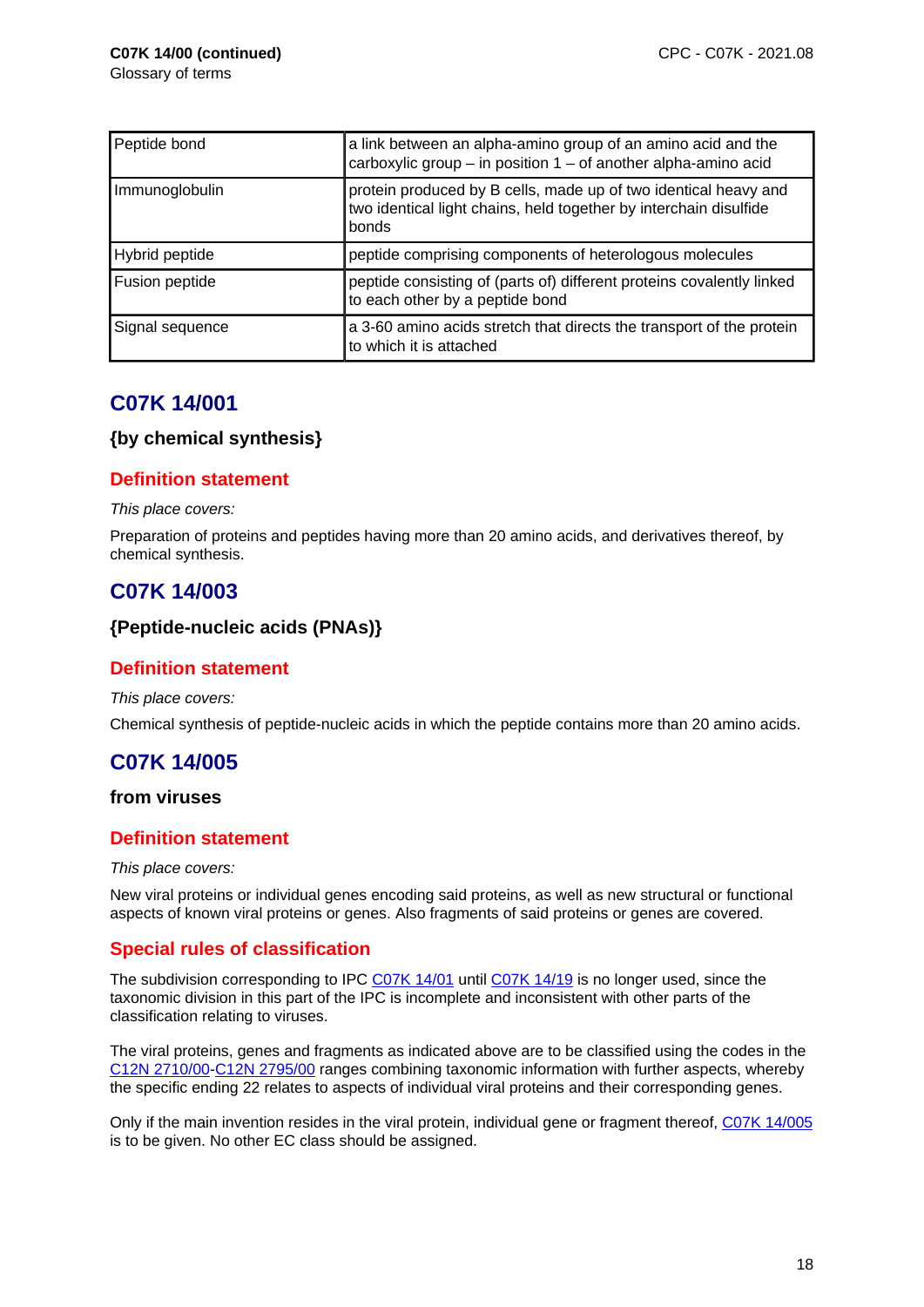# **C07K 14/435**

## **from animals; from humans**

### **Definition statement**

This place covers:

- Polymers of amino acids linked by peptide bonds, and compositions containing them.
- Genes and other polynucleotides coding for peptides.
- Non-coding nucleic acid sequences, e.g. promoters, operators, derived from genes or operons coding for peptides
- Fragments of peptides and nucleic acids encoding peptides (fragments smaller than 21 amino acids are classified with the parent peptides; fragments of 2-4 amino acid residues are also classified in C07K 5/00
- Methods for preparation and purification of specific peptides are classified with these peptides. General methods are classified in C07K 1/00.
- Fusion proteins
- Crystallized proteins
- Hybrid peptides (classified according to their peptide component)

### **Relationships with other classification places**

Medicinal preparations containing known peptides are not classified in C07K, only in A61K.

### **References**

### **Limiting references**

This place does not cover:

| Peptides having less than 21 amino acids                      | C07K 4/00 - C07K 7/00  |
|---------------------------------------------------------------|------------------------|
| Proteins of humans and other mammals                          | C07K 14/47             |
| Immunoglobulins                                               | C07K 16/00             |
| Carrier-bound or immobilised peptides and preparation thereof | C07K 17/00             |
| Enzymes                                                       | C <sub>12</sub> N 9/00 |

### **Application-oriented references**

Examples of places where the subject matter of this place is covered when specially adapted, used for a particular purpose, or incorporated in a larger system:

| Medicinal preparations containing peptides | LA61K 38/00           |
|--------------------------------------------|-----------------------|
| Peptides with enzymatic activity           | C <sub>12N</sub> 9/00 |

### **Informative references**

Attention is drawn to the following places, which may be of interest for search:

| Peptides in foodstuff                                              | A <sub>23</sub> |
|--------------------------------------------------------------------|-----------------|
| Compositions for measuring or testing processes involving peptides | C12Q            |
| Investigation or analysis of peptides                              | G01N 33/00      |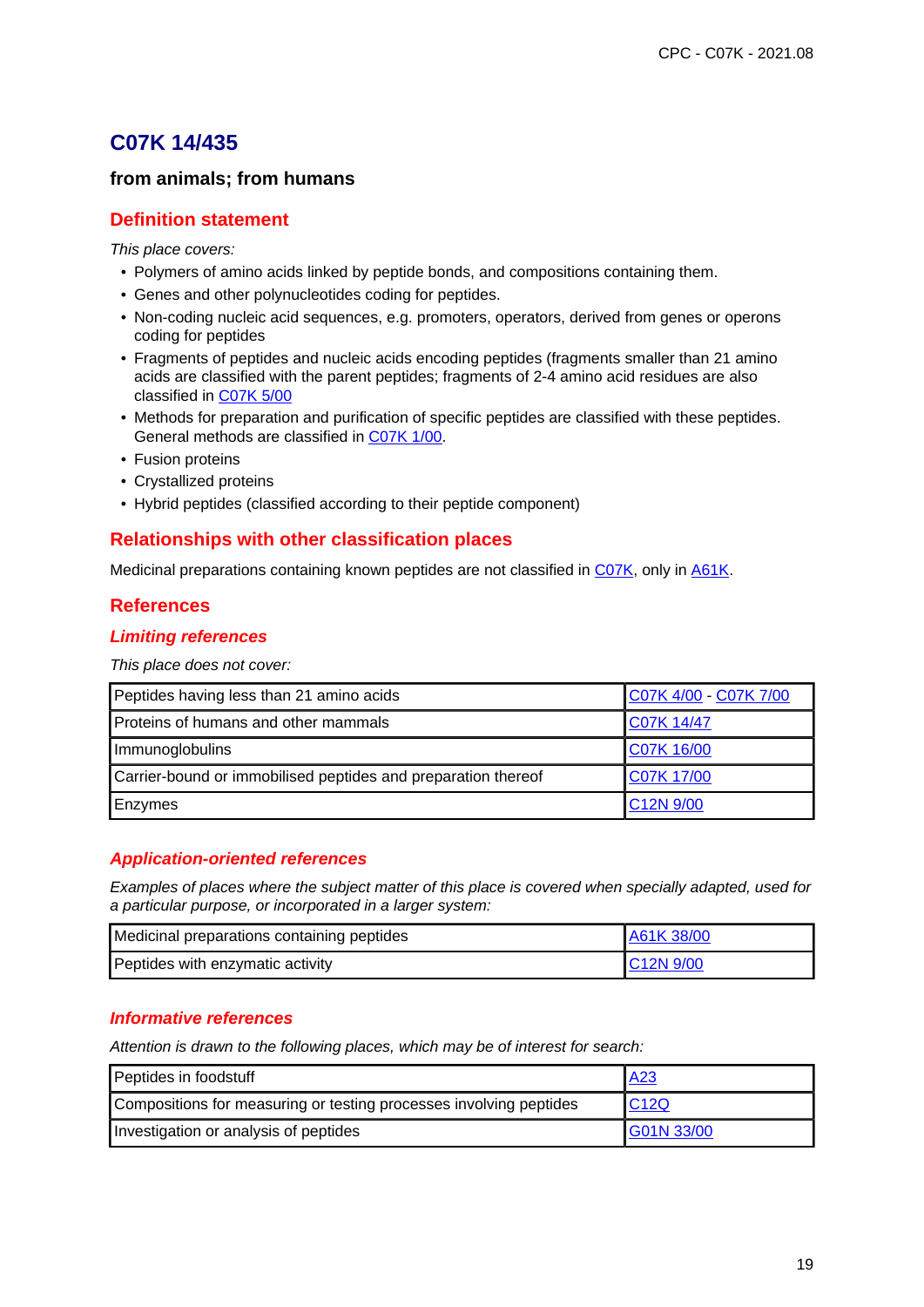## **Special rules of classification**

In this subclass, in the absence of an indication to the contrary, a compound is classified in the last appropriate place.

Methods for the preparation or purification of specific peptides are classified in the group of the corresponding peptides. However, the invention may also be valid for other peptides and such documents are also classified in C07K 1/00.

Fragments of peptides modified by removal or addition of amino acids, by substitution of amino acids by others, or by combination of these modifications are classified as the parent peptides. However, fragments of peptides having four or less amino acids are also classified in group C07K 5/00.

Specific peptides prepared by chemical processes or peptides having an amino acid sequence derived from specific peptides are classified with the specific peptides.

Protease inhibitors that are fragments of proteases are classified only in C12N 9/50-C12N 9/86, not in C07K 14/81.

Peptides prepared by recombinant DNA technology are not classified according to the host, but according to the original peptide expressed, e.g. HIV peptide expressed in E. coli is classified with HIV peptides.

Fusion peptides are classified in the classes of their components, the document has further to be given a class for fusion proteins: C07K 2319/00

Documents in which emphasis is given on the method for the preparation of fusion proteins are classified in C12N 15/62.

Hybrid peptides are classified according to their peptide component.

## **Glossary of terms**

In this place, the following terms or expressions are used with the meaning indicated:

| Amino acid      | compounds in which at least one amine and at least one carboxylic<br>group are bound to the same carbon skeleton and the nitrogen<br>atom of the amino group may form a ring |
|-----------------|------------------------------------------------------------------------------------------------------------------------------------------------------------------------------|
| Peptide bond    | a link between an alpha-amino group of an amino acid and the<br>carboxylic group $-$ in position 1 $-$ of another alpha-amino acid                                           |
| Immunoglobulin  | protein produced by B cells, made up of two identical heavy and<br>two identical light chains, held together by interchain disulfide<br>bonds                                |
| Hybrid peptide  | peptide comprising components of heterologous molecules                                                                                                                      |
| Fusion peptide  | peptide consisting of (parts of) different proteins covalently linked<br>to each other by a peptide bond                                                                     |
| Signal sequence | a 3-60 amino acids stretch that directs the transport of the protein<br>to which it is attached                                                                              |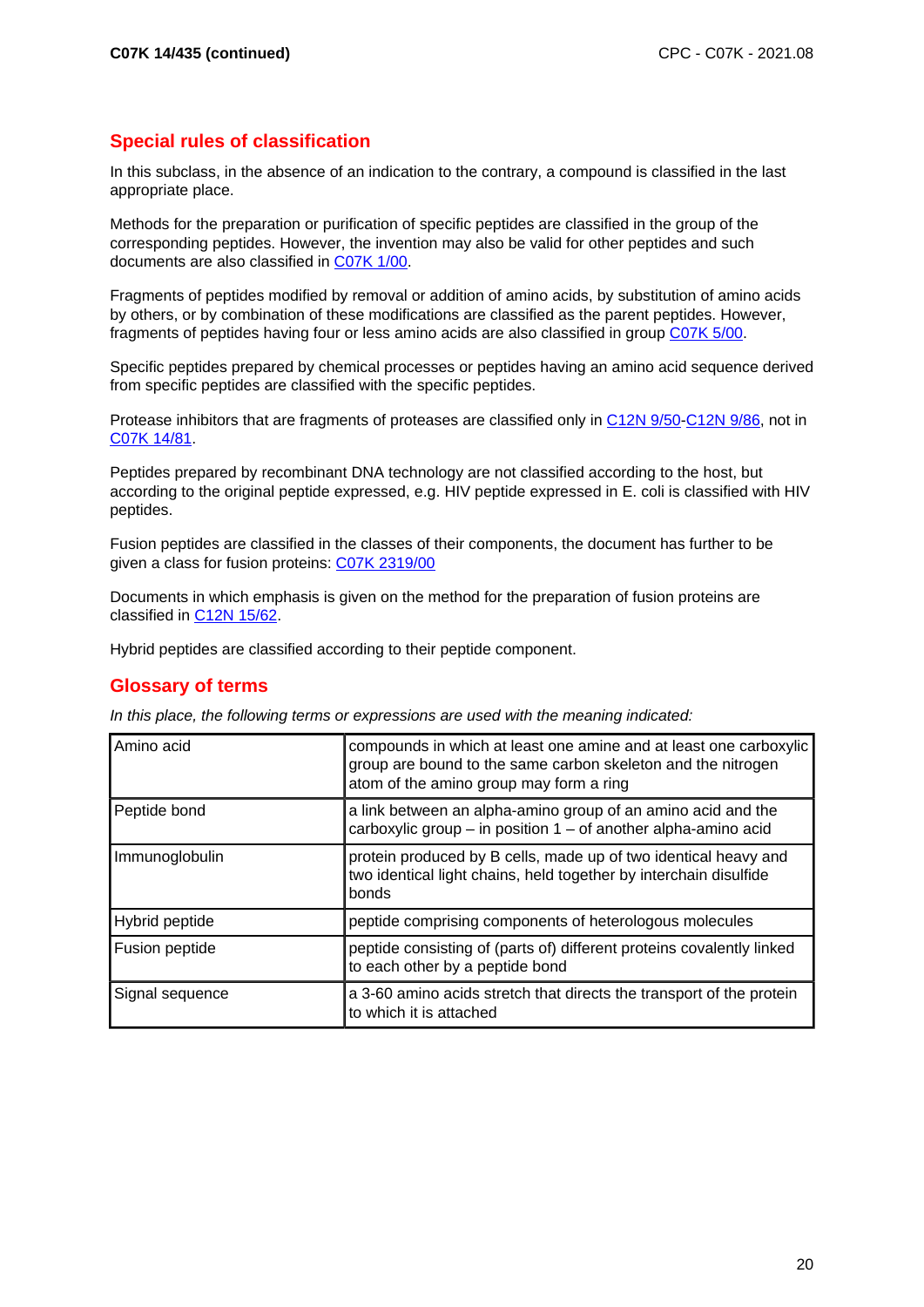# **C07K 16/00**

## **Immunoglobulins [IGs], e.g. monoclonal or polyclonal antibodies {(antibodies with enzymatic activity, e.g. abzymes C12N 9/0002)}**

### **Definition statement**

#### This place covers:

Antibodies, immunoglobulins and proteins derived therefrom that bind a specific antigen, and have as minimal structural features an immunoglobulin framework and three CDRs (i.e. a variable domain). In addition, antibody mimetics and scaffolds that bind a specific antigen. Where appropriate, the term antibody as used in these definitions also encompasses said antigen-binding mimetics and scaffolds. The terms antibodies and immunoglobulins are often used interchangeably.

This maingroup covers the following aspects of antibodies:

**Structure** 

Production

**Specificity** 

Cells producing the antibody, e.g. hybridomas producing a monoclonal antibody

DNA/RNA encoding an antibody

- Therapeutic and prophylactic use
- Diagnostic use and use for detection
- Fusion proteins comprising at least the antigen-binding region of an antibody

Antibody mimetics and scaffolds.

### **References**

#### **Limiting references**

This place does not cover:

| <b>Fusion protein of an Fc-region of an immunoglobulin + a non-antibody</b><br>protein | C07K 2319/30             |
|----------------------------------------------------------------------------------------|--------------------------|
| Stabilization of antibody compositions, e.g. for storage or administration             | A61K 39/39591            |
| Antibody with enzymatic / catalytic activity, e.g. abzymes                             | C <sub>12</sub> N 9/0002 |

#### **Application-oriented references**

Examples of places where the subject matter of this place is covered when specially adapted, used for a particular purpose, or incorporated in a larger system:

| Medicinal preparations containing blood products                                  | A61K 35/14                   |
|-----------------------------------------------------------------------------------|------------------------------|
| Medicinal preparations containing peptides                                        | A61K 38/00                   |
| Medicinal preparations comprising a mixture of an antibody and a non-<br>antibody | A61K 39/395,<br>A61K 2300/00 |
| Stabilization of medicinal preparations comprising antibodies                     | A61K 39/39591                |
| Mixtures of active ingredients without chemical characterization                  | A61K 45/06                   |
| Medicinal preparations comprising immunoconjugates                                | A61K 47/68                   |
| Gene therapy                                                                      | A61K 48/00                   |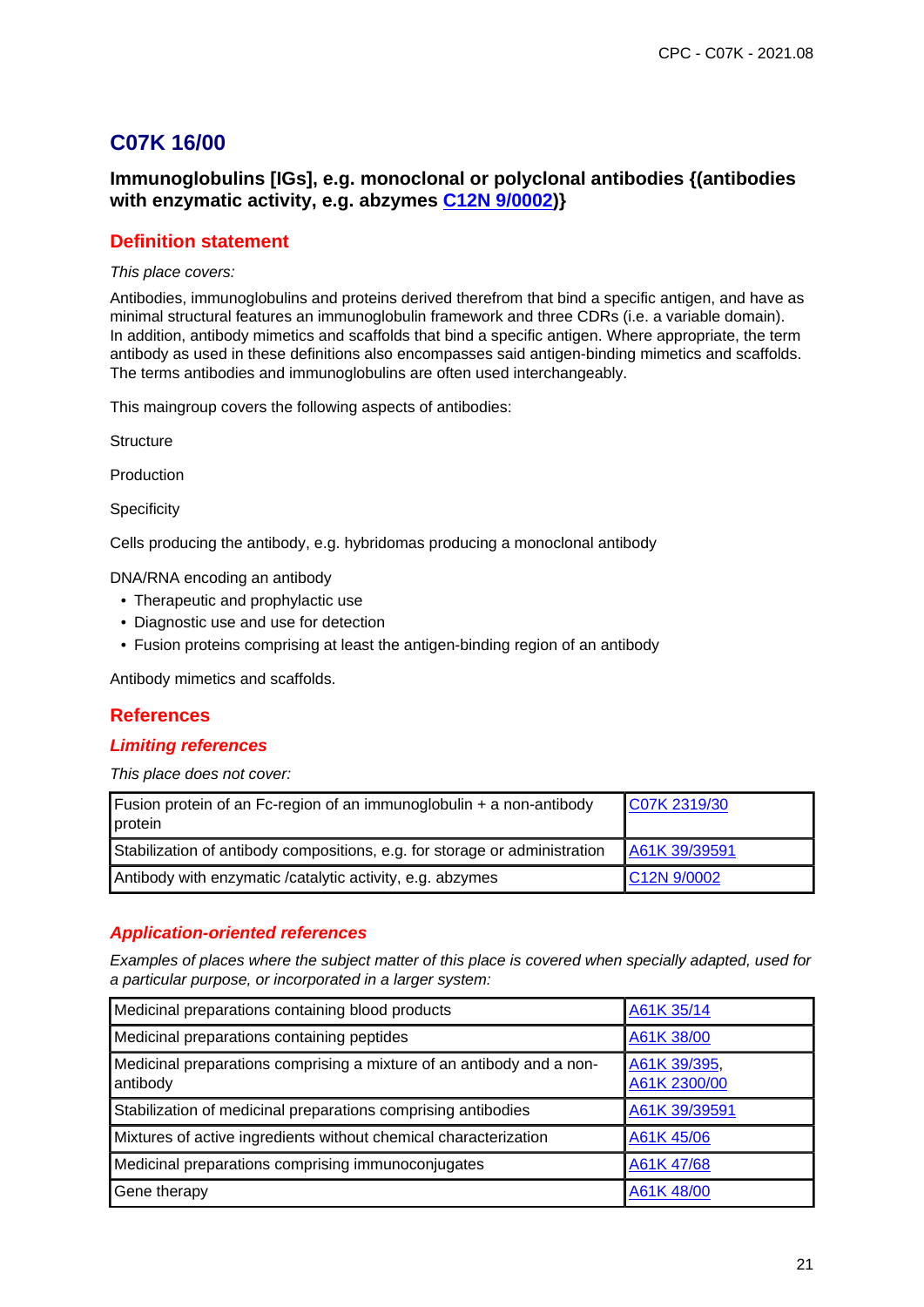| Antibodies containing fluorescent labels for use in detection in vivo                   | A61K 49/0058 |
|-----------------------------------------------------------------------------------------|--------------|
| Antibodies containing NMR labels for use in detection in vivo                           | A61K 49/16   |
| Antibodies containing radioactive substances for use in therapy or<br>detection in vivo | A61K 51/10   |
| Antibodies with enzymatic activity                                                      | C12N 9/0002  |
| Immunoassay; biospecific binding assay                                                  | G01N 33/53   |

### **Informative references**

Attention is drawn to the following places, which may be of interest for search:

| General methods for the preparation of peptides                                         | C07K 1/00                    |
|-----------------------------------------------------------------------------------------|------------------------------|
| Peptides having more than 20 amino acids                                                | C07K 14/00                   |
| Medicinal preparations containing antigens                                              | A61K 39/00                   |
| Medicinal preparations comprising a mixture of an antibody and a non-<br>antibody       | A61K 39/395,<br>A61K 2300/00 |
| Stabilization of medicinal preparations comprising antibodies                           | A61K 39/39591                |
| Medicinal preparations comprising immunoconjugates                                      | A61K 47/68                   |
| Antibodies containing fluorescent labels for use in detection in vivo                   | A61K 49/0058                 |
| Antibodies containing NMR labels for use in detection in vivo                           | A61K 49/16                   |
| Antibodies containing radioactive substances for use in therapy or<br>detection in vivo | A61K 51/10                   |
| Antibodies with enzymatic activity                                                      | C12N 9/0002                  |
| Immunoassay; biospecific binding assay                                                  | G01N 33/53                   |

## **Special rules of classification**

At least one group is mandatory. Additionally, one or more indexing codes may be given. Both the at least one group and the indexing code(s) are mandatory for relevant and sufficiently disclosed aspects, e.g. for aspects actually disclosed in examples and not just casually claimed or generally referred to in the description. With regard to the specificity of an antibody for an antigen, the "lastplace-rule" does not apply.

(1) Antibody and/or fragments or derivatives thereof, i.e. the product per se. Emphasis is on the antigen specificity of the antibody.

NOTE: The specificity of an antibody for a certain antigen (with synonyms) may be found in the regularly updated "keyword/classification index" at the end of this section.

A group in C07K 16/00 (classified according to specificity), see the following examples:

- C07K 16/08 (against material from viruses)
- C07K 16/081 or subgroups thereof (against material from DNA viruses)
- C07K 16/10 or subgroups thereof (against material from RNA viruses)
- C07K 16/12 or subgroups thereof (against material from bacteria)
- C07K 16/14 (against material from fungi, algae or lichens)
- C07K 16/16 (against material from plants)
- C07K 16/16 (against material from plants)
- C07K 16/18 (against material from animals or humans)
- C07K 16/20 (against material from protozoa)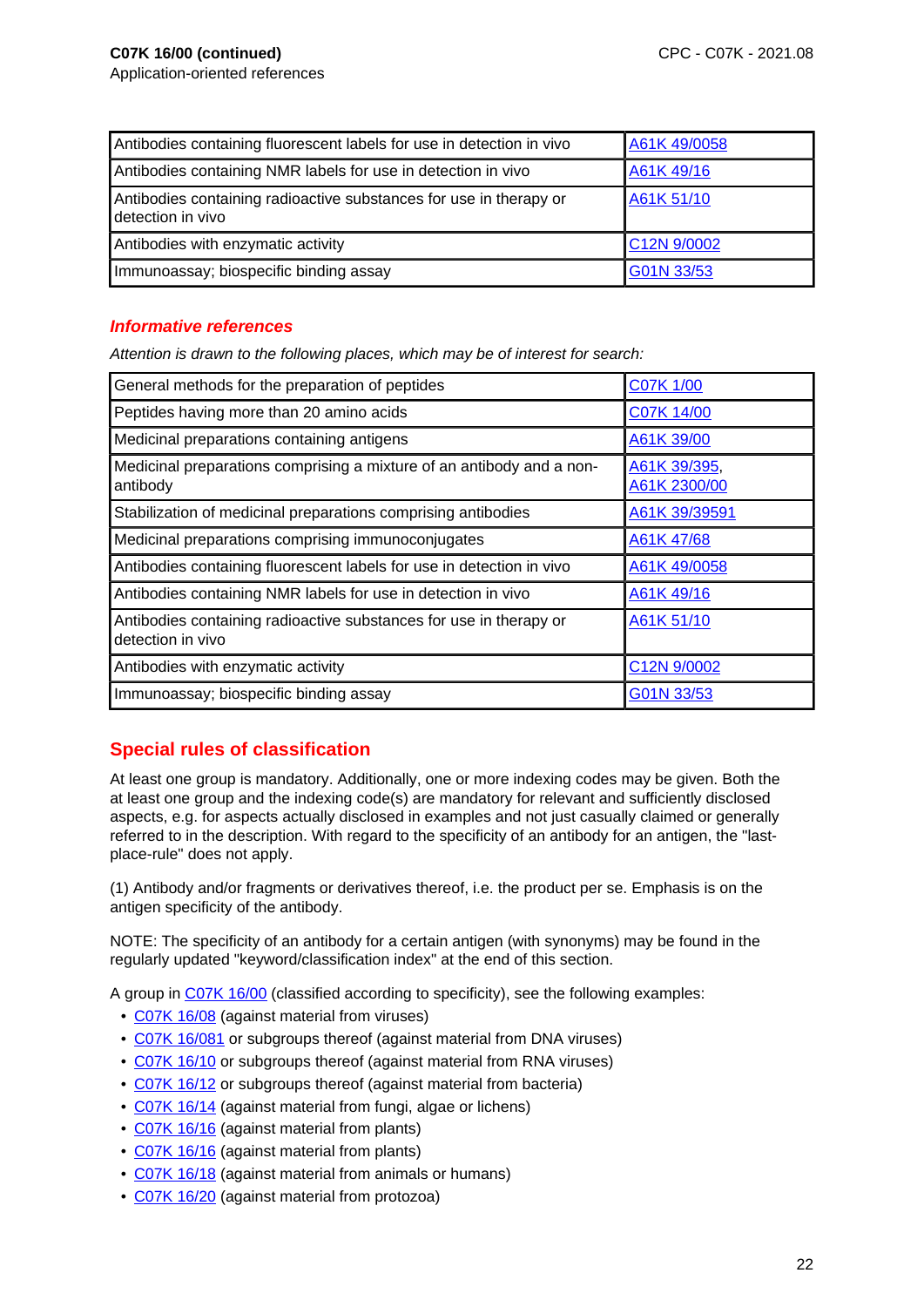Special rules of classification

- C07K 16/22 (against growth factors)
- C07K 16/24 or subgroups thereof (against cytokines, lymphokines or interferons)
- C07K 16/26 (against hormones)
- C07K 16/28 or subgroups thereof (against receptors)
- C07K 16/30 or subgroups thereof (against tumor antigens)
- C07K 16/32 (against translation products of oncogenes)
- C07K 16/34 (against blood group antigens)
- C07K 16/36 (against blood coagulation factors)
- C07K 16/38 (against protease inhibitors of peptide structure)
- C07K 16/38 (against protease inhibitors of peptide structure)
- C07K 16/40 (against enzymes)
- C07K 16/42 or subgroups thereof (against immunoglobulins)
- C07K 16/44 (against material not provided for elsewhere, e.g. haptens, metals, DNA, RNA, individual amino acid residues, phosphorylated residues)

Note: If an antigen that, under "normal/benign" conditions, justifies a class for the specifically binding antibody in the C07K 16/08 - C07K 16/28 and C07K 16/34-C07K 16/44 ranges, is disclosed to be (over)expressed under malignant conditions (e.g. in or on a tumor cell), then an additional antibody class in the C07K 16/30 - C07K 16/32 (i.e. antibodies against tumor, resp. oncogene antigens) ranges should be given.

(2) Antibody or fragments or derivatives thereof. Emphasis is on a new technique of the construction of the immunoglobulin molecule or derivative thereof.

C07K 16/00 (general) or C07K 16/005 (phage display)

Optionally a group in C07K 16/00(for the specificity, if in an example)

(3) DNA/RNA encoding an antibody or a fragment thereof.

A group in C07K 16/00(for the specificity)

No Indexing Code used for the aspect of DNA/RNA.

(4) Hybridoma producing a monoclonal antibody. Emphasis is on the antigen specificity of the monoclonal antibody.

A group in C07K 16/00(for the specificity)

No Indexing Code used for aspect of hybridoma.

(5) Hybridoma producing a monoclonal antibody. Emphasis is on the technique of producing the hybridoma.

A group in C12N 5/00(for the hybridoma cell) and/or

A group in C12N 15/00(for the hybridoma technique)

Optionally a group in C07K 16/00(for the specificity, if there is an example)

(6) Fusion protein of (at least an antigen-binding part of) an antibody + a non-antibody protein. Not to be confused with 'synthebodies', see further below.

A group in C07K 16/00 (for the specificity of the antibody part)

A group in C07K 14/00 (for the non-antibody part)

Indexing Code C07K 2319/00 (fusion protein)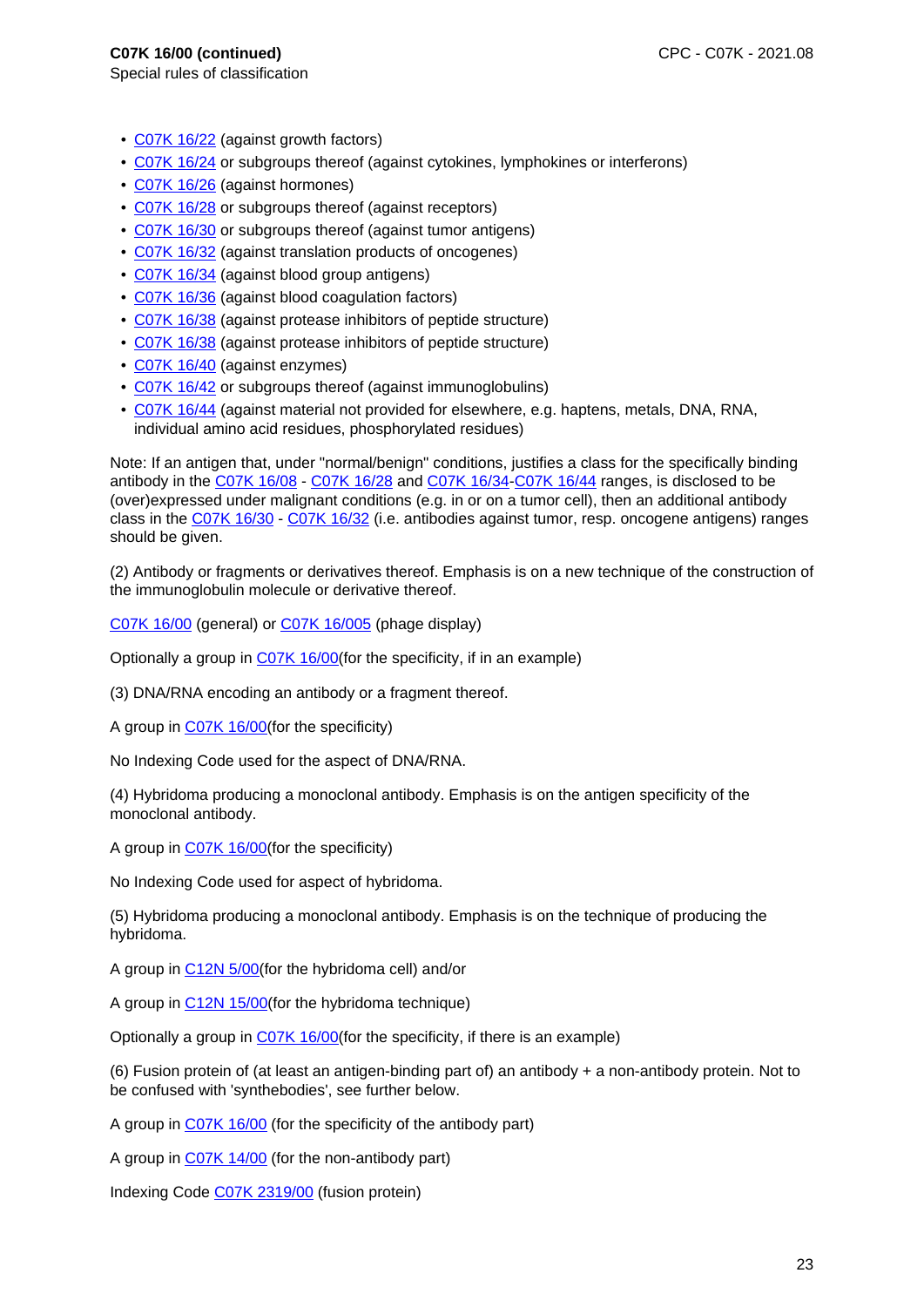(7) Fusion protein of an Fc-region of an immunoglobulin + a non-antibody protein.

A group in C07K 14/00 (for the non-antibody part)

Indexing Code C07K 2319/30 (Fc fused to non-Ig)

(8) Chemical conjugate of (at least an antigen-binding part of) an antibody  $+$  a toxin or drug.

A group in C07K 16/00 (for the specificity) and

A61K 47/68 or subgroups thereof (if the antibody contains a drug or toxin for use in therapy in vivo) and/or

A61K 51/10 or subgroups thereof (if the antibody contains a radioactive substance for use in therapy in vivo)

(9) Chemical conjugate of (at least an antigen-binding part of) an antibody + a detectable label.

A group in C07K 16/00 (for the specificity) and

G01N 33/53 or subgroups thereof (if the antibody is for use in detection in vitro) and/or

A61K 51/10 or subgroups thereof (if the antibody contains a radioactive substance for use in detection in vivo) and/or

A61K 49/0058 (if the antibody contains a fluorescent label for use in detection in vivo) and/or

A61K 49/16 (if the antibody contains a nuclear magnetic resonance label for use in detection in vivo)

(10) Therapeutic use of an antibody or a therapeutic composition comprising an antibody.

A group in C07K 16/00 (for the specificity), and

Indexing Code A61K 2039/505 (therapeutic use of an antibody, but only if in an in vivo example (this includes pharmacokinetic studies). Note: Because at the date of classification it is not foreseeable how plausible an in vitro assay will be for the assessment of therapeutic effectiveness, in vitro examples, including those that make in vivo therapeutic effectiveness plausible, should be classified in the C07K 2317/70 series, see below), and/or

optionally Indexing Code A61K 2039/54 (route of administration, but only if important), and/or

optionally Indexing Code **A61K 2039/545** (dose, timing or administration schedule, but only if important), and/or

optionally Indexing Code A61K 2039/57 (type of response, e.g. TH1- or TH2-type T cell response).

(11) Therapeutic use of a combination of two or more antibodies or a therapeutic composition comprising two or more antibodies. Said antibodies have an additive or synergistic effect, and the antibodies may be given as a mixture or consecutively. This should not to be confused with a mixture of an antibody with a non-antibody, see below.

A group in C07K 16/00 (for the specificity of the first antibody), and

A group in C07K 16/00 (for the specificity of the second antibody), and

Indexing Code A61K 2039/507 (therapeutic use of an antibody combination. Note: said code may not only be given for an in vivo example, but also if shown in an in vitro example), and/or

Optionally Indexing Code A61K 2039/54 (route of administration, but only if important), and/or

Optionally Indexing Code A61K 2039/545 (dose, timing or administration schedule, but only if important), and/or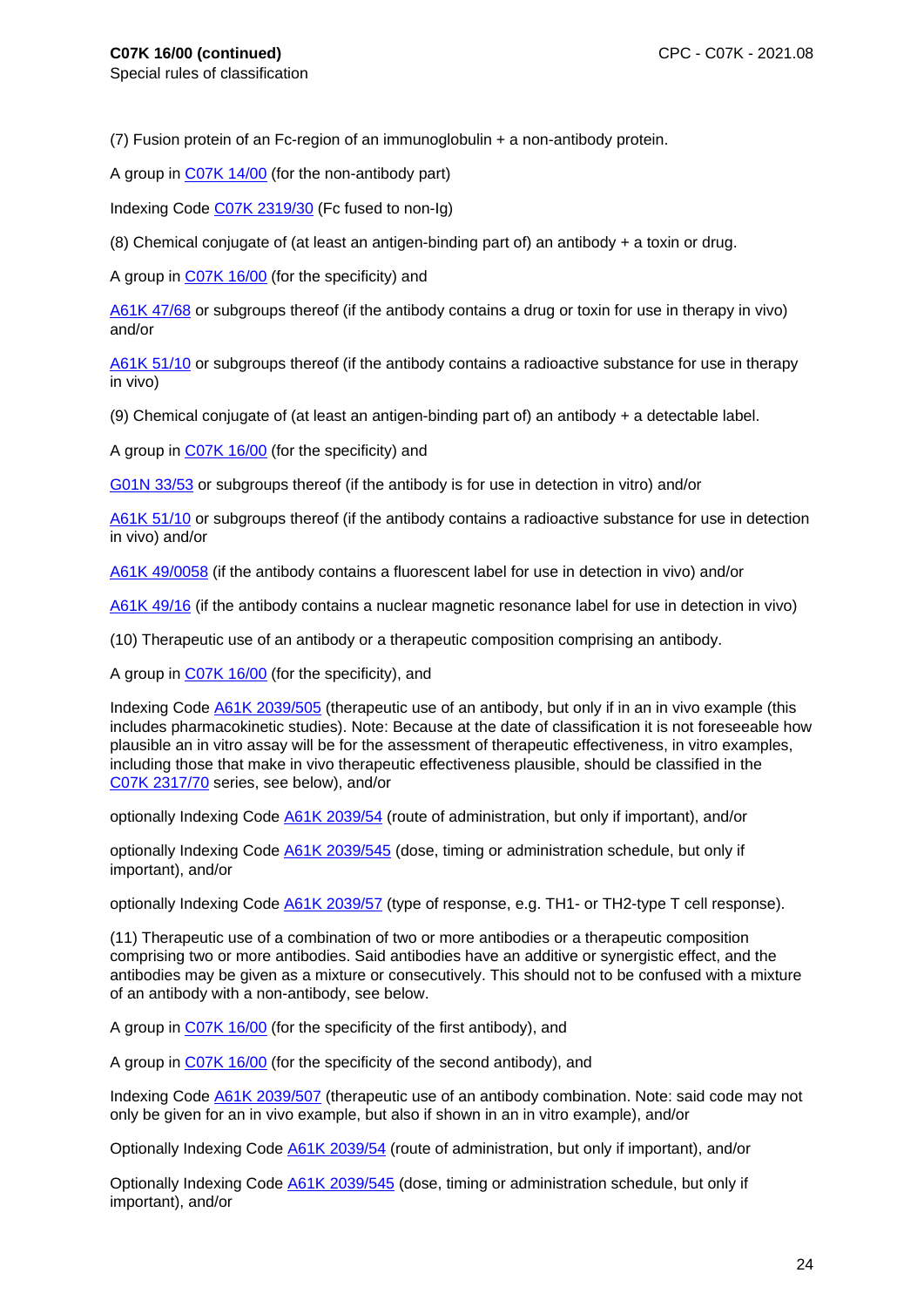Optionally Indexing Code A61K 2039/57 (type of response, e.g. TH1- or TH2-type response).

(12) Therapeutic combinations of antibodies (or fragments thereof) + non-antibody proteins, or compositions comprising these combinations.

A61K 39/395 (or a subgroup thereof), A61K 2300/00; A61K 39/40, A61K 2300/00 or A61K 39/42, A61K 2300/00 as a Combination Set, and

A group in A61K 38/00 (for the non-antibody protein)

A group in C07K 16/00 (for the specificity).

(13) Therapeutic combinations of antibodies (or fragments thereof) + structurally undefined (e.g. functionally defined) compounds, or compositions comprising these combinations.

A61K 39/395 (or a subgroup thereof), A61K 2300/00; A61K 39/40, A61K 2300/00 or A61K 39/42, A61K 2300/00 as a Combination Set, and

A61K 45/06 (for the structurally undefined compound)

A group in C07K 16/00(for the specificity).

(14) Therapeutic combinations of antibodies (or fragments thereof) + blood-derived cells, or compositions comprising these combinations.

A61K 39/395 (or a subgroup thereof), A61K 2300/00; A61K 39/40, A61K 2300/00 or A61K 39/42, A61K 2300/00 as a Combination Set, and

A61K 35/14 (for the blood-derived cells)

A group in C07K 16/00 (for the specificity).

(15) Diagnostic use of an antibody, or a diagnostic composition comprising an antibody. Emphasis is on the antigen specificity, not on the assay technique.

A group in C07K 16/00 (for the specificity)

No Indexing Code used for aspect of diagnosis.

(16) Diagnostic use of an antibody, or a diagnostic composition comprising an antibody. Emphasis is on a new assay technique. The antigen specificity may not be crucial.

G01N 33/53 or subgroups thereof.

A group in C07K 16/00 (for the specificity, if there is an example).

(17) Antibody isolated from eggs. Emphasis is on the isolation technique, not on the antigen specificity.

C07K 16/02 (for the isolation technique from eggs), and

A group in C07K 16/00 (for the specificity, if in an example)

(18) Antibody isolated from eggs. Emphasis is on the antigen specificity, not on the technique of isolation.

A group in C07K 16/00 (for the specificity), and

Indexing Code C07K 2317/11 (antibody isolated from eggs)

(19) Antibody isolated from milk. Emphasis is on the isolation technique, not on the antigen specificity.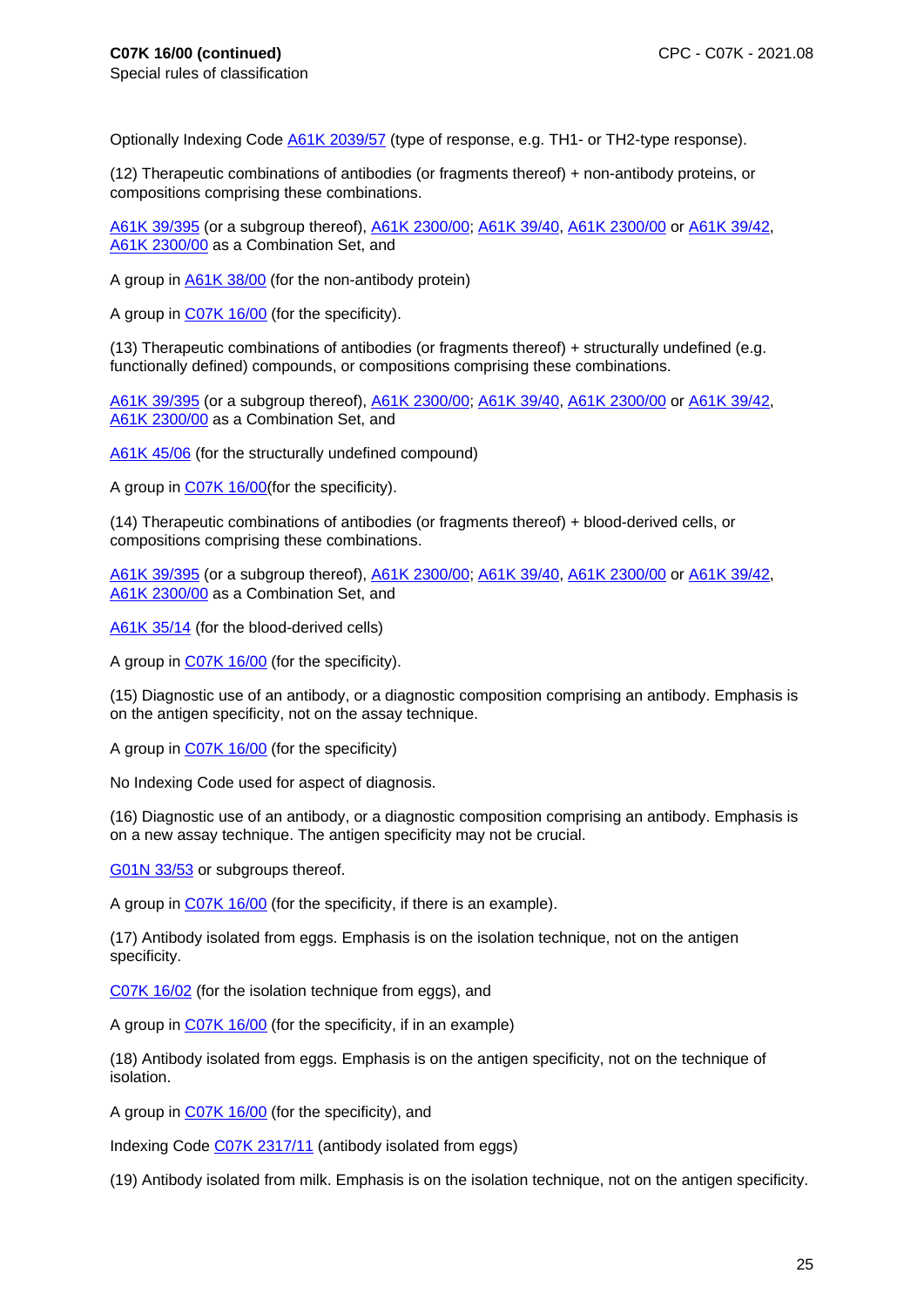Special rules of classification

C07K 16/04 (for the isolation technique from milk), and

Optionally a group in C07K 16/00 (for the specificity, if in an example)

(20) Antibody isolated from milk. Emphasis is on the antigen specificity, not on the technique of isolation.

A group in C07K 16/00 (for the specificity), and

Indexing Code C07K 2317/12 (antibody isolated from milk)

(21) Antibody isolated from serum. Emphasis is on the isolation technique, not on the antigen specificity.

C07K 16/06 (for the isolation technique from serum), and

Optionally C07K 16/00 (for the specificity, if in an example)

Note: The term "serum" should be interpreted widely and includes blood and plasma as well. In practice, the subgroup C07K 16/065 is used more often and relates to the purification (e.g. by chromatography, filtration) and fragmentation (e.g. by enzymatic digestion) of the immunoglobulin.

(22) Antibody isolated from plants. Emphasis is on the antigen specificity, not on the technique of isolation.

A group in C07K 16/00(for the specificity), and

Indexing Code C07K 2317/13 (antibody isolated from plants)

(23) Antibody characterized by their source of isolation or production. Emphasis is on the proteinexpression technique, e.g. to improve yield, purity or glycosylation, e.g. by using specific host-cells, vectors, additives or culture conditions.

A group in C07K 16/00(for the specificity), and

Indexing Code C07K 2317/14 (source of isolation, production)

(24) Antibody according to its taxonomic origin.

A group in C07K 16/00 (for the specificity), and

Indexing Code C07K 2317/20 (general aspects of origin), and/or

Indexing Code C07K 2317/21 (fully primate or fully human, including fully human antibodies produced by transgenic animals, e.g. by Xenomouse®), and/or

Indexing Code C07K 2317/22 (fully camelid), and/or

Indexing Code C07K 2317/23 (fully avian)

(25) Antibody comprising immunoglobulin-regions, -domains or -residues from more than one species, e.g. chimeric, humanized or veneered antibody. Emphasis is on a new technique of construction, not on the antigen specificity.

C07K 16/461…. (for the technique), and

A group in C07K 16/00 (for the specificity, if in an example)

(26) Antibody comprising immunoglobulin-regions, -domains or -residues from more than one species, e.g. chimeric, humanized or veneered antibody. Emphasis is on the antigen specificity, not on the technique of construction.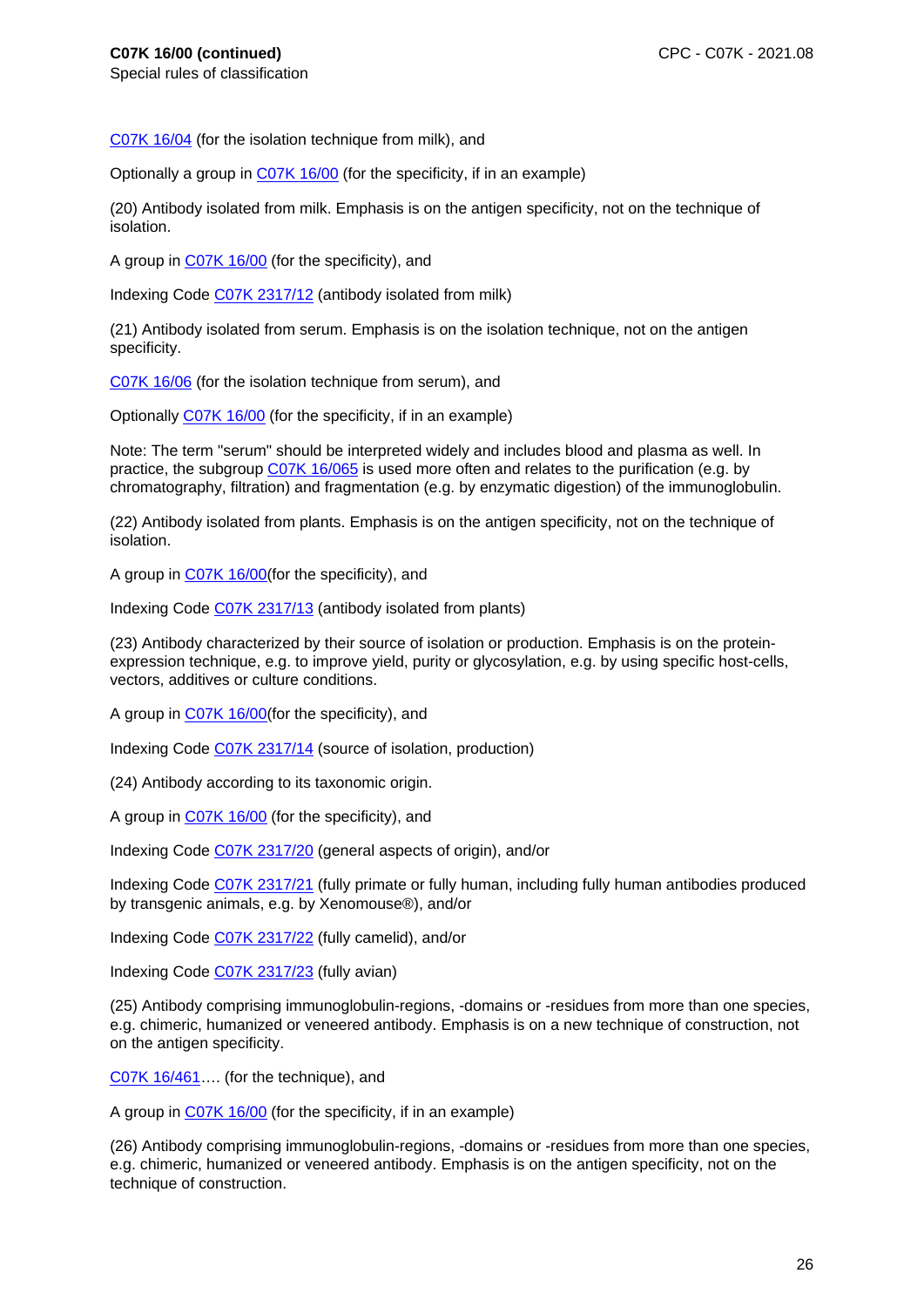A group in C07K 16/00 (for the specificity), and

Indexing Code C07K 2317/24 (chimeric, humanized, veneered antibody)

(27) Antibody characterized by general aspects of specificity or valency.

A group in C07K 16/00(for the specificity), and

Indexing Code C07K 2317/30.

(28) Multispecific (i.e. including bispecific) antibody. Emphasis is on a new technique of construction, not on the antigen specificity.

C07K 16/468 or subgroup thereof (for the technique of bispecific antibodies), and

A group in C07K 16/00 (for the first specificity, if in an example), and

A group in C07K 16/00 (for the second specificity, if in an example), and

Optionally a group in C07K 16/00 (for any additional specificity, if in an example)

(29) Multispecific (i.e. including bispecific) antibody. Emphasis is on the antigen specificity, not on the technique of construction.

A group in C07K 16/00 (for the first specificity), and

A group in C07K 16/00 (for the second specificity), and

Optionally, a group in C07K 16/00 (for any additional specificity, if in an example), and

Indexing Code C07K 2317/31 (multispecific antibody)

(30) Antibody specific for a neo-epitope formed by a complex, e.g. antibody-antigen, ligand-receptor. The antibody is monospecific, not bispecific !

A group in C07K 16/00 (for the first component of the complex), and

A group in C07K 16/00(for the second component of the complex), and

Indexing Code C07K 2317/32 (to indicate specificity for the complex)

(31) Antibody characterized by its crossreactivity (e.g. for species or epitope) or lack of crossreactivity.

A group in C07K 16/00 (for the specificity), and

Indexing Code C07K 2317/33 (for the aspect of crossreactivity or explicit lack thereof).

(32) Antibody characterized by its specificity for a well-defined epitope or immunogen which is either linear and shorter than 20 amino acid residues, or conformational and defined by amino acid residues.

A group in C07K 16/00 (for the specificity for the antigen), and

Indexing Code C07K 2317/34 (linear epitope <20 AA residues or conformational epitope defined by AA residues)

(33) Antibody characterized by its valency, and wherein the fact that the molecule is monovalent, bivalent or multivalent is an important feature.

A group in C07K 16/00 (for the specificity), and

Indexing Code C07K 2317/35 (for the aspect of valency, but only if important).

(34) Antibody characterized by its post-translational modification.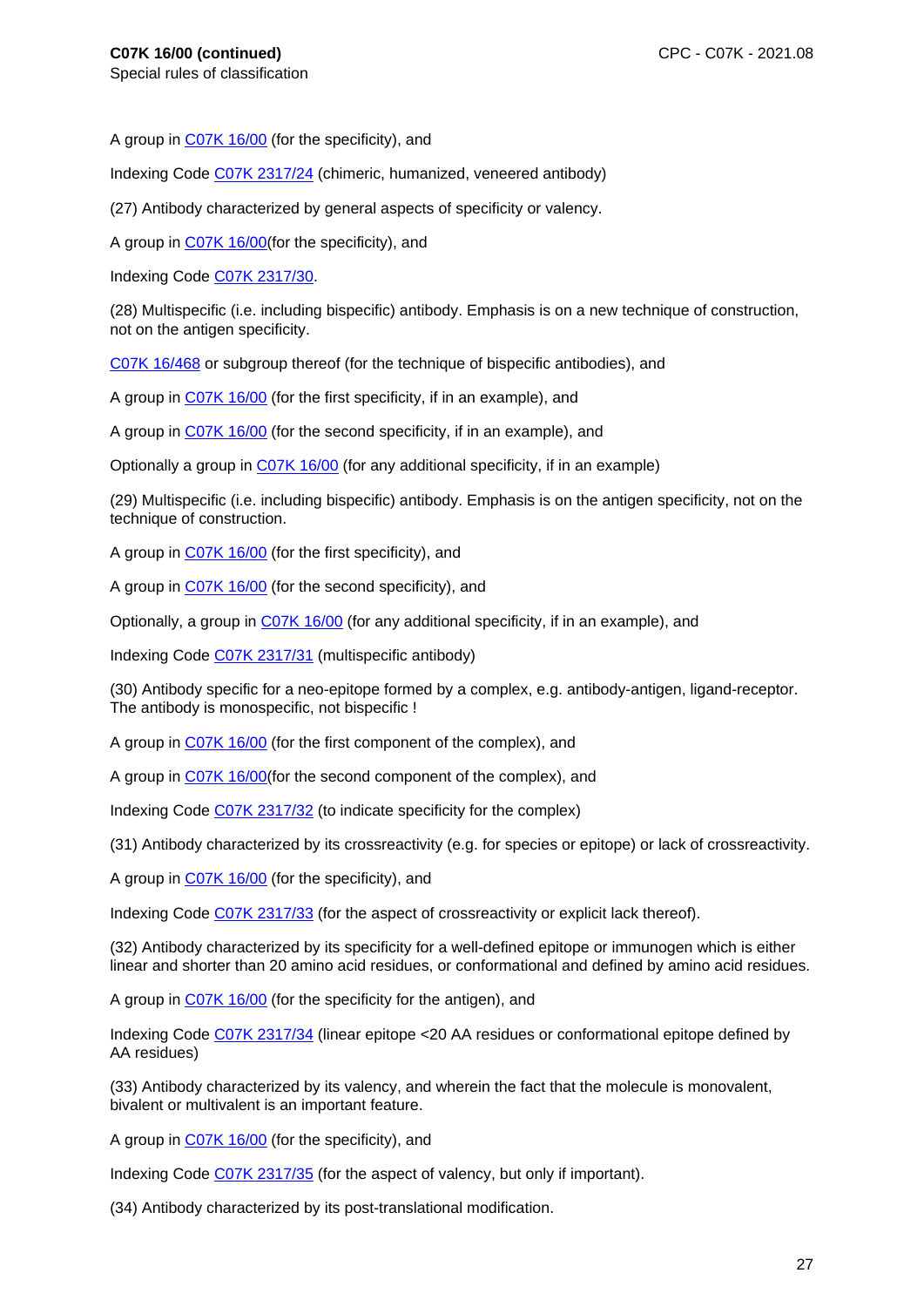A group in C07K 16/00 (for the specificity), and

Indexing Code C07K 2317/40 (for the aspect of post-translational modification).

(35) Antibody wherein the presence, absence or modification by glycosylation, sialylization, fucosylation is an important feature.

A group in C07K 16/00 (for the specificity), and

Indexing Code C07K 2317/41 (glycosylation, sialylization, fucosylation)

(36) Antibody characterized by immunoglobulin fragments.The mere provision of an amino acid or nucleotide sequence is not enough to justify one or more of the following codes:

C07K 16/00 (for the specificity of the antigen binding part), and

Indexing Code C07K 2317/50 (fragments in general), and/or

Indexing Code C07K 2317/51 (complete heavy chain or Fd fragment), and/or

Indexing Code C07K 2317/515 (complete light chain), and/or

Indexing Code C07K 2317/52 (Fc or constant region, isotype), and/or

Indexing Code C07K 2317/522 (CH1), and/or

Indexing Code C07K 2317/524 (CH2), and/or

Indexing Code C07K 2317/526 (CH3), and/or

Indexing Code C07K 2317/528 (CH4), and/or

Indexing Code C07K 2317/53 (hinge), and/or

Indexing Code C07K 2317/54 (F(ab')2), and/or

Indexing Code C07K 2317/55 (Fab or Fab'), and/or

Indexing Code C07K 2317/56 (variable = Fv), and/or

Indexing Code C07K 2317/565 (CDR), and/or

Indexing Code C07K 2317/567 (framework = FR), and/or

Indexing Code C07K 2317/569 (single domain = sdAb or dAb)

Note: The mere provision of an amino acid or nucleotide sequence per se of the above fragment is not enough to justify one or more of the above-mentioned indexing codes, unless said fragment is actually manufactured or modified.

Note: If features of both CDRs (or individual residues therein) and FRs (or individual residues therein) are modified, then both the C07K 2317/565 and C07K 2317/567 codes should be given, and not the general C07K 2317/56 code. The C07K 2317/56 code should be given if the focus is on the intact VH and/or VL domain(s).

Note: Indexing codes in the C07K 2317/522-C07K 2317/53 series should only be given for features, e.g. modifications, concerning these specific domains; otherwise the C07K 2317/52 code should be given. Said specific domains need not necessarily be in isolated form, but may be in the context of their immunoglobulin molecule or fragments thereof.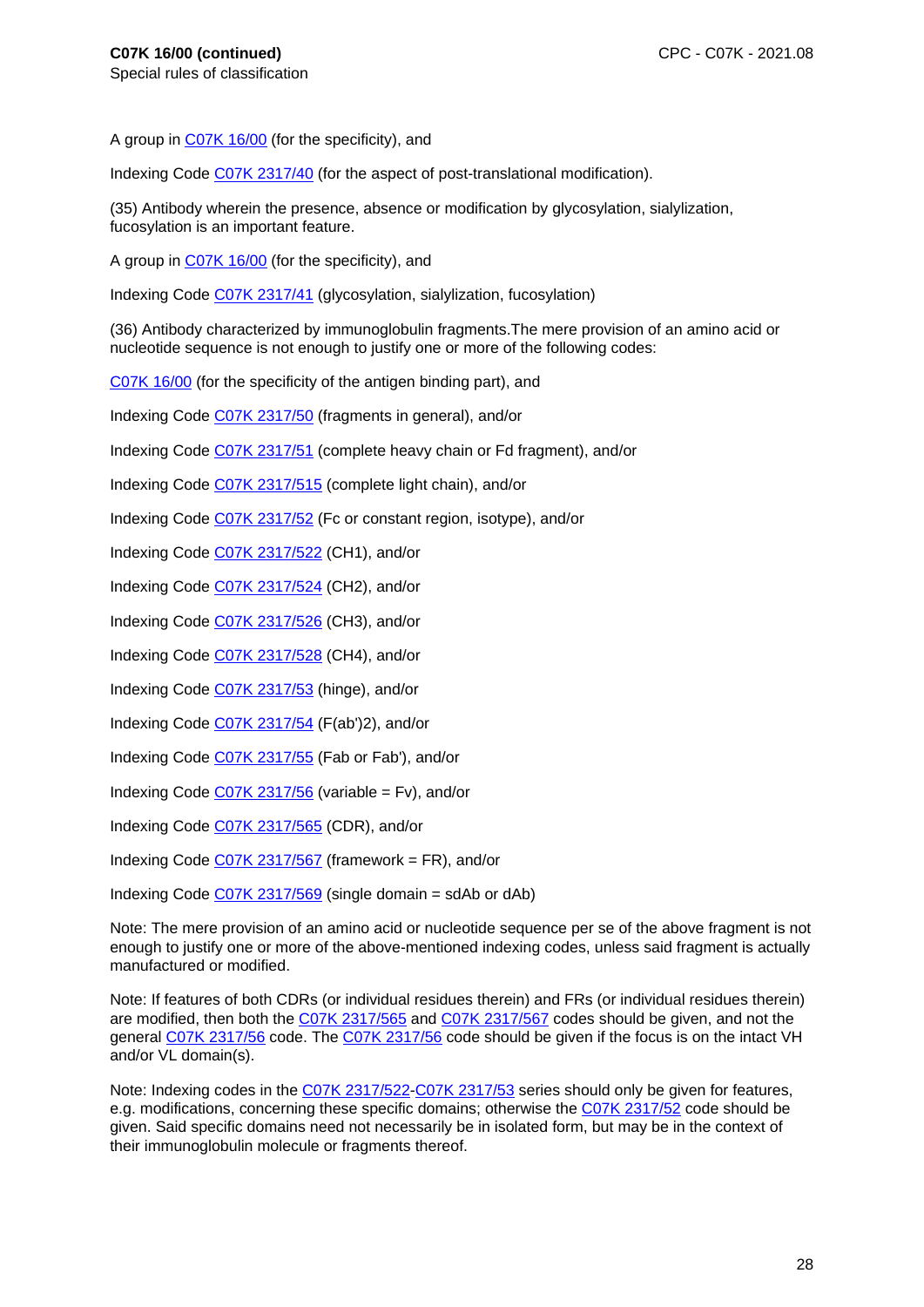(37) Antibody characterized by non-natural combinations of immunoglobulins or fragments.This includes fusion proteins and chemically linked immunoglobulins or their fragments. Excluded are chimeric, humanized or veneered antibodies (see above).

A group in C07K 16/00(for the specificity), and

Indexing Code C07K 2317/60 (general aspects), and/or

Indexing Code C07K 2317/622 (single chain = scFv), and/or

Indexing Code C07K 2317/624 (disulfide stabilized variable = dsFv), and/or

Indexing Code C07K 2317/626 (diabody, triabody), and/or

Indexing Code C07K 2317/64 (comprising a combination of variable region and constant region components), and/or

Indexing Code C07K 2317/66 (comprising a swap of domains, e.g. CH3-CH2, VH-CL, VL-CH1).

Optionally Indexing Code C07K 2319/00 (if fusion protein)

(38) Antibody characterized by an effect upon binding to a cell or to an antigen

A group in C07K 16/00(for the specificity), and

Indexing Code C07K 2317/71 (decreased effector function due to an Fc-modification), and/or

Indexing Code C07K 2317/72 (increased effector function due to an Fc-modification), and/or

Indexing Code C07K 2317/73 (induction of cell death, e.g. apoptosis, necrosis; inhibition of cell proliferation), and/or

Indexing Code C07K 2317/732 (antibody-dependent cellular cytotoxicity (ADCC)), and/or

Indexing Code C07K 2317/734 (complement-dependent cytotoxicity (CDC)), and/or

Indexing Code C07K 2317/74 (induction of cell proliferation), and/or

Indexing Code C07K 2317/75 (agonist effect on antigen), and/or

Indexing Code C07K 2317/76 (antagonist effect on antigen, neutralization, inhibition of binding), and/ or

Indexing Code C07K 2317/77 (internalization into the cell).

(39) Antibody characterized by remaining in the (producing) cell, i.e. intracellular antibody = intrabody

A group in C07K 16/00(for the specificity), and

Indexing Code C07K 2317/80 (general aspects), and/or

Indexing Code C07K 2317/81 (intracellular antibody functional in the ER or Golgi apparatus), and/or

Indexing Code C07K 2317/82 (intracellular antibody functional in the cytoplasm, the nucleus, the mitochondria, the inner part of the cell membrane)

(40) Antibody characterized by(pharmaco)kinetic aspects or stability of the immunoglobulin.

A group in C07K 16/00(for the specificity), and

Indexing Code C07K 2317/90 (general aspects), or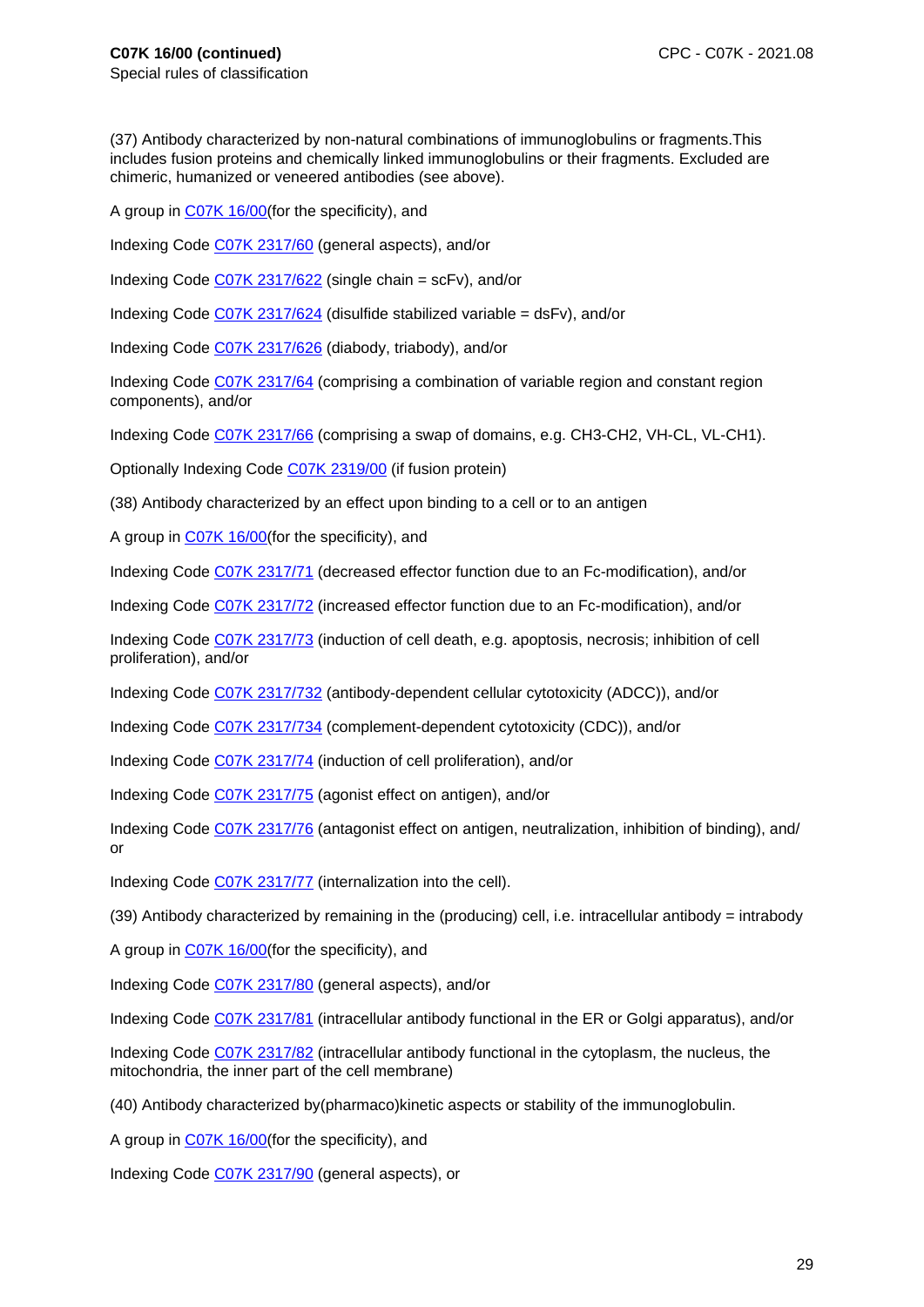Indexing Code C07K 2317/92 (for affinity (KD), association rate (Ka), dissociation rate (Kd), EC50 value), or

Indexing Code C07K 2317/94 (in vivo stability, e.g. half-life, pH-, temperature- or enzyme-resistance; Note: for in vitro/pretreatment storage stability see A61K 39/39591).

(41) Antibody mimetics and scaffolds.

A group in C07K 16/00(for the specificity of the inserted antigen binding sequences from antibodies), and

Indexing Code C07K 2318/00 (general aspects of antibody mimetics and scaffolds)

(42) Immunoglobulin or domain(s) thereof as scaffolds for inserted non-immunoglobulin peptide sequences, e.g. for vaccination purposes, e.g. synthebody.

C07K 14/00(for the non-immunoglobulin protein that is inserted), and

C07K 16/00(for the specificity of the immunoglobulin scaffold), and

Indexing Code C07K 2318/10 (to indicate the combination of immunoglobulin scaffold molecules with inserted non-immunoglobulin peptide sequences)

(43) Antigen-binding scaffold molecules wherein the scaffold is not an immunoglobulin variable region, antibody mimetics.

A group in C07K 14/00(for the non-immunoglobulin protein that provides the scaffold).

A group in C07K 16/00(for the antibody-like specificity of the scaffold molecule).

Indexing Code C07K 2318/20 (for scaffold molecules with antigen binding properties)

Guide to the specificity of an antibody for a certain antigen (with synonyms) - KEYWORD/ CLASSIFICATION INDEX (KCI)

- C07K 16/08 Antigens from viruses
- C07K 16/081 Antigens from DNA viruses
- C07K 16/081 Antigens from orthopoxviridae
- C07K 16/081 Antigens from vaccinia
- C07K 16/082 Antigens from hepadnaviridae
- C07K 16/082 Antigens from hepatitis B virus, HBV
- C07K 16/084 Antigens from papovaviridae
- C07K 16/084 Antigens from BK virus
- C07K 16/084 Antigens from JC virus
- C07K 16/084 Antigens from papillomavirus
- C07K 16/084 Antigens from polyomavirus
- C07K 16/084 Antigens from SV40
- C07K 16/085 Antigens from herpetoviridae
- C07K 16/085 Antigens from pseudorabies virus
- C07K 16/085 Antigens from EBV, Epstein-Barr virus
- C07K 16/087 Antigens from HSV, herpes simplex virus
- C07K 16/088 Antigens from varicella-zoster virus
- C07K 16/088 Antigens from CMV, cytomegalovirus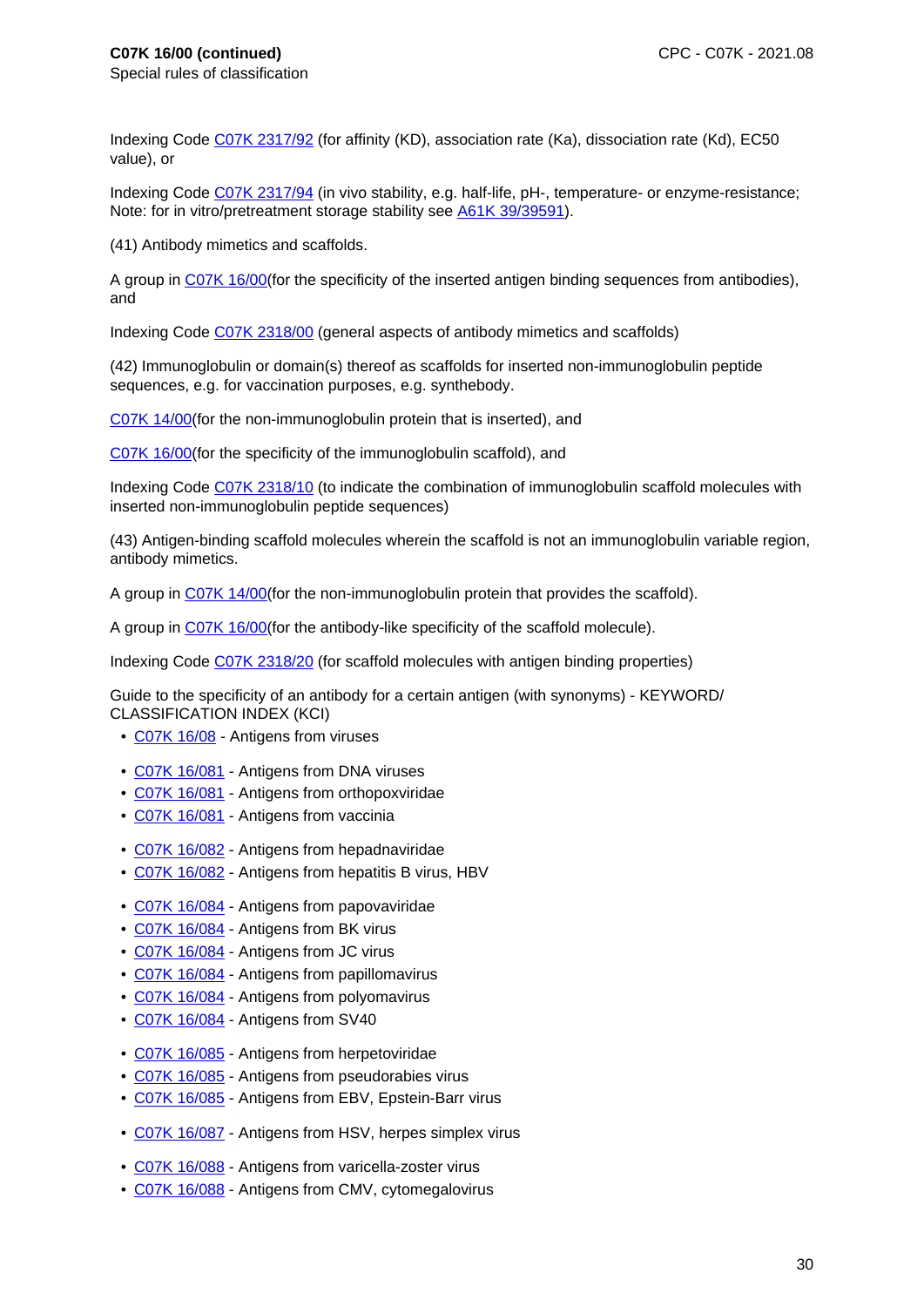- C07K 16/10 Antigens from RNA viruses
- C07K 16/10 Antigens from hepatitis E virus, HEV
- C07K 16/10 Antigens from corona virus
- C07K 16/10 Antigens from SARS
- C07K 16/1009 Antigens from picornaviridae
- C07K 16/1009 Antigens from hepatitis A virus, HAV
- C07K 16/1018 Antigens from orthomyxoviridae
- C07K 16/1018 Antigens from influenza virus
- C07K 16/1027 Antigens from paramyxoviridae
- C07K 16/1027 Antigens from respiratory syncytial virus, RSV
- C07K 16/1036 Antigens from retroviridae
- C07K 16/1036 Antigens from leukemia viruses
- C07K 16/1045 Antigens from lentiviridae
- C07K 16/1045 Antigens from human immunodeficiency virus, HIV
- C07K 16/1045 Antigens from feline immunodeficiency virus, FIV
- C07K 16/1045 Antigens from simian immunodeficiency virus, SIV
- C07K 16/1054 Antigens from gag-pol
- C07K 16/1054 p17
- C07K 16/1054 p24
- C07K 16/1063 Antigens from env
- C07K 16/1063 gp41
- C07K 16/1063 gp110/120
- C07K 16/1063 gp160
- C07K 16/1063 V3
- C07K 16/1063 PND
- C07K 16/1063 CD4-binding site
- C07K 16/1072 Antigens from regulatory proteins
- C07K 16/1072 tat
- C07K 16/1072 rev
- C07K 16/1072 vpt
- C07K 16/1081 Antigens from togaviridae
- C07K 16/1081 Antigens from flavivirus
- C07K 16/1081 Antigens from rubella virus
- C07K 16/1081 Antigens from hog cholera virus
- C07K 16/109 Antigens from hepatitis C virus, HCV
- C07K 16/109 Antigens from hepatitis G virus, HGV
- C07K 16/12 Antigens from bacteria
- C07K 16/1203 Antigens from Gram-negative bacteria
- C07K 16/1203 LPS, lipopolysaccharide
- C07K 16/1207 Antigens from Spirochaetales
- C07K 16/1207 Antigens from Treponema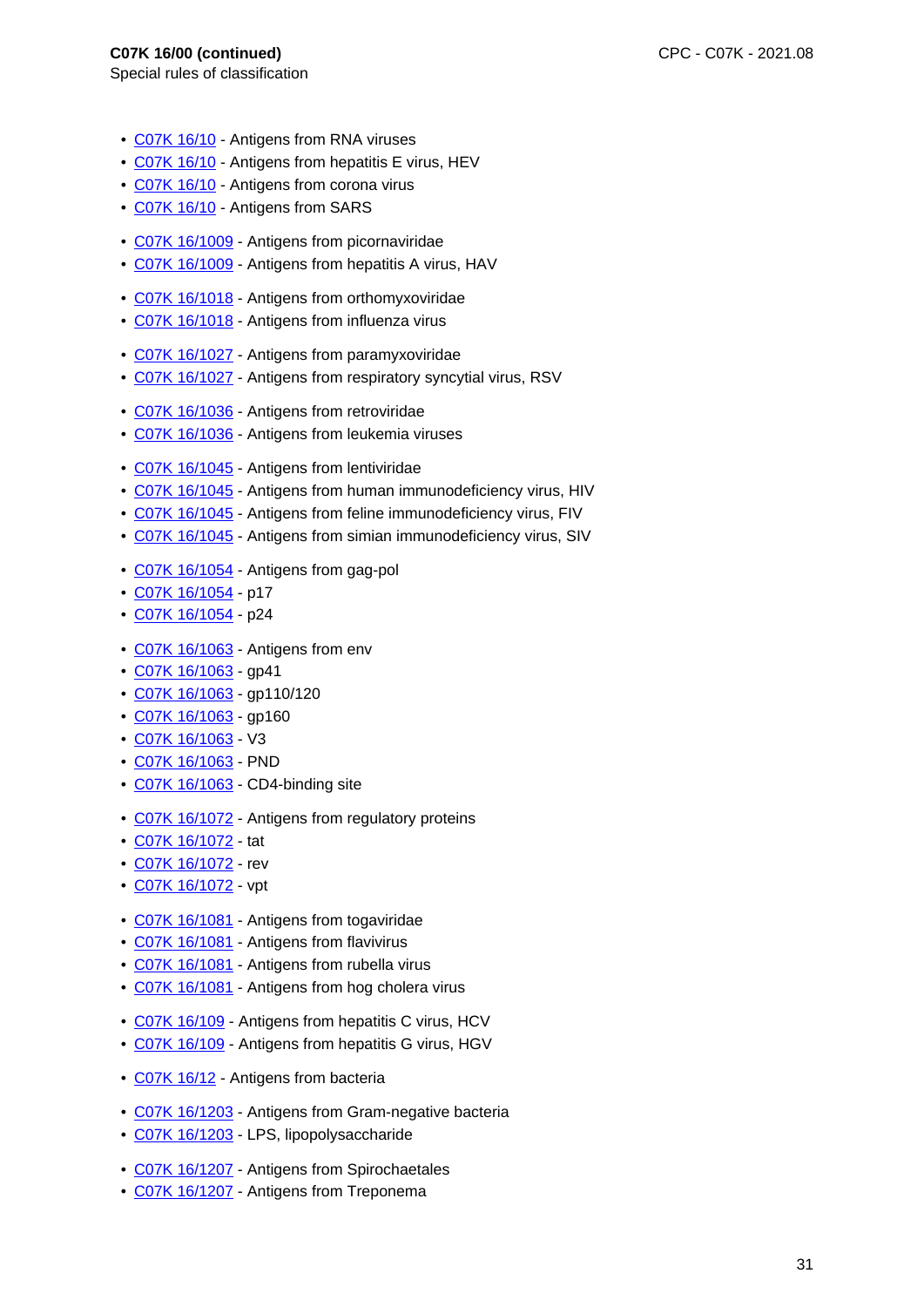- C07K 16/1207 Antigens from Leptospira
- C07K 16/121 Antigens from Helicobacter (Campylobacter)
- C07K 16/1214 Antigens from Pseudomonadaceae
- C07K 16/1217 Antigens from Neisseriaceae
- C07K 16/1217 Antigens from Acinetobacter
- C07K 16/1221 Antigens from Brucella
- C07K 16/1225 Antigens from Bordetella
- C07K 16/1228 Antigens from Enterobacteriaceae
- C07K 16/1228 Antigens from Citrobacter
- C07K 16/1228 Antigens from Serratia
- C07K 16/1228 Antigens from Proteus
- C07K 16/1228 Antigens from Providencia
- C07K 16/1228 Antigens from Morganella
- C07K 16/1228 Antigens from Yersinia
- C07K 16/1232 Antigens from Escherichia
- C07K 16/1235 Antigens from Salmonella
- C07K 16/1239 Antigens from Vibrionaceae
- C07K 16/1242 Antigens from Pasteurellaceae
- C07K 16/1242 Antigens from Haemophilus influenza
- C07K 16/1246 Antigens from Rickettsiales
- C07K 16/125 Antigens from Chlamydiales
- C07K 16/1253 Antigens from Mycoplasmatales
- C07K 16/1253 Antigens from Pleuropneumonia-like organisms
- C07K 16/1257 Antigens from Bacteridaceae
- C07K 16/126 Antigens from Legionella
- C07K 16/1264 Antigens from Rhizobiaceae
- C07K 16/1267 Antigens from Gram-positive bacteria
- C07K 16/1271 Antigens from Micrococcaceae
- C07K 16/1271 Antigens from Staphylococcus
- C07K 16/1271 Antigens from multi-resistant Staphylococcus aureus, MRSA
- C07K 16/1275 Antigens from Streptococcus
- C07K 16/1278 Antigens from Bacillus
- C07K 16/1282 Antigens from Clostridium
- C07K 16/1282 Botulinum neurotoxin A, BoNT/A
- C07K 16/1282 Botulinum neurotoxin B, BoNT/B
- C07K 16/1282 Botulinum neurotoxin C1, BoNT/C1
- C07K 16/1282 Botulinum neurotoxin D, BoNT/D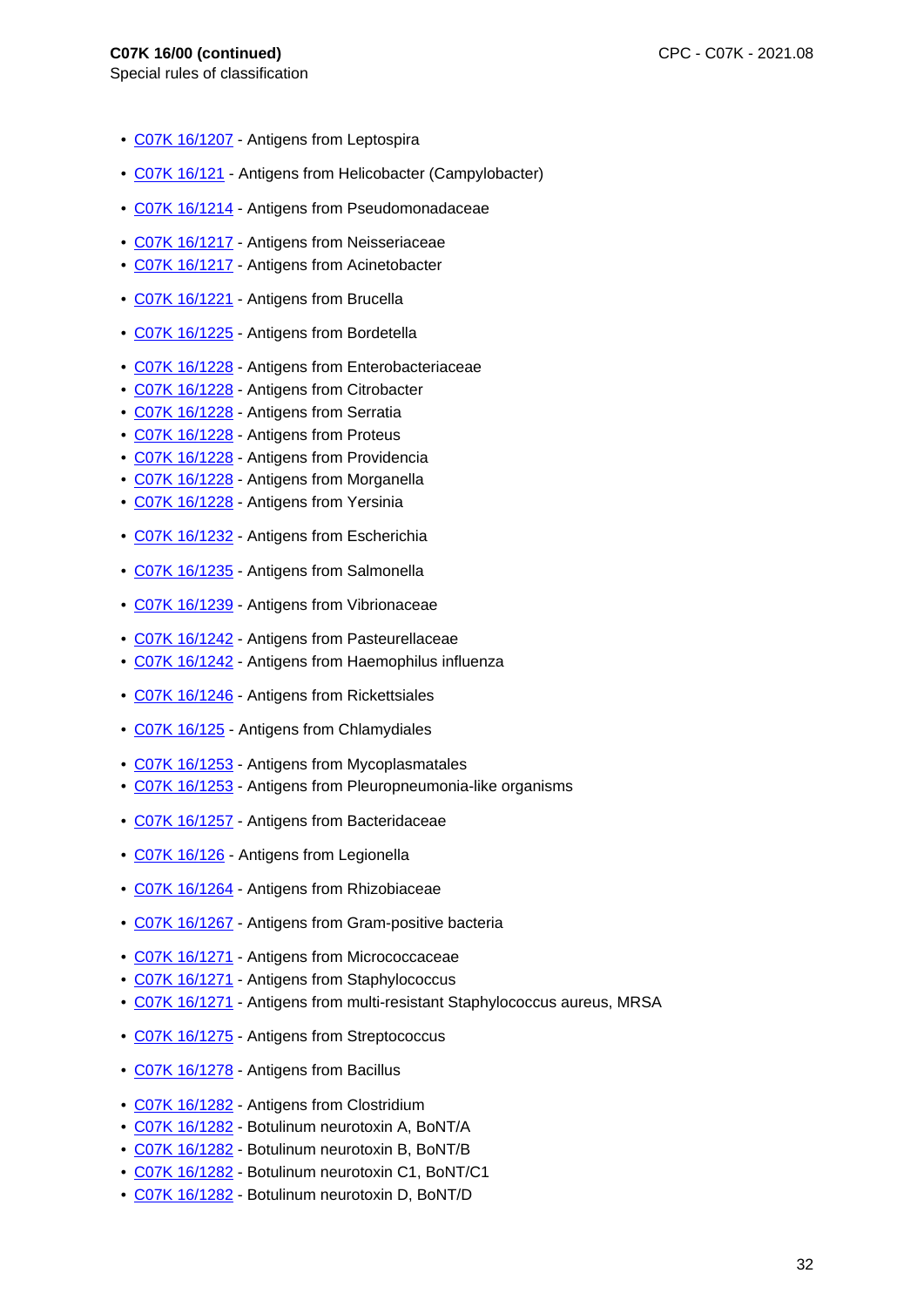- C07K 16/1282 Botulinum neurotoxin E, BoNT/E
- C07K 16/1282 Botulinum neurotoxin F, BoNT/F
- C07K 16/1282 Botulinum neurotoxin G, BoNT/G
- C07K 16/1282 SNAP-23, synaptosomal-associated protein of 23 kDa
- C07K 16/1282 SNAP-25, synaptosomal-associated protein of 25 kDa
- C07K 16/1282 TT, tetanus toxoid
- C07K 16/1285 from Corynebacterium
- C07K 16/1285 LLO, listeriolysin
- C07K 16/1289 Antigens from Mycobacteriaceae
- C07K 16/1292 Antigens from Actinomyces
- C07K 16/1292 Antigens from Streptomyces
- C07K 16/1296 Antigens from Listeria
- C07K 16/14 Antigens from fungi, algea or lichens
- C07K 16/14 Streptavidin
- C07K 16/16 Antigens from plants
- C07K 16/18 Antigens from animals or humans
- C07K 16/18 Acetylcholine
- C07K 16/18 Actin
- C07K 16/18 ADDL, beta amyloid oligomeric ligand
- C07K 16/18 Aggrecan
- C07K 16/18 Annexins
- C07K 16/18 Apolipoprotein
- C07K 16/18 Avidin
- C07K 16/18 Beta amyloid, Abeta, amyloid beta
- C07K 16/18 CGRP, calcitonin gene-related peptide
- C07K 16/18 Collagen
- C07K 16/18 Complement
- C07K 16/18 (Complement) factor B, fB
- C07K 16/18 (Complement) factor D, fD
- C07K 16/18 Cyr61, Cyr-61, cystein-rich protein, GIG-1, IGFBP10, CCN1, insulin growth factor binding protein 10
- C07K 16/18 Desmin
- C07K 16/18 DKK-1, DKK1, Dickkopf 1, dickkopf homolog 1
- C07K 16/18 DKK-2, DKK2, Dickkopf 2, dickkopf homolog 2
- C07K 16/18 DKK-3, DKK3, Dickkopf 3, dickkopf homolog 3
- C07K 16/18 DKK-4, DKK4, Dickkopf 4, dickkopf homolog 4
- C07K 16/18 Dopamine
- C07K 16/18 Elastin
- C07K 16/18 Endoplasmin, GRP94, Hsp90B1, ERp99
- C07K 16/18 Epinephrine, adrenaline (also in C07K 16/26)
- C07K 16/18 Fatty acid binding protein, FABP
- C07K 16/18 Fatty acid binding protein 1, FABP 1, FABP1
- C07K 16/18 Fatty acid binding protein 2, FABP 2, FABP2
- C07K 16/18 Fatty acid binding protein 3, FABP 3, FABP3
- C07K 16/18 Fatty acid binding protein 4, FABP 4, FABP4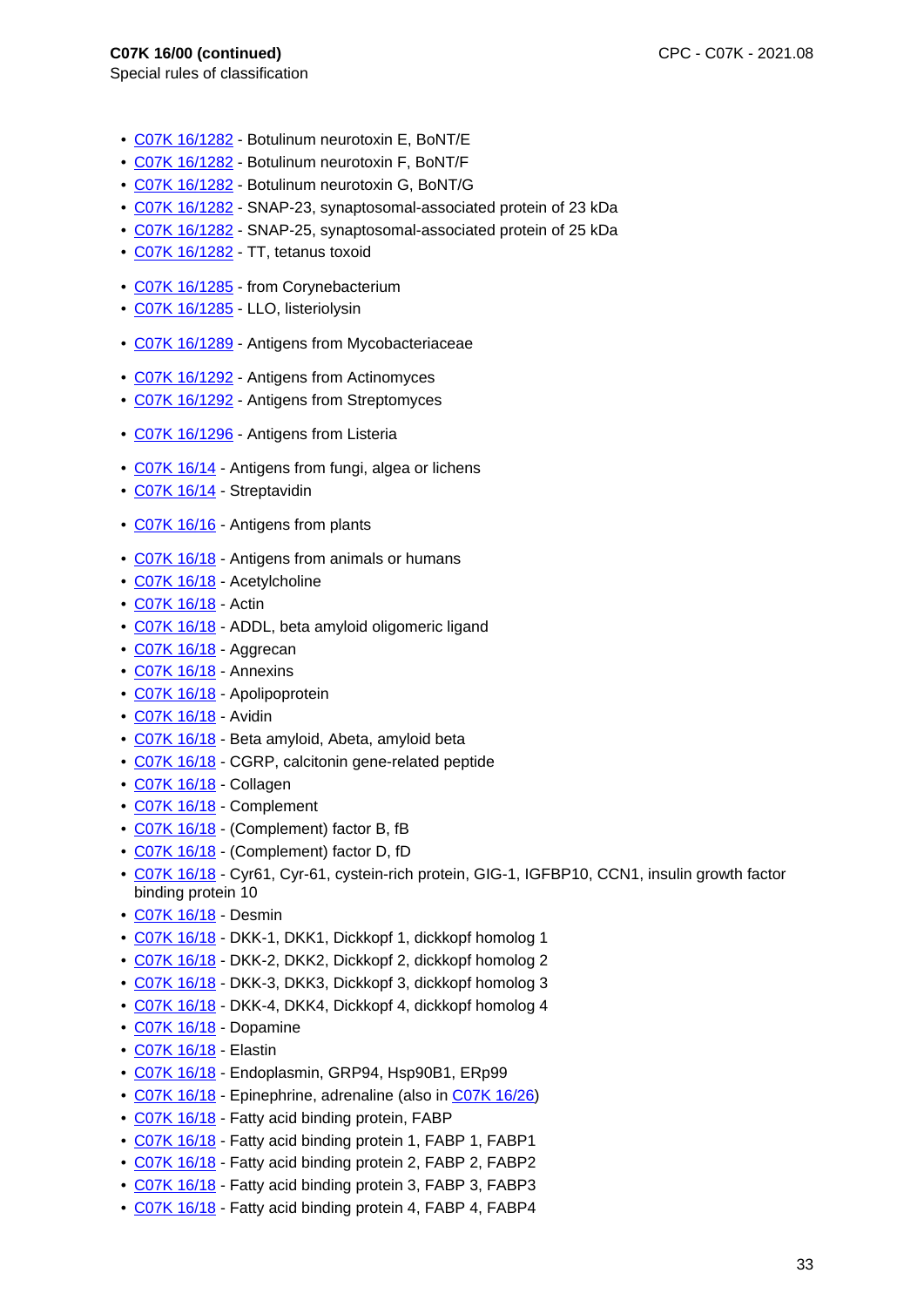- C07K 16/18 Fatty acid binding protein 5, FABP 5, FABP5
- C07K 16/18 Fatty acid binding protein 6, FABP 6, FABP6
- C07K 16/18 Fatty acid binding protein 7, FABP 7, FABP7
- C07K 16/18 Fatty acid binding protein 8, FABP 8, FABP8
- C07K 16/18 Fatty acid binding protein 9, FABP 9, FABP9
- C07K 16/18 Fatty acid binding protein 10, FABP 10, FABP10
- C07K 16/18 Fatty acid binding protein 11, FABP 11, FABP11
- C07K 16/18 Fatty acid binding protein 12, FABP 12, FABP12
- C07K 16/18 Fatty acid binding protein 5 like 1
- C07K 16/18 Fatty acid binding protein 5 like 2
- C07K 16/18 Fatty acid binding protein 5 like 3
- C07K 16/18 Fatty acid binding protein 5 like 4
- C07K 16/18 Fatty acid binding protein 5 like 5
- C07K 16/18 Fatty acid binding protein 5 like 6
- C07K 16/18 Fatty acid binding protein 5 like 7
- C07K 16/18 Ferritin
- C07K 16/18 Fibrin
- C07K 16/18 Fibronectin
- C07K 16/18 FispI2, fibroblast secreted protein
- C07K 16/18 Foxp3, SCURFIN
- C07K 16/18 GAP43, GAP 43, growth associated protein 43, neuromodulin, protein F1, B-50, P57, PP46
- C07K 16/18 GFAP, glial fibrillary acidic protein
- C07K 16/18 GRP78, BiP, immunoglobulin binding protein, HSPA5
- C07K 16/18 Heat shock proteins, HSP
- C07K 16/18 Heat shock cognate protein 71, HSC71
- C07K 16/18 Heparin
- C07K 16/18 HIG-1, hypoxia-induced gene
- C07K 16/18 Keratin
- C07K 16/18 Laminin
- C07K 16/18 Lipocalin, uterocalin, NGAL, LCN2, 24p3
- C07K 16/18 Lipocortin
- C07K 16/18 LRG1, leucine rich alpha 2 glycoprotein 1
- C07K 16/18 LDL, low density lipoprotein
- C07K 16/18 MCI, multicilin
- C07K 16/18 MCPH1, microcephalin 1
- C07K 16/18 MD-2, myeloid differentiation protein 2
- C07K 16/18 MIG6, MIG-6, RALT, ERRFI1, ErbB receptor feedback inhibitor 1
- C07K 16/18 Myosin
- C07K 16/18 Nanog
- C07K 16/18 Neurotensin, NTS (also in C07K 16/26)
- C07K 16/18 NOD2, CARD-15, IBD1
- C07K 16/18 Norepinephrine, noradrenaline
- C07K 16/18 NuIP, Nurr1-interacting protein
- C07K 16/18 OLFM1, olfactomedin 1
- C07K 16/18 OLFM2, olfactomedin 2
- C07K 16/18 OLFM3, olfactomedin 3
- C07K 16/18 OLFML2b, olfactomedin-like 2b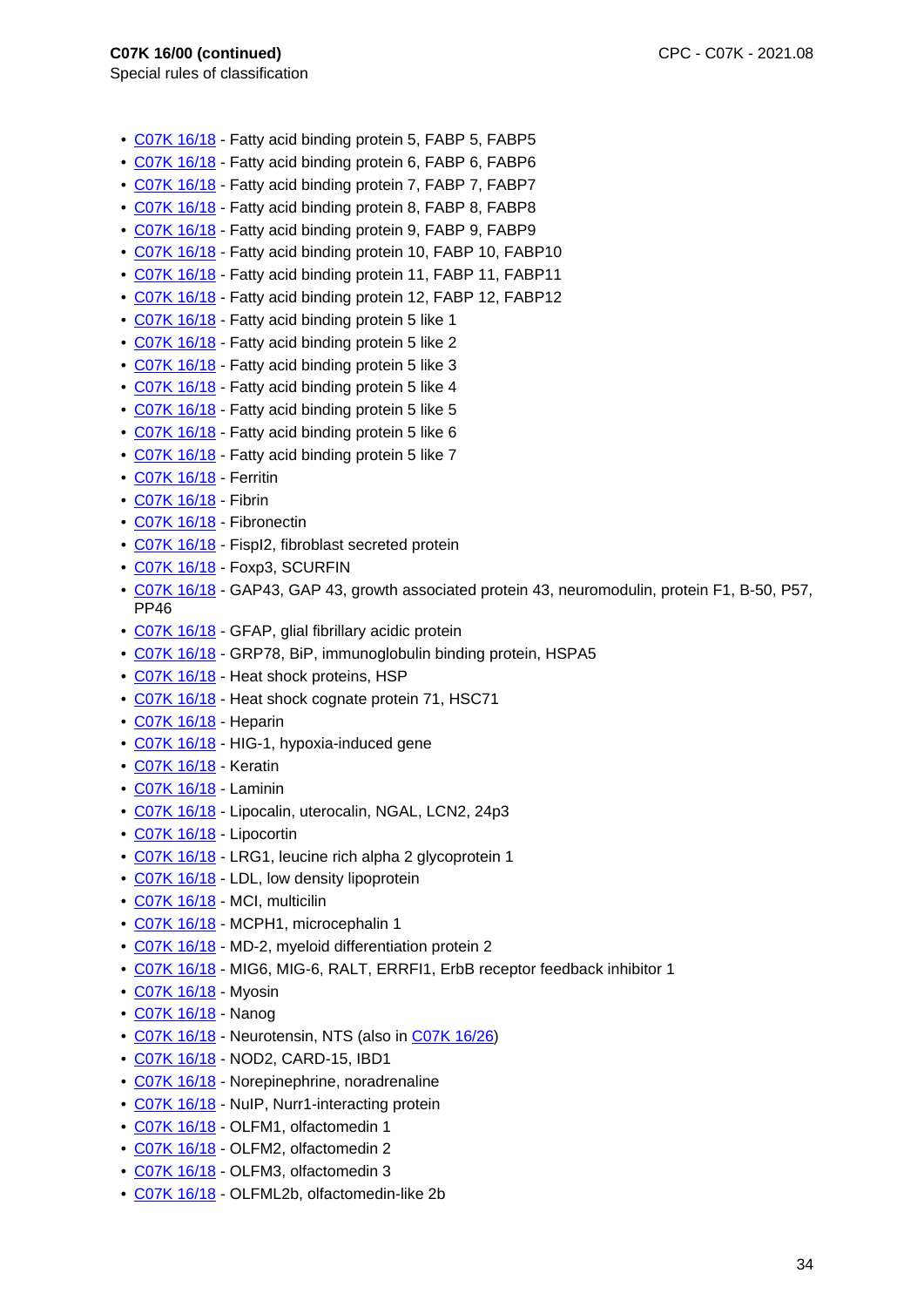- C07K 16/18 OLFML3, olfactomedin-like 3
- C07K 16/18 Osteocalcin, bone gla protein
- C07K 16/18 Osteonectin, SPARC, secreted protein acidic and rich in cysteines, BM-40, BM40, basement membrane protein 40
- C07K 16/18 Ovalbumin
- C07K 16/18 Ovotransferrin
- C07K 16/18 OxLDL, oxidized low density lipoprotein, oxidized LDL
- C07K 16/18 PAMG-1, placental alpha microglobulin 1
- C07K 16/18 Perforin
- C07K 16/18 Periostin, POSTN, OSF2, OSF-2, osteoblast-specific factor 2
- C07K 16/18 Properdin, factor P
- C07K 16/18 Properdin, factor P
- C07K 16/18 PYY, YY protein
- C07K 16/18 SAP, SLAM-associated protein, serum amyloid protein
- C07K 16/18 SATB2, special AT-rich sequence binding protein 2
- C07K 16/18 SFRP2, secreted frizzled-related protein 2
- C07K 16/18 SFRP5, secreted frizzled-related protein 5, SARP3
- C07K 16/18 Shh, sonic hedgehog homolog
- C07K 16/18 SIP, sphingosine 1 phosphate
- C07K 16/18 SLIT1
- C07K 16/18 SLIT2
- C07K 16/18 Soggy
- C07K 16/18 Spadin
- C07K 16/18 SSEA-3, stage-specific embryonic antigen 3
- C07K 16/18 SSEA-4, stage-specific embryonic antigen 4
- C07K 16/18 SRF, serum response factor
- C07K 16/18 SUMO1, SUMO-1, small ubiquitin-like modifier 1
- C07K 16/18 SUMO2, SUMO-2, small ubiquitin-like modifier 2
- C07K 16/18 SUMO3, SUMO-3, small ubiquitin-like modifier 3
- C07K 16/18 SUMO4, SUMO-4, small ubiquitin-like modifier 4
- C07K 16/18 Synuclein
- C07K 16/18 Tenascin
- C07K 16/18 Transferrin
- C07K 16/18 Troponin
- C07K 16/18 TTR, transthyretin, CTS, CTS1, PALB, TBPA
- C07K 16/18 Ubiquitin, APF-1, ATP-dependent proteolysis factor
- C07K 16/18 Uromodulin, Tamm-Horsfall protein
- C07K 16/18 Versican, VCAN
- C07K 16/18 Vimentin
- C07K 16/18 Vitronectin
- C07K 16/20 Antigens from protozoa
- C07K 16/205 Antigens from Plasmodium
- C07K 16/205 TRAP, thrombospondin-related adhesion molecule
- C07K 16/22 Growth factors, growth regulators
- C07K 16/22 Activin
- C07K 16/22 Activin A
- C07K 16/22 Activin B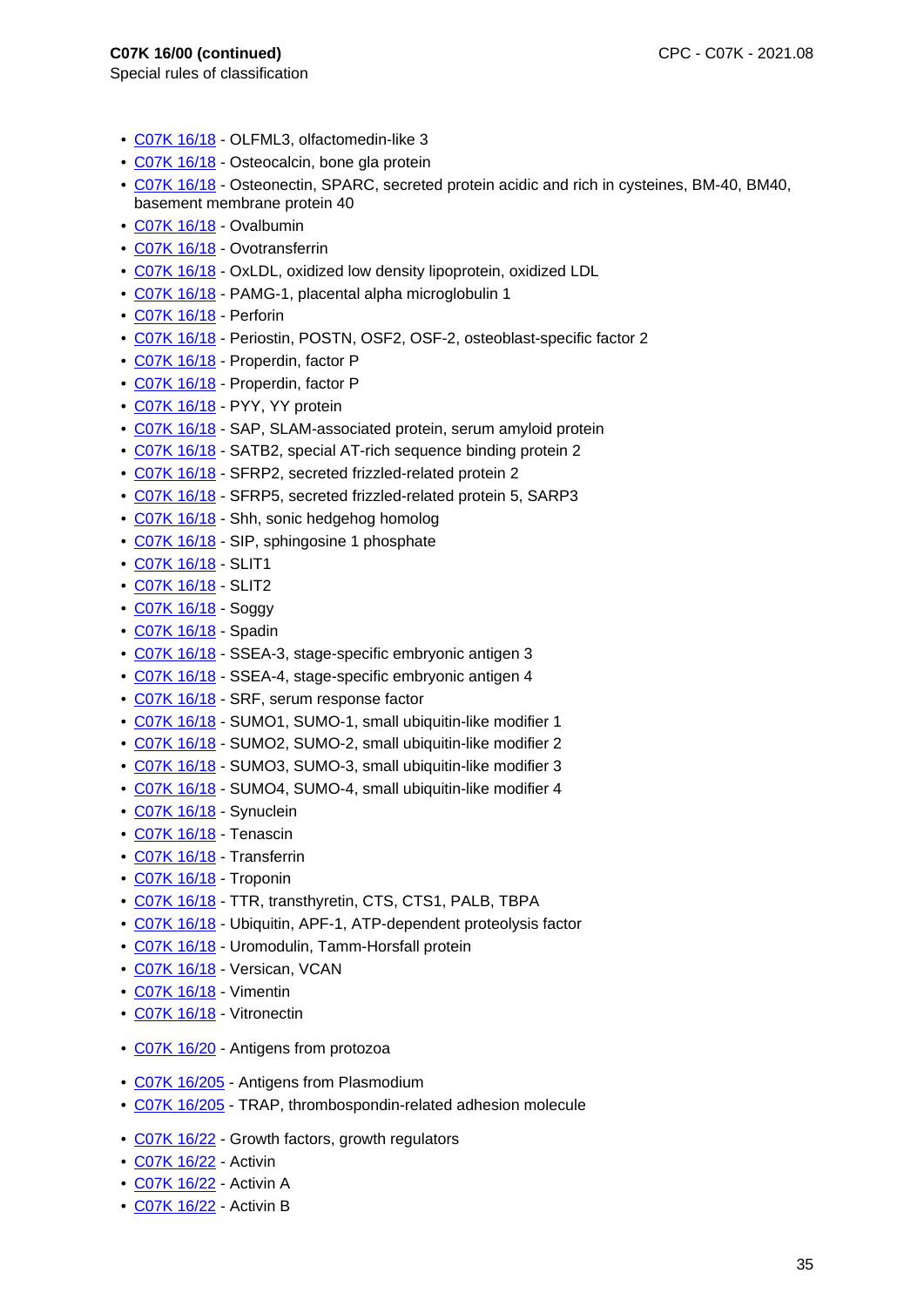- Special rules of classification
	- C07K 16/22 Activin C
	- C07K 16/22 Activin D
	- C07K 16/22 Activin E
	- C07K 16/22 Adrenomedullin
	- C07K 16/22 Angiogenin
	- C07K 16/22 Angiopoietin
	- C07K 16/22 Angiopoietin 1, Ang-1, Angpt-1, Ang1
	- C07K 16/22 Angiopoietin 2, Ang-2, Angpt-2, Ang2
	- C07K 16/22 Angiopoietin 3, Ang-3, Angpt-3, Ang3
	- C07K 16/22 Angiopoietin 4, Ang-4, Angpt-4, Ang4
	- C07K 16/22 Angiopoietin-like protein 2, Angptl-2, ARP2
	- C07K 16/22 Angiopoietin-like protein 3, Angptl-3, ARP3
	- C07K 16/22 Angiopoietin-like protein 4, Angptl-4, PGAR, BK89, FIAF, fasting- induced adipose factor, HFARP, hepatic fibrinogen/angiopoietin-related protein, FDRG, fibrinogen-domain, TANGO115, PPARgamma, peroxisome proliferator-activated angiopoietin-related gamma
	- C07K 16/22 Angiopoietin-like protein 5, Angptl-5, ARP5
	- C07K 16/22 Angiopoietin-like protein 6, Angptl-6, ARP6
	- C07K 16/22 Angiopoietin-like protein 7, Angptl-7, ARP7
	- C07K 16/22 ARIA
	- C07K 16/22 Artemin, ARTN
	- C07K 16/22 BDNF, brain-derived neurotrophic factor
	- C07K 16/22 bone-inducing factor
	- C07K 16/22 bone morphogenetic factor, bone morphogenetic protein, BMP, morphogen
	- C07K 16/22 ChM-I, ChM-1, chondromodulin 1
	- C07K 16/22 CTGF, connective tissue growth factor
	- C07K 16/22 CTGF-1, connective tissue growth factor 1
	- C07K 16/22 CTGF-2, connective tissue growth factor 2
	- C07K 16/22 Desert hedgehog, Dhh
	- C07K 16/22 EGF, epidermal growth factor, urogastrone
	- C07K 16/22 EGFL7, EGF-like domain multiple 7, EGF like domain 7, Neu1, Zneu1, VE-statin, vascular endothelial statin, RP11-25M1.2, epidermal growth factor like domain 7
	- C07K 16/22 Epiregulin, ER, EREG
	- C07K 16/22 EPO, erythropoietin
	- C07K 16/22 FGF, fibroblast growth factor
	- C07K 16/22 FGF-1, fibroblast growth factor 1, acidic FGF, aFGF, acidic fibroblast growth factor, retinal-derived growth factor, prostatropin, heparin- binding growth factor alpha, HBGF-alpha, eyederived growth factor 2, ECGF, endothelial cell growth factor, brain-derived growth factor, astroglial growth factor 1, delta-15 beta endothelial growth factor, HBGF-1, heparin-binding growth factor 1
	- C07K 16/22 FGF-2, fibroblast growth factor 2, basic FGF, bFGF, basic fibroblast growth factor, macrophage growth factor, hepatoma-derived growth factor, heparin-binding growth factor beta, eye-derived growth factor 1, chondrosarcoma-derived growth factor, cartilage-derived growth factor, astroglial growth factor 2
	- C07K 16/22 FGF-3, fibroblast growth factor 3, INT-2 oncogene
	- C07K 16/22 FGF-4, fibroblast growth factor 4, heparin-binding secretory transforming factor, HST-1, human transforming protein, HST, human Kaposi sarcoma oncogene
	- C07K 16/22 FGF-5, fibroblast growth factor 5
	- C07K 16/22 FGF-6, fibroblast growth factor 6, HST-2
	- C07K 16/22 FGF-7, fibroblast growth factor 7, SDGF-3, spleen-derived growth factor 3, HBGF-7, heparin-binding growth factor 7
	- C07K 16/22 FGF-8, fibroblast growth factor 8, AIGF, androgen-induced growth factor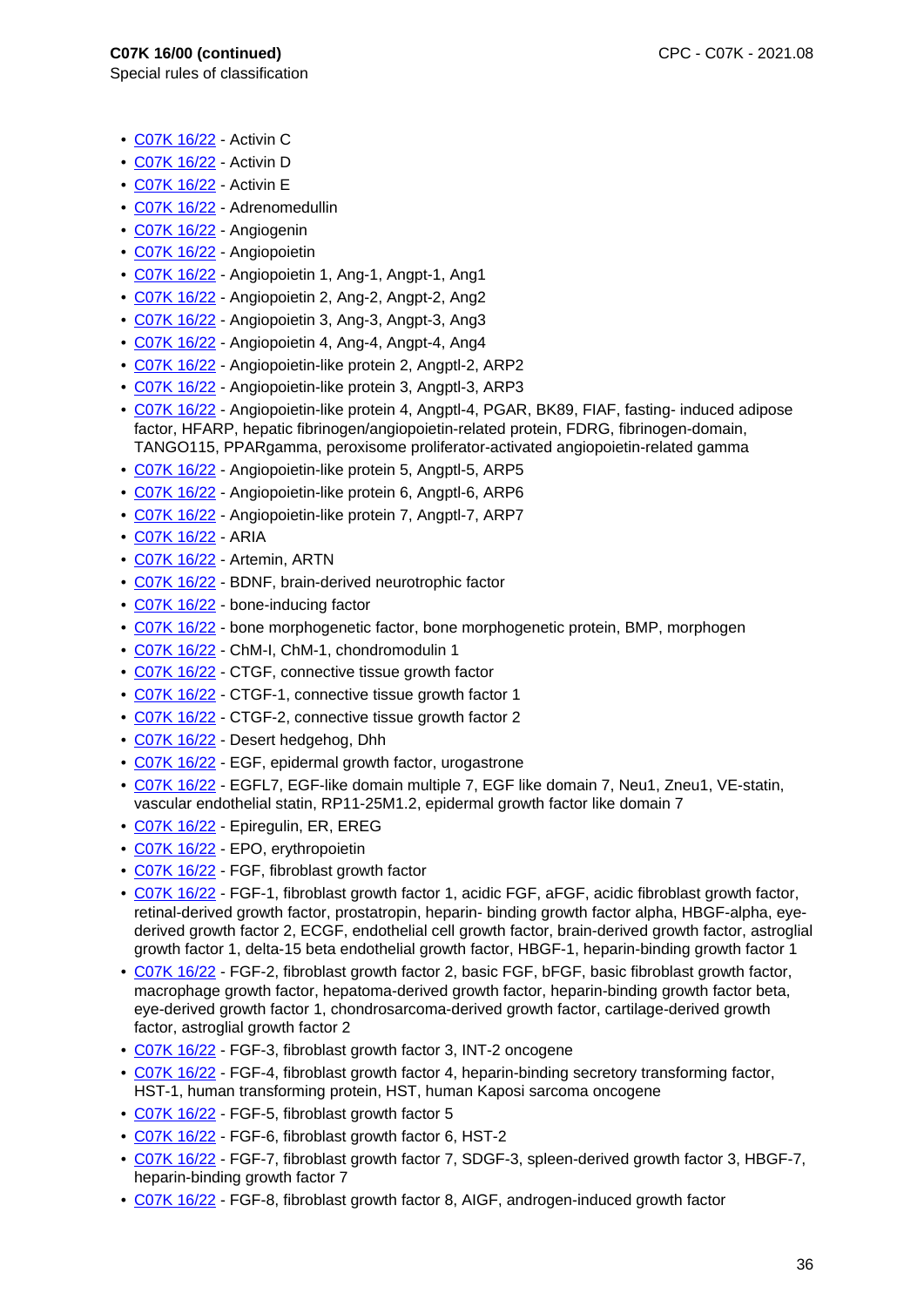- C07K 16/22 FGF-9, fibroblast growth factor 9, GAF, glia activating factor
- C07K 16/22 FGF-10, fibroblast growth factor 10
- C07K 16/22 FGF-11, fibroblast growth factor 11, FHF-1, FGF homologous factor 1, fibroblast growth factor homologous factor 1
- C07K 16/22 FGF-12, fibroblast growth factor 12, FHF-2, FGF homologous factor 2, fibroblast growth factor homologous factor 2, KGF-2, keratinocyte growth factor 2
- C07K 16/22 FGF-13, fibroblast growth factor 13, FHF-3, FGF homologous factor 3, fibroblast growth factor homologous factor 3
- C07K 16/22 FGF-14, fibroblast growth factor 14, FHF-4, FGF homologous factor 4, fibroblast growth factor homologous factor 4
- C07K 16/22 FGF-15, fibroblast growth factor 15
- C07K 16/22 FGF-CX, fibroblast growth factor CX
- C07K 16/22 Fibulin 5, FBLN-5, DANCE, EVEC
- C07K 16/22 GDF-8, growth and differentiation factor 8, myostatin, mstn
- C07K 16/22 GDF-15, growth and differentiation factor 15, MIC-1, macrophage inhibitory cytokine 1, PDF, prostate-derived factor, PLAB, placental bone morphogenetic protein
- C07K 16/22 GDNF, glial-derived neurotrophic factor, glial cell-derived neurotrophic factor
- C07K 16/22 Glial growth factor
- C07K 16/22 HB-EGF, heparin-binding EGF-like growth factor
- C07K 16/22 HBGF-2, heparin-binding growth factor 2
- C07K 16/22 Hedgehog, Hh
- C07K 16/22 Heregulin, HRG, Neu differentiation factor, NDF
- C07K 16/22 Heregulin alpha, HRG-alpha,
- C07K 16/22 Heregulin beta1, HRG-beta1
- C07K 16/22 Heregulin beta2, HRG-beta2
- C07K 16/22 Heregulin beta2-like, HRG-beta2-like
- C07K 16/22 Heregulin gamma, HRG-gamma
- C07K 16/22 Indian hedgehog, Ihh
- C07K 16/22 Insulin-like growth factors, IGF, somatomedins
- C07K 16/22 Insulin-like growth factor 1, IGF-1
- C07K 16/22 Insulin-like growth factor 2, IGF-2
- C07K 16/22 HGF, hepatocyte growth factor
- C07K 16/22 MK, midkine, amphiregulin associated protein, ARAP, NEGF2, neurite growth promoting factor 2, neurite outgrowth promoting factor 2, neurite outgrowth promoting protein.
- C07K 16/22 MSP, macrophage stimulating protein, HGFL, hepatocyte growth factor- like, MST-1
- C07K 16/22 Netrin 1
- C07K 16/22 Netrin 2
- C07K 16/22 Netrin 3
- C07K 16/22 Netrin 4
- C07K 16/22 neuregulin
- C07K 16/22 NGF, nerve growth factor
- C07K 16/22 NOGO
- C07K 16/22 NT-3, neurotrophin 3
- C07K 16/22 NT-4/5, neurotrophin 4/5
- C07K 16/22 neurturin, NTN, NRTN
- C07K 16/22 osteogenin
- C07K 16/22 PCDGF, PC cell derived growth factor, epithelin/granulin precursor, gp88
- C07K 16/22 Persephin, PSN, PSPN
- C07K 16/22 PDGF, platelet derived growth factor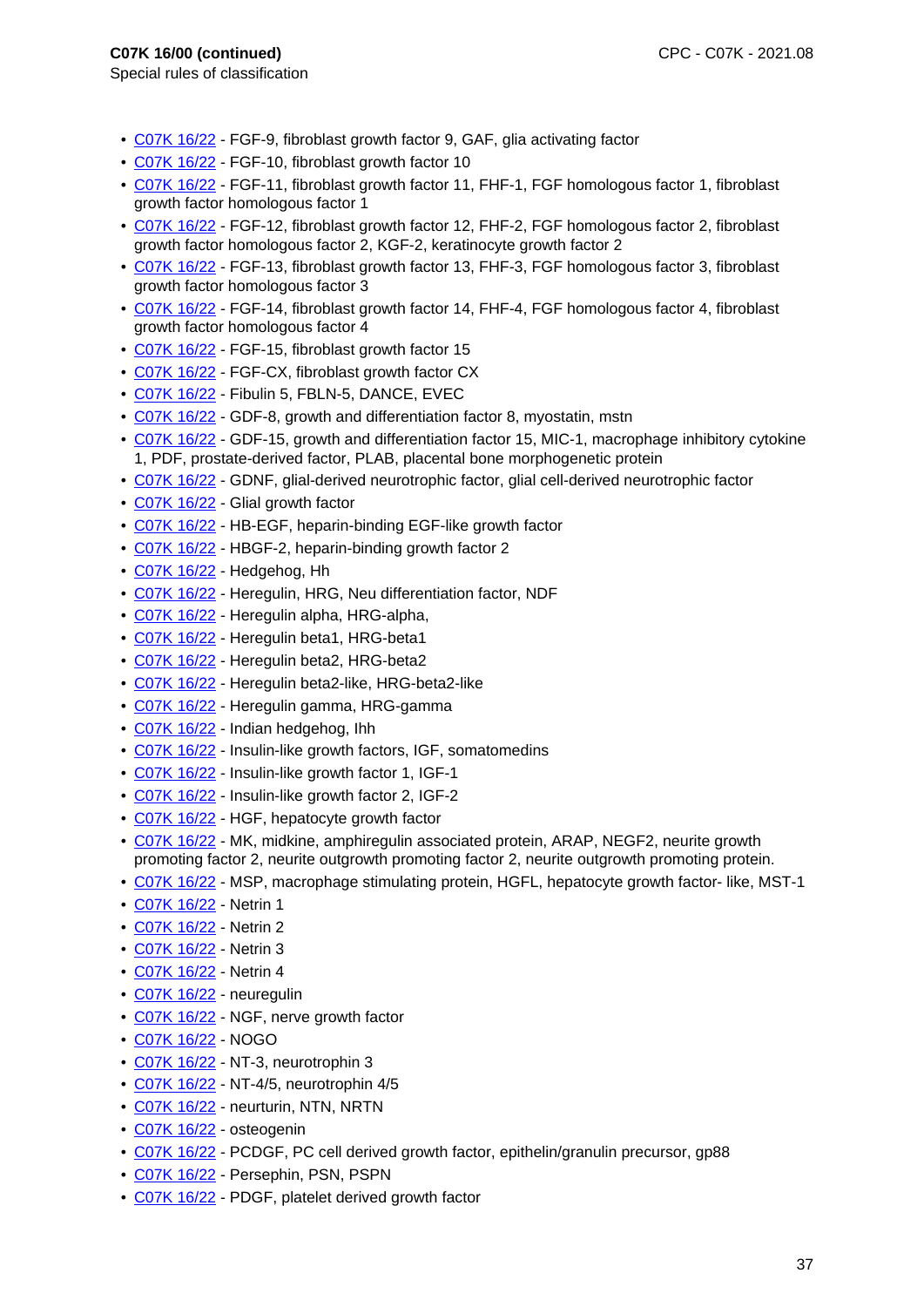- C07K 16/22 PDGF-A, platelet derived growth factor A
- C07K 16/22 PDGF-B, platelet derived growth factor B
- C07K 16/22 PDGF-C, platelet derived growth factor C, VEGF-R, zVEGF3
- C07K 16/22 PDGF-D, platelet derived growth factor D
- C07K 16/22 PlGF, placental growth factor
- C07K 16/22 Prokineticin 1, pk1, prok1, EG-VEGF, endocrinal gland-derived vascular endothelial growth factor
- C07K 16/22 Prokineticin 2, pk2, prok2, bv8
- C07K 16/22 RGM, repulsive guidance molecule
- C07K 16/22 RGM-A, repulsive guidance molecule A
- C07K 16/22 RGM-B, repulsive guidance molecule B
- C07K 16/22 RGM-C, repulsive guidance molecule C
- C07K 16/22 Sclerostin
- C07K 16/22 SKCG-1, SKCG1
- C07K 16/22 Sonic hedgehog, Shh
- C07K 16/22 TGF, transforming growth factor
- C07K 16/22 TGFalpha, TGF alpha, transforming growth factor alpha, TGFa
- C07K 16/22 TGFbeta, TGF beta, transforming growth factor beta, TGFb
- C07K 16/22 VEGF, vascular endothelial growth factor
- C07K 16/22 VEGF-C, vascular endothelial growth factor C, Flt4 ligand, Flt4-L
- C07K 16/22 VRP, VEGF-related protein
- C07K 16/22 WISP-1
- C07K 16/22 WISP-2
- C07K 16/22 WISP-3
- C07K 16/22 Wnt1, wnt-1
- C07K 16/22 Wnt2, wnt-2
- C07K 16/22 Wnt3, wnt-3
- C07K 16/22 Wnt5A, wnt-5A
- C07K 16/22 Wnt7A, wnt-7A
- C07K 16/22 Wnt7B, wnt-7B
- C07K 16/22 Wnt8B, wnt-8B
- C07K 16/22 Wnt10B, wnt-10B
- C07K 16/22 Wnt11, wnt-11
- C07K 16/22 Wntx, wnt-x
- C07K 16/24 Cytokines, lymphokines, chemokines, interferons
- C07K 16/24 Calgranulin A, MRP8, S100A8, calcium binding protein A8, CABP-P8, 60B8-B, cystic fibrosis antigen
- C07K 16/24 Calgranulin B, MRP14, S100A9, calcium binding protein A9
- C07K 16/24 CXCL1, GROalpha, GRO-alpha, growth-related oncogene alpha, MGSAalpha, MGSA-alpha, melanoma growth stimulatory activity alpha, NAP-3, neutrophil-activating peptide 3, Gro-1 alpha
- C07K 16/24 CXCL2, GRObeta, GRO-beta, growth-related oncogene beta, MGSAbeta, MGSAbeta, melanoma growth stimulatory activity beta, MIP-2 alpha, macrophage inflammatory protein 2 alpha, Gro-1 beta
- C07K 16/24 CXCL3, GROgamma, GRO-gamma, growth-related oncogene gamma, MGSAgamma, MGSA-gamma, melanoma growth stimulatory activity gamma, MIP-2 beta, macrophage inhibitory protein 2 beta, Gro-1 gamma
- C07K 16/24 CXCL4, PF4, plasma factor 4, oncostatin A
- C07K 16/24 CXCL5, ENA-78, epithelial cell-derived neutrophil attractant 78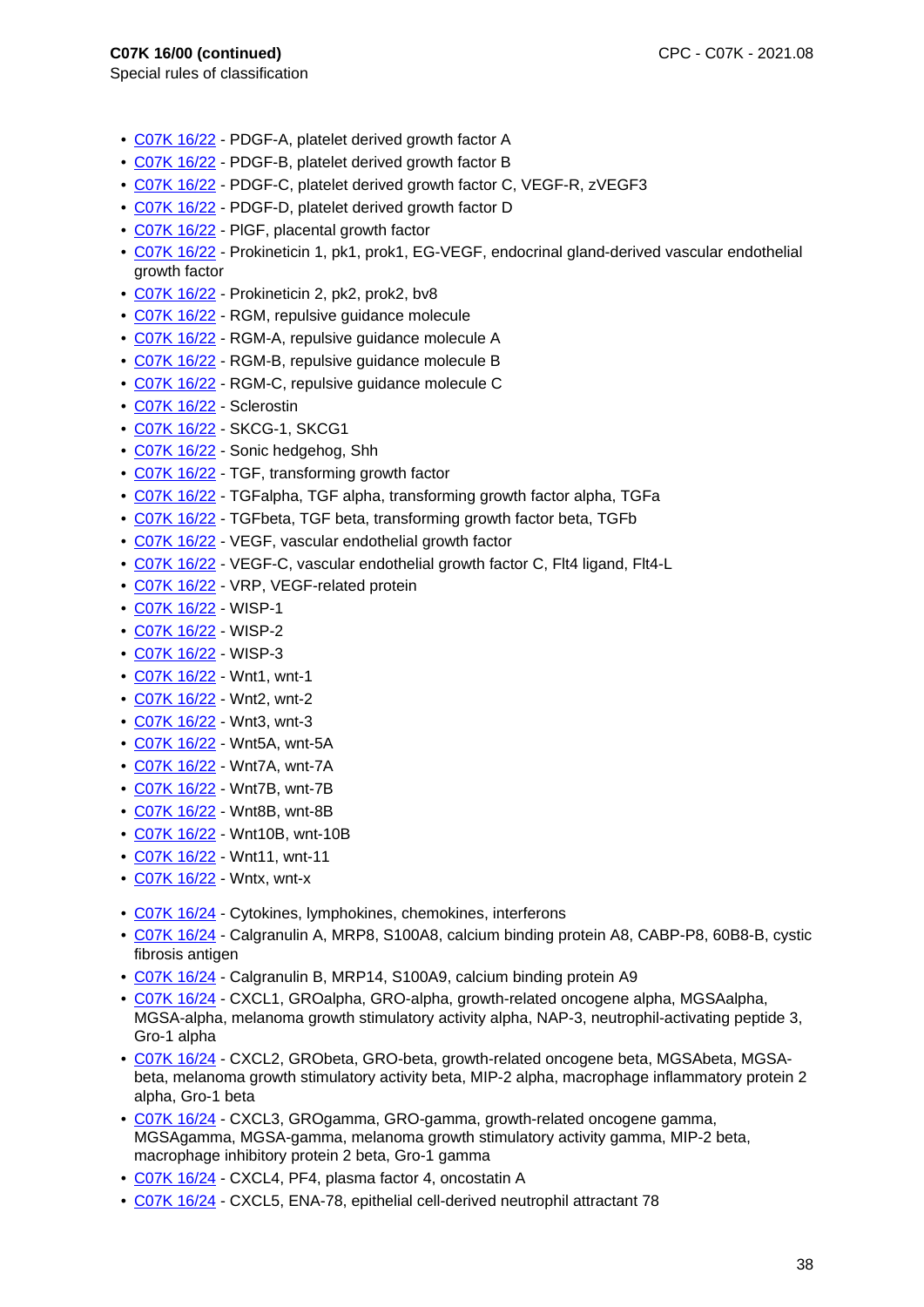- C07K 16/24 CXCL6, GCP-2, granulocyte chemotactic peptide 2, LPS-induced CXC, LIX
- C07K 16/24 CXCL7, NAP-2, neutrophil-activating protein 2, CTAP-3, connective tissue activating protein 3, LA-PF4, low affinity platelet factor 4, PBP, platelet basic protein, beta thromboglobulin
- C07K 16/24 CXCL9, Mig, monokine induced by IFN-gamma, CRG-10, cytokine responsive gene 10
- C07K 16/24 CXCL10, IP-10, interferon-inducible protein 10, immune protein 10, CRG-2, cytokine responsive gene 2
- C07K 16/24 CXCL11, I-TAC, interferon-inducible T cell alpha chemoattractant, IP-9, interferongamma inducible protein 9
- C07K 16/24 CXCL12, SDF-1, stromal cell-derived factor 1, PBSF, pre-B cell growth stimulating factor
- C07K 16/24 CXCL13, BLC, B lymphocyte chemoattractant, BCA-1, B cell attracting chemokine 1
- C07K 16/24 CXCL14, BRAK, CXC chemokine in breast and kidney, BMAC, B cell and monocyte activating chemokine, bolekine
- C07K 16/24 CXCL15, WECHE, weird chemokine
- C07K 16/24 CCL1, I-309, TCA-3, p500
- C07K 16/24 CCL2, MCP-1, monocyte chemoattractant protein 1, MCAF, monocyte chemoattractant and activating factor, GDCF, glioma cell-derived chemotactic factor, tumor necrosis factor-stimulated gene sequence 8, monocyte chemotactic protein 1
- C07K 16/24 CCL3, MIP-1alpha, MIP-1 alpha, macrophage inflammatory protein 1alpha, macrophage inflammatory protein 1 alpha, GOS-19, G0/G1 switch gene
- C07K 16/24 CCL4, MIP-1beta, MIP-1 beta, macrophage inflammatory protein 1beta, macrophage inflammatory protein 1 beta, ACT-2, immune activation gene 2
- C07K 16/24 CCL5, RANTES, regulated upon activation normal T cell expressed and secreted, EoCP-1, eosinophil chemotactic polipeptide 1, SIS-delta, small inducible secreted chemokine delta
- C07K 16/24 CCL6, C10, MRP-1, macrophage inflammatory protein-related protein 1
- C07K 16/24 CCL7, MCP-3, monocyte chemoattractant protein 3, MARC, mast cell activationrelated chemokine, NC28
- C07K 16/24 CCL8, MCP-2, monocyte chemoattractant protein 2
- C07K 16/24 CCL9, MIP-1gamma, MIP-1 gamma, macrophage inflammatory protein 1gamma, macrophage inflammatory protein 1 gamma, CCF18
- C07K 16/24 CCL10
- C07K 16/24 CCL11, eotaxin
- C07K 16/24 CCL12, MCP-5, monocyte chemotactic protein 5
- C07K 16/24 CCL13, MCP-4, monocyte chemotactic protein 4
- C07K 16/24 CCL14, HCC-1, hemofiltrate CC chemokine 1, M-CIF, macrophage colony inhibitory factor
- C07K 16/24 CCL15, MIP-5, macrophage inflammatory protein 5, HCC-2, hemofiltrate CC chemokine 2, NCC-3, leukotactin 1
- C07K 16/24 CCL16, LEC, NCC-4, HCC-4, hemofiltrate CC chemokine 4, new CC chemokine 4, liver-expressed chemokine, monotactin 1
- C07K 16/24 CCL17, TARC, ABCD-2, thymus and activation-regulated cytokine
- C07K 16/24 CCL18, DC-CK1, PARC, AMAC-1, dendritic cell-derived chemokine 1, pulmonary and activation-regulated chemokine, alternative activated macrophage-associated CC chemokine
- C07K 16/24 CCL19, ELC, exodus-3, EBI-1 ligand chemokine
- C07K 16/24 CCL20, LARC, exodus-1, liver and activation-regulated chemokine
- C07K 16/24 CCL21, SLC, exodus-2, 6Ckine, secondary lymphoid tissue chemokine
- C07K 16/24 CCL22, MDC, STCP-1, DC/B-CK, macrophage-derived chemokine, stimulated T cell chemoattractant protein 1
- C07K 16/24 CCL23, MPIF-1, myeloid progenitor inhibitory factor 1, chemokine beta8, chemokine beta 8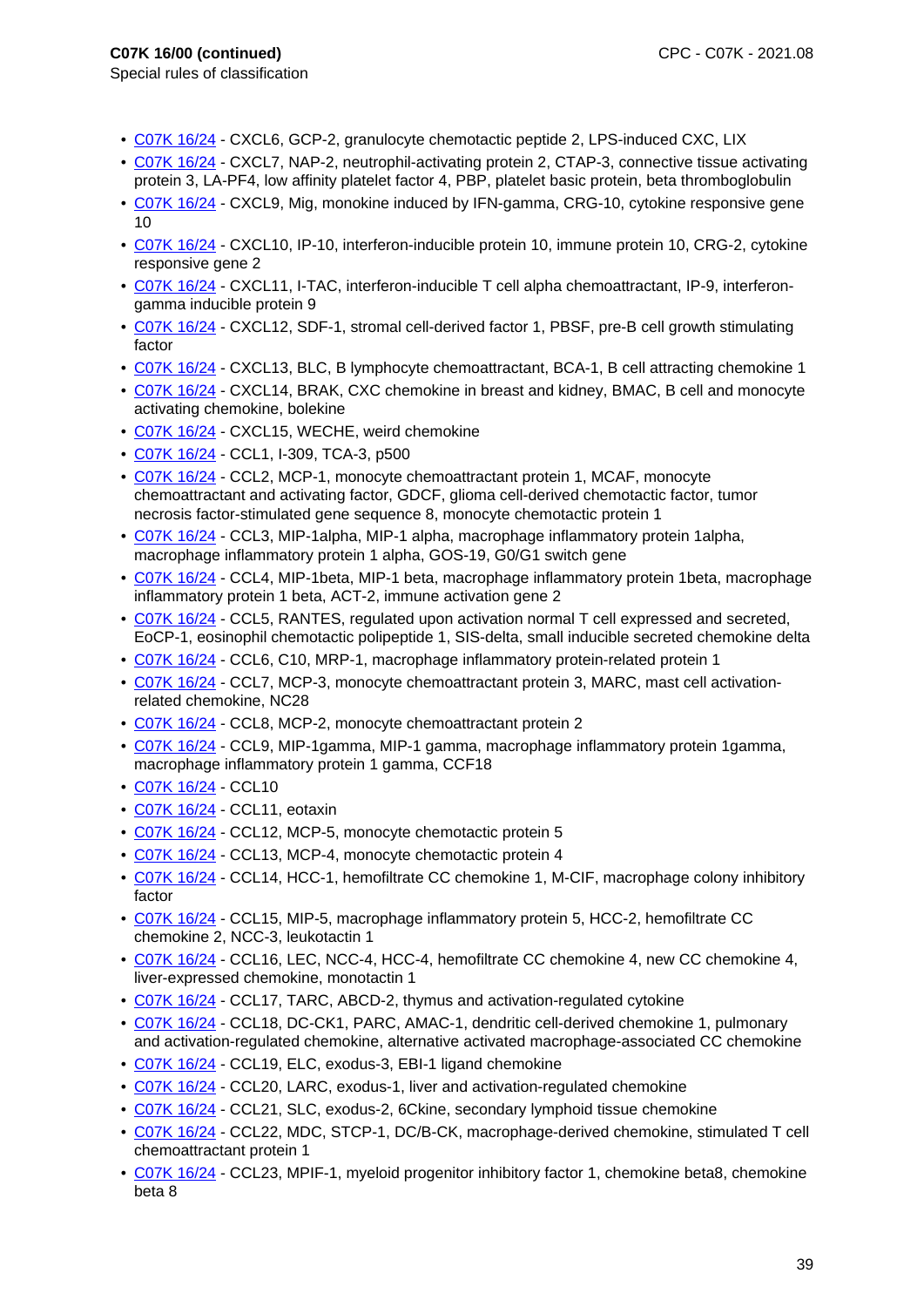- Special rules of classification
	- C07K 16/24 CCL24, MPIF-2, eotaxin-2, myeloid progenitor inhibitory factor 2, chemokine beta6, chemokine beta 6
	- C07K 16/24 CCL25, TECK, thymus-expressed chemokine
- C07K 16/24 CCL26, MIP-4alpha, MIP-4 alpha, TSC-1, eotaxin-3, macrophage inflammatory protein 4alpha, macrophage inflammatory protein 4 alpha, thymic stroma chemokine 1
- C07K 16/24 CCL27, CTACK, MILC, ILC, cutaneous T cell attracting chemokine, ALP, skinkine, eskine
- C07K 16/24 CCL28, MEC, mucosa-associated epithelial chemokine
- C07K 16/24 CCL3-L1, MIP-1alphaP, MIP1AP, LD78beta
- C07K 16/24 Chemerin, RARRES2, RARRES-2, retinoic acid receptor responder 2, TIG2, TIG-2, tazarotene induced gene 2 product
- C07K 16/24 CK alpha 5, CKalpha-5, chemokine alpha 5
- C07K 16/24 CK alpha 6, CKalpha-6, chemokine alpha 6
- C07K 16/24 endokine alpha
- C07K 16/24 HMGB1, high mobility group box protein 1, HMG-1, high mobility group protein 1
- C07K 16/24 HMGB2, high mobility group box protein 2, HMG-2, high mobility group protein 2
- C07K 16/24 HMGB3, high mobility group box protein 3
- C07K 16/24 HMGB8, high mobility group box protein 8
- C07K 16/24 HMGB17, high mobility group box protein 17
- C07K 16/24 HMGBI, high mobility group box protein I
- C07K 16/24 HMGBY, high mobility group box protein Y
- C07K 16/24 HMGBI(Y), high mobility group box protein I(Y)
- C07K 16/24 HMGBI-C, high mobility group box protein I-C
- C07K 16/24 IRAP, interleukin receptor antagonist protein
- C07K 16/24 Limitin
- C07K 16/24 MIF, MMIF, macrophage migration inhibitory factor
- C07K 16/24 OPN, osteopontin
- C07K 16/24 SCF, stem cell factor, c-kit ligand
- C07K 16/24 SMAF1, SMAF-1, suppressive macrophage activation factor 1
- C07K 16/24 SMAF2, SMAF-2, suppressive macrophage activation factor 2
- C07K 16/24 thrombopoietin, TPO, MPL ligand
- C07K 16/24 WSX
- C07K 16/24 XCL1, lymphotactin, Ltn, Lptn, SCM-1alpha, SCM-1 alpha, single C motif 1alpha, ATAC, activation-induced T cell-derived and chemokine related
- C07K 16/24 XCL2, SCM-1beta, SCM-1 beta, single C motif 1beta
- C07K 16/24 zalpha11 ligand
- C07K 16/24 Zcyto10
- C07K 16/241 TNF, tumor necrosis factor, tumour necrosis factor
- C07K 16/241 CD250, TNFalpha, TNF alpha, tumor necrosis factor alpha, tumour necrosis factor alpha, cachectin, TNFSF2, tumor necrosis factor (ligand) superfamily member 2
- C07K 16/242 TNFbeta, TNF beta, tumor necrosis factor beta, tumour necrosis factor beta, LTalpha, LT alpha, lymphotoxin alpha, TNFSF1, tumor necrosis factor (ligand) superfamily member 1
- C07K 16/242 LTbeta, LT beta, lymphotoxin beta, p33, TNFC, TNFSF3, tumor necrosis factor (ligand) superfamily member 3
- C07K 16/243 CSF, colony stimulating factors
- C07K 16/243 G-CSF, granulocyte colony stimulating factor, granulocyte CSF, CSF3, CSF-3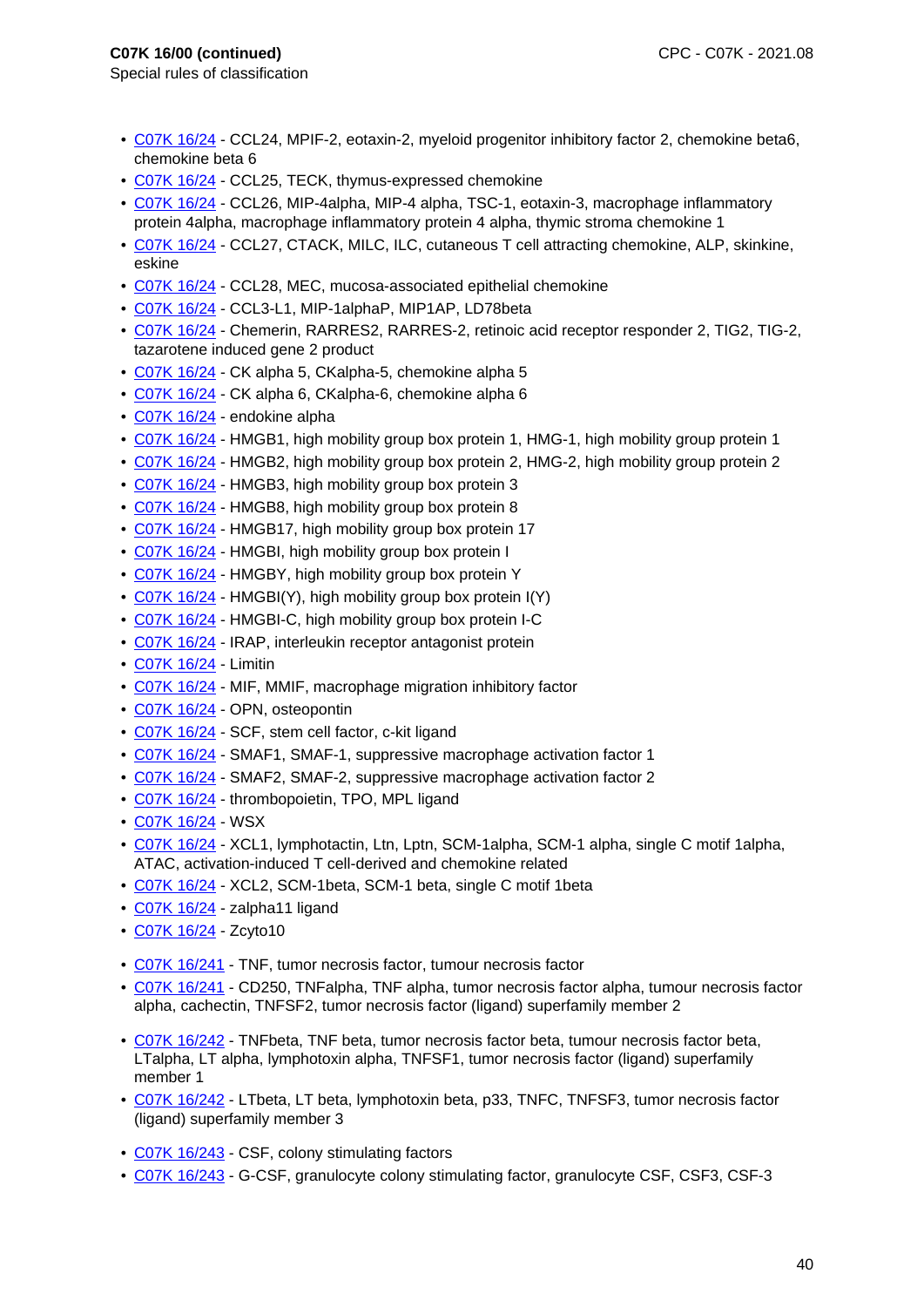- C07K 16/243 GM-CSF, granulocyte-macrophage colony stimulating factor, granulocytemacrophage CSF.
- C07K 16/243 M-CSF, macrophage colony stimulating factor, macrophage CSF, CSF1, CSF-1
- C07K 16/244 IL, interleukin
- C07K 16/244 IL-3, interleukin-3, HCGF, MCGF, multi-SCF
- C07K 16/244 IL-5, interleukin-5, BCGF-2, BCDF, Eo-CSF
- C07K 16/244 IL-7, interleukin-7, PBGF, LP-1
- C07K 16/244 IL-8, interleukin-8, CXCL8, NAP-1, neutrophil activating protein 1, NAF, neutrophilactivating factor, LAI, leukocyte adhesion inhibitor, GCP, granulocyte chemotactic protein, ENAPbeta, endothelial cell neutrophil-activating peptide
- C07K 16/244 IL-9, interleukin-9, MCGF
- C07K 16/244 IL-10, interleukin-10, CSIF, TGIF
- C07K 16/244 IL-11, interleukin-11, megakaryocyte CSF
- C07K 16/244 IL-12, interleukin-12, p40p35
- C07K 16/244 IL-12A, interleukin-12A
- C07K 16/244 IL-12B, interleukin-12B
- C07K 16/244 IL-13, interleukin-13, NC30, p600
- C07K 16/244 IL-14, interleukin-14, HMW-BCGF, high-molecular weight B cell growth factor, 60K-BCGF, Namalwa BCGF
- C07K 16/244 IL-15, interleukin-15, IL-T
- C07K 16/244 IL-16, interleukin-16, LCF, lymphocyte chemoattractant factor
- C07K 16/244 IL-17, interleukin-17, CTLA-8
- C07K 16/244 IL-17B, interleukin-17B
- C07K 16/244 IL-17C, interleukin-17C
- C07K 16/244 IL-17D, interleukin-17D
- C07K 16/244 IL-17E, interleukin-17E
- C07K 16/244 IL-17F, interleukin-17F
- C07K 16/244 IL-18, interleukin-18, IGIF, IFN-gamma inducing factor
- C07K 16/244 IL-19, interleukin-19
- C07K 16/244 IL-20, interleukin-20, zcyto10
- C07K 16/244 IL-21, interleukin-21
- C07K 16/244 IL-22, interleukin-22, IL-TIF, IL-10 related T cell derived inducible factor
- C07K 16/244 IL-23, interleukin-23, p19p40
- C07K 16/244 IL-23 p19 subunit, IL-B30
- C07K 16/244 IL-24, interleukin-24, ST16, suppression of tumorigenicity 16, MDA- 7, melanoma differentiation associated gene 7, mob-5 (rat), c49a (rat), FISP (mouse)
- C07K 16/244 IL-25, interleukin-25, SF20
- C07K 16/244 IL-26, interleukin-26, AK155, ML-1 (?)
- C07K 16/244 IL-27, interleukin-27, EBI3, Epstein-Barr virus-induced gene 3
- C07K 16/244 IL-28A, interleukin-28A, IFN lambda 1
- C07K 16/244 IL-28B, interleukin 28B, IFN lambda 2
- C07K 16/244 IL-29, interleukin-29, IFN lambda 3
- C07K 16/244 IL-30, interleukin-30, p28
- C07K 16/244 IL-31, interleukin-31
- C07K 16/244 IL-32, interleukin-32, NK4, TAIF
- C07K 16/244 IL-33, interleukin-33, IL-100, interleukin-100
- C07K 16/244 IL-50, interleukin-50, TSLP, thymic stromal lymphopoietin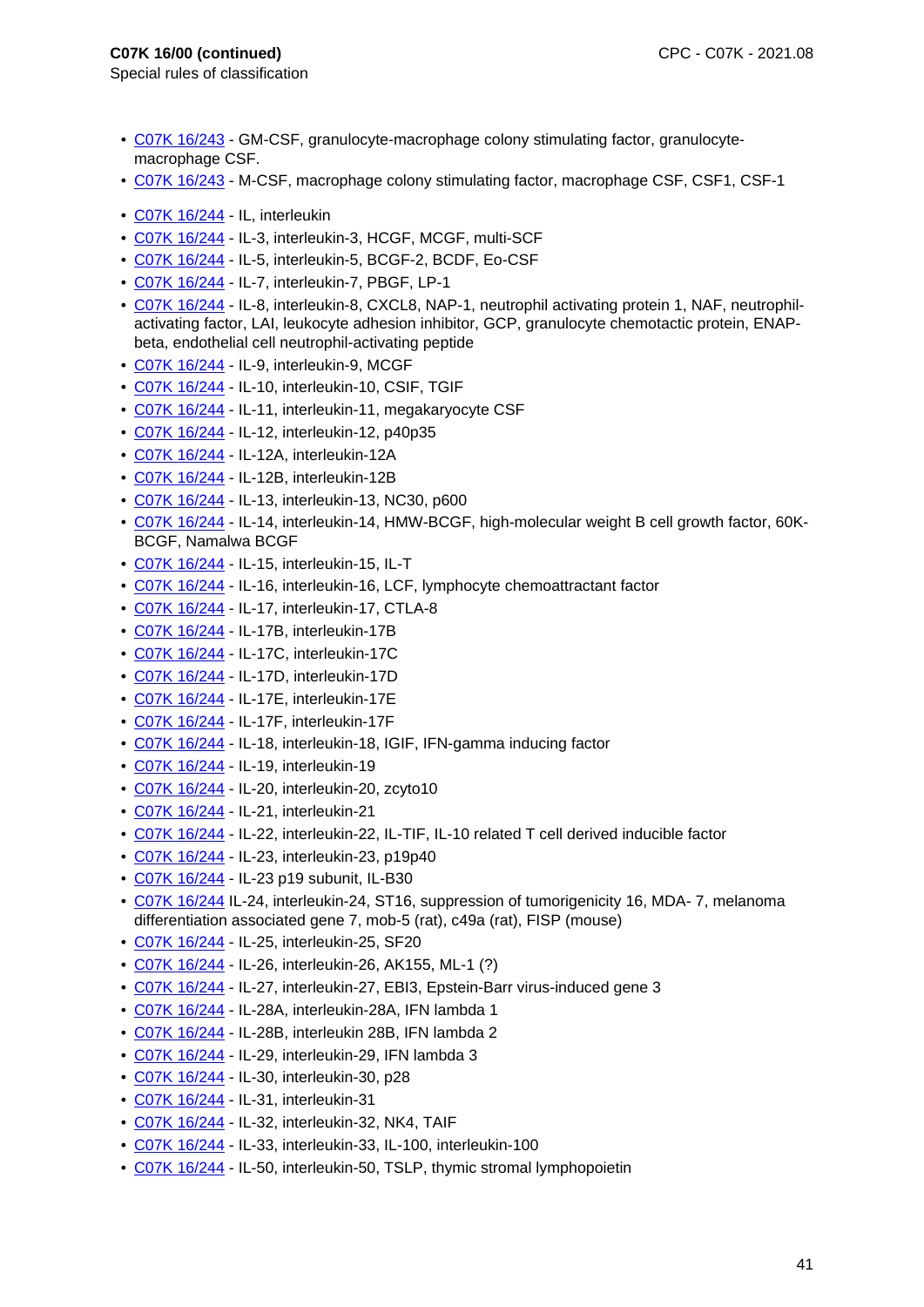- Special rules of classification
	- C07K 16/244 LIF, leukemia inhibitory factor, myeloid differentiation stimulating factor, MDSF, cholinergic differentiation factor, D factor, emfilermin, AM424, AMRAD
	- C07K 16/245 IL-1, interleukin-1, APPIF, adherence-promoting factor, acute phase protein inducing factor, BCDF, B cell differentiation factor
	- C07K 16/245 IL-1alpha, LAF, MCF, IL-1a
	- C07K 16/245 IL-1beta, IFN-beta-inducing factor, OAF, catabolin, IL-1b
	- C07K 16/246 IL-2, interleukin-2, T cell growth factor, blastogenic factor, LMF, lymphocyte mitogenic factor, LPF, lymphocyte proliferation factor, SCIF, secondary cytotoxic T cell inducing factor, TDF, thymocyte differentiation factor, TMF, thymocyte mitogenic factor, T cell maturation factor, T cell mitogenic factor, TSF, thymocyte stimulation factor
	- C07K 16/247 IL-4, interleukin-4, IaIF, (MHC class II) Ia inducing factor, BCDF epsilon, BCDF gamma, B cell differentiation factor epsilon, B cell differentiation factor gamma, BCGF gamma, B cell growth factor gamma, BCGF-1, B cell growth factor 1, BSF-1, B cell stimulating factor 1, HCGF, Hodgkin's cell growth factor, IgE-EF, IgE enhancing factor, IgG1 enhancing factor, LMW-BCGF, low molecular weight B cell growth factor, MCGF-2, mast cell growth factor 2, MFF, macrophage fusion factor, TCGF-1, T cell growth factor 2
	- C07K 16/248 IL-6, interleukin-6, 26 kD protein, BCDF, B cell differentiation factor, BCSF, B cell stimulating factor, BSF-2, B cell stimulating factor 2, CDF, cytotoxic T cell differentiation factor, CPA, CSF-309, DIF, FDGI, FSF, fibronectin stimulating factor, HGF, hybridoma growth factor, HGI, HPGF, HSF, hepatocyte stimulating factor, IFNbeta2, IFN beta 2, interferon beta 2, ILHP1, L-HGF, MGI-2A, MGF, myeloma growth factor, NKAF, natural killer cell activating factor, PCTGF, plasmacytoma growth factor, TAF, T cell activating factor, thymocyte growth factor, TSF, thymocyte stimulating factor
	- C07K 16/248 OSM, oncostatin
	- C07K 16/249 IFN, interferons
	- C07K 16/249 IFNalpha, IFN-alpha, interferon alpha, alpha interferon, IFNa
	- C07K 16/249 IFNbeta, IFN-beta, interferon beta, beta interferon, IFNb
	- C07K 16/249 IFNgamma, IFN-gamma, interferon gamma, gamma interferon, IFNg
	- C07K 16/26 Hormones, neuropeptides
	- C07K 16/26 Adiponectin
	- C07K 16/26 Alarin
	- C07K 16/26 Angiotensin
	- C07K 16/26 Anti-Müllerian hormone, AMH, Müllerian inhibiting factor, MIF, Müllerian inhibiting hormone, MIH, Müllerian inhibiting substance, MIS
	- C07K 16/26 Apelin
	- C07K 16/26 Atrial natriuretic factor complex
	- C07K 16/26 Atriopeptin
	- C07K 16/26 Atrial natriuretic peptide, ANP, natriuretic peptide type A
	- C07K 16/26 Brain natriuretic peptide, BNP, natriuretic peptide type B
	- C07K 16/26 Bombesin
	- C07K 16/26 Calcitonins
	- C07K 16/26 Calcitonin gene-related peptide
	- C07K 16/26 Cardionatrin
- C07K 16/26 Cardiodilatin
- C07K 16/26 Cholecystokinins, CCK
- C07K 16/26 Chorionic gonadotropins, HCG
- C07K 16/26 Chorionic somatomammotropin
- C07K 16/26 Corticotropin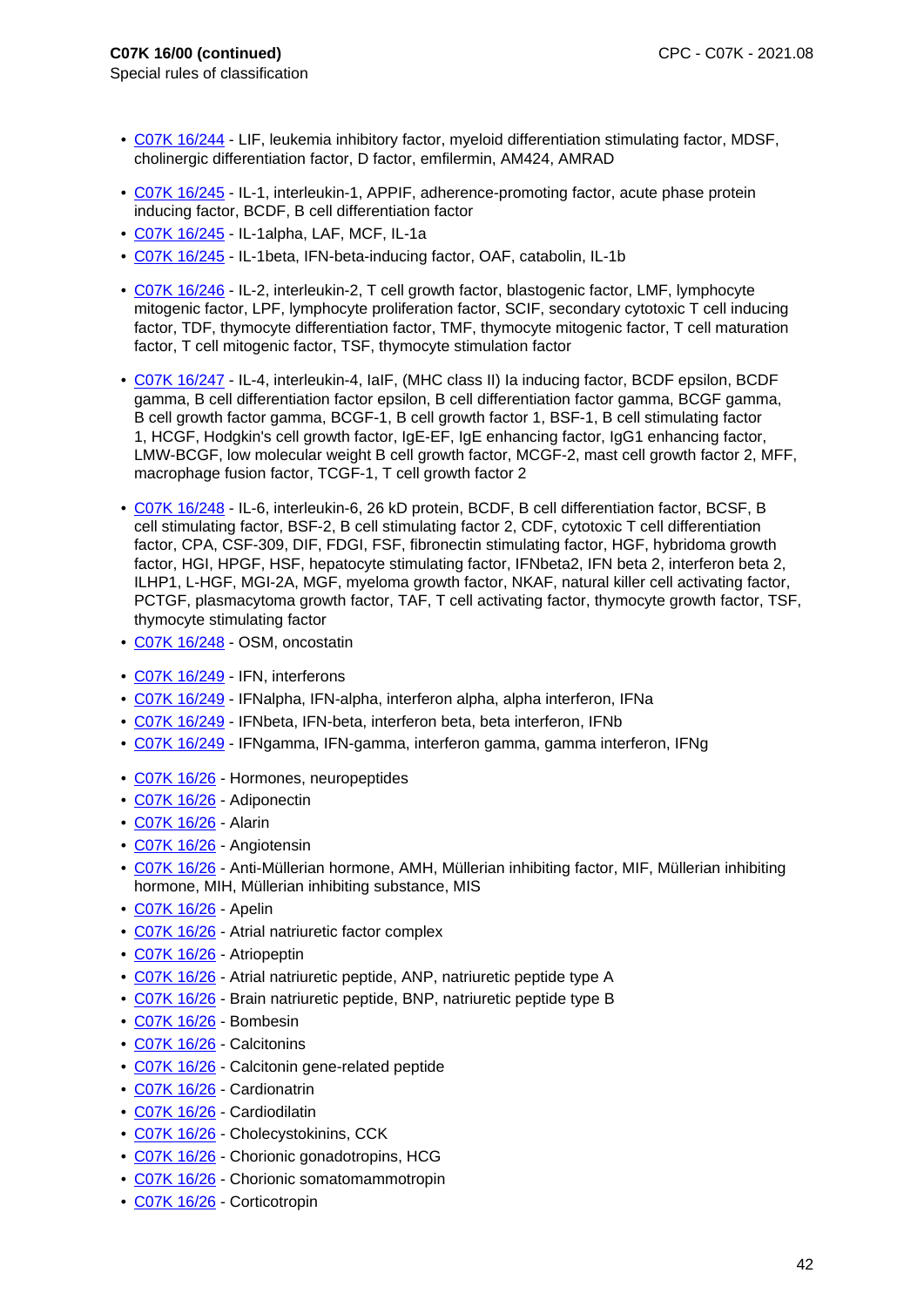- Special rules of classification
	- C07K 16/26 Corticotropin releasing factor, CRF, urotensin
	- C07K 16/26 C-type natriuretic peptide, CNP, natriuretic peptide type C
	- C07K 16/26 Endorphins
	- C07K 16/26 Endothelin
	- C07K 16/26 Enkephalins
	- C07K 16/26 Epinephrine, adrenaline (also in C07K 16/18)
	- C07K 16/26 Follicle-stimulating hormone, FSH
	- C07K 16/26 Galanin, GAL
	- C07K 16/26 Galanin-like peptide, GALP
	- C07K 16/26 Gastrins
	- C07K 16/26 Gastrin releasing peptide
	- C07K 16/26 Ghrelin
	- C07K 16/26 GIP, gastric inhibitory polypeptide, glucose-dependent insulinotropic polypeptide
	- C07K 16/26 Glucagon
	- C07K 16/26 GLP-1, glucagon-like peptide 1
- C07K 16/26 GLP-2, glucagon-like peptide 2
- C07K 16/26 Growth hormones, GH, somatotropin
- C07K 16/26 Growth hormone releasing factors, GHRF
- C07K 16/26 Hepcidin
- C07K 16/26 Insulins
- C07K 16/26 Leptin
- C07K 16/26 Lipotropins
- C07K 16/26 Luteinising hormone, LH
- C07K 16/26 Melanocyte stimulating hormone, MSH
- C07K 16/26 Melanotropin
- C07K 16/26 Motilins
- C07K 16/26 Neurotensin, NTS (also in C07K 16/18)
- C07K 16/26 Orphan glycoprotein hormone, OGH
- C07K 16/26 Parathyroid hormone, parathormone
- C07K 16/26 Parathyroid hormone related peptides
- C07K 16/26 Prolactin
- C07K 16/26 Prostaglandins
- C07K 16/26 Prostaglandin E2, PGE2
- C07K 16/26 Relaxins
- C07K 16/26 Salusin alpha
- C07K 16/26 Salusin beta
- C07K 16/26 Secretins
- C07K 16/26 Serotonin
- C07K 16/26 Somatostatins
- C07K 16/26 Substance P
- C07K 16/26 TFF1, TFF-1, trefoil factor 1, trefoil factor family 1, BCEI, PS2, D21S21, HP1-A, PNR2, breast cancer estrogen-inducible protein, breast cancer estrogen-inducible sequence
- C07K 16/26 TFF2, TFF-2, trefoil factor 2, trefoil factor family 2, AML1, spasmolysin, spasmolytic polypeptide, human spasmolytic polypeptide
- C07K 16/26 TFF3, TFF-3, trefoil factor 3, ITF, intestinal trefoil factor, HITF, human intestinal trefoil factor, trefoil factor family 3
- C07K 16/26 Thymopoietins
- C07K 16/26 Thymosin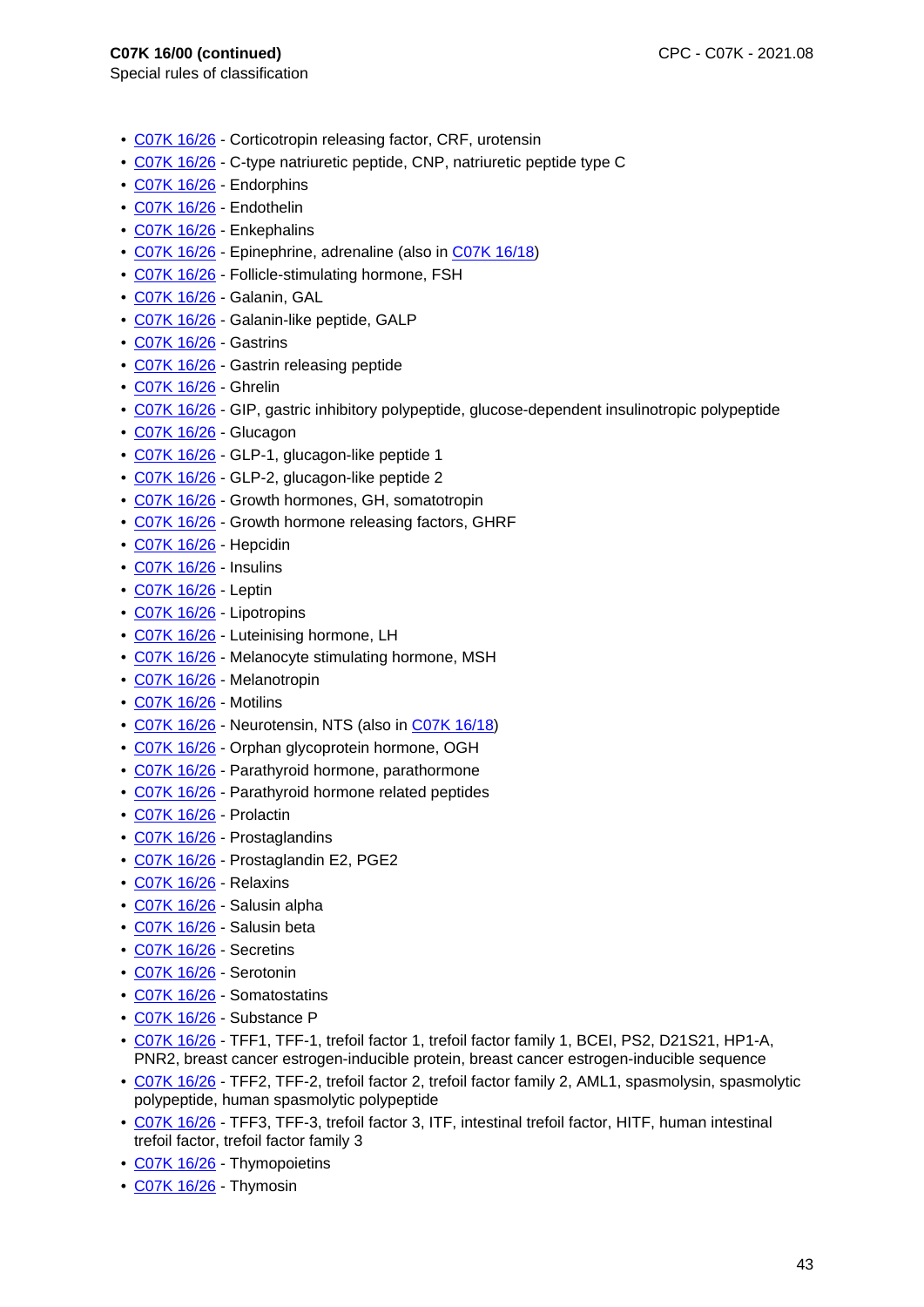- C07K 16/26 Thyroid stimulating hormone, TSH
- C07K 16/26 Vasoactive intestinal contractor, VIC
- C07K 16/26 Vasoactive intestinal peptide, VIP
- C07K 16/26 Vasopressin
- C07K 16/26 zalpha48
- C07K 16/26 zsig57
- C07K 16/28 cell surface receptors/determinants/molecules
- C07K 16/28 ARMP, Alheimer-related membrane protein
- C07K 16/28 Beclin-1, BECN1, BECN-1, protein GT197, ATG6, ATG-6, coiled-coil myosin-like BCL2-interacting protein, autophagy related gene 6
- C07K 16/28 CAP1, CAP-1, adenylyl cyclase-associated protein 1
- C07K 16/28 CAP2, CAP-2, adenylyl cyclase-associated protein 2
- C07K 16/28 Caprin-1, caprin1, M11S1, RNF105, p137GPI, GPIAP1, GPIp137
- C07K 16/28 Caveolin
- C07K 16/28 Cav1, cav-1, caveolin 1
- C07K 16/28 Cav2, cav 2, caveolin 2
- C07K 16/28 Cav3, cav 3, caveolin 3
- C07K 16/28 CLASP-1, cadherin-like asymmetry protein 1
- C07K 16/28 CLASP-2, cadherin-like asymmetry protein 2
- C07K 16/28 CLASP-3, cadherin-like asymmetry protein 3
- C07K 16/28 CLASP-4, cadherin-like asymmetry protein 4
- C07K 16/28 CLASP-5, cadherin-like asymmetry protein 5
- C07K 16/28 CLASP-6, cadherin-like asymmetry protein 6
- C07K 16/28 CLDN1, claudin-1
- C07K 16/28 CLDN2, claudin-2
- C07K 16/28 CLDN3, claudin-3, RVP1, RVP-1
- C07K 16/28 CLDN4, claudin-4, Clostridium perfringens enterotoxin receptor
- C07K 16/28 CLDN5, claudin-5, TMVCF
- C07K 16/28 CLDN6, claudin-6
- C07K 16/28 CLDN7, claudin-7
- C07K 16/28 CLDN8, claudin-8
- C07K 16/28 CRACM1, Orai1, calcium release activated Ca2+ channel modulator 1
- C07K 16/28 CRACM2, calcium release activated Ca2+ channel modulator 2
- C07K 16/28 CRACM3, calcium release activated Ca2+ channel modulator 3,
- C07K 16/28 DCAL-2
- C07K 16/28 Delta
- C07K 16/28 Delta-like 1, Dlk-1, DLK1
- C07K 16/28 Desmoglein
- C07K 16/28 EMP2, EMP-2, epithelial membrane protein 2
- C07K 16/28 Ephrin A1, EFNA1
- C07K 16/28 Ephrin A2, EFNA2
- C07K 16/28 Ephrin A3, EFNA3
- C07K 16/28 Ephrin A4, EFNA4
- C07K 16/28 Ephrin A5, EFNA5
- C07K 16/28 Ephrin B1, EFNB1
- C07K 16/28 Ephrin B2, EFNB2
- C07K 16/28 Ephrin B3, EFNB3
- C07K 16/28 ESDN, endothelial and smooth muscle cell-derived neuropilin-like molecule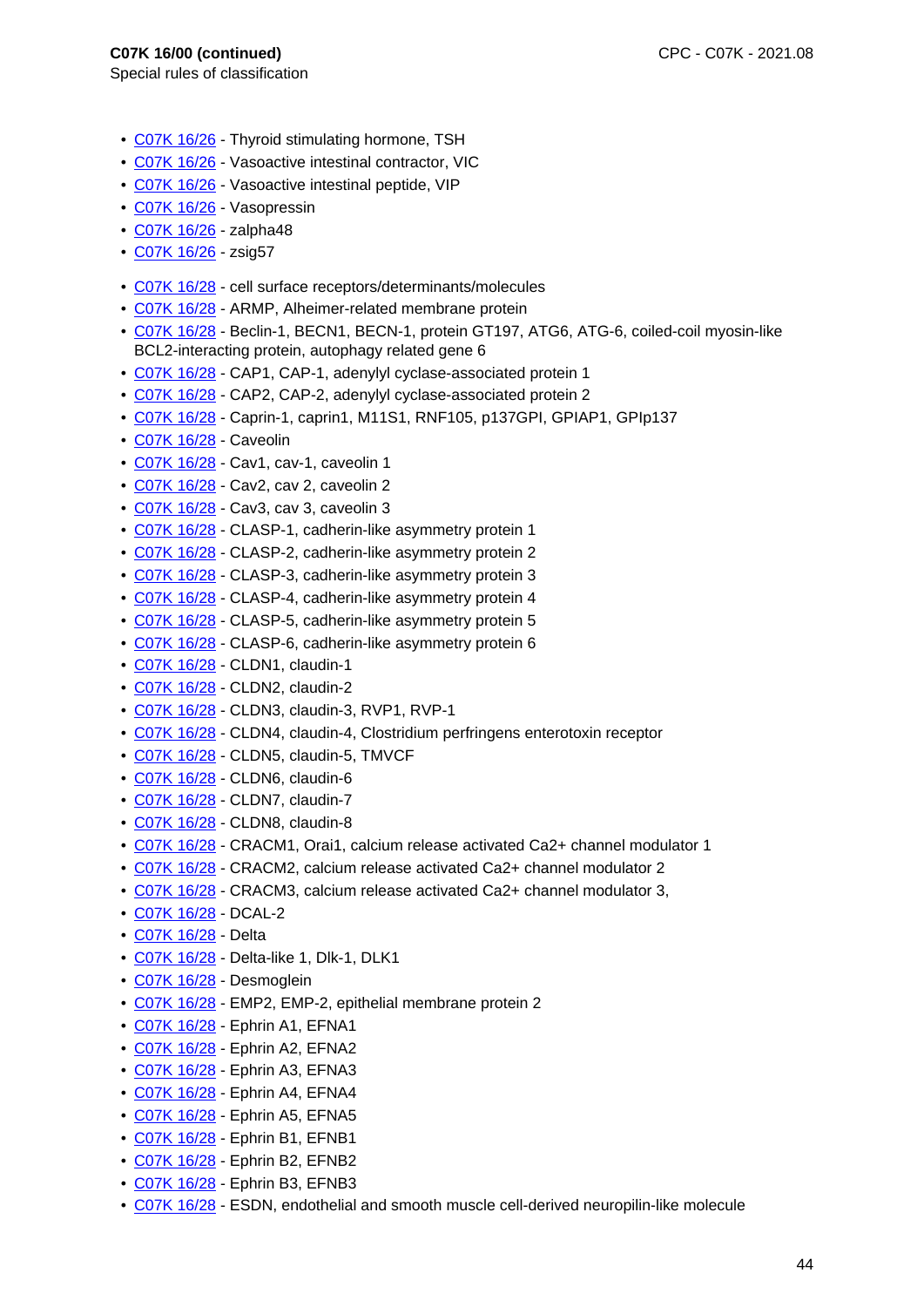- C07K 16/28 FXYD5, dysadherin
- C07K 16/28 Ferroportin, IREG-1, MTP-1, SLC40A1, iron regulated transported protein 1
- C07K 16/28 FOLR1, FOLR-1, folate receptor 1
- C07K 16/28 FOLR2, FOLR-2, folate receptor 2
- C07K 16/28 FOLR3, FOLR-3, folate receptor 3
- C07K 16/28 gpr34
- C07K 16/28 gpr87, FKSG78, GPR95, G-protein-coupled receptor 95, G-protein-coupled receptor 87, KPG002, MGC131898
- C07K 16/28 GCTM-5
- C07K 16/28 HEA, human epithelial antigen
- C07K 16/28 HICSP, heat-inducible cell surface protein
- C07K 16/28 HJV, hemojuvelin, HFE2, RGMc
- C07K 16/28 Jagged 2, HJ2
- C07K 16/28 LRP-1, LRP1, LDL receptor-related protein 1,
- C07K 16/28 LRP-1b, LRP1b, LDL receptor-related protein 1b,
- C07K 16/28 LRP-2, LRP2, LDL receptor-related protein 2,
- C07K 16/28 LRP-4, LRP4, LDL receptor-related protein 4,
- C07K 16/28 LRP-4, LRP4, LDL receptor-related protein 4,
- C07K 16/28 LRP-5, LRP5, LDL receptor-related protein 5,
- C07K 16/28 LRP-6, LRP6, LDL receptor-related protein 6,
- C07K 16/28 LRP-8, LRP8, LDL receptor-related protein 8,
- C07K 16/28 LOX-1
- C07K 16/28 Ly6D, E48
- C07K 16/28 MARCO, macrophage receptor with collagenous structure
- C07K 16/28 MCEMP, mast cell-expressed membrane protein
- C07K 16/28 MFAP4, microfibrillar-associated protein 4
- C07K 16/28 Notch, Lin-12, Tan 1
- C07K 16/28 Occludin, OCLN
- C07K 16/28 OPRM1, OPRM-1, MOR-1, mu (type) opioid receptor
- C07K 16/28 PAR1, PAR-1, protease-activated receptor 1, protease/proteinase-activated receptor 1
- C07K 16/28 PAR2, PAR-2, protease-activated receptor 2, C140, protease/proteinase-activated receptor 2
- C07K 16/28 P-cadherin, CDH3
- C07K 16/28 Piezo1, piezo-1, FAM38A, KIAA0233
- C07K 16/28 Piezo2, piezo-2
- C07K 16/28 RE2-L, RE2-like, GPR101
- C07K 16/28 SAS1R, sperm acrosomal SLLP1 receptor
- C07K 16/28 scavenger receptor B1, SC-BI, SC-B1, CLA-1, SR-B1
- C07K 16/28 SEL-OB, SVEP1
- C07K 16/28 Serrate
- C07K 16/28 SLITRK1, SLIT and NTRK-like protein 1
- C07K 16/28 SLITRK2, SLIT and NTRK-like protein 2
- C07K 16/28 SLITRK3, SLIT and NTRK-like protein 3
- C07K 16/28 SLITRK4, SLIT and NTRK-like protein 4
- C07K 16/28 SLITRK5, SLIT and NTRK-like protein 5
- C07K 16/28 SLITRK6, SLIT and NTRK-like protein 6
- C07K 16/28 SRCL-P1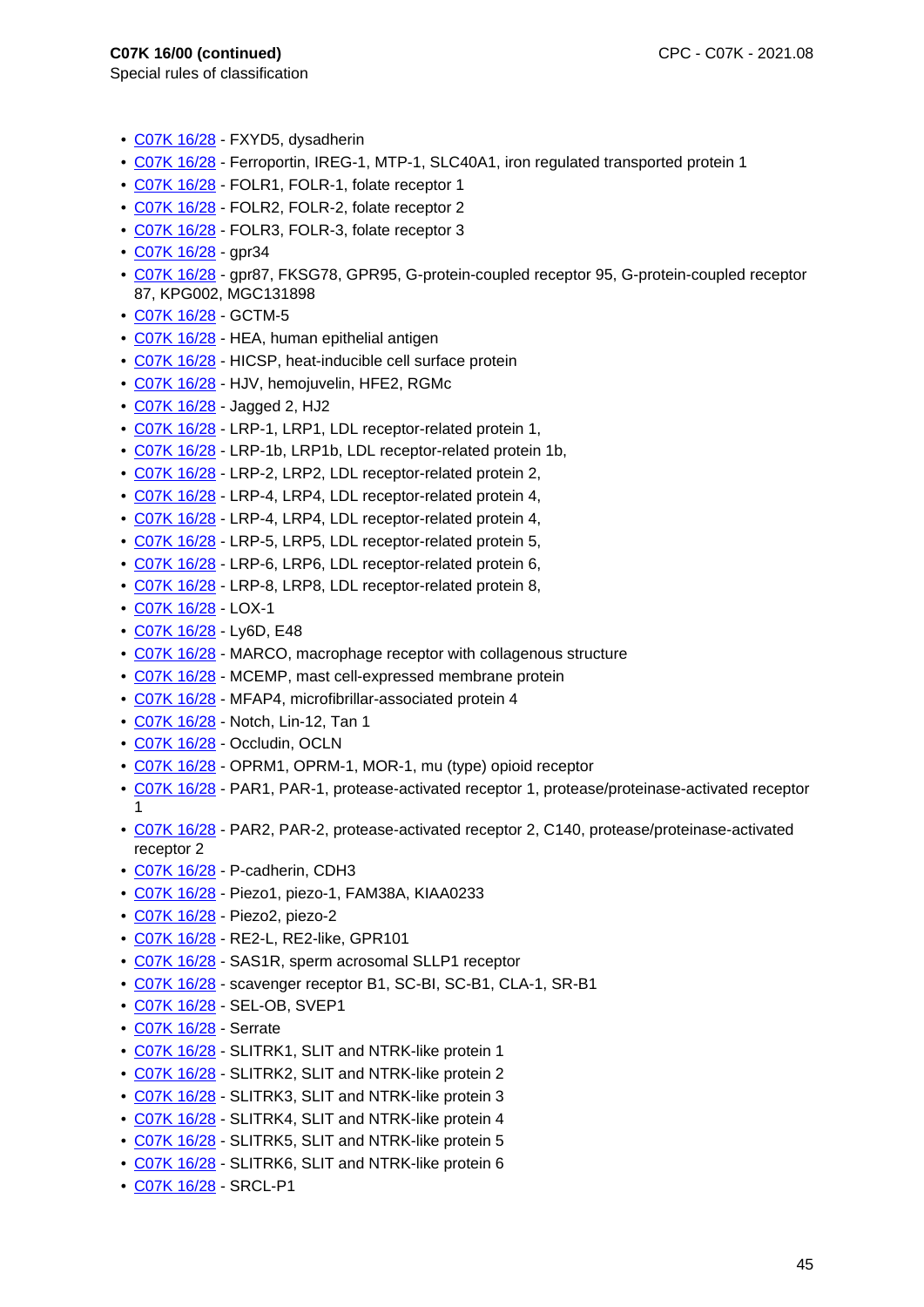- C07K 16/28 Stro-1
- C07K 16/28 T-cadherin, H-cadherin, truncate cadherin, cadherin 13
- C07K 16/28 TEM8, tumor endothelial marker 8, ANTXR1, anthrax toxin receptor 1
- C07K 16/28 Tetraspanin 10, TSPAN-10, TSN-10, TSN10, OCSP, oculospanin
- C07K 16/28 Tight junction protein 1, TJP1, TJP-1, ZO1, ZO-1, zonula occludin 1
- C07K 16/28 Tight junction protein 2, TJP2, TJP-2, ZO2, ZO-2, zonula occludin 2
- C07K 16/28 Tight junction protein 3, TJP3, TJP-3, ZO3, ZO-3, zonula occludin 3
- C07K 16/28 TLR12, Toll-like receptor 12
- C07K 16/28 TMEFF1, tomoregulin-1, tomoregulin 1, TR1, TR-1
- C07K 16/28 TMEFF2, tomoregulin-2, tomoregulin 2, TPEF, TENB2, HPP1, CT120.2, TMEFF-2, TR2, TR-2, transmembrane protein with EGF-like and two follistatin-like domains 2, hyperplastic polyposis protein
- C07K 16/28 TMEM216
- C07K 16/28 TRPV6, transient receptor potential cation channel subfamily V member 6, TrpV6, CaT-like, CaT-L, calcium transport protein 1, CaT1, epithelial calcium channel 2, ECaC2
- C07K 16/28 VLDLR, very low density lipoprotein receptor
- C07K 16/2803 CD7, gp40
- C07K 16/2803 CD19, B4
- C07K 16/2803 CD22, BL-CAM, Lyb8 (mouse), Lyb-8 (mouse), siglec-2, sialic acid-binding Igrelated lectin 2
- C07K 16/2803 CD31, endocam, myelomonocytic differentiation antigen, PECAM-1, platelet endothelial cell adhesion molecule 1, (platelet) gplla
- C07K 16/2803 CD33, gp67, siglec-3, sialic acid-binding Ig-related lectin 3
- C07K 16/2803 CD47, gp42, GR63, IAP, OA3, 1D8
- C07K 16/2803 CD48, BCM1, blast-1, HuLy-M3, OX-45 (rat)
- C07K 16/2803 CD56, Leu19, Leu-19, L1CAM, L1-CAM, neural cell adhesion factor L1, NCAM, neural cell adhesion molecule, NKH1, NKH-1, Ng-CAM, 8D9
- C07K 16/2803 CD66
- C07K 16/2803 CD66a, BGP, biliary glycoprotein, CEACAM1, CEACAM-1, carcinoembryonic antigen-related cell adhesion molecule 1
- C07K 16/2803 CD66b, CD67, CGM6, NCA-95, p100, CEACAM8, CEACAM-8, carcinoembryonic antigen-related cell adhesion molecule 8
- C07K 16/2803 CD66c, NCA, NCA-50/90, CAECAM6, CEACAM-6, carcinoembryonic antigenrelated cell adhesion molecule 6
- C07K 16/2803 CD66d, CGM1, CEACAM3, CEACAM-3, carcinoembryonic antigen-related cell adhesion molecule 3
- C07K 16/2803 CD66f, PSG, pregnancy specific protein, SP-1, PSG1, PSG-1
- C07K 16/2803 CD79, B cell (antigen) receptor, BCR
- C07K 16/2803 CD79a, Igalpha, Ig alpha, MB1, mb-1, Iga
- C07K 16/2803 CD79b, Igbeta, Ig beta, MB2, mb-2, B29, Igb
- C07K 16/2803 CD83, HB15
- C07K 16/2803 CD85, LIR, GH1/75, VMP-55, LILR, leukocyte immunoglobulin-like receptor
- C07K 16/2803 CD85a, LIR3, LIR-3, LIR-PBM17, ILT5, LILRB3, Ig-like transcript 5, ILT-5
- C07K 16/2803 CD85b, ILT8, ILT-8
- C07K 16/2803 CD85c, LIR-8, LIR-PBMNEW
- C07K 16/2803 CD85d, LIR2, LIR-2, MIR10, ILT4, LIR-PBM8, LILRB2, ILT-4
- C07K 16/2803 CD85e, LIR4, LIR-4, LIR-PBM25, HM43, ILT6, ILT-6
- C07K 16/2803 CD85f, ILT11, ILT-11
- C07K 16/2803 CD85g, ILT7, ILT-7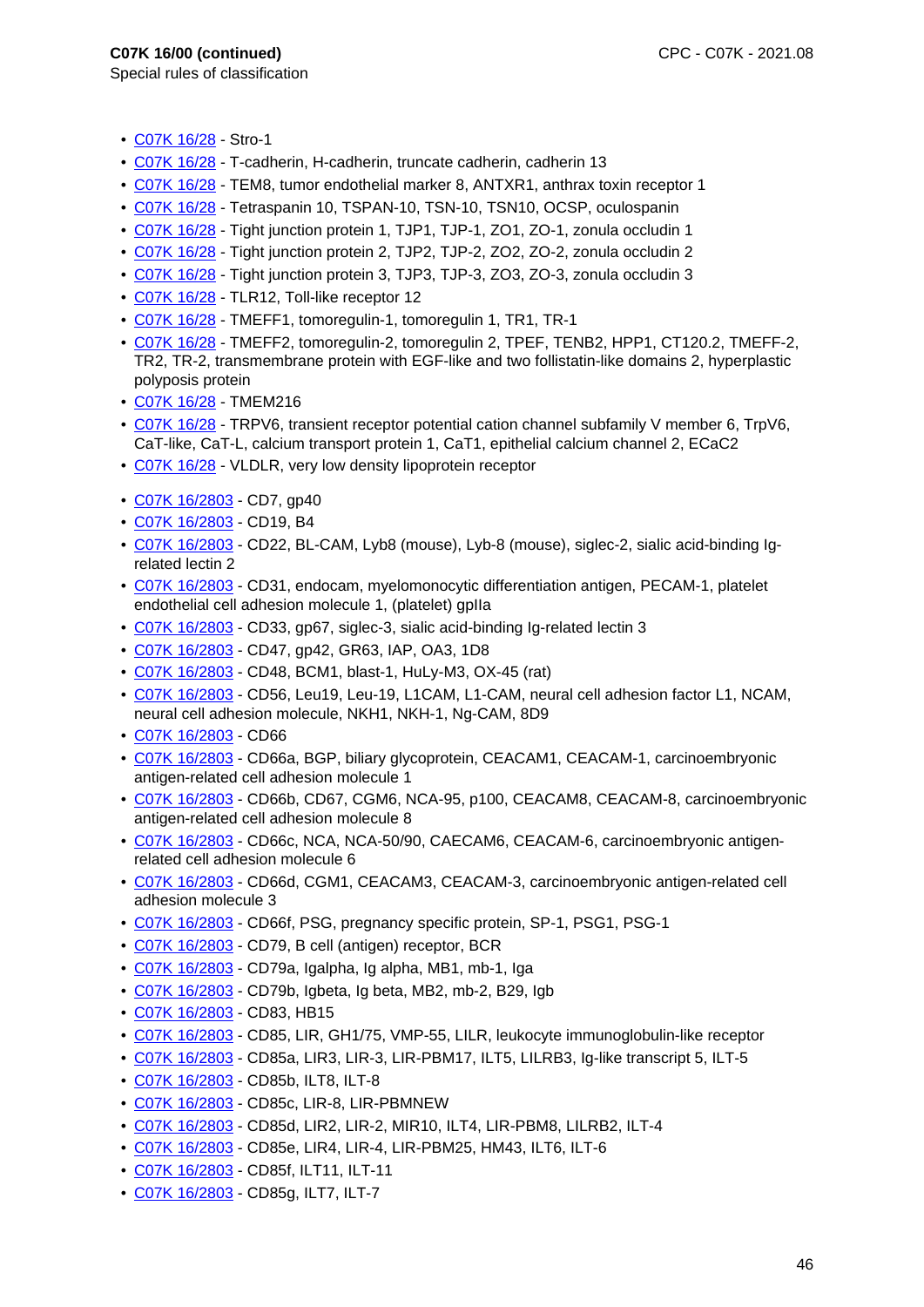- C07K 16/2803 CD85h, LIR-7, LIR-7, LIR-PBMHH, ILT-1, ILT1, Ig-like transcript 1
- C07K 16/2803 CD85i, LIR6, LIR-6
- C07K 16/2803 CD85j, LIR-1, LIR-18A3, LIR-P3G2, ILT-2, ILT2, Ig-like transcript 2, MIR7, LILRB1
- C07K 16/2803 CD85k, LIR-5, LIR-PBM2, HM18, LILRB5, ILT3, ILT-3, Ig-like transcript 3
- C07K 16/2803 CD85l, ILT9, ILT-9, Ig-like transcript 9
- C07K 16/2803 CD85m, ILT10, ILT-10, Ig-like transcript 10
- C07K 16/2803 CD90, Thy1, Thy-1
- C07K 16/2803 CD96, TACTILE
- C07K 16/2803 CD100, semaphorin 4D, SEMA4D
- C07K 16/2803 CD101, BCP#4, GR14, V7
- C07K 16/2803 CD111, nectin 1, PRR1, PRR-1, poliovirus(-related) receptor 1
- C07K 16/2803 CD112, PRR2, PPR-2, poliovirus(-related) receptor 2, PVRL2, PVRL-2, poliovirus receptor-like 2, HVEB, herpesvirus entry protein B, herpesvirus entry mediator B, nectin 2
- C07K 16/2803 CD113, CDw113, nectin 3, PRR3, PRR-3, poliovirus(-related) receptor 3, PPR3, PVRR3, PVRL3, PVRL-3, poliovirus receptor-like 3
- C07K 16/2803 CD117, c-kit, SCFR, SCF-R, SCF receptor, stem cell factor receptor
- C07K 16/2803 CD147, basigin, neurothelin, M6, emmprin, extracellular matrix metalloproteinase, TCSF, tumor collagenase stimulating factor, basoglin
- C07K 16/2803 CD150, CDw150, IPO-3, SLAM, surface lymphocyte activation molecule
- C07K 16/2803 CD158
- C07K 16/2803 CD158a, p58.1, p58.1 KIR, EB6, KIR2DL1
- C07K 16/2803 CD158b1, p58.2, p58.2 KIR, GL183, KIR2DL2
- C07K 16/2803 CD158b2, p58.3, p58.3 KIR, KIR2DL3
- C07K 16/2803 CD158c, KIRX, KIR X, KIR2DS6
- C07K 16/2803 CD158d, KIR2DL4
- C07K 16/2803 CD158e1, KIR3DL1
- C07K 16/2803 CD158e2, KIR3DS1
- C07K 16/2803 CD158f, KIR2DL5
- C07K 16/2803 CD158g, KIR2DS5
- C07K 16/2803 CD158h, p50.1, KIR2DS1
- C07K 16/2803 CD158i, p50.3, KIR2DS4
- C07K 16/2803 CD158j, p50.2, KIR2DS2
- C07K 16/2803 CD158k, p140, KIR3DL2
- C07K 16/2803 CD159, CDw159, NKB1, NKB-1, p70, NKG2A
- C07K 16/2803 CD160, CDw160, p140, NK1, NK28, BY55
- C07K 16/2803 CD166, ALCAM, activated leukocyte cell adhesion molecule, BEN (chicken), DM-GRASP (chicken), KG-CAM, neurolin (zebrafish), SC-1 (chicken)
- C07K 16/2803 CD169, Siglec-1, sialic acid-binding Ig-related lectin 1, sialoadhesin
- C07K 16/2803 CD170, Siglec-5, CD33-like 2, sialic acid-binding Ig-related lectin 5, OB-BP2
- C07K 16/2803 CD171, L1
- C07K 16/2803 CD172, SIRPs, signal regulatory proteins
- C07K 16/2803 CD172b, SIRPB1, SIRP beta-1, signal-regulatory protein beta 1, SIRP-B1
- C07K 16/2803 CD172g, SIRPB2, SIRP beta-2, signal-regulatory protein beta 2, SIRP gamma, SIRP-B2
- C07K 16/2803 CD179
- C07K 16/2803 CD179a, IG1, immunoglobulin iota chain (or polypeptide), Vpre-B, VPREB1, VPREB-1, pre-B lymphocyte gene 1
- C07K 16/2803 CD179b, IGL5, immunoglobulin omega chain (or polypeptide), IGLL1, IGLL-1, immunoglobulin lambda-like polypeptide, 14.1, lambda 5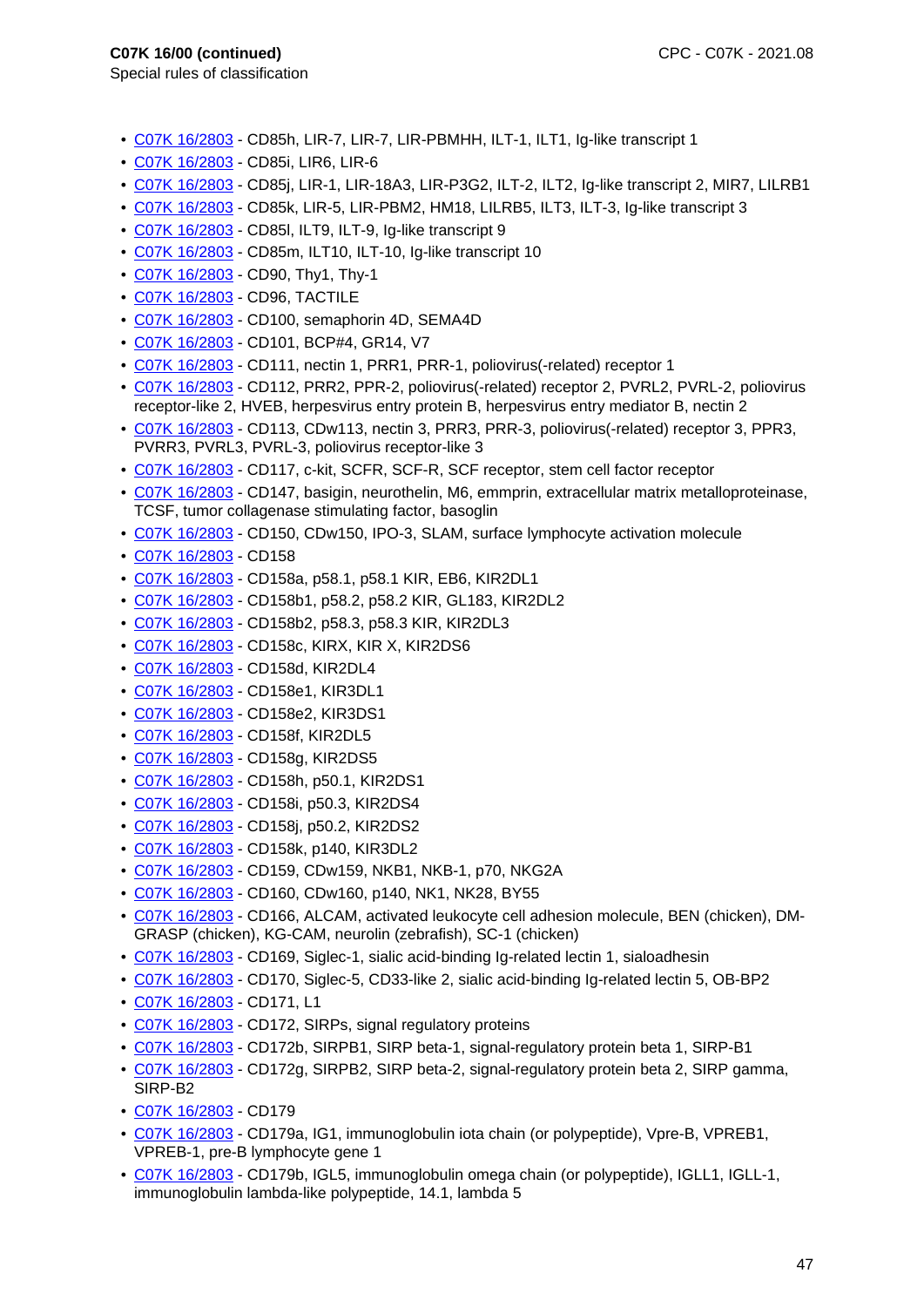- C07K 16/2803 CD200, MRC OX2, OX2 (rat), OX-2 (rat)
- C07K 16/2803 CD223, LAG-3, lymphocyte activation gene 3
- C07K 16/2803 CD226, DNAM1, DNAM-1, DNAX accesory molecule 1, PTA1, PTA-1, platelet and T cell activation antigen 1, TLISA, T lineage-specific activation antigen 1
- C07K 16/2803 CD229, Ly9, Ly-9
- C07K 16/2803 CD244, 2B4
- C07K 16/2803 CD244, 2B4
- C07K 16/2803 CD300, CLM
- C07K 16/2803 CD300a, CD300LA, CD300 (molecule)-like family member A, CMRF35H, CMRF-35H, CMRF35H9, CMRF-35-H9, IRC1, IRC2, Irp60, IgSF12, CLM8, CLM-8, CMRF35-like molecule 8
- C07K 16/2803 CD300b, CD300LB, CD300 (molecule)-like family member B, IREM3, IREM-3, immune receptor expressed by myeloid cells 3, CLM7, CLM-7, CMRF35-like molecule 7, TREM5, TREM-5, triggering receptor expressed on myeloid cells 5
- C07K 16/2803 CD300c, CD300LC, CD300 (molecule)-like family member C, CLM6, CLM-6, CMRF35-like molecule 6, CMRF35A, CMRF-35A, LIR, IgSF16, immunoglobulin superfamily member 16, CMRF-35A1,CMRF35, CMRF-35
- C07K 16/2803 CD300e, CD300LE, CD300 (molecule)-like family member E, IREM2, IREM-2, immune receptor expressed by myeloid cells, CLM2, CLM-2, CMRF35-like molecule 2, PIgR2, poly-Ig receptor 2
- C07K 16/2803 CD300f, CD300LF, CD300 (molecule)-like family member F, IREM1, IREM-1, immune receptor expressed by myeloid cells 1, CLM1, CLM-1, CMRF35-like molecule 1, IgSF13, immunoglobulin superfamily member 13, MAIR-5, MAIR-V, myeloid-associated immunoglobulinlike receptor 5, leukocyte mono-Ig-like receptor 3
- C07K 16/2803 CD300g, CD300LG, CD300 (molecule)-like family member G, CLM9, CLM-9, CMRF35-like molecule 9, TREM4, TREM-4, triggering receptor expressed on myeloid cells 4, NEPMUCIN
- C07K 16/2803 CD305, LAIR1, LAIR-1, leukocyte-associated Ig-like receptor 1
- C07K 16/2803 CD306, LAIR2, LAIR-2, leukocyte-associated Ig-like receptor 2
- C07K 16/2803 CD315, CD9 partner 1, CD9P1, PTGFRN, prostaglandin F2 receptor negative regulator, FPRP, EWI-F, SMAP-6, FLJ11001, KIAA1436
- C07K 16/2803 CD316, EWI2, IgSF8, immunoglobulin superfamily member 8, PGRL, CD81P3, CD81 partner 3, KASP
- C07K 16/2803 CD319, SLAMF7, CRACC, SLAM family member 7, 19A, CS1, 19A24, CD2-like receptor activating cytotoxic cells, CD2 subset 1, LY9-like protein, FOAP-12, Ly9
- C07K 16/2803 CD321, JAM1, JAM-1, F11R, F11 receptor, KAT, JCAM, PAM-1, platelet adhesion molecule 1, junctional adhesion molecule 1
- C07K 16/2803 CD322, JAM2, JAM-2, VEJAM, PRO245, VE-JAM, vascular endothelial junctionassociated molecule, junctional adhesion molecule 2
- C07K 16/2803 CD323, JAM3, JAM-3, junctional adhesion molecule 3
- C07K 16/2803 CD335, NKp46, NCR1, NCR-1, natural cytotoxicity triggering receptor 1, LY94, NK-p46, Ly-94 homolog
- C07K 16/2803 CD336, NKp44, NCR2, NCR-2, natural cytotoxicity triggering receptor 2, LY95, NK-p44, Ly-95 homolog
- C07K 16/2803 CD337, NKp30, NCR3, NCR-3, natural cytotoxicity triggering receptor 3, LY117, 1C7, NL-p30
- C07K 16/2803 CD352, SLAMF6, NTB-A, KAL.1, Ly108
- C07K 16/2803 CD353, SLAMF8, BLAME
- C07K 16/2803 CD354, TREM1, TREM-1, triggering receptor expressed in myeloid cells 1
- C07K 16/2803 A33, GPA33
- C07K 16/2803 A33-like 3
- C07K 16/2803 A34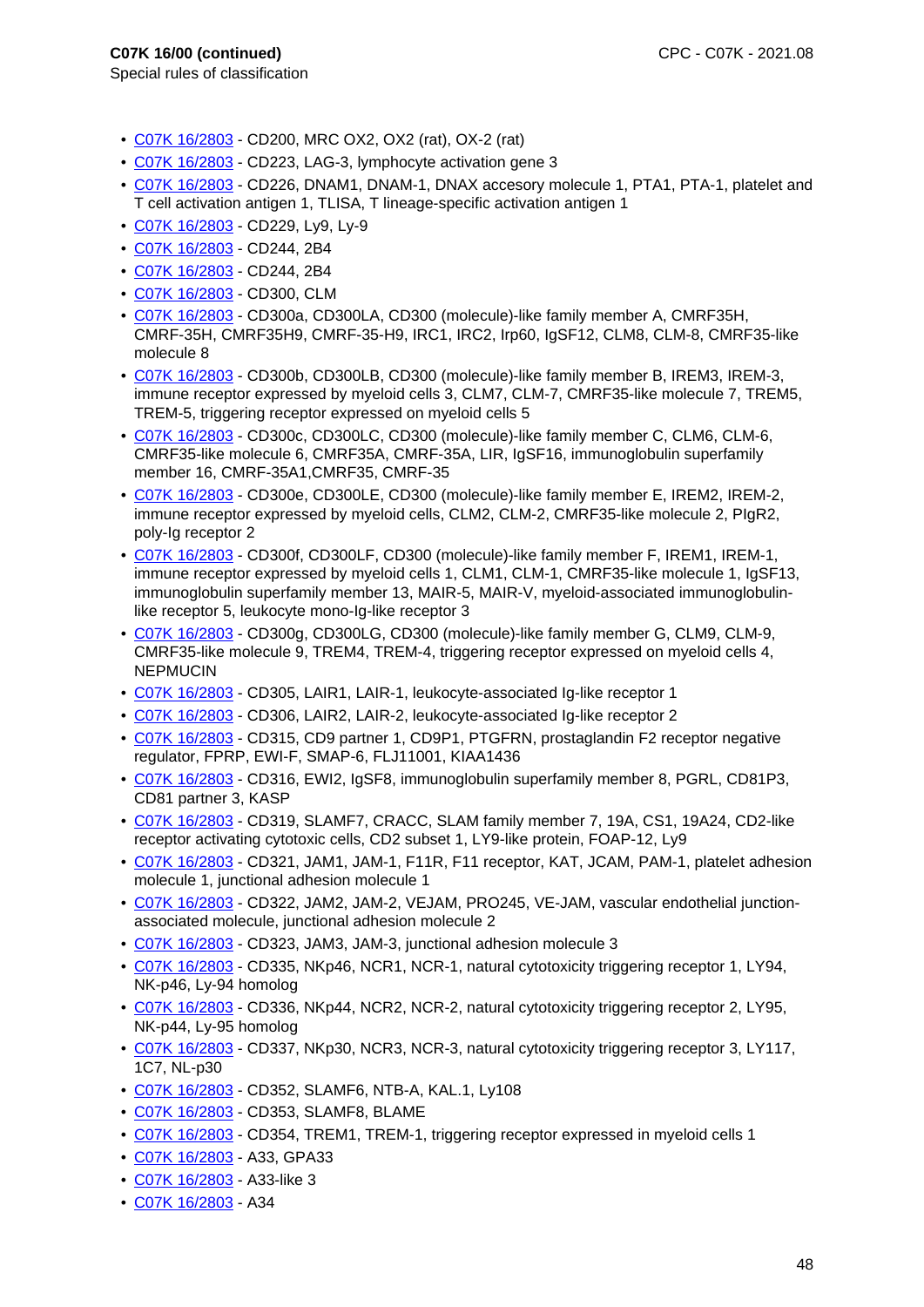- C07K 16/2803 AMIGO-2, amphoterin-induced protein 2
- C07K 16/2803 BTF, butyrophilin, BTN
- C07K 16/2803 BTN1
- C07K 16/2803 BTN2
- C07K 16/2803 BTN2A1
- C07K 16/2803 BTN2A2
- C07K 16/2803 BTN2A3
- C07K 16/2803 CADM-2, cell adhesion molecule 2
- C07K 16/2803 CADM-3, cell adhesion molecule 3
- C07K 16/2803 CADM-4, cell adhesion molecule 4
- C07K 16/2803 CAR, Coxsackie adenovirus receptor
- C07K 16/2803 C-CAM
- C07K 16/2803 CD200R, CD200 receptor, OX-2R
- C07K 16/2803 CD200Ra, OX-2Ra
- C07K 16/2803 CD200Rb, OX-2Rb
- C07K 16/2803 CDO, cam-related gene down regulated by oncogenes
- C07K 16/2803 CHL1
- C07K 16/2803 contactin, neuro-1 antigen
- C07K 16/2803 CTXL, cortical thymocyte receptor-like protein
- C07K 16/2803 CXADR, Coxsackie and adenovirus receptor
- C07K 16/2803 DCC, deleted in colorectal carcinoma
- C07K 16/2803 EndoCAM, gp130
- C07K 16/2803 gp49B1
- C07K 16/2803 gpVI, glycoprotein VI, TANGO 268
- C07K 16/2803 HCTX
- C07K 16/2803 human LIG-1 homolog (HLIG-1)
- C07K 16/2803 IgSF4, immunoglobulin superfamily member 4, LDCAM, TSLC1, nectin-like 2, SynCAM, CADM-1, cell adhesion molecule 1
- C07K 16/2803 IgSF9, immunoglobulin superfamily member 9
- C07K 16/2803 JAM, juctional adhesion molecule
- C07K 16/2803 JAM-A
- C07K 16/2803 JAM-B
- C07K 16/2803 JAM-C
- C07K 16/2803 JAML, JAM-L, JAM-like
- C07K 16/2803 KIM-1, kidney injury molecule 1, TIM-1, HAVCR-1, hepatitis A virus cellular receptor
- C07K 16/2803 KIRHy, killer cell Ig-like receptor-like protein(s)
- C07K 16/2803 KIRREL, gp202, nephrin-like protein
- C07K 16/2803 LINGO-1, LRRN6, LRRN6A, FLJ14594, LERN1, MGC17422, UNQ201, Sp35
- C07K 16/2803 LIR-6A, LIR-PBM36-4
- C07K 16/2803 LIR-6B, LIR-PBM36-2
- C07K 16/2803 LILRB, PirB
- C07K 16/2803 Lisch-like
- C07K 16/2803 MadCAM-1, mucosal vascular addressin, mucosal addressin cell adhesion molecule
- C07K 16/2803 OMgp, oligodendrocyte myelin glycoprotein, MOgp, myelin oligodendrocyte glycoprotein
- C07K 16/2803 OB-CAM, opioid binding cell adhesion molecule
- C07K 16/2803 Oscar, osteoclast-associated receptor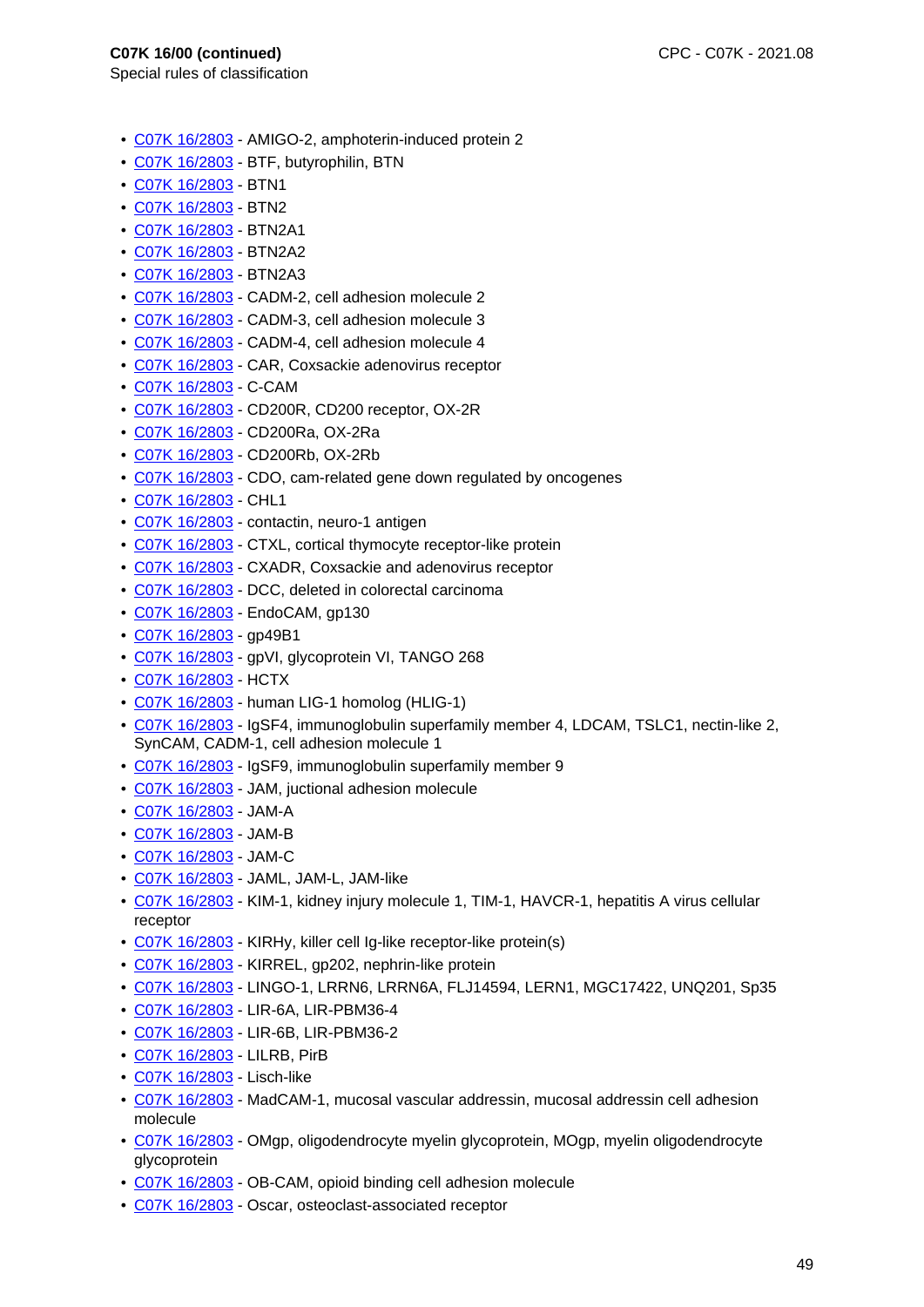- C07K 16/2803 PILRalpha, PILR alpha, FDF03
- C07K 16/2803 PILRbeta, PILR beta
- C07K 16/2803 RAGE, receptor for advanced glycated endproducts
- C07K 16/2803 ROBO1, roundabout homolog 1, Slit2 receptor, DUTT1
- C07K 16/2803 ROBO2, roundabout homolog 2
- C07K 16/2803 ROBO3, roundabout homolog 3
- C07K 16/2803 ROBO4, roundabout homolog 4, axon guidance receptor (homolog) 4, ECSM4, magic roundabout, magic robo, MRB
- C07K 16/2803 ROR-1, ROR1, receptor tyrosine kinase orphan receptor 1
- C07K 16/2803 ROR-2, ROR2, receptor tyrosine kinase orphan receptor 2
- C07K 16/2803 siglec, sialic acid-binding Ig-related lectin
- C07K 16/2803 siglec-4, sialic acid-binding Ig-related lectin 4, MAG, myelin-associated glycoprotein
- C07K 16/2803 siglec -4b, sialic acid-binding Ig-related lectin 4b, SMP, Schwann cell myelin protein
- C07K 16/2803 siglec-6, sialic acid-binding Ig-related lectin 6, OB-BP1, CD33L
- C07K 16/2803 siglec-7, sialic acid-binding Ig-related lectin 7
- C07K 16/2803 siglec-8, sialic acid-binding Ig-related lectin 8
- C07K 16/2803 siglec-9, sialic acid-binding Ig-related lectin 9
- C07K 16/2803 siglec-10, sialic acid-binding Ig-related lectin 10
- C07K 16/2803 siglec-11, sialic acid-binding Ig-related lectin 11
- C07K 16/2803 siglec-12, sialic acid-binding Ig-related lectin 12
- C07K 16/2803 siglec-13, sialic acid-binding Ig-related lectin 13
- C07K 16/2803 siglec-14, sialic acid-binding Ig-related lectin 14
- C07K 16/2803 siglec-15, sialic acid-binding Ig-related lectin 15
- C07K 16/2803 SPEX, spleen expressed protein
- C07K 16/2803 TARM, T cell interacting receptor on myeloid cells
- C07K 16/2803 TIM-3, T cell immunoglobulin and mucin domain 3
- C07K 16/2803 TOSO, PIGRL
- C07K 16/2803 TREM1, TREM-1, triggering receptor expressed in myleoid cells 1
- C07K 16/2803 TREM2, TREM-2, triggering receptor expressed in myeloid cells 2
- C07K 16/2803 TREM3, TREM-3, triggering receptor expressed in myeloid cells 3
- C07K 16/2803 TREM4, TREM-4, triggering receptor expressed in myeloid cells 4
- C07K 16/2803 TREM11, TREM-11, triggering receptor expressed in myeloid cells 11
- C07K 16/2803 TREML1, TREML-1, TLT1, TLT-1, TREM like 1
- C07K 16/2803 TREML2, TREML-2, TLT2, TLT-2, TREM like 2
- C07K 16/2803 TREML3, TREML-3, TLT3, TLT-3, TREM like 3
- C07K 16/2803 TREML4, TREML-4, TLT4, TLT-4, TREM like 4
- C07K 16/2803 UncB5, Unc-5 homolog B, netrin receptor
- C07K 16/2803 vaccinia virus B15 receptor
- C07K 16/2806 CD2, E-rosette receptor, LFA-2, lymphocyte function antigen 2, SRBC receptor, sheep red blood cell receptor, T11
- C07K 16/2806 CD2R, T11-3
- C07K 16/2809 CD3, TcR, CD3-TcR complex, TcR-CD3 complex, Ti, T3, Leu4, Leu-4
- C07K 16/2809 CD247, zeta chain, CD3 zeta chain
- C07K 16/2812 CD4, T4, Leu3, Leu-3, L3T4 (mouse), W3/25 (rat)
- C07K 16/2815 CD8, T8, Leu2, Leu-2, Lyt-2 (mouse), Lyt2/3 (mouse)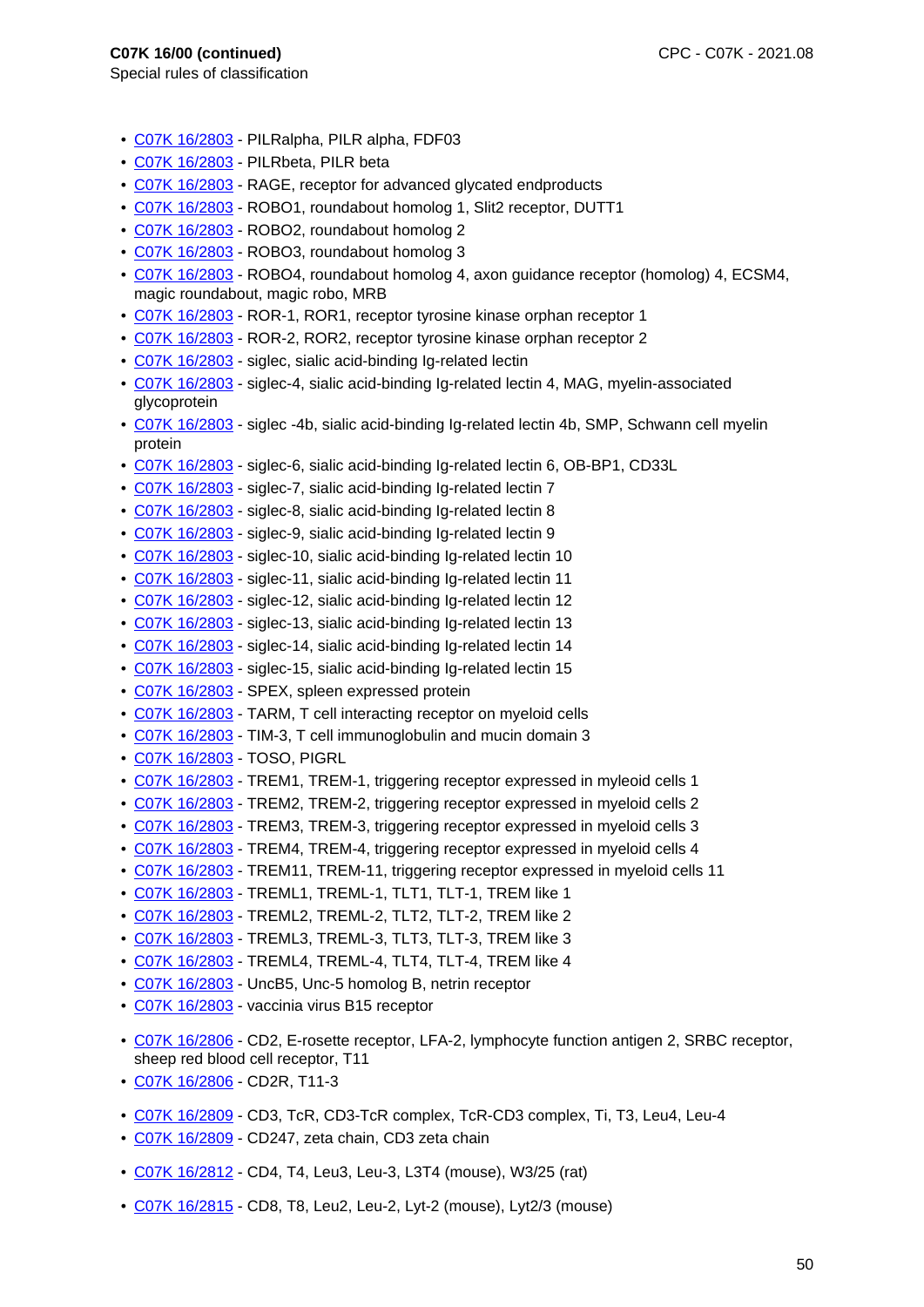- C07K 16/2815 CD8a
- C07K 16/2815 CD8b
- C07K 16/2818 CD28, T44, Tp44
- C07K 16/2818 CD152, CTLA4, CTLA-4
- C07K 16/2818 CD272, BTLA, B and T lymphocyte attenuator, B and T lymphocyte associated
- C07K 16/2818 CD278, ICOS, inducible costimulator, AILIM, inducible T cell co-stimulator, MGC39850, CRP-1, CD28-related protein 1, CLP, CTLA-4-like protein
- C07K 16/2818 CD279, PD-1, programmed death 1, PDCD1, programmed (cell) death 1, SLEB2, hPD-1
- C07K 16/2818 Tim-3
- C07K 16/2818 zB7R1
- C07K 16/2821 ICAM molecules
- C07K 16/2821 CD50, CDw50, ICAM-3, ICAM-R, intercellular adhesion molecule 3
- C07K 16/2821 CD54, ICAM-1, intercellular adhesion molecule 1, rhinovirus receptor
- C07K 16/2821 CD102, ICAM-2, intercellular adhesion molecule 2
- C07K 16/2821 CD242, ICAM-4, intercellular adhesion molecule 4
- C07K 16/2821 ICAM-5, telencephalin
- C07K 16/2824 CD58, LFA-3, lymphocyte function antigen 3
- C07K 16/2827 B7 molecules
- C07K 16/2827 CD80, B7-1, B7, BB1
- C07K 16/2827 CD86, B7-2, B70, BU63, FUN-1
- C07K 16/2827 CD273, B7-DC, PD-L2, B7DC, PDL2, Btdc, PDCD1LG2, PDCD1L2, programmed cell death 1 ligand 2, bA574F11.2
- C07K 16/2827 CD274, B7-H1, B7H1, PD-L1, PDL1, PDCD1LG1, PDCD1L1, programmed cell death 1 ligand 1
- C07K 16/2827 CD275, B7-H2, B7H2, B7h, B7RP-1, GL50, LICOS, ligand of inducible costimulator, ICOS-L, ICOSL, ICOS ligand, KIAA0653, inducible T cell co-stimulator ligand, B7RP1, B7-related protein 1
- C07K 16/2827 CD276, B7-H3, B7H3, 2Ig-B7-H3, B7RP2, B7RP-2
- C07K 16/2827 CD277, BTF5, BT3.1, BTN3A1, btyrophilin SF3 A1
- C07K 16/2827 BTN3
- C07K 16/2827 BT3.2, BTF4, BTN3A2
- C07K 16/2827 BT3.3, BTF3, BTN3A3
- C07K 16/2827 DC-HIL
- C07K 16/2827 4Ig-B7-H3, 4Ig-B7H3 (also in C07K 16/30)
- C07K 16/2827 B7-L1
- C07K 16/2827 B7-H4, B7H4, B7x, B7S1, B7-S1Ov064, ovr110, VTCN1
- C07K 16/2827 B7-H5, B7H5, VISTA
- C07K 16/2827 B7-H6, B7H6, NR3L1, NCR3LG1
- C07K 16/2827 HHLA2
- C07K 16/2827 BTF4
- C07K 16/2827 pNKp30
- C07K 16/283 CD16, Fc gamma receptor III, FcgammaRIII, low affinity receptor for monomeric IgG, low affinity Fcgamma receptor, Leu11, Leu-11
- C07K 16/283 CD16a, FcgammaRIIIA, Fcgamma RIIIA, Fc gamma receptor IIIA
- C07K 16/283 CD16b, FcgammaRIIIB, Fcgamma RIIIB, Fc gamma receptor IIIB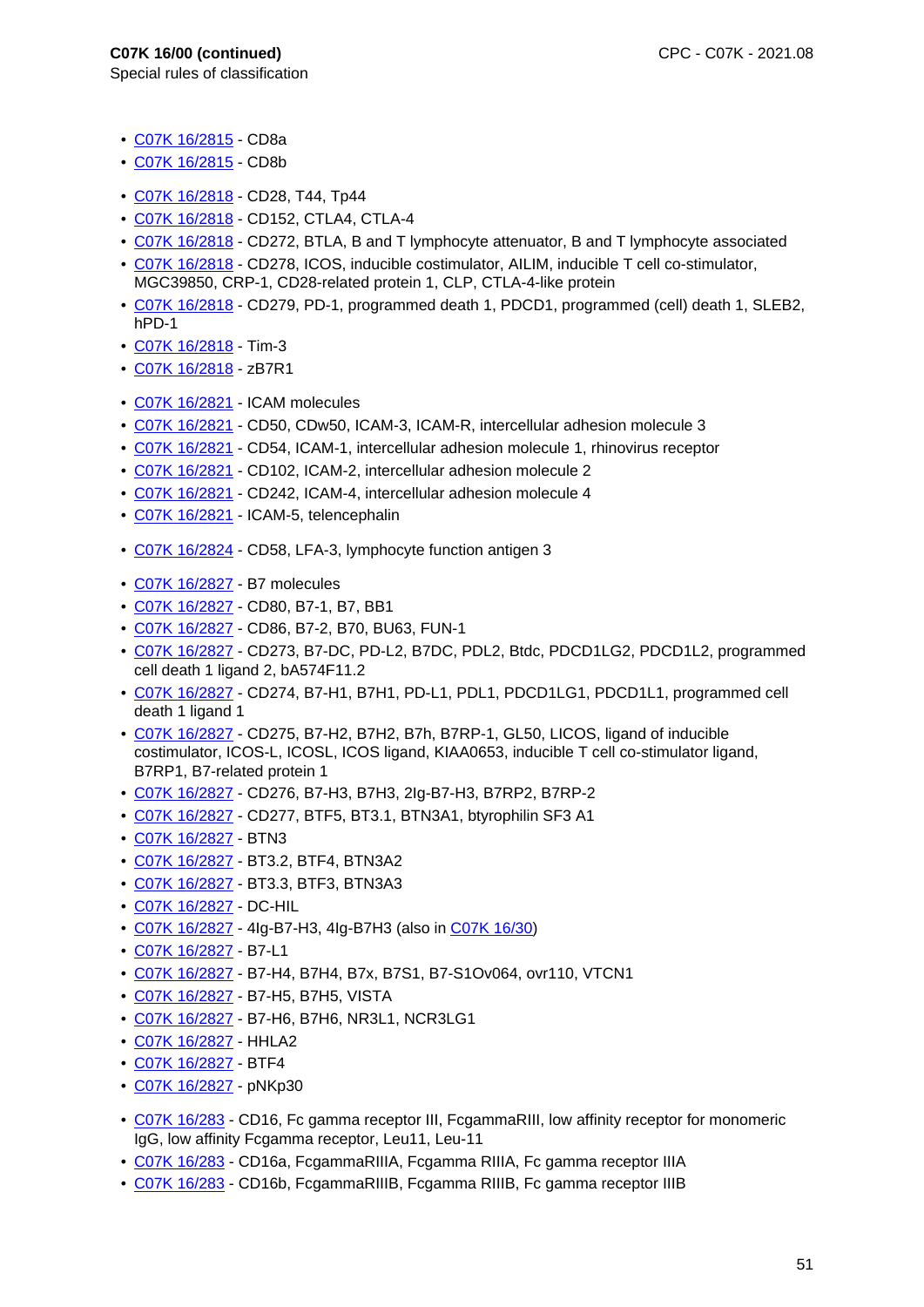- Special rules of classification
	- C07K 16/283 CD32, Fc gamma receptor II, FcgammaRII, low affinity receptor for aggregated IgG, Fcgamma RII
	- C07K 16/283 CD32A, Fcgamma receptor IIA, FcgammaRIIa, Fcgamma RIIA
	- C07K 16/283 CD32B, Fc gamma receptor IIB, FcgammaRIIb, Fcgamma RIIB
	- C07K 16/283 CD32C, Fc gamma receptor IIC, FcgammaRIIc, Fcgamma RIIC
	- C07K 16/283 CD64, Fc gamma receptor I, FcgammaRI, high affinity receptor for IgG, high affinity Fcgamma receptor
	- C07K 16/283 CD89, FcalphaR, IgA receptor, receptor for IgA
	- C07K 16/283 CD307, IRTA2, immunoglobulin superfamily receptor translocation associated 2, BXMAS1, FLJ00333, RP11-217A12.1, FcRH5, FcRH-5, IRTA-2
	- C07K 16/283 FcepsilonRI, Fc epsilon receptor I, FCEH receptor, high affinity receptor for IgE
	- C07K 16/283 IRTA1, IRTA-1, immune receptor translocation-associated 1, Fc receptor homolog 1, FcRH-4, immunoglobulin superfamily receptor translocation associated 1, FcRH4
	- C07K 16/283 IRTA3, IRTA-3, immune receptor translocation-associated 3, Fc receptor homolog 3, FcRH-3, immunoglobulin superfamily receptor translocation associated 3, FcRH3
	- C07K 16/283 IRTA4, IRTA-4, immune receptor translocation-associated 4, Fc receptor homolog 4, FcRH-2, immunoglobulin superfamily receptor translocation associated 4, FcRH2
	- C07K 16/283 IRTA5, IRTA-5, immune receptor translocation-associated 5, Fc receptor homolog 5, FcRH-1, immunoglobulin superfamily receptor translocation associated 5, FcRH1
	- C07K 16/283 IRTA6, IRTA-6, immune receptor translocation-associated 6, Fc receptor homolog 6, FcRH-6, immunoglobulin superfamily receptor translocation associated 6, FcRH6
	- C07K 16/283 pIgR, poly-Ig receptor
	- C07K 16/2833 CD1, T6
	- C07K 16/2833 CD1a, R4, HTA1
	- C07K 16/2833 CD1b, R1
	- C07K 16/2833 CD1c, R7, M241
	- C07K 16/2833 CD1d, R3
	- C07K 16/2833 CD1e, R2
- C07K 16/2833 CD74, Ii, MHC class II invariant chain, MHC class II gamma chain
- C07K 16/2833 HFE
- C07K 16/2833 MHC, major histocompatibility complex, HLA (human), H-2 (mouse)
- C07K 16/2833 MICA, MHC-I A chain-related protein
- C07K 16/2833 MICB, MHC-I B chain-related protein
- C07K 16/2833 MICC, MHC-I C chain-related protein
- C07K 16/2833 MICD, MHC-I D chain-related protein
- C07K 16/2833- MICE, MHC-I E chain-related protein
- C07K 16/2833 MPYS (in mice), MPHS (in man), MHC II associated protein
- C07K 16/2833 b2m, beta-2 microglobulin, thymotaxin
- C07K 16/2836 CD106, VCAM-1, INCAM-110
- C07K 16/2839 CD103, alphaM290, HML1, HML-1, human mucosal lymphocyte 1 antigen, integrin alphaE
- C07K 16/2839 CD104, beta4 integrin, reg receptor
- C07K 16/2839 LPAM-1, lymphocyte Peyer's patch adhesion molecule 1
- C07K 16/2839 pactolus
- C07K 16/2842 integrin beta1 (subunit-)containing molecule(s)
- C07K 16/2842 CD29
- C07K 16/2842 CD49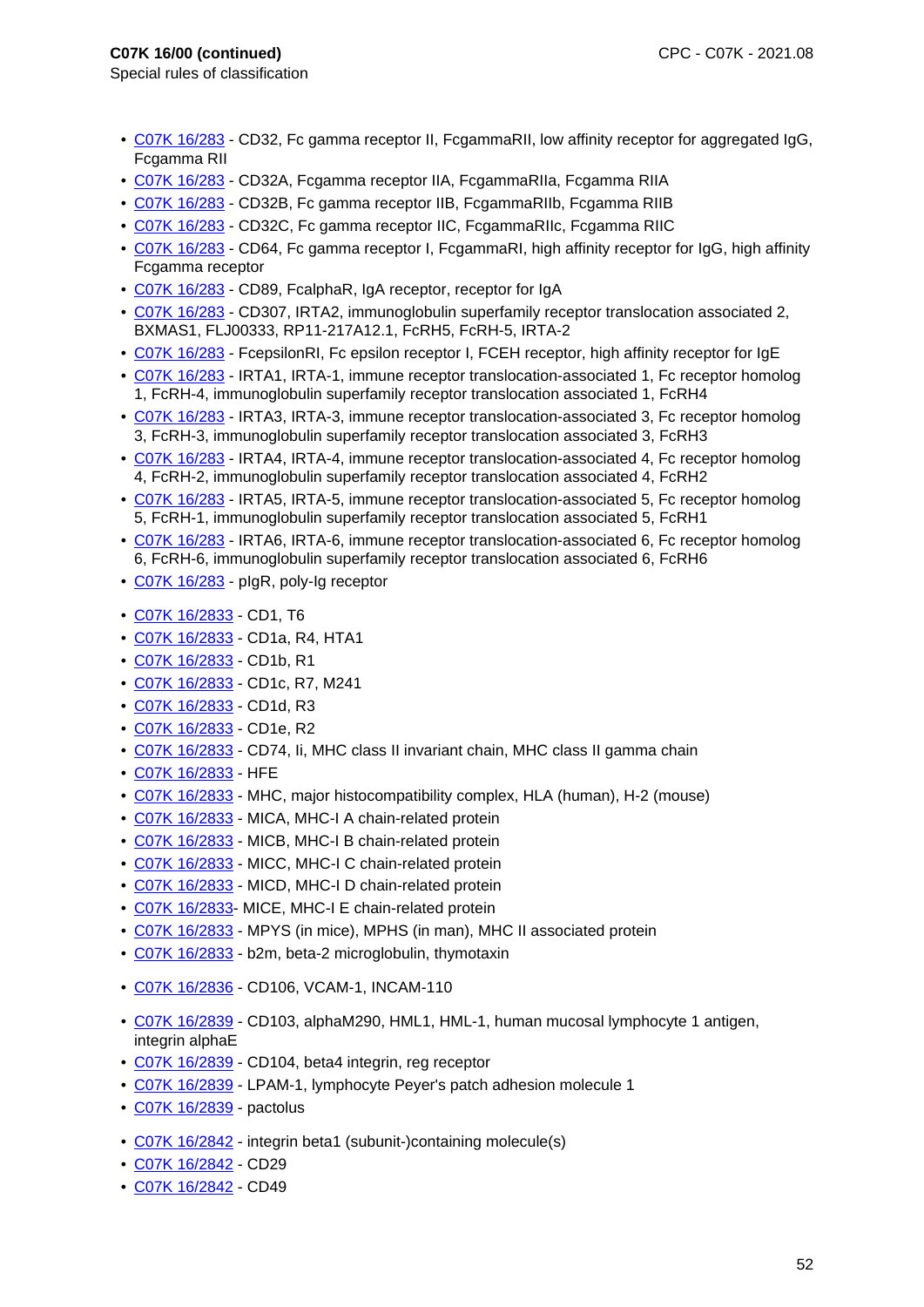- Special rules of classification
	- C07K 16/2842 CD49a, CD49a/CD29, VLA-1, very late antigen 1, integrin alpha1beta1
	- C07K 16/2842 CD49b, CD49b/CD29, VLA-2, very late antigen 2, ECMRII, ECMR-II, extracellular matrix receptor (type) II, (platelet) gpIa, (platelet) gpIa/IIa, integrin alpha2beta1
	- C07K 16/2842 CD49c, CD49c/CD29, VLA-3, very late antigen 3, ECMRI, ECMR-I, extracellular matrix receptor (type) I, integrin alpha3beta1
- C07K 16/2842 CD49d, CD49d/CD29, VLA-4, very late antigen 4, integrin alpha4beta1
- C07K 16/2842 CD49e, CD49e/CD29, VLA-5, very late antigen 5, ECMRVI, ECMR-VI, extracellular matrix receptor (type) VI, (platelet) gpIc, (platelet) gpIc/IIa, integrin alpha5beta1, fibronectin receptor alpha chain
- C07K 16/2842 CD49f, CD49f/CD29, VLA-6, very late antigen 6, integrin alpha6beta1
- C07K 16/2842 LPAM-2, lymphocyte Peyer's patch adhesion molecule 2
- C07K 16/2845 integrin beta2 (subunit-)containing molecule(s)
- C07K 16/2845 CD11
- C07K 16/2845 CD11a, CD11a/CD18, LFA-1, lymphocyte function antigen 1, LeuCAMa, integrin alphaL
- C07K 16/2845 CD11b, CD11b/CD18, CR3, C3biR, Mac-1, integrin alphaM
- C07K 16/2845 CD11c, CD11c/CD18, CR4, p150-95, integrin alphaX
- C07K 16/2845 CD18
- C07K 16/2848 integrin beta3 (subunit-)containing molecule(s)
- C07K 16/2848 CD41, CD41/CD61, (platelet) gpIIb, (platelet) gpIIb/gpIIIa, (platelet) GpIIb/IIIa
- C07K 16/2848 CD51, CD51/CD61 VNR, VN-R, vitronectin receptor
- C07K 16/2848 CD61, CD41/CD61, CD51/CD61, (platelet) gpIIIa, (platelet) gpIIb/IIIa
- C07K 16/2851 CD23, FcepsilonRII, Fc epsilon receptor II, low affinity receptor for IgE, low affinity Fcepsilon receptor, Leu20, Leu-20, B6, BLAST 2
- C07K 16/2851 CD69, AIM, activation inducer molecule, EA1, EA-1, gp34/28, VEA (mouse), very early activation (mouse)
- C07K 16/2851 CD72, Lyb-2 (mouse)
- C07K 16/2851 CD94, kp43
- C07K 16/2851 CD159c, NKG2C, NKG2-C, KLRC2, killer cell lectin-like receptor subfamily C member 2,
- C07K 16/2851 CD161, NKRP1, NKR-P1A
- C07K 16/2851 CD167a, DDR1, discoidin domain receptor 1
- C07K 16/2851 CD205, DEC-205, DEC205, LY75
- C07K 16/2851 CD206, (macrophage) mannose receptor
- C07K 16/2851 CD207, langerin, CLEC4K
- C07K 16/2851 CD209, DC-SIGN, dendritic cell-specific ICAM-3 grabbing nonintegrin 1, DC-SIGN1, CLEC4L, CDSIGN
- C07K 16/2851 CD248, TEM1, tumor endothelial marker, endosialin, CD164L1, CD164 sialomucin-like 1
- C07K 16/2851 CD280, MRC2, MRC-2, mannose receptor C type 2, UPARAP, KIAA0709, ENDO180
- C07K 16/2851 CD299, DC-SIGNR, DC-SIGN related, CD209 antigen-like, probable mannosebinding C-type lectin, liver/lymph node-specific ICAM-3-grabbing nonintegrin 2, LSIGN, L-SIGN, DCSIGNR HP10347, DC-SIGN2, MGC47866, CD209L, C-type lectin domain family 4 member M, CLEC4M
- C07K 16/2851 CD301, CLEC10A, C-type lectin domain family 10 member A, C-type lectin superfamily member 14, HML2, CLECSF13, CLECSF14, MGL, HML
- C07K 16/2851 CD302, DCL-1, DCL1, BIMLEC, CLEC13A, KIAA0022, C-type lectin domain family 13 member A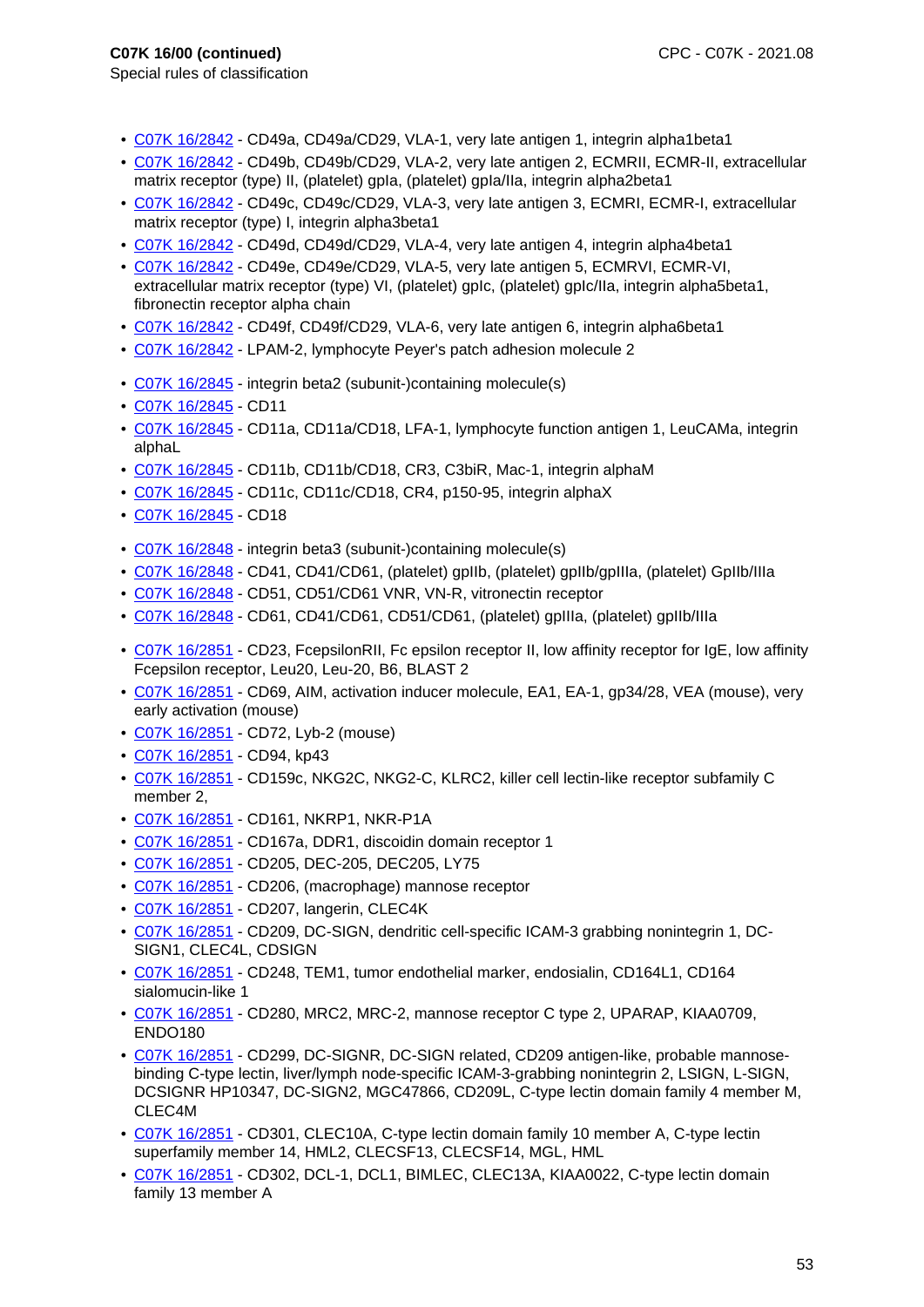- Special rules of classification
	- C07K 16/2851 CD303, BDCA2, CLEC4C, C-type lectin domain family 4 member C, DLEC, HECL, CLECSF7, CLECSF11, PRO34150, blood dendritic cell antigen 2, dendritic cell lectin b
	- C07K 16/2851 CD314, NKG2D, NKG2-D, KLR, KLRK1, killer cell lectin-like receptor subfamily K, D12S2489E, NK cell receptor D
	- C07K 16/2851 CD327, CDw327, siglec6, diglec-6, sialic acid binding Ig-like lectin 6, CD33L, CD33 antigen-like 1, OBBP1, siglec-6
	- C07K 16/2851 CD328, CDw328, siglec7, diglec-7, sialic acid binding Ig-like lectin 7, p75, QA79, AIRM1, D-siglec precursor, adhesion inhibitory receptor molecule 1, siglec-7
	- C07K 16/2851 CD329, CDw329, siglec9, diglec-9, sialic acid binding Ig-like lectin 9, OBBP-like, OB binding protein, siglec-9
	- C07K 16/2851 ASGR1, ASGR-1
	- C07K 16/2851 ASGR2, ASGR-2, CLEC4H2
	- C07K 16/2851 CLEC1
	- C07K 16/2851 CLEC1A
	- C07K 16/2851 CLEC1B, CLEC2
	- C07K 16/2851 CLEC2A
	- C07K 16/2851 CLEC2B
	- C07K 16/2851 CLEC2D
	- C07K 16/2851 CLEC2L
	- C07K 16/2851 CLEC3A
	- C07K 16/2851 CLEC3B
	- C07K 16/2851 CLEC3O
	- C07K 16/2851 CLEC3Q
	- C07K 16/2851 CLEC4A, DCIR, dendritic cell immunoreceptor, LLIR, CLECSF6, DDB27
	- C07K 16/2851 CLEC4D, CLEC6
	- C07K 16/2851 CLEC4E, MINCLE
	- C07K 16/2851 CLEC4F, KCLR
	- C07K 16/2851 CLEC4G
- C07K 16/2851 CLEC5A, DVLR1, Dengue virus like receptor 1, MDL-1
- C07K 16/2851 CLEC6A, dectin-2, SDCMP, Schering dendritic cell membrane protein
- C07K 16/2851 CLEC7A, dectin-1
- C07K 16/2851 CLEC9A, DNGR1
- C07K 16/2851 CLEC11A
- C07K 16/2851 CLEC12A, MICL
- C07K 16/2851 CLEC14A
- C07K 16/2851 CLL-1, CLL1, C-type lectin-like (family)
- C07K 16/2851 COLEC10
- C07K 16/2851 conglutinin
- C07K 16/2851 DCAL1
- C07K 16/2851 DDR2, DDR-2, discoidin domain receptor 2
- C07K 16/2851 DX1
- C07K 16/2851 FCER2
- C07K 16/2851 Galectin 1
- C07K 16/2851 Galectin 2
- C07K 16/2851 Galectin 3, MAC2, macrophage galactose-specific lectin 2, CBP-35, epsilon BP, L-29, carbohydrate binding protein 35, human IgE binding factor epsilon
- C07K 16/2851 Galectin 4
- C07K 16/2851 Galectin 5
- C07K 16/2851 Galectin 6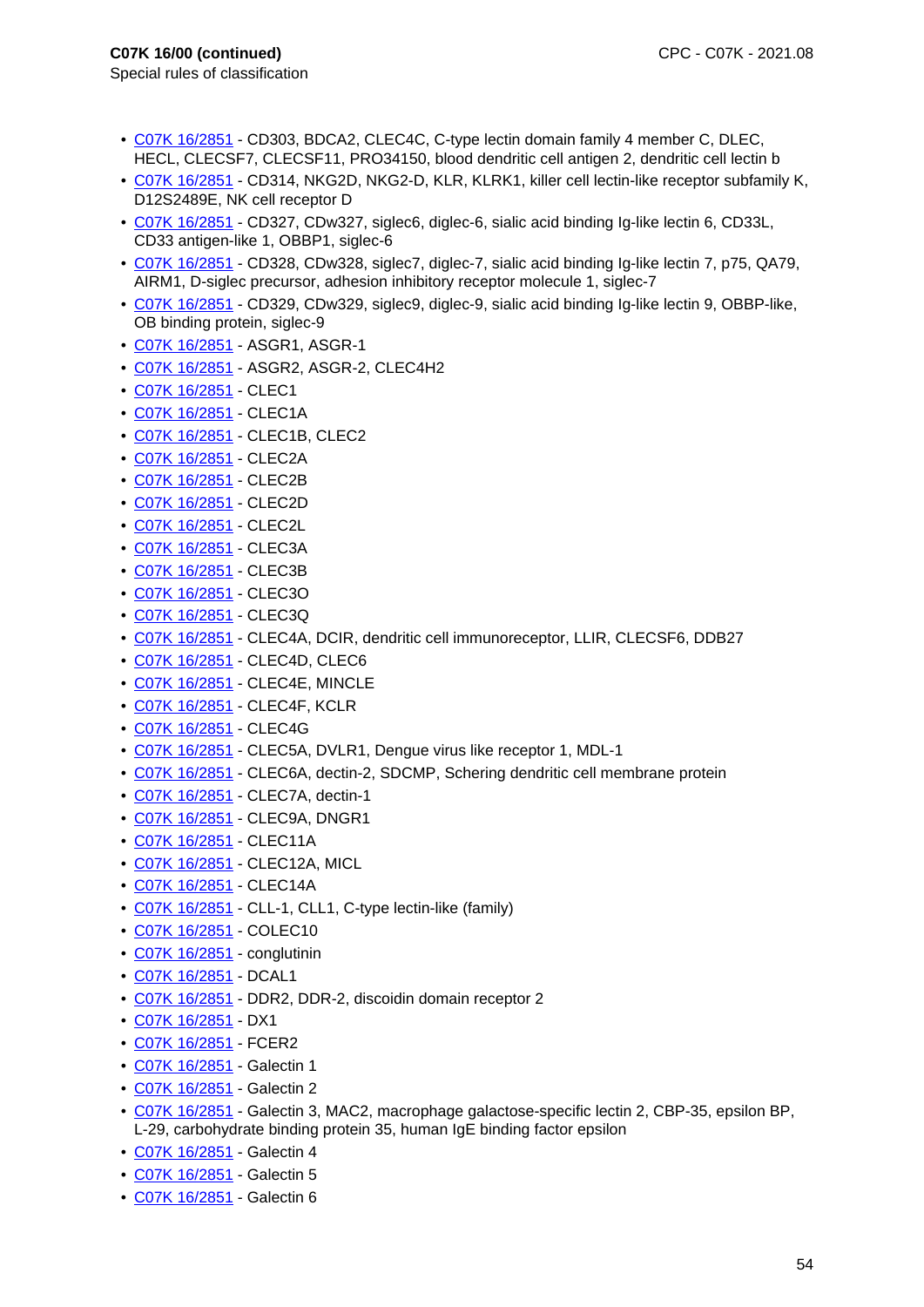- Special rules of classification
	- C07K 16/2851 Galectin 7
	- C07K 16/2851 Galectin 8
	- C07K 16/2851 Galectin 9
	- C07K 16/2851 Galectin 10
	- C07K 16/2851 Galectin 11
	- C07K 16/2851 Galectin 12
	- C07K 16/2851 Galectin 13
	- C07K 16/2851 Galectin 14
	- C07K 16/2851 Galectin 15
	- C07K 16/2851 KLRB1
	- C07K 16/2851 LLT1, LLT-1, lectin-like transcript 1
	- C07K 16/2851 MacropKLRF1hage antigen TMAH
	- C07K 16/2851 MBL, mannose binding lectin, MBP, mannose binding protein
	- C07K 16/2851 MRC1, MRC-1
	- C07K 16/2851 MRC1L1
	- C07K 16/2851 OLR1, OLR-1
	- C07K 16/2851 PLA2R1
	- C07K 16/2854 selectins
	- C07K 16/2854 CD62, selectin
	- C07K 16/2854 CD62E, E-selectin, ELAM-1, endothelial leukocyte adhesion molecule 1, LECAM-2, LEC-CAM-2
	- C07K 16/2854 CD62L, L-selectin, LAM-1, Leu8, Leu-8, LECAM-1, LEC-CAM-1, TQ1, TQ-1, MEL-14, DREG, peripheral lymph node homing receptor, pnHR, gp100MEL, gp110MEL
	- C07K 16/2854 CD62P, P-selectin, LECAM-3, LEC-CAM-3, PADGEM, gmp140, GMP-140, platelet activation dependent granule external membrane
	- C07K 16/2857 HIF, hypoxia-inducible factor
	- C07K 16/2857 Nurr1, NR4A2
	- C07K 16/2857 PARR alpha, peroxisome proliferator activated receptor alpha
	- C07K 16/2857 PARR delta/beta, peroxisome proliferator activated receptor delta/beta
- C07K 16/2857 PARR gamma, peroxisome proliferator activated receptor gamma
- C07K 16/2857 PXR
- C07K 16/2857 RORgammat, retinoic acid-related orphan receptor
- C07K 16/286 Adrenoreceptors, adrenergic receptors, adrenoceptors, epinephrine receptors, adrenaline receptors, norepinephrine receptors, noradrenaline receptors (also in C07K 16/2869)
- C07K 16/286 Alpha-1 adrenoreceptor, alpha-1 adrenergic receptor, alpha-1 adrenoceptor, A1AR, alpha-1 AR, ADRA1R, ALPHA1AR (also in C07K 16/2869)
- C07K 16/286 Alpha-2 adrenoreceptor, alpha-2 adrenergic receptor, alpha-2 adrenoceptor, A2AR, alpha-2 AR, ADRA2R, ALPHA2AR (also in C07K 16/2869)
- C07K 16/286 Beta-1 adrenoreceptor, beta-1 adrenergic receptor, beta-1 adrenoceptor, B1AR, beta-1 AR, ADRB1R, BETA1AR, RHR (also in C07K 16/2869)
- C07K 16/286 Beta-2 adrenoreceptor, beta-2 adrenergic receptor, beta-2 adrenoceptor, B2AR, beta-2 AR, ADRB2R, BETA2AR (also in C07K 16/2869)
- C07K 16/286 Acetylcholine receptor
- C07K 16/286 Neuromediator receptors
- C07K 16/286 BGT-1
- C07K 16/286 Dopamine receptor
- C07K 16/286 GABA receptor subtype A, GABAAR, gamma aminobutyric acid receptor subtype A
- C07K 16/286 NK1, tachykinin NK1 receptor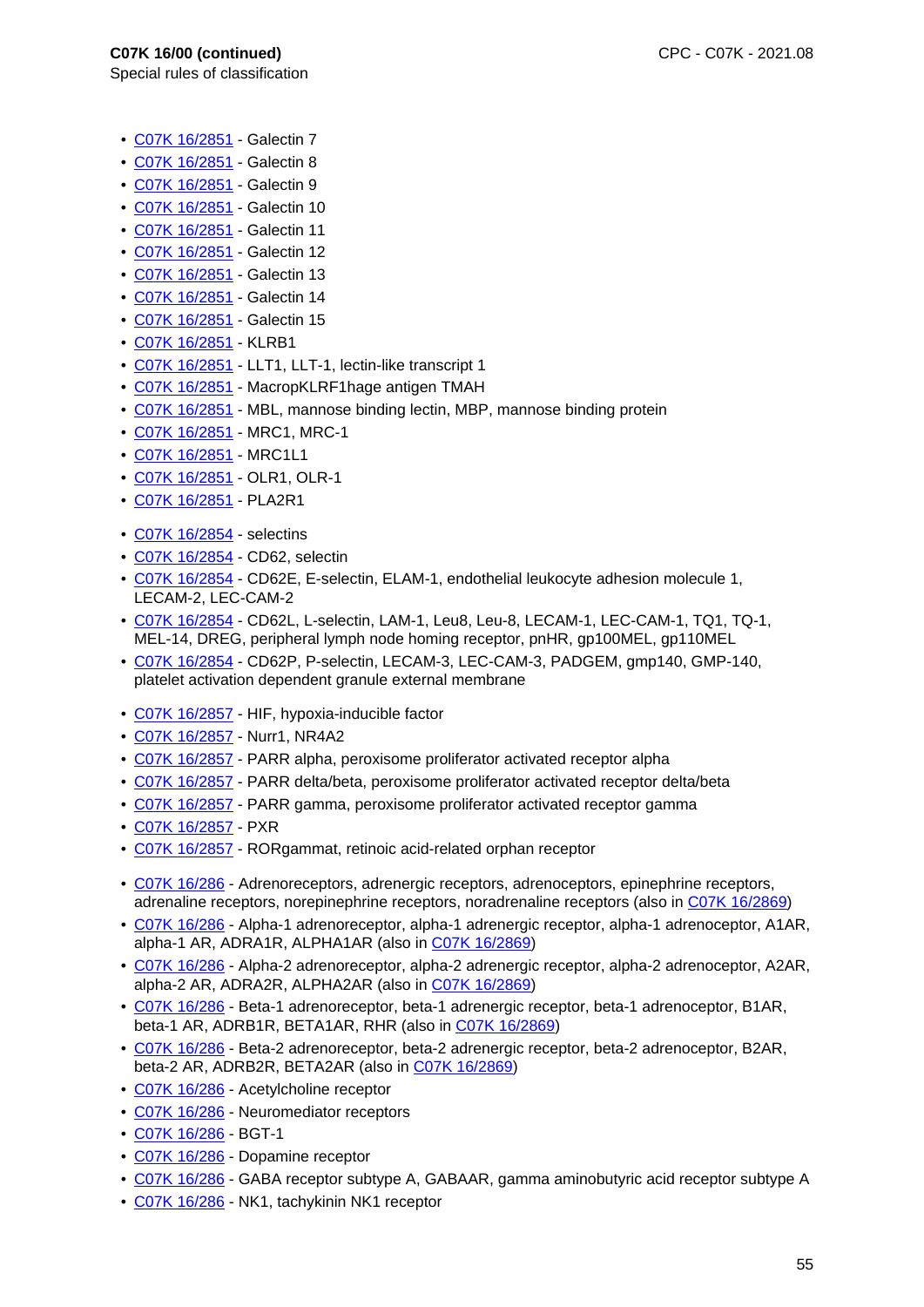- C07K 16/286 NK2, tachykinin NK2 receptor
- C07K 16/286 NK3, tachykinin NK3 receptor
- C07K 16/286 NMDAR, M-methyl-D-aspartate receptor
- C07K 16/286 NMUR1, neuromedin U receptor 1, FM-3, gpr66, G-protein coupled receptor 66
- C07K 16/286 NMUR2, neuromedin U receptor 2, FM-4
- C07K 16/286 NR1
- C07K 16/286 NR2
- C07K 16/286 NR2A
- C07K 16/286 NR2B
- C07K 16/286 NR2C
- C07K 16/286 NR2D
- C07K 16/286 NR3
- C07K 16/286 Serotonin receptor
- C07K 16/286 SorLA, sorting protein-related receptor, LR11
- C07K 16/286 SorCS1
- C07K 16/286 SorCS2
- C07K 16/286 SorCS3
- C07K 16/286 Sortilin, NTR3, NTR-3, neurotensin receptor 3, glycoprotein 95, gp95
- C07K 16/2863 growth factor receptors
- C07K 16/2863 CD135, FLT3, flt-3, flk-2 (mouse), STK-1
- C07K 16/2863 CD140, PDGFR
- C07K 16/2863 CD140a, PDGFRalpha, platelet derived growth factor receptor alpha
- C07K 16/2863 CD140b, PDGFRbeta, platelet derived growth factor receptor beta
- C07K 16/2863 CD202b, Tek, Tie2
- C07K 16/2863 CD221, IGF1R, IGF1-R, insulin-like growth factor 1 receptor, insulin-like growth factor I receptor, IGFIR, IGFI-R
- C07K 16/2863 CD222, CIMPR, CI-MPR, M6PR, M6P-R, mannose-6 phosphate receptor, IGF2R, IGF2-R, insulin-like growth factor 2 receptor, IFGIIR, IGFII-R, insulin-like growth factor II receptor, MPRI
- C07K 16/2863 CD292, BMPR1A, bone morphogenetic protein receptor type IA, ALK3, ALK-3, ACVRLK3, activin A receptor type II-like kinase 3
- C07K 16/2863 CD293, CDw293, BMPR1B, bone morphogenetic protein receptor type IB, ALK6, ALK-6, serine/threonine receptor kinase
- C07K 16/2863 CD304, BDCA4, NRP1, NRP-1, npn-1, neuropilin 1, VEGF165R
- C07K 16/2863 CD309, KDR, kinase insert domain receptor, FLK1 (mouse), flk-1 (mouse), fetal liver kinase 1 (mouse), VEGFR2, VEGFR-2, VEGF receptor 2, vascular endothelial growth factor receptor 2
- C07K 16/2863 CD331, FGFR1, fibroblast growth factor receptor 1, heparin-binding FGF receptor, basic FGF receptor, FLG protein, CEK, FLT2, flt-2, KAL2, BFGFR, C-FGR, N-SAM
- C07K 16/2863- CD332, FGFR2, fibroblast growth factor receptor 2, keratinocyte growth factor receptor, BEK, JWS, CEK3, CFD1, ECT1, KGFR, TK14, TK25, BFR-1, K-SAM
- C07K 16/2863 CD333, FGFR3, fibroblast growth factor receptor 3, ACH, CEK2, TK4, HSFGFR3EX
- C07K 16/2863 CD334, FGFR4, fibroblast growth factor receptor 4, TKF, JTK2, MGC20292
- C07K 16/2863 Adrenomedullin receptor, CLR, RAMP2, RAMP3
- C07K 16/2863 Activin receptor, ActR
- C07K 16/2863 Angiogenin receptor
- C07K 16/2863 Axl
- C07K 16/2863 Boc, bioregional Cdon-binding protein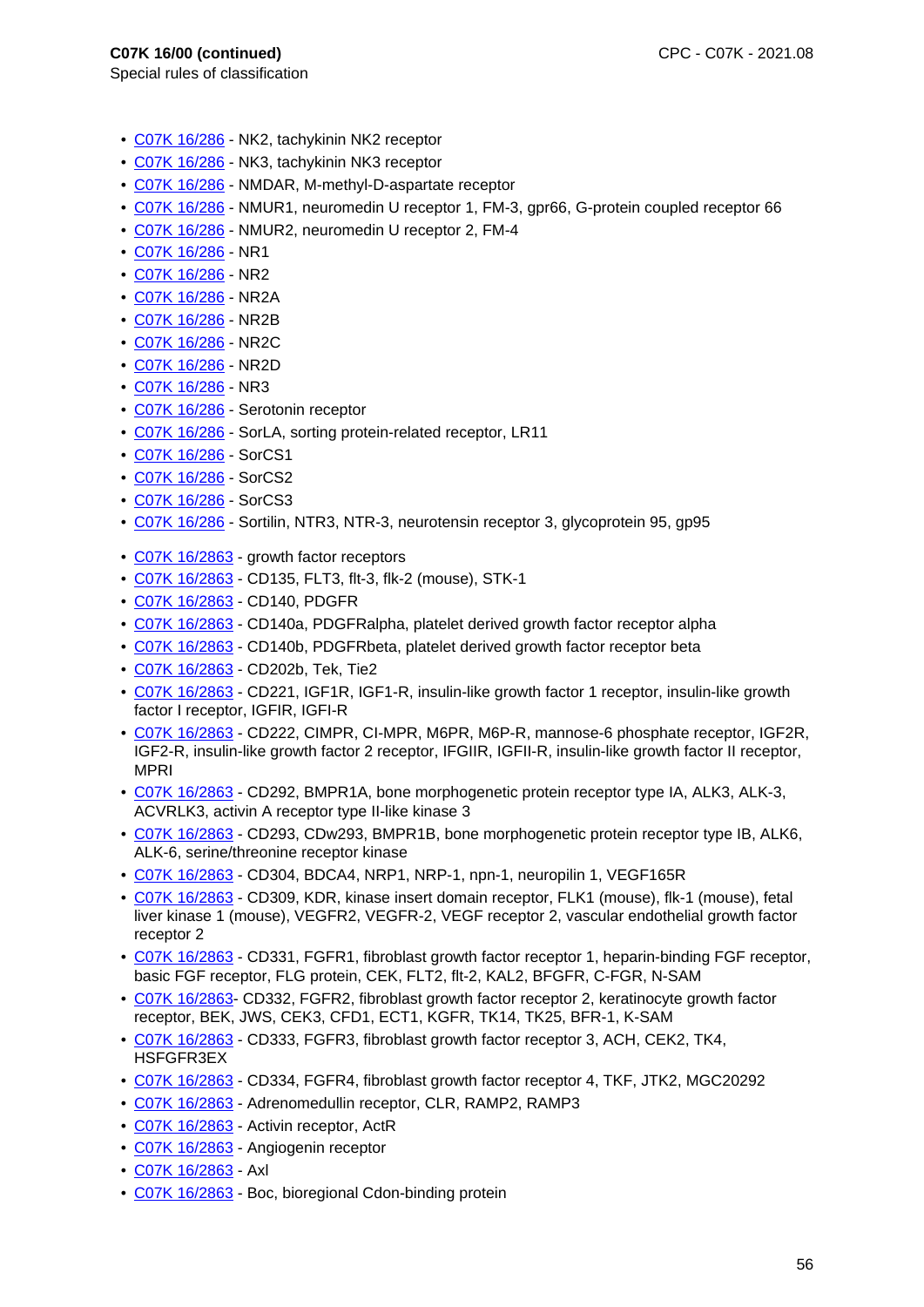- C07K 16/2863 Boi, brother of Ihog
- C07K 16/2863 EGFR, EGF-R, EGFR1, EGFR-1, EGF receptor, EGF receptor 1, epidermal growth factor receptor, epidermal growth factor receptor 1, urogastrone receptor, Her1, ErbB1, ErbB-1
- C07K 16/2863 EPOR, EPO-R, EPO receptor, erythropoietin receptor
- C07K 16/2863 ERRP, EGF receptor-related protein
- C07K 16/2863 FGFR5, fibroblast growth factor receptor 5
- C07K 16/2863 Frizzled (receptors), FZD
- C07K 16/2863 FZD-1, FZD1, Frizzled 1
- C07K 16/2863 FZD-2, FZD2, Frizzled 2
- C07K 16/2863 FZD-3, FZD3, Frizzled 3
- C07K 16/2863 FZD-4, FZD4, Frizzled 4
- C07K 16/2863 FZD-5, FZD5, Frizzled 5
- C07K 16/2863 FZD-6, FZD6, Frizzled 6
- C07K 16/2863 FZD-7, FZD7, Frizzled 7
- C07K 16/2863 FZD-8, FZD8, Frizzled 8
- C07K 16/2863 FZD-9, FZD9, Frizzled 9
- C07K 16/2863 FZD-10, FZD10, Frizzled 10
- C07K 16/2863 GasI, growth arrest-specific 1 (protein)
- C07K 16/2863 GFR, glial cell line-derived neurotrophic factor family receptor
- C07K 16/2863 GFRalpha1, GFRA1, GDNF receptor
- C07K 16/2863 GFRalpha2, GFRA2, neurturin receptor
- C07K 16/2863 GFRalpha3, GFRA3, artemin receptor
- C07K 16/2863 GFRalpha4, GFRA4, persephin receptor
- C07K 16/2863 GRP73a
- C07K 16/2863 GRP73b
- C07K 16/2863 Heregulin receptor
- C07K 16/2863 HGFR, HGF-R, HGF receptor, c-met, hepatocyte growth factor receptor
- C07K 16/2863 Hip, HhipI, hedgehog-interacting protein
- C07K 16/2863 Ihog, interference hedgehog
- C07K 16/2863 Mer
- C07K 16/2863 MSPR, MSP receptor, macrophage stimulating protein receptor, RON
- C07K 16/2863 Neuregulin receptor
- C07K 16/2863 Neuropilin 2, npn-2, nrp-2
- C07K 16/2863 Nogo receptor 1, Nogo receptor, NogoR, NogoR-1, NgR, NgR-1
- C07K 16/2863 Osteogenin receptor
- C07K 16/2863 Patched, Ptch
- C07K 16/2863 PCDGFR, PCDGF receptor, gp88 receptor, PC cell derived growth factor receptor, Rse, Sky, rGP88, Tyro3, Etk2, Tif
- C07K 16/2863 RET
- C07K 16/2863 Smoothened, Smo
- C07K 16/2863 TGFR, TGF-R, TGF receptor, transforming growth factor receptor
- C07K 16/2863 Tie1
- C07K 16/2863 TrkA
- C07K 16/2863 TrkB
- C07K 16/2863 TrkC
- C07K 16/2863 VEGFR1, VEGFR-1, VEGF receptor 1, vascular endothelial growth factor receptor 1, FLT1 (mouse), flt-1 (mouse)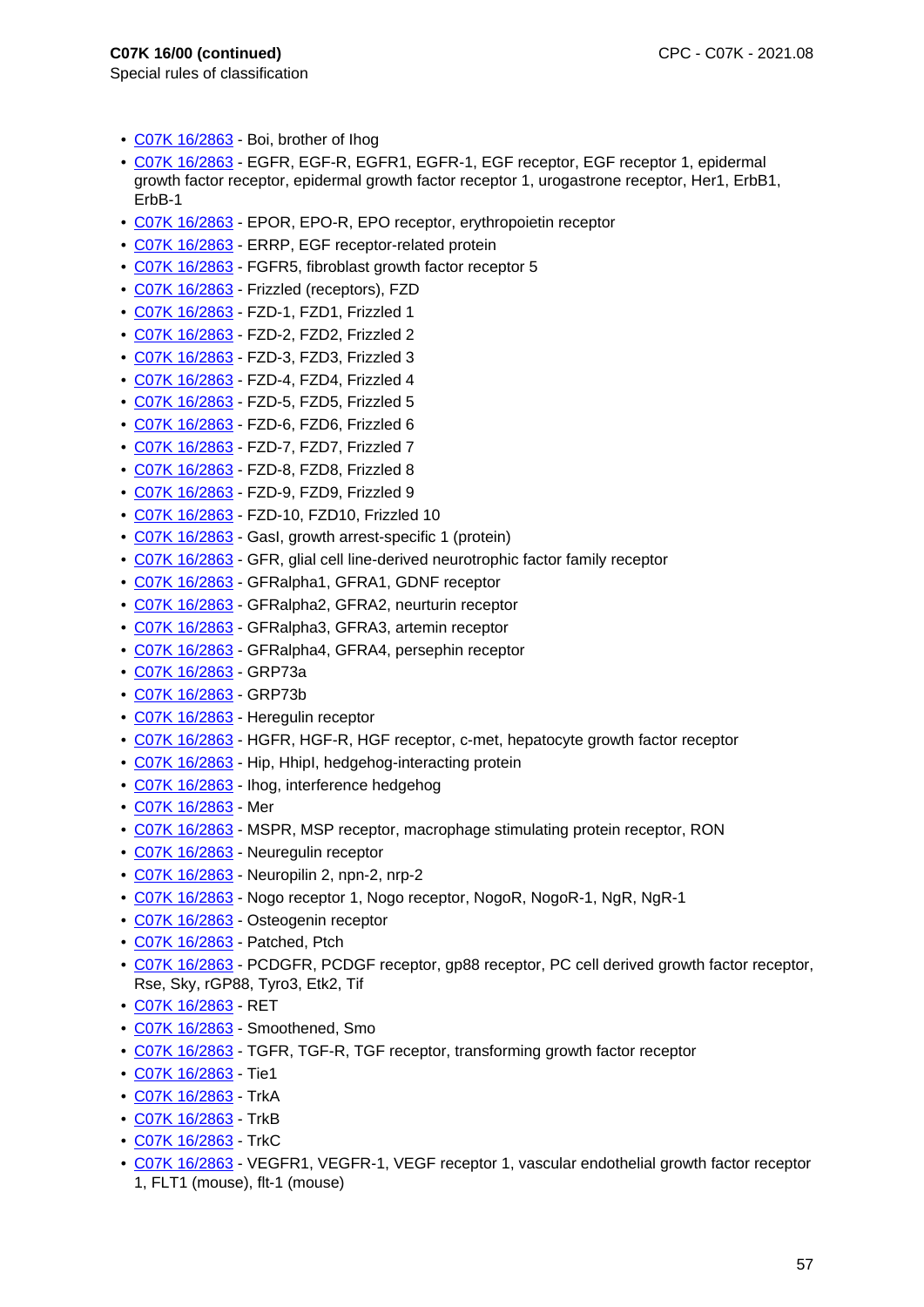- Special rules of classification
	- C07K 16/2863 VEGFR3, VEGFR-3, VEGF receptor 3, vascular endothelial growth factor receptor 3, FLT4, flt-4
	- C07K 16/2863 ZAQ, EG-VEGF receptor
	- C07K 16/2863 I1E
	- C07K 16/2866 chemokine en cytokine receptors
	- C07K 16/2866 CD25, Tac, IL-2R, IL-2Ralpha, IL-2R alpha (chain), IL-2 receptor alpha (chain), interleukin-2 receptor alpha (chain), TCGFR, TCGF-R, TCGF receptor, T cell growth factor receptor
	- C07K 16/2866 CD110, MPL, TPOR, TPO-R, TPO receptor, thrombopoietin receptor
	- C07K 16/2866 CD114, G-CSFR, G-CSF-R, G-CSF receptor, granulocyte colony-stimulating factor receptor, CSF3R, CSF-3R
	- C07K 16/2866 CD115, M-CSFR, M-CSF-R, M-CSF receptor, macrophage colony-stimulating factor receptor, CSF1R, CSF-1R, c-fms
	- C07K 16/2866 CD116, GM-CSFR, GM-CSF-R, GM-CSF receptor, granulocyte macrophage colony-simulating factor receptor
	- C07K 16/2866 CD118, LIFR, leukemia inhibitory factor receptor
	- C07K 16/2866 CD119, CDw119, IFNaR, IFN-gamma receptor, interferon gamma receptor, IFNGR
	- C07K 16/2866 CD121a, IL-1R type 1, IL-1 receptor type 1, interleukin-1 receptor type 1
	- C07K 16/2866 CD121b, IL-1R type 2, IL-1 receptor type 2, interleukin-1 receptor type 2
	- C07K 16/2866 CD122, IL-2Rbeta, IL-2R beta (chain), IL-2 receptor beta (chain), interleukin-2 receptor beta (chain)
	- C07K 16/2866 CD123, IL-3Ralpha, IL-3R alpha (chain), IL-3 receptor alpha (chain), interleukin-3 receptor alpha (chain), CDw123
	- C07K 16/2866 CD124, IL-4R, IL-4 receptor, interleukin-4 receptor
	- C07K 16/2866 CD125, CDw125, IL-5Ralpha, IL-5R alpha (chain), IL-5 receptor alpha (chain), interleukin-5 receptor alpha (chain)
	- C07K 16/2866 CD126, IL-6R, IL-6 receptor, interleukin-6 receptor
	- C07K 16/2866 CD127, IL-7R, IL-7 receptor, interleukin-7 receptor, IL-7Ralpha, IL-7R alpha (chain), IL-7 receptor alpha (chain), interleukin-7 receptor alpha (chain)
	- C07K 16/2866 CDw128
	- C07K 16/2866 CD129, IL-9R, IL-9 receptor, interleukin-9 receptor
	- C07K 16/2866 CD130, gp130
	- C07K 16/2866 CD131, CDw131, common beta chain, common cytokine receptor beta chain
	- C07K 16/2866 CD132, common gamma chain, common cytokine receptor gamma chain
	- C07K 16/2866 CD181, CD128a, CDw128a, CXCR1, chemokine (type) CXC receptor 1, IL-8RA, IL-8Ralpha, IL-8 receptor A, interleukin-8 receptor A, interleukin-8 receptor alpha
- C07K 16/2866 CD182, CD128b, CDw128b, CXCR2, chemokine (type) CXC receptor 2, IL-8RB, IL-8Rbeta, IL-8 receptor B, interleukin-8 receptor B, interleukin-8 receptor beta
- C07K 16/2866 CD183, CXCR3, chemokine (type) CXC receptor 3
- C07K 16/2866 CD184, CXCR4, chemokine (type) CXC receptor 4, fusin, HUMSTR, LESTR
- C07K 16/2866 CD185, CXCR5, chemokine (type) CXC receptor 5, BLR1, BLR-1, Burkitt lymphoma receptor 1, MDR15
- C07K 16/2866 CD186, CDw186, CXCR6, chemokine (type) CXC receptor 6, BONZO, STRL33, **TYMSTR**
- C07K 16/2866 CD191, CCR1, chemokine (type) CC receptor 1, CKR-1, CC-CKR1, CMKBR1
- C07K 16/2866 CD192, CCR2, chemokine (type) CC receptor 2, CKR-2, CC-CKR2, MPC-1-R, MCP-1R, MCP-1 receptor, CCR2A, CCR2B, CKR2A, CKR2B, CMKBR2
- C07K 16/2866 CD193, CCR3, chemokine (type) CC receptor 3, CKR-3, CC-CKR3, CMKBR3
- C07K 16/2866 CD194, CCR4, chemokine (type) CC receptor 4, CKR-4, CC-CKR4, CMKBR4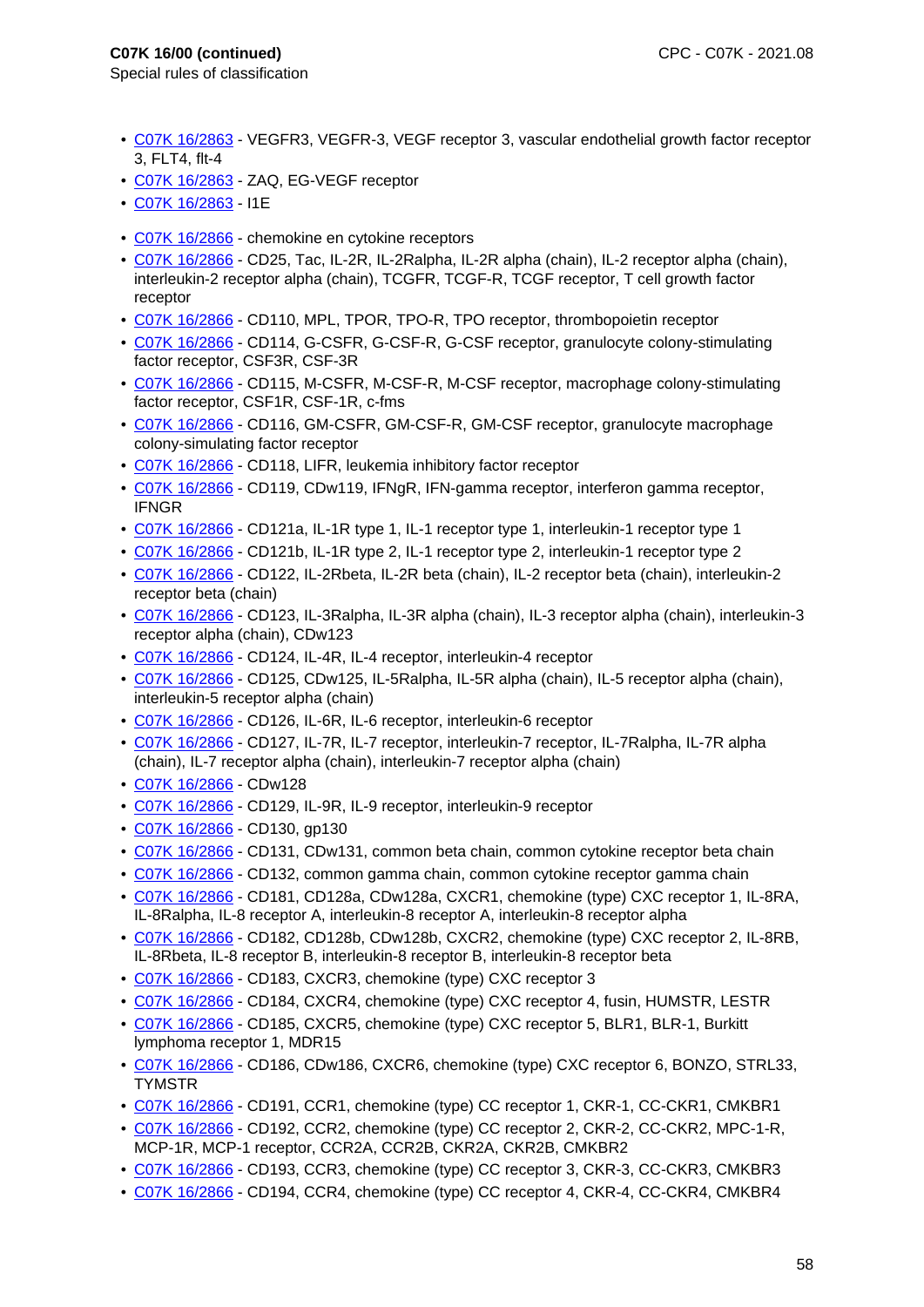- C07K 16/2866 CD195, CCR5, chemokine (type) CC receptor 5, CKR-5, CC-CKR5, CMKBR5
- C07K 16/2866 CD196, CCR6, chemokine (type) CC receptor 6, CKR-6, CC-CKR6, CMKBR6, BN-1, DCR2, CKRL3, DRY-6, GPR29, GPRCY4, GPR-CY4, STRL22, CKR-L3, LARC receptor
- C07K 16/2866 CD197, CDw197, CCR7, chemokine (type) CC receptor 7, CKR-7, CC-CKR7, CMBKR7
- C07K 16/2866 CD197, CDw197, CCR7, chemokine (type) CC receptor 7, CKR-7, CC-CKR7, CMBKR7
- C07K 16/2866 CD198, CDw198, CCR8, chemokine (type) CC receptor 8, CKR-8, CC-CKR8, CMBKR8, CY6, TER1, CKRL1, CKR-L1, GPR-CY6, CMKBRL2
- C07K 16/2866 CD199, CDw199, CCR9, chemokine (type) CC receptor 9, CKR-9, CC-CKR9, CMBKR9, GPR28, GPR-9-6
- C07K 16/2866 CD210, CDw210, IL-10R, IL-10 receptor, interleukin-10 receptor
- C07K 16/2866 CD212, IL-12Rbeta1, IL-12 receptor beta 1, interleukin-12 receptor beta 1
- C07K 16/2866 CD213a1, IL-13R alpha 1, interleukin-13 receptor alpha 1
- C07K 16/2866 CD213a2, IL-13R alpha 2, interleukin-13 receptor alpha 2
- C07K 16/2866 CD217, IL-17R, IL-17 receptor, interleukin-17 receptor, zcytor14
- C07K 16/2866 CD218a, CDw218A, IL-18RA, IL-18R alpha, interleukin-18 receptor 1, interleukin-18 receptor alpha, IL1RRP, IL-1Rrp
- C07K 16/2866 CD218b, CDw218B, IL-18RB, IL-18R beta, interleukin-18 receptor beta, interleukin-18 receptor accessory protein, ACPL, IL18RAP
- C07K 16/2866 chemerinR, chemerin receptor, dez, CMKLR1, CMKLR-1, chemokine-like receptor 1
- C07K 16/2866 EphA1, ephrin receptor A1
- C07K 16/2866 EphA2, ephrin receptor A2
- C07K 16/2866 EphA3a, ephrin receptor A3a
- C07K 16/2866 EphA3b, ephrin receptor A3b
- C07K 16/2866 EphA4, ephrin receptor A4
- C07K 16/2866 EphA5a, ephrin receptor A5a
- C07K 16/2866 EphA5b, ephrin receptor A5b
- C07K 16/2866 EphA6, ephrin receptor A6
- C07K 16/2866 EphA7, ephrin receptor A7
- C07K 16/2866 EphA8, ephrin receptor A8
- C07K 16/2866 EphA9, ephrin receptor A9,
- C07K 16/2866 EphA10, ephrin receptor A10
- C07K 16/2866 EphB1, ephrin receptor B1, Elk, Cek6, Net, Hek6
- C07K 16/2866 EphB2, ephrin receptor 2, Cek5, Nuk, Erk, Qek5, Tyro5, Sek3, Hek5, Drt
- C07K 16/2866 EphB2a, ephrin receptor B2a
- C07K 16/2866 EphB2b, ephrin receptor B2b
- C07K 16/2866 EphB3, ephrin receptor B3, Cek10, Hek2, Mdk5, Tyro6, Sek4, Hek4, Mek4
- C07K 16/2866 EphB4, ephrin receptor B4, Htk, Myk1, Mdk2, Tyro11, hepatoma transmembrane kinase (also in C07K 16/30)
- C07K 16/2866 EphB5, ephrin receptor B5, Cek9, Hek9
- C07K 16/2866 EphB6, ephrin receptor B6, Mep
- C07K 16/2866 Hek7, Cek7
- C07K 16/2866 Hek8, Cek8
- C07K 16/2866 Hek11
- C07K 16/2866 IFNAR, interferon alpha receptor
- C07K 16/2866 IFNAR-1, interferon alpha receptor 1
- C07K 16/2866 IFNAR-2, interferon alpha receptor 2
- C07K 16/2866 IL-1RAP, IL1RAP, IL-1RAcP, IL1R3, c3orf13, Il-1 receptor accessory protein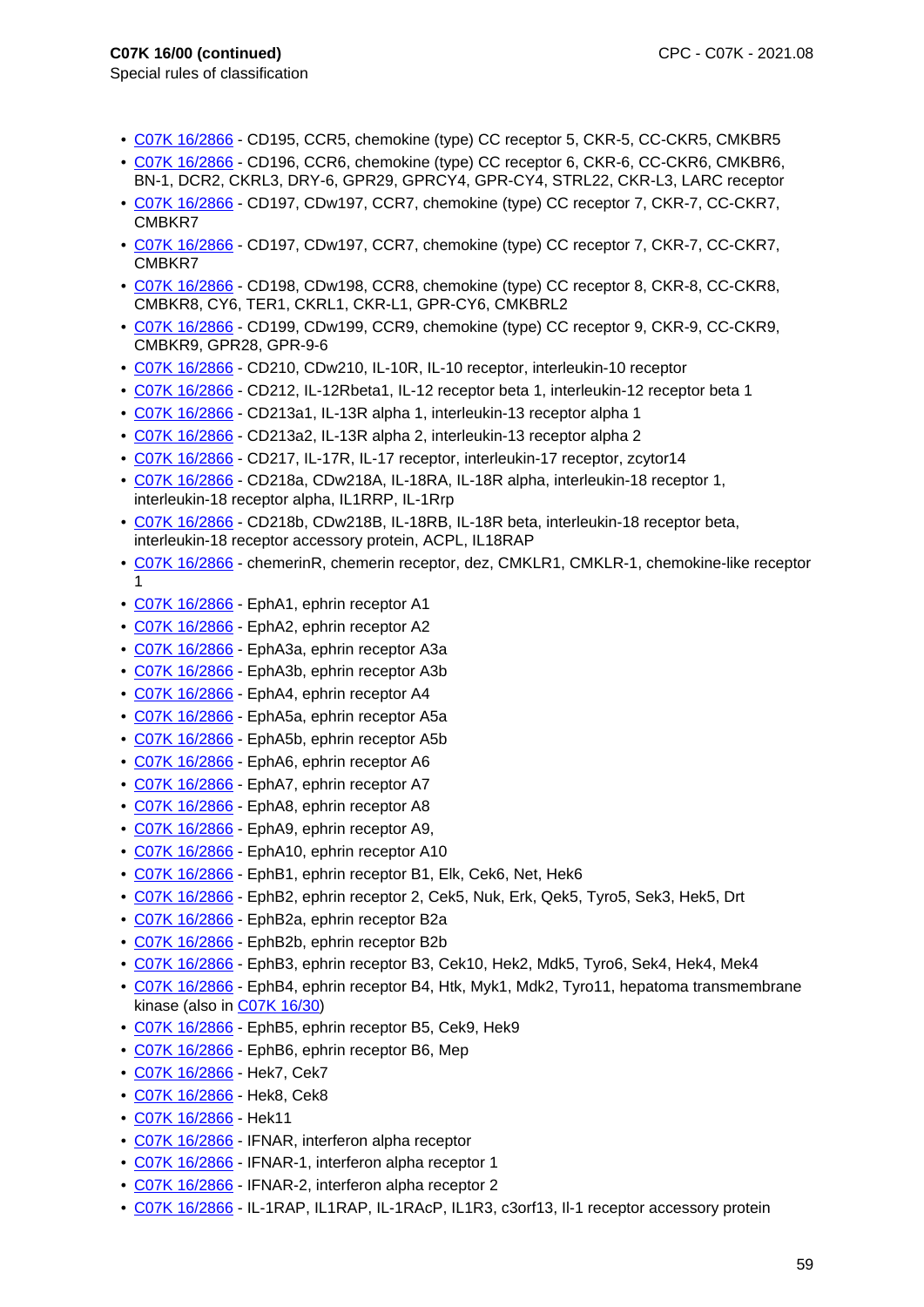- Special rules of classification
	- C07K 16/2866 IL-11R, IL-11 receptor, interleukin-11 receptor
	- C07K 16/2866 IL-14R, IL-14 receptor, interleukin-14 receptor
	- C07K 16/2866 IL-15R, IL-15 receptor, interleukin-15 receptor
	- C07K 16/2866 IL-16R, IL-16 receptor, interleukin-16 receptor
	- C07K 16/2866 IL-17FR, IL-17F receptor
	- C07K 16/2866 IL-17R, IL-17 receptor, interleukin-17 receptor, IL-17RA, IL-17 receptor A, interleukin-17 receptor A
	- C07K 16/2866 IL-17RB, IL-17 receptor B, interleukin-17 receptor B
	- C07K 16/2866 IL-17RC, IL-17 receptor C, interleukin-17 receptor C
	- C07K 16/2866 IL-17RD, IL-17 receptor D, interleukin-17 receptor D
	- C07K 16/2866 IL-17RE, IL-17 receptor E, interleukin-17 receptor E
	- C07K 16/2866 IL-17RF, IL-17 receptor F, interleukin-17 receptor F
	- C07K 16/2866 IL-19R, IL-19 receptor, interleukin-19 receptor
	- C07K 16/2866 IL-20R, IL-20 receptor, interleukin-20 receptor
	- C07K 16/2866 IL-21R, IL-21 receptor, interleukin-20 receptor, MU-1
	- C07K 16/2866 IL-22RA, IL-22 receptor alpha, interleukin-22 receptor alpha, zcytor11
	- C07K 16/2866 IL-23R, IL-23 receptor, interleukin-23 receptor, DCRS5, DNAX cytokine receptor subunit 5
	- C07K 16/2866 IL-27R, IL-27 receptor, interleukin-27 receptor, TCCR
	- C07K 16/2866 IL-27RA, WXS-1, IL-27 receptor alpha, interleukin 27 receptor alpha
	- C07K 16/2866 IL-28R, IL-28 receptor, interleukin-28 receptor
	- C07K 16/2866 IL-31RA, IL-31 receptor A, NR10, cytokine receptor nr. 10, CRL, CRL3, GLM-R, GPL, MGC125346, PRO21384, cytokine receptor-like 3, WAP5, whey acidic protein 5
	- C07K 16/2866 IL-33R, IL-33 receptor, interleukin-33 receptor, ILRL1, ST2, T1/ST2, Fit-1, DER4, DER-4
	- C07K 16/2866 L-CCR, LPS-inducible CC chemokine receptor
	- C07K 16/2866 TPOR, TPO-R, TPO receptor, thrombopoietin receptor, Mp1
	- C07K 16/2866 WSX receptor
	- C07K 16/2866 zalpha11
	- C07K 16/2869 hormone receptors
	- C07K 16/2869 CD220, insulin receptor
	- C07K 16/2869 CD295, LEPR, leptin receptor
	- C07K 16/2869 Adrenoreceptors, adrenergic receptors, adrenoceptors, epinephrine receptors, adrenaline receptors, norepinephrine receptors, noradrenaline receptors (also in C07K 16/286)
	- C07K 16/2869 Alarin receptor
	- C07K 16/2869 Alpha-1 adrenoreceptor, alpha-1 adrenergic receptor, alpha-1 adrenoceptor, A1AR, alpha-1 AR, ADRA1R, ALPHA1AR (also in C07K 16/286)
	- C07K 16/2869 Alpha-2 adrenoreceptor, alpha-2 adrenergic receptor, alpha-2 adrenoceptor, A2AR, alpha-2 AR, ADRA2R, ALPHA2AR (also in C07K 16/286)
	- C07K 16/2869 Androgen receptor, AR
	- C07K 16/2869 Angiotensin-II type-1 receptor, AT1
	- C07K 16/2869 Angiotensin-II type-2 receptor, AT2
	- C07K 16/2869 Anti-Müllerian hormone type II receptor, AMH type II receptor, AMH receptor type II, AMHIIR, AMHRII, MISIIR, MISRII, MIFIIR, MIFRII, AMHR-II, AMH-RII, MISR-II, MIS-RII, MIFR-II, MIF-RII
	- C07K 16/2869 Apelin receptor, AGTRIA, APJ
	- C07K 16/2869 Apelin receptor
	- C07K 16/2869 Atrial natriuretic factor complex
	- C07K 16/2869 Atriopeptin receptor
	- C07K 16/2869 Atrial natriuretic peptide receptor, ANP receptor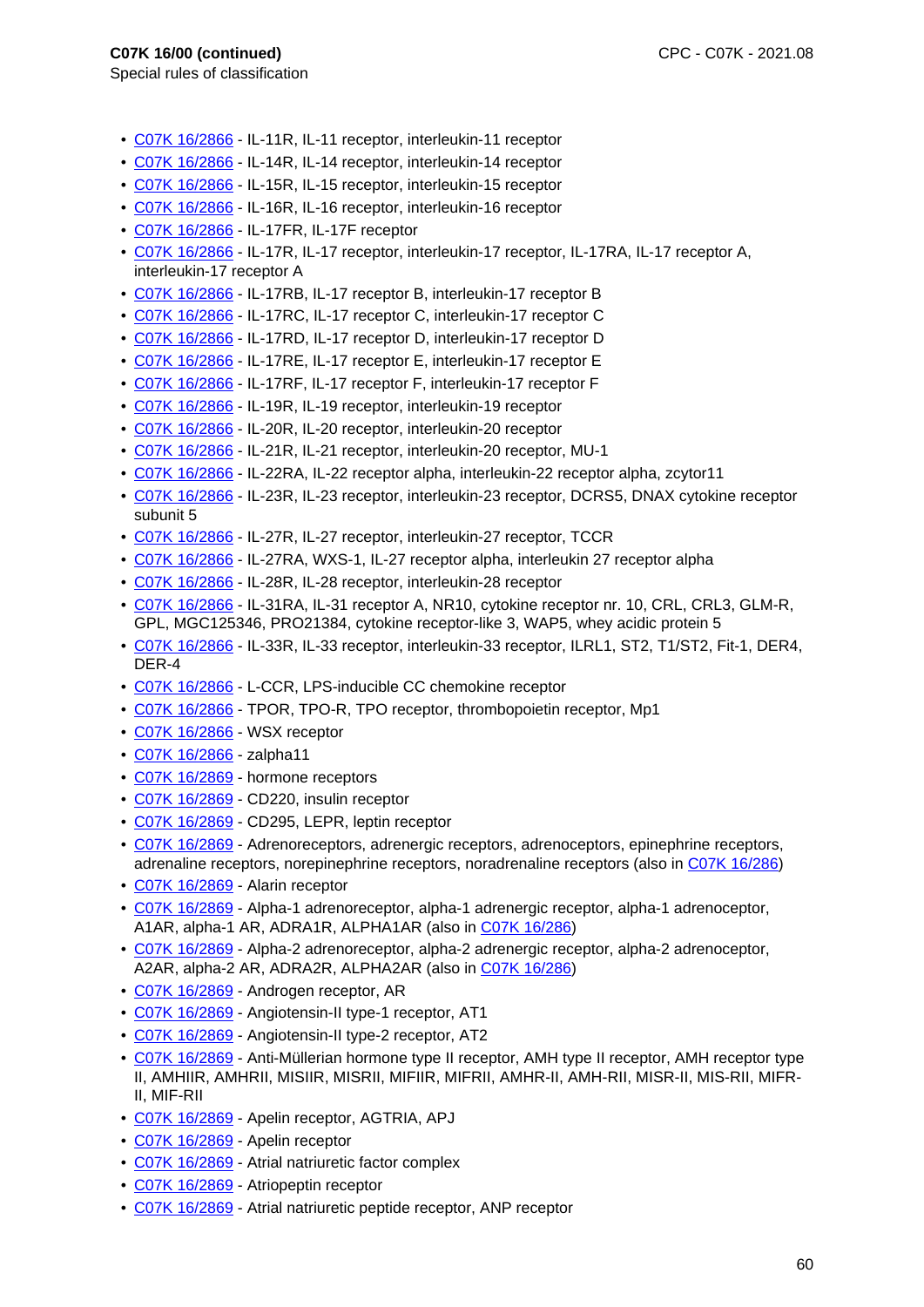- C07K 16/2869 Beta-1 adrenoreceptor, beta-1 adrenergic receptor, beta-1 adrenoceptor, B1AR, beta-1 AR, ADRB1R, BETA1AR, RHR (also in C07K 16/286)
- C07K 16/2869 Beta-2 adrenoreceptor, beta-2 adrenergic receptor, beta-2 adrenoceptor, B2AR, beta-2 AR, ADRB2R, BETA2AR (also in C07K 16/286)
- C07K 16/2869 Bombesin receptor
- C07K 16/2869 Calcitonin receptor
- C07K 16/2869 Calcitonin gene-related peptide receptor
- C07K 16/2869 Cardionatrin receptor
- C07K 16/2869 Cardiodilatin receptor
- C07K 16/2869 Cholecystokinin receptor, CCK receptor
- C07K 16/2869 Chorionic gonadotropin receptor, HCG receptor
- C07K 16/2869 Chorionic somatomammotropin receptor
- C07K 16/2869 Corticotropin receptor
- C07K 16/2869 Corticotropin releasing factor receptor, CRF receptor, urotensin receptor
- C07K 16/2869 CRF1R, corticotropin-releasing factor 1 receptor
- C07K 16/2869 CRF2R, corticotropin-releasing factor 2 receptor
- C07K 16/2869 Endorphin receptor
- C07K 16/2869 Endothelin receptor
- C07K 16/2869 Enkephalin receptor
- C07K 16/2869 Follicle-stimulating hormone receptor, FSH receptor
- C07K 16/2869 Galanin receptor, GAL receptor
- C07K 16/2869 Galanin-like peptide receptor, GALP receptor
- C07K 16/2869 Gastrin receptor
- C07K 16/2869 Gastrin releasing peptide receptor
- C07K 16/2869 Ghrelin receptor
- C07K 16/2869 GIP receptor, gastric inhibitory polypeptide receptor
- C07K 16/2869 Glucagon receptor
- C07K 16/2869 GLP-1 receptor, glucagon-like peptide 1 receptor, GLP1R, GLP-1R
- C07K 16/2869 GLP-2 receptor, glucagon-like peptide 2 receptor, GLP2R, GLP-2R
- C07K 16/2869 Growth hormone receptor, GH receptor, somatotropin receptor
- C07K 16/2869 Growth hormone releasing factor receptor, GHRF receptor
- C07K 16/2869 Lipotropin receptor
- C07K 16/2869 Luteinising hormone receptor, LH receptor
- C07K 16/2869 Melanocortin 1 receptor, MC1R, MCR1
- C07K 16/2869 Melanocortin 2 receptor, MC2R, MCR2
- C07K 16/2869 Melanocortin 3 receptor, MC3R, MCR3
- C07K 16/2869 Melanocortin 4 receptor, MC4R, MCR4
- C07K 16/2869 Melanocortin 5 receptor, MC5R, MCR5
- C07K 16/2869 Melanocyte stimulating hormone receptor, MSH receptor
- C07K 16/2869 Melanotropin receptor
- C07K 16/2869 Motilin receptor
- C07K 16/2869 Orphan glycoprotein hormone receptor, OGH receptor
- C07K 16/2869 Parathyroid hormone receptor, parathormone receptor
- C07K 16/2869 Parathyroid hormone related peptide receptor
- C07K 16/2869 Prolactin receptor
- C07K 16/2869 Prostaglandin receptors
- C07K 16/2869 Prostaglandin E2 receptor, PGE2 receptor, PGE2R
- C07K 16/2869 Relaxin receptor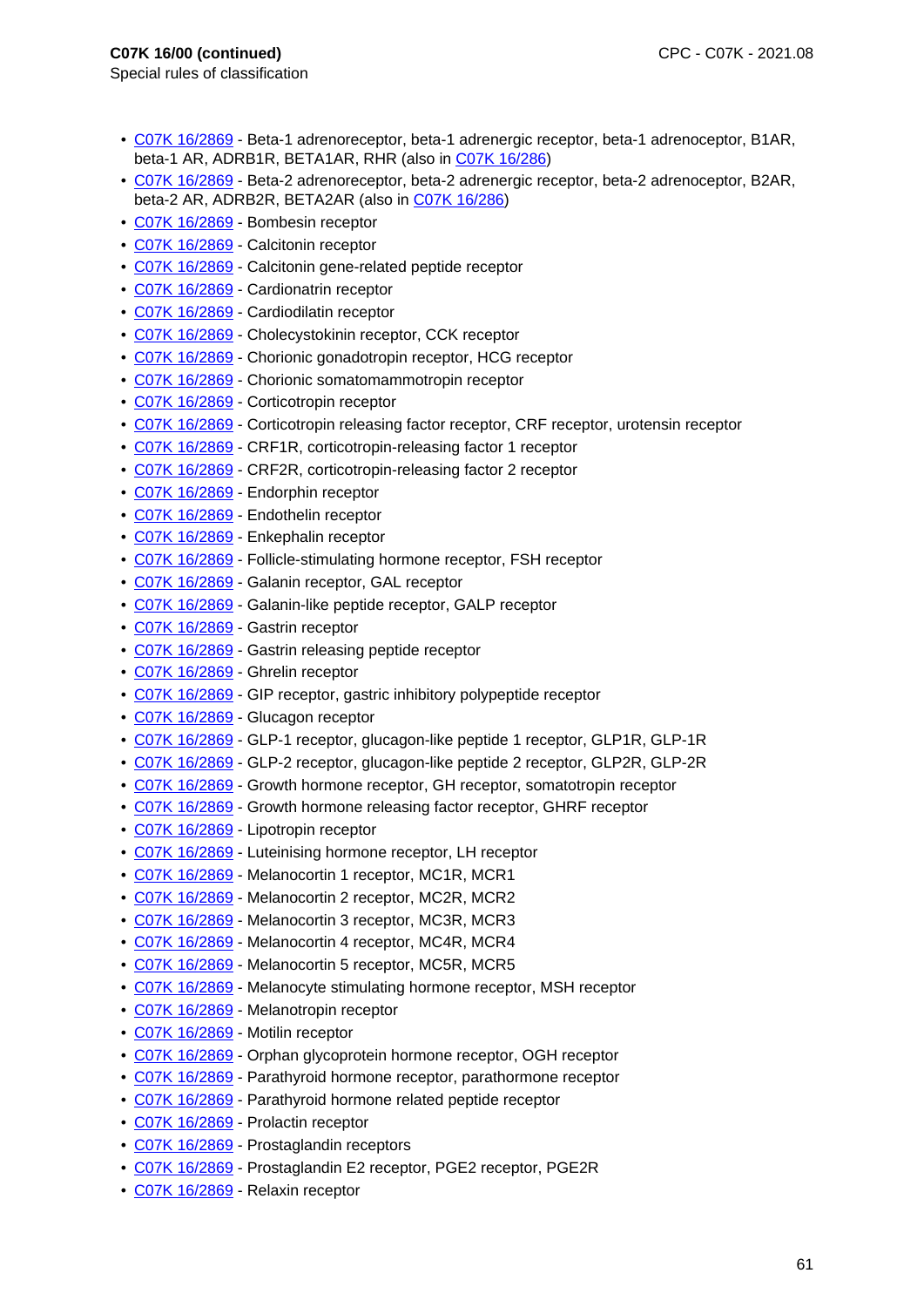- C07K 16/2869 Salusin alpha receptor
- C07K 16/2869 Salusin beta receptor
- C07K 16/2869 Secretin receptor
- C07K 16/2869 Serotonin receptor
- C07K 16/2869 Somatostatin receptor
- C07K 16/2869 Substance P receptor
- C07K 16/2869 TFF3 receptor
- C07K 16/2869 Thymopoietin receptor
- C07K 16/2869 Thymosin receptor
- C07K 16/2869 Thyroid stimulating hormone receptor, TSH receptor
- C07K 16/2869 Vasoactive intestinal contractor receptor, VIC receptor
- C07K 16/2869 Vasoactive intestinal peptide receptor 1, VIP receptor, FLJ41949, HVR1 II, PACAP-R-2, RCD1, RDC1, VAPC1, VIP-R1, VIPR, VIRG, VPAC1, VPCAP1R
- C07K 16/2872 CD230, prion protein, PrP, PrPsc
- C07K 16/2875 NGF/TNF (ligand) superfamily
- C07K 16/2875 CD70, CD27L, CD27-L, CD27 ligand, Ki-24, TNFSF7, tumor necrosis factor (ligand) superfamily member 7
- C07K 16/2875 CD153, CD30L, CD30-L, CD30 ligand, TNFSF8, tumor necrosis factor superfamily member 8
- C07K 16/2875 CD154, CD40L, CD40-L, CD40 ligand, CD40CR, gp39, T-BAM, 5c8, TRAP, TNFSF5, tumor necrosis factor (ligand) superfamily member 5, IMD3, HIGM1
- C07K 16/2875 CD178, CD95L, CD95-L, CD95 ligand, FasL, Fas-L, Fas ligand, Apo-1L, Apo-1 ligand, APT1LG1, TNFSF6, tumor necrosis factor (ligand) superfamily member 6
- C07K 16/2875 CD252, CD134L, CD134-L, CD134 ligand, gp34, OX40L, OX40-L, OX40 ligand, Act-4L, Act-4-L, Act-4 ligand, TXGP1, TNFSF4, TNFSF-4, tumor necrosis factor (ligand) superfamily member 4
- C07K 16/2875 CD253, AIM-I, apoptosis-inducing molecule I, AGP-1, Apo-2L, Apo-2 ligand, TL2, TRAIL, TNFSF10, TNFSF-10, tumor necrosis factor (ligand) superfamily member 10, TL-2
- C07K 16/2875 CD254, RANKL, RANK-L, RANK ligand, OPGL, OPG-L, OPG ligand, osteoprotegerin ligand, osteoprotegerin binding protein, ODF, sODF, osteoclast differentiation factor, TRANCE, hRANKL2, TNFSF11, TNFSF-11, tumor necrosis factor (ligand) superfamily member 11, receptor activator of NF-kappaB ligand, receptor activator of NF-kB ligand
- C07K 16/2875 CD255, Apo-3L, Apo-3 ligand, TRELL, TRAIL-related ligand, TREPA, TNF-related endothelial proliferative agent, TWEAK, T cell ligand weakly inducing apoptosis, DR3L, TNFSF12, tumor necrosis factor (ligand) superfamily member 12
- C07K 16/2875 CD256, APRIL, a proliferation-inducing ligand, TNF-related death ligand, TRDL, TRDL-1, TL3, TL-3, TNF ligand 3, TNF gamma, VEGI, vascular endothelial cell growth inhibitor, TALL2, TALL-2, TNFSF13, TNFSF-13, tumor necrosis factor (ligand) superfamily member 13
- C07K 16/2875 CD257, BAFF, B cell activation factor, BLyS, TALL1, TALL-1, THANK, ZTNF4, TNFSF20, delta BAFF, TNFSF13B, TNFSF-13B, tumor necrosis factor (ligand) superfamily member 13B, ntn-2, kay-ligand, neutrokine
- C07K 16/2875 CD258, LTg, HVEML, LIGHT, TNFSF14, TNFSF-14, tumor necrosis factor (ligand) superfamily member 14, TL5, TL-5
- C07K 16/2875 AIM-II, apoptosis-inducing molecule II
- C07K 16/2875 EDA,EDA1, ectodysplasin (isoform) A1
- C07K 16/2875 EDA2, ectodysplasin (isoform) A2
- C07K 16/2875 TL1A, TL-1A, TNFSF15, tumor necrosis factor superfamily member 15
- C07K 16/2875 ZTNF13
- C07K 16/2878 NGFR/TNFR superfamily, NGF receptor/TNF receptor superfamily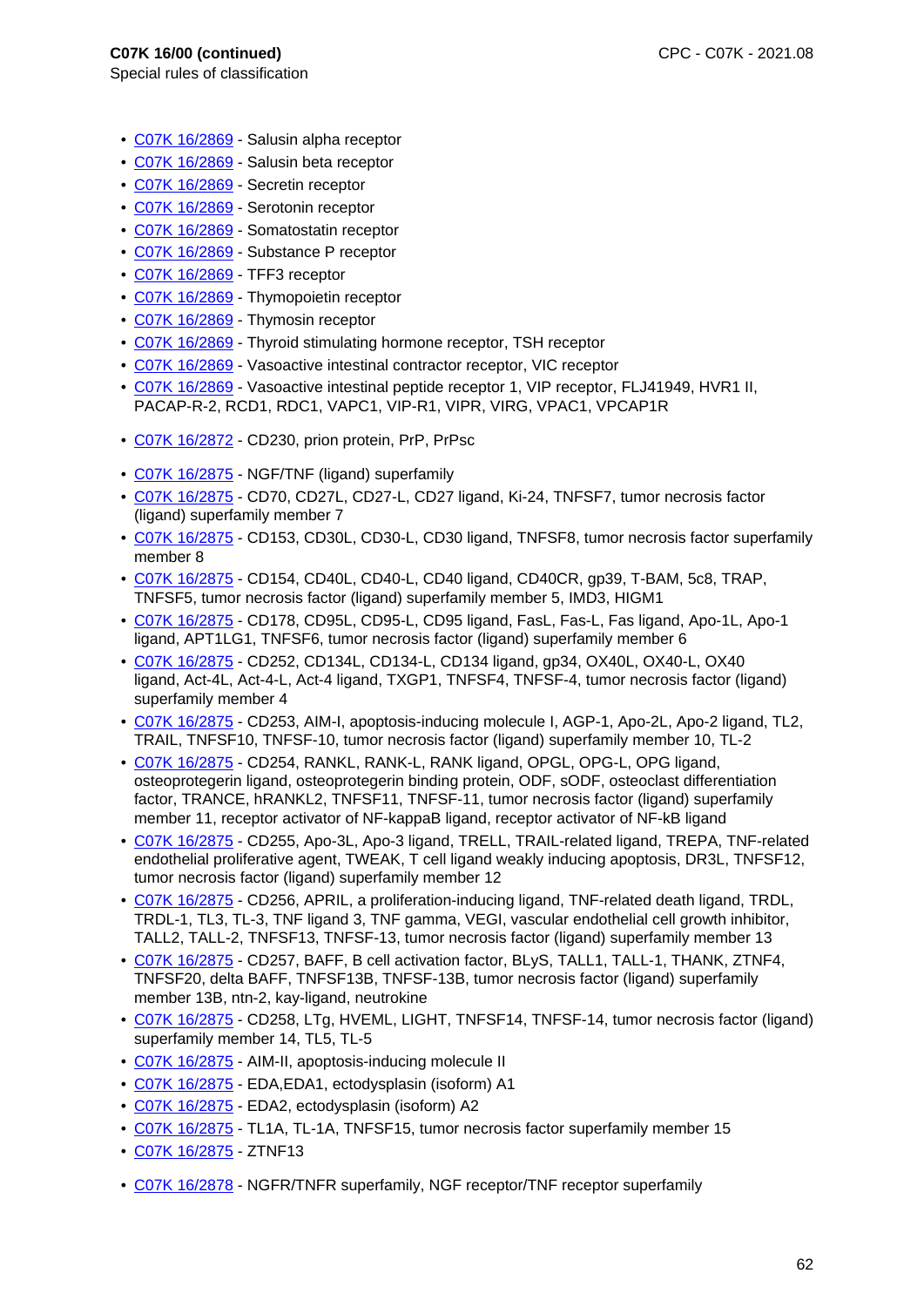- C07K 16/2878 CD27, TNFRSF7, tumor necrosis factor receptor superfamily member 7, Tp55, S152, T14
- C07K 16/2878 CD30, Ber-H2, Ki-1, D1S166E, TNFRSF8, tumor necrosis factor receptor superfamily member 8,
- C07K 16/2878 CD40, TNFRSF5, tumor necrosis factor receptor superfamily member 5, p50, Bp50
- C07K 16/2878 CD40-associated protein, CAP
- C07K 16/2878 CD95, Apo-1, Fas, APT1, TNFRSF6, tumor necrosis factor receptor superfamily member 6, apoptosis antigen 1
- C07K 16/2878 CD120, TNFR, TNF receptor, tumor necrosis factor receptor
- C07K 16/2878 CD120a, 55 kD TNFR, TNFR-1, TNFR-I, TNF receptor 1, TNF receptor I, TNFAR, TNFR60, p55, TNFRSF1A, tumor necrosis factor receptor superfamily member 1A
- C07K 16/2878 CD120b, 75 kD TNFR, TNFR-2, TNFR-II, TNF receptor 2, TNF receptor II, TNFBR, TNFR80, p75, TNFRSF1B, tumor necrosis factor receptor superfamily member 1B
- C07K 16/2878 CD134, Act-4, OX40, OX-40, Stan-40, ACT35, TXGP1L, TNFRSF4, tumor necrosis factor receptor superfamily member 4
- C07K 16/2878 CD137, CDw137, ILA, induced by lymphocyte activation, 4-1BB, TNFRSF9, tumor necrosis factor receptor superfamily member 9
- C07K 16/2878 CD260, LTbetaR, lymphotoxin beta receptor, LTbeta receptor, TNFRSF3, TNFRSF-3, tumor necrosis factor receptor superfamily member 3, TNFCR, TNF-R-III, TNFR2-RP
- C07K 16/2878 CD261, DR4, death receptor 4, death domain-containing receptor 4, TR1, TRAILR1,TRAIL-R1, TRAIL receptor 1, Apo-2, APO2, apoptosis antigen 2, TNFRSF10a, TNFRSF-10a, tumor necrosis factor receptor superfamily member 10a, MGC9365
- C07K 16/2878 CD262, DR5, death receptor 5, death domain-containing receptor 5, TR2 (?), TRAILR2, TRAIL-R2, TRAIL receptor 2, KILLER, TRICK2, TRICKB, ZTNFR9, TNFRSF10b, TNFRSF-10b, tumor necrosis factor receptor superfamily member 10b
- C07K 16/2878 CD263, TR5, TNFR-5, TNF receptor 5, TRAILR3, TRAIL-R3, TRAIL receptor 3, TRID, LIT, DCR1, TNFRSF10c, TNFRSF-10c, tumor necrosis factor receptor superfamily member 10c
- C07K 16/2878 CD264, TR4, TRAILR4, TRAIL-R4, TRAIL receptor 4, DCR2, TRUNDD, TNFRSF10d, TNFRSF-10d, tumor necrosis factor receptor superfamily member 10d
- C07K 16/2878 CD265, RANK, receptor activator of NF-kappaB, ODAR, osteoclast differentiation and activation receptor, TRANCER, TRANCE-R, TRANCE receptor, EOF, FEO, OFE, ODFR, PDB2, TNFRSF11a, TNFRSF-11a, tumor necrosis factor receptor superfamily member11a, osteoclast differentiation factor receptor, receptor activator of NF-kB
- C07K 16/2878 CD266, TWEAKR, TWEAK-R, TWEAK receptor, FN14, TNFRSF12a, TNFRSF-12a, tumor necrosis factor receptor superfamily member 12a, FGF-inducible 14
- C07K 16/2878 CD267, TACI, transmembrane activator and CAML interactor, TNFRSF13b, TNFRSF-13b, tumor necrosis factor receptor superfamily member 13b
- C07K 16/2878 CD268, BAFFR, BAFF-R, BAFF receptor, TNFRSF13c, TNFRSF-13c, tumor necrosis factor receptor superfamily member 13c, TR13c
- C07K 16/2878 CD269, BCMA, B cell maturation antigen, TNFRSF17, TNFRSF-17,tumor necrosis factor receptor superfamily 17, TNFRSF13B
- C07K 16/2878 CD271, NGFR, NGF-R, NGF receptor, nerve growth factor receptor, p75(NTR), TNFRSF16, TNFRSF-16, tumor necrosis factor receptor superfamily member 16
- C07K 16/2878 CD357, AITR, GITR, TNFRSF18, tumor necrosis factor receptor superfamily member 18
- C07K 16/2878 CD358, DR6, death (domain(-containing)) receptor 6, TR7, TRAIL-R7, TRAIL receptor 7, TNFRSF21, tumor necrosis factor receptor superfamily member 21
- C07K 16/2878 BR3
- C07K 16/2878 DcR3, TNFRSF6B, tumor necrosis factor receptor superfamily member 6B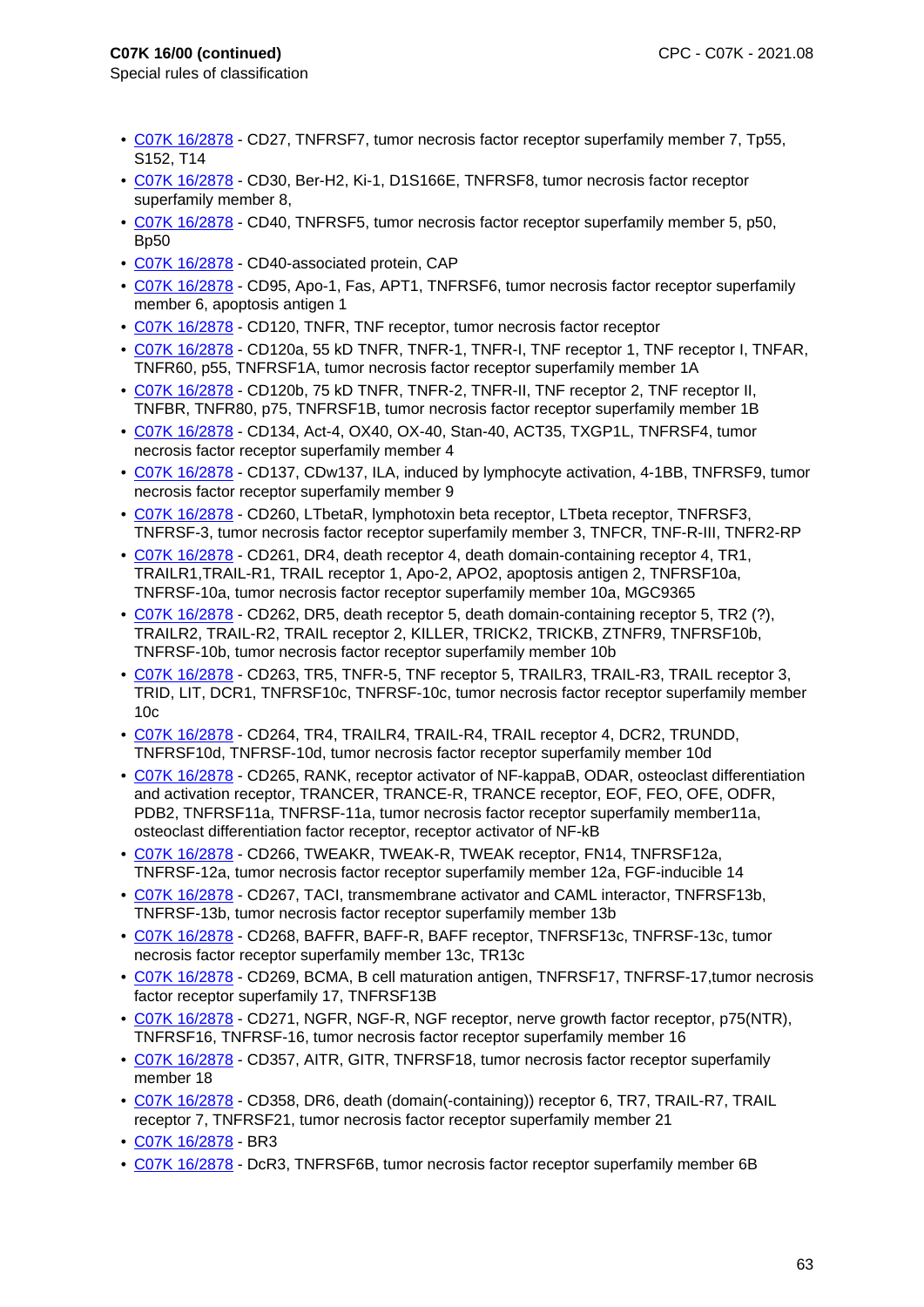- Special rules of classification
	- C07K 16/2878 DR3, death receptor 3, death domain-containing receptor 3, TR3, TRAIL-R3, TRAIL receptor 3, DDR3, TRAMP, WSL-1, LARD, Apo-3, APO3, apoptosis antigen 3, TNFRSF12, tumor necrosis factor receptor superfamily member 12, TNFRSF25
	- C07K 16/2878 EDAR, TNFRSF27, EDA1 receptor, ectodysplasin A1 receptor, EDA1R
	- C07K 16/2878 EDA2R, ectodysplasin A2 receptor, TNFRSF27, tumor necrosis factor receptor superfamily member 27,
	- C07K 16/2878 XEDAR (?), X-linked EDA1 receptor, X-linked EDAR
	- C07K 16/2878 FLINT, OPG-3, osteoprotegerin 3
	- C07K 16/2878 HVEM, herpes simplex virus entry mediator, TR2, ATAR, LIGHTR, LIGHT-R, LIGHT receptor, HveA, TNFRSF14, tumor necrosis factor receptor superfamily member 14
	- C07K 16/2878 OPG, osteoprotegerin, OCIF, osteoclastogenesis inhibitory factor, TNFRSF11b, tumor necrosis factor receptor superfamily member 11B
	- C07K 16/2878 TNF-BP-I, tumor necrosis factor binding protein I
	- C07K 16/2878 TNF-BP-II, tumor necrosis factor binding protein II
- C07K 16/2878 TRADD, TNF receptor 1 associated death domain protein
- C07K 16/2878 TR6, TRAILR6, TRAIL-R6, TRAIL receptor 6
- C07K 16/2878 TR13, TRAILR13, TRAIL-R13, TRAIL receptor 13
- C07K 16/2878 TR14, TRAILR14, TRAIL-R14, TRAIL receptor 14
- C07K 16/2878 TROY
- C07K 16/2878 XEDAR
- C07K 16/2881 CD71, TfR, transferrin receptor, T9
- C07K 16/2884 CD44, ECMRIII, ECMR-III, extracellular matrix receptor (type) III, gp85, Hermes, H-CAM, HUTCH-1, pgp-1, phagocytic glycoprotein 1, p85
- C07K 16/2884 CD44R, CD44v
- C07K 16/2887 CD20, B1, Bp35
- C07K 16/289 CD45, B220, LCA, leukocyte common antigen, T200
- C07K 16/289 CD45R
- C07K 16/289 CD45RA
- C07K 16/289 CD45RB
- C07K 16/289 CD45RC
- C07K 16/289 CD45RO
- C07K 16/2893 CD52, CDw52, CAMPATH-1
- C07K 16/2896 CD5, Leu1, Leu-1, Ly-1, Lyt-1 (mouse), T1
- C07K 16/2896 CD6, T12
- C07K 16/2896 CD9, MRP-1, p24, MIC3, TSPAN29, TSPAN-29
- C07K 16/2896 CD10, CALLA, common acute lymphoblastic leukemia antigen, enkephalinase, gp100, NEP, neutral endopeptidase (also in C07K 16/40)
- C07K 16/2896 CD12, CDw12, p90-120
- C07K 16/2896 CD13, APN, aminopeptidase N, gp150 (also in C07K 16/40)
- C07K 16/2896 CD14, LPS receptor, Mo2
- C07K 16/2896 CD15, Lewis X, Lex, Le-x, x-hapten, 3-FAL, lacto-N-fucopentaose III, SSEA-1, stage-specific embryonic antigen 1
- C07K 16/2896 CD15s, sialylated CD15, sialylated Lewis X, sialylated Lex, sialylated Le-x, SLex
- C07K 16/2896 CD15u, sulphated CD15, sulfated Lewis X, sulfated Lex
- C07K 16/2896 CD17, CDw17, lacCer, lactosyl ceramide, lactosylceramide
- C07K 16/2896 CD21, B2, CR2, C3d receptor, EBVR, EBV-R, EBV receptor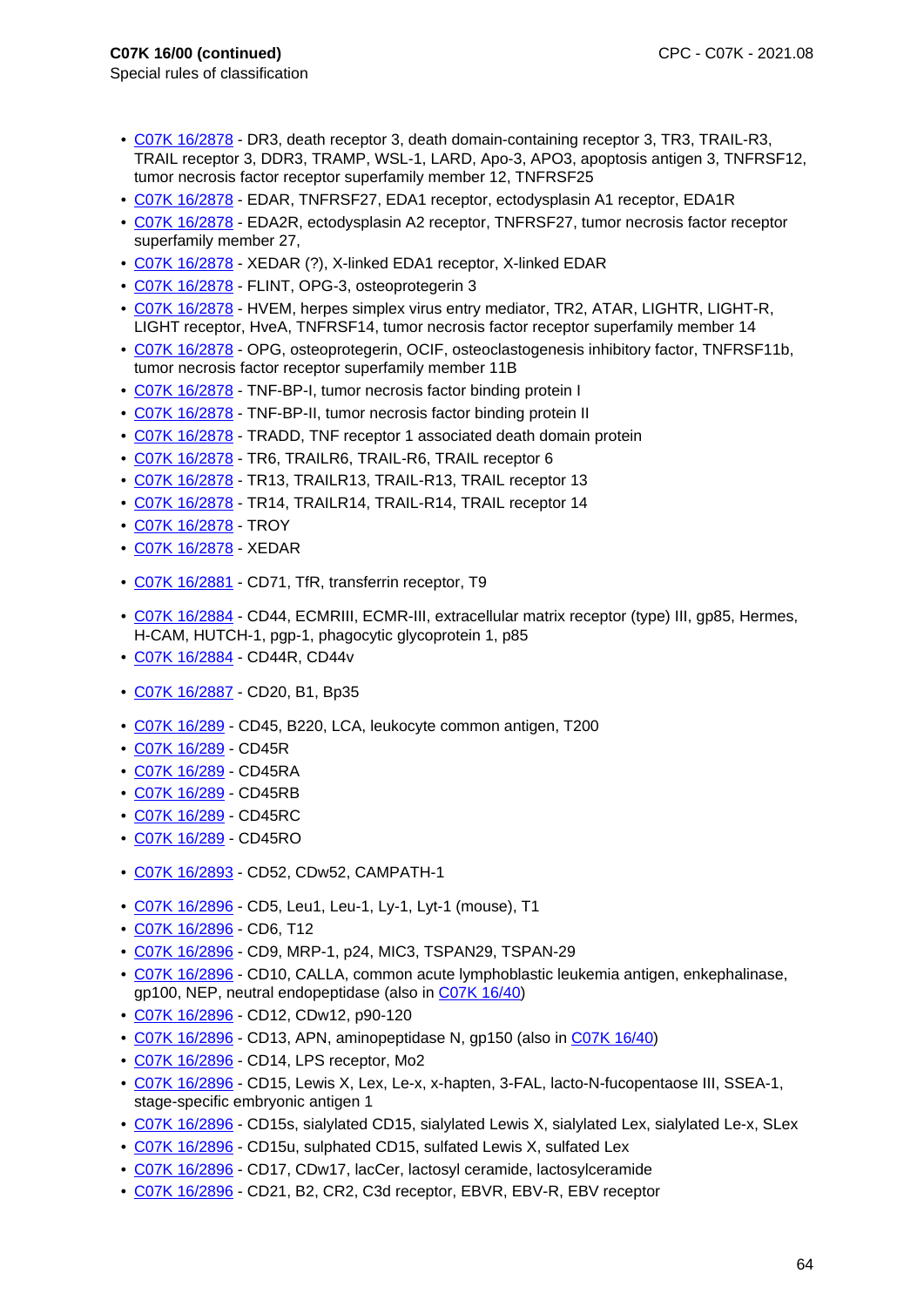- C07K 16/2896 CD24, HAS, heat-stable antigen, M1/69-J11d, BA-1
- C07K 16/2896 CD26, ADA binding protein, DPPIV, DPP IV, dipeptidyl peptidase IV (also in C07K 16/40)
- C07K 16/2896 CD34, gp105-120
- C07K 16/2896 CD35, CR1, C3bR, C3b receptor, C4bR, C4b receptor
- C07K 16/2896 CD36, gp88, OKM5, PASIV, (platelet) gpIIIb, (platelet) gpIV
- C07K 16/2896 CD37, gp52-40
- C07K 16/2896 CD38, T10
- C07K 16/2896 CD39
- C07K 16/2896 CD42
- C07K 16/2896 CD42a, (platelet) gpIX
- C07K 16/2896 CD42b, (platelet) gpIbalpha, (platelet) gpIb alpha, (platelet) gpIba
- C07K 16/2896 CD42c, (platelet) gpIbbeta, (platelet) gpIb beta, (platelet) gpIbb
- C07K 16/2896 CD42d, (platelet) gpV
- C07K 16/2896 CD43, gpL115, leukosialin, leukocyte sialoglycoprotein, LSCP, sialophorin
- C07K 16/2896 CD46, MCP, membrane cofactor protein
- C07K 16/2896 CD47R, CDw149
- C07K 16/2896 CD53, OX-44 (rat)
- C07K 16/2896 CD55, DAF, decay accelerating factor
- C07K 16/2896 CD57, Leu7, Leu-7, HNK1, HNK-1
- C07K 16/2896 CD59, HRF20, H19, MACIF, membrane attack complex inhibition factor, MIRL, membrane inhibitor of reactive lysis, protectin, p18, p-18, 1F5, MAC inhibitor, MEM-43, MACIP, MIC11
- C07K 16/2896 CD63, gp55, LIMP, MLA1, ME491, PTLGP40, LAMP-3
- C07K 16/2896 CD65, CDw65, ceramide dodecasaccharide
- C07K 16/2896 CD65s, sialylated CD65, VIM-2, VIM2
- C07K 16/2896 CD68, gp110, macrosialin (mouse)
- C07K 16/2896 CD73, ecto 5' nucleotidase (also in C07K 16/40)
- C07K 16/2896 CD75, CDw75, lactosamine
- C07K 16/2896 CD75s, alpha-2-6-sialylated lactosamine
- C07K 16/2896 CD76, CDw76
- C07K 16/2896 CD77, BLA, Burkitt's lymphoma antigen, CTH, Gb3, globotriaosylceramide, Pk blood group antigen
- C07K 16/2896 CD78, CDw78, Ba
- C07K 16/2896 CD81, TAPA-1, target for anti-proliferative antigen 1
- C07K 16/2896 CD82, C33, IA4, KAI1, R2, 4F9
- C07K 16/2896 CD84, CDw84
- C07K 16/2896 CD87, uPAR, uPA-R, uPA receptor, urinary plasminogen activator receptor, urokinase-type plasminogen activator receptor, urokinase plasminogen activator receptor, Mo3, PLAUR, URKR, monocyte activation antigen,
- C07K 16/2896 CD88, C5aR, C5a-R, C5a receptor
- C07K 16/2896 CD91, alpha2M-R, alpha2 macroglobulin receptor
- C07K 16/2896 CD92, CDw92, p70, CHTL1
- C07K 16/2896 CD93, C1QR1
- C07K 16/2896 CD97, BL-KDD/F12
- C07K 16/2896 CD98, FRP-1, RL-388 (mouse), 4F2
- C07K 16/2896 CD99, E2, MIC2
- C07K 16/2896 CD99R
- C07K 16/2896 CD105, endoglin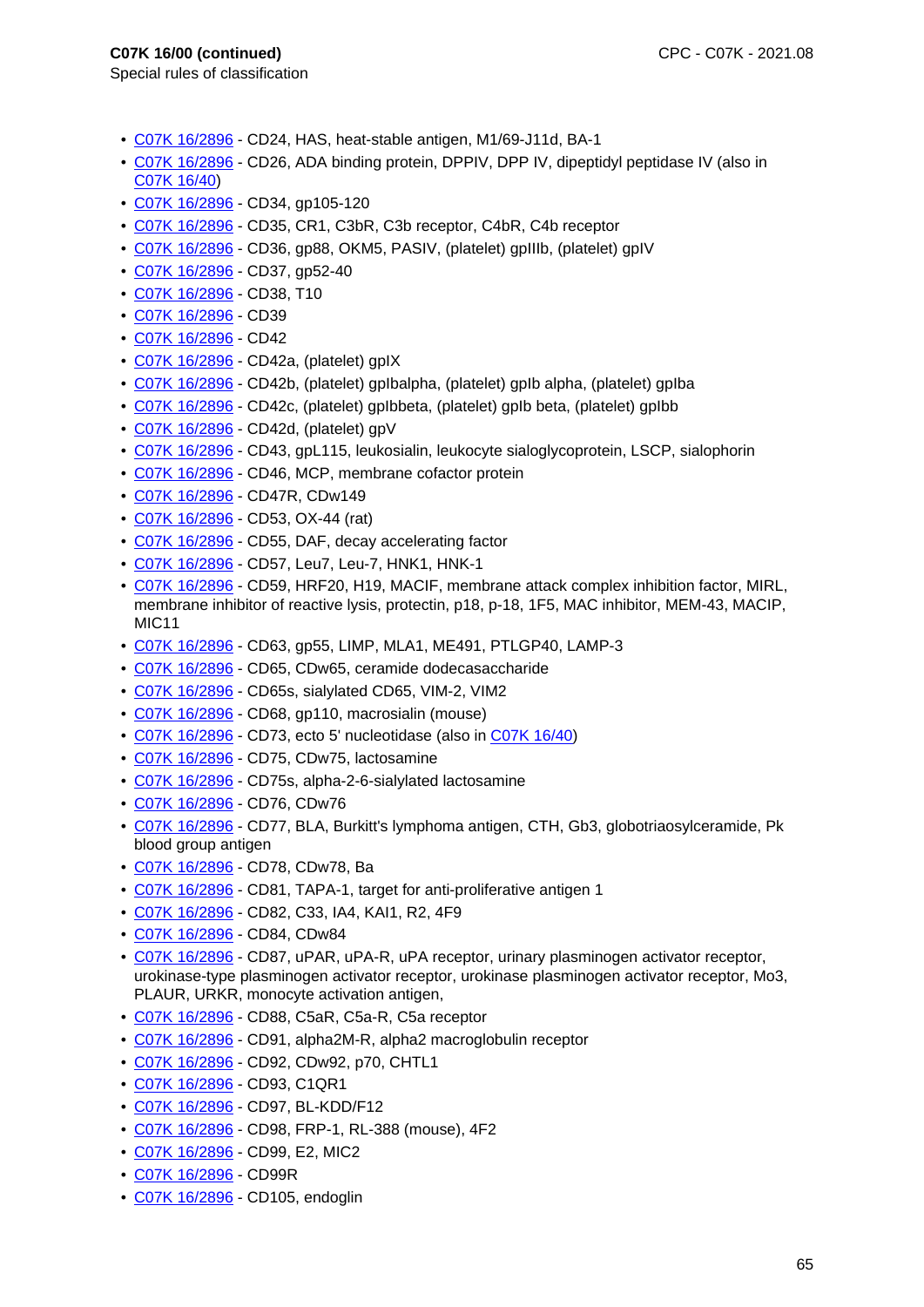- C07K 16/2896 CD107
- C07K 16/2896 CD107a, LAMP-1, lysosome-associated membrane protein 1
- C07K 16/2896 CD107b, LAMP-2, lysosome-associated membrane protein 2
- C07K 16/2896 CD108, CDw108, JMH
- C07K 16/2896 CD109, 7D1, 8A3
- C07K 16/2896 CD133, AC133, prominin-1, prominin-like 1
- C07K 16/2896 CD136, CDw136, macrophage-stimulating protein receptor, MSPR, MSP-R, MSP receptor, RON
- C07K 16/2896 CD138, syndecan-1, SDC-1
- C07K 16/2896 CD139, B-031
- C07K 16/2896 CD143, angiotensin-converting enzyme, carboxycathepsin, dipeptidyl carboxypeptidase, kininase II, peptidyl dipeptidase A, ACE (also in C07K 16/40)
- C07K 16/2896 CD144, VE-cadherin, cadherin 5
- C07K 16/2896 CD145, CDw145
- C07K 16/2896 CD148, DEP-1, HPTP-epsilon, p260, p260 phosphatase, HTPT-eta
- C07K 16/2896 CD149, CDw149, MEM-133
- C07K 16/2896 CD151, PETA-3
- C07K 16/2896 CD155, PVR, polio virus receptor
- C07K 16/2896 CD156, MADM, kuz, kuzbanian, HsT18717
- C07K 16/2896 CD156a, ADAM8, a disintegrin and metalloproteinase domain 8
- C07K 16/2896 CD156b, CDw156C, ADAM17, a disintegrin and metalloproteinase domain 17, TACE
- C07K 16/2896 CD156c, CDw156C, ADAM10, a disintegrin and metalloproteinase domain 10
- C07K 16/2896 CD157, BST-1, BST1, BP-3/IF-7 (murine), Mo5
- C07K 16/2896 CD162, PSGL1, PSGL-1, P-selectin ligand 1, TAIP, T cell apoptosis inducing protein
- C07K 16/2896 CD162R, PEN5
- C07K 16/2896 CD163, GHI/61, M130
- C07K 16/2896 CD163L, CD163-L, CD163 ligand
- C07K 16/2896 CD164, MGC24, MGC-24
- C07K 16/2896 CD165, AD2, gp37
- C07K 16/2896 CD168, RHAMM
- C07K 16/2896 CD172a, SIRP alpha
- C07K 16/2896 CD174, Lewis Y, Ley, Le-Y
- C07K 16/2896 CD175, Tn
- C07K 16/2896 CD175s, sialyl-Tn
- C07K 16/2896 CD176, TF, Thomson Friedenreich
- C07K 16/2896 CD177, NB1
- C07K 16/2896 CD180, RP105, RP-105
- C07K 16/2896 CD201, EPCR, EPC-R
- C07K 16/2896 CD203c, nucleotide pyrophosphatase/phosphodiesterase 3, phosphodiesterase 1/ nucleotide pyrophosphatase 3, NPP3, E-NPP3, B10, gp130RBt3-6, PDNP3, Pdnpno, ENpp1 (also in C07K 16/40)
- C07K 16/2896 CD204, macrophage scavenger receptor, MSR, MS-R
- C07K 16/2896 CD208, DC-LAMP
- C07K 16/2896 CD224, GGT, gamma-glutamyl transferase (also in C07K 16/40)
- C07K 16/2896 CD225, Leu13, Leu-13
- C07K 16/2896 CD228, melanotransferrin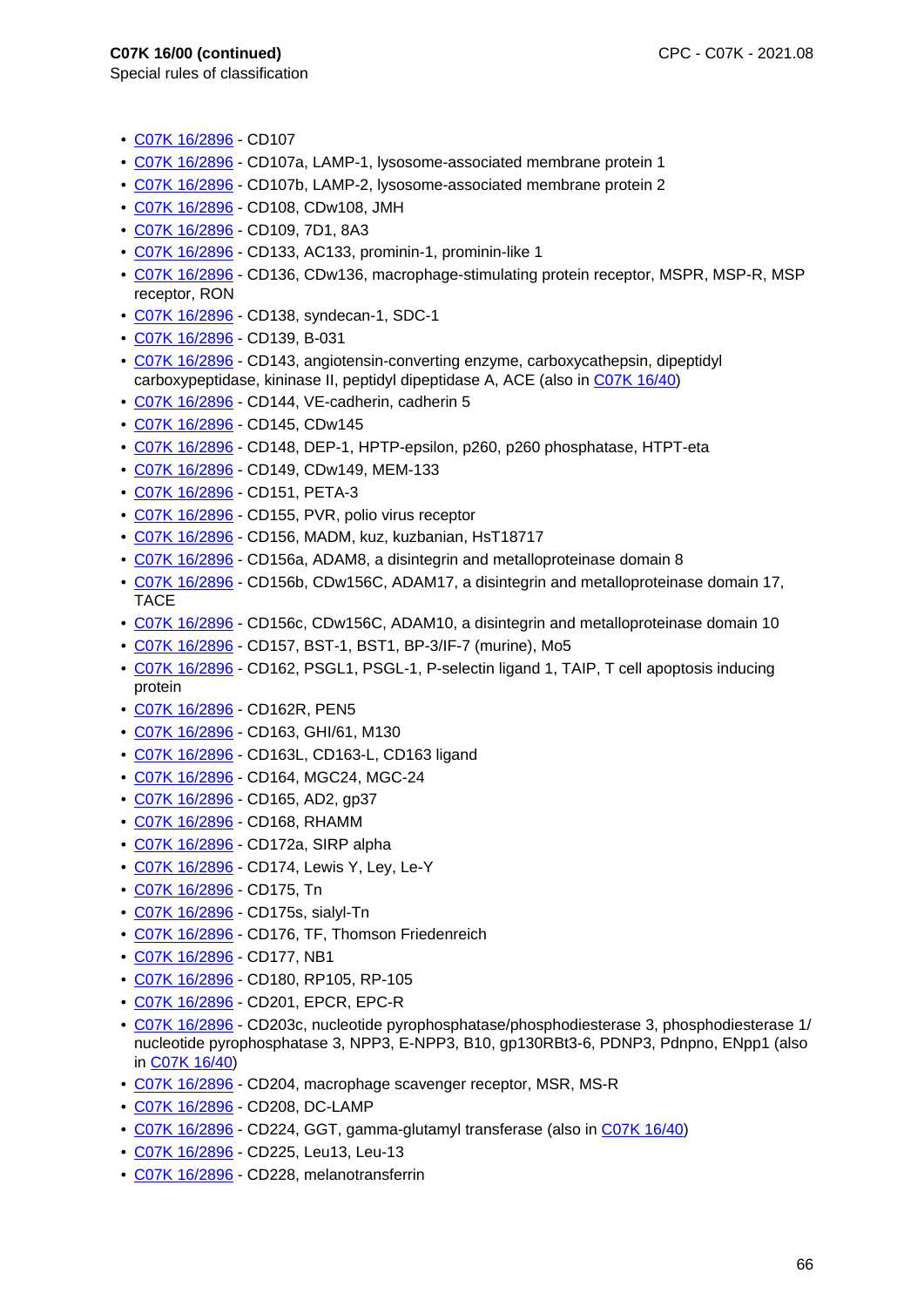- C07K 16/2896 CD231, A15, CCG-B7, MXS1, MXS-1, membrane component X chromosome surface marker 1, TALLA, T cell acute lymphoblastic leukemia-associated antigen, TM4SF2, TM4FS-2, transmembrane 4 superfamily member 2, TALLA-1
- C07K 16/2896 CD232, VESPR, VESP-R, VESP receptor
- C07K 16/2896 CD233, band 3, SLC4A1
- C07K 16/2896 CD234, DARC, Fy-glycoprotein, Duffy
- C07K 16/2896 CD235a, glycophorin A
- C07K 16/2896 CD235b, glycophorin B
- C07K 16/2896 CD235ab, glycophorin A/B
- C07K 16/2896 CD236, glycophorin C/D
- C07K 16/2896 CD236R, glycophorin C
- C07K 16/2896 CD238, Kell
- C07K 16/2896 CD239, B-CAM
- C07K 16/2896 CD240CE, Rh30CE
- C07K 16/2896 CD240D, Rh30D
- C07K 16/2896 CD240DCE, Rh30D/CE crossreactive mAbs
- C07K 16/2896 CD241, RhAg, Rh50
- C07K 16/2896 CD243, MDR-1, P-glycoprotein, p170
- C07K 16/2896 CD245, p220/240
- C07K 16/2896 CD246, ALK, Ki-1, anaplastic lymphoma kinase (also in C07K 16/40)
- C07K 16/2896 CD249, ENPEP, glutamyl aminopeptidase, aminopeptidase A, APA, gp160 (also in C07K 16/40)
- C07K 16/2896 CD281, TLR1, TLR-1, toll-like receptor 1, TIL, rsc786, KIAA0012, DKFZp547I0610, DKFZp564I0682
- C07K 16/2896 CD282, TLR2, TLR-2, toll-like receptor 2, TIL4
- C07K 16/2896 CD283, TLR3, TLR-3, toll-like receptor 3
- C07K 16/2896 CD284, TLR4, TLR-4, toll-like receptor 4, TOLL, hToll
- C07K 16/2896 CD285, TLR5, Toll-like receptor 5, TIL3, Toll/interleukin-1 receptor like protein/ antigen
- C07K 16/2896 CD286, TLR6, TLR-6, toll-like receptor 6
- C07K 16/2896 CD287, TLR7, TLR-7, Toll-like receptor 7
- C07K 16/2896 CD288, TLR8, TLR-8, toll-like receptor 8
- C07K 16/2896 CD289, TLR9, TLR-9, toll-like receptor 9
- C07K 16/2896 CD290, TLR10, TLR-10, toll-like receptor 10
- C07K 16/2896 CD291, TLR11, TLR-11, Toll-like receptor 11
- C07K 16/2896 CD294, GPR44, G-protein-coupled receptor 44, CRTH2, chemoattractant receptor-homologous molecule expressed on TH2 cells
- C07K 16/2896 CD296, ART1, ADP-ribosyltransferase 1, RT6 (also in C07K 16/40)
- C07K 16/2896 CD297, ART4, Dombrook blood group, DOK1, DO (also in C07K 16/40)
- C07K 16/2896 CD298, ATP1B3, ATPase Na+/K+ transporting beta3, ATPB-3, FLJ29027, sodium/potassium-dependent ATPase beta3, sodium/potassium-transporting ATPase beta-3 chain (also in C07K 16/40)
- C07K 16/2896 CD311, EMR1, EGF-like module containing mucin-like hormone receptor-like 1
- C07K 16/2896 CD312, EMR2, EGF-like module containing mucin-like hormone receptor-like 2
- C07K 16/2896 CD313, EMR3, EGF-like module containing mucin-like hormone receptor-like 3
- C07K 16/2896 CD317, BST2, bone marrow stromal cell antigen 2, BST-2, HM1.24
- C07K 16/2896 CD318, CDCP1, CUB domain-containing protein 1, FLJ22969, MGC31813, SIMA135, TRASK, B345
- C07K 16/2896 CD320, 8D6A, 8D6, TCblR, transcobalamin receptor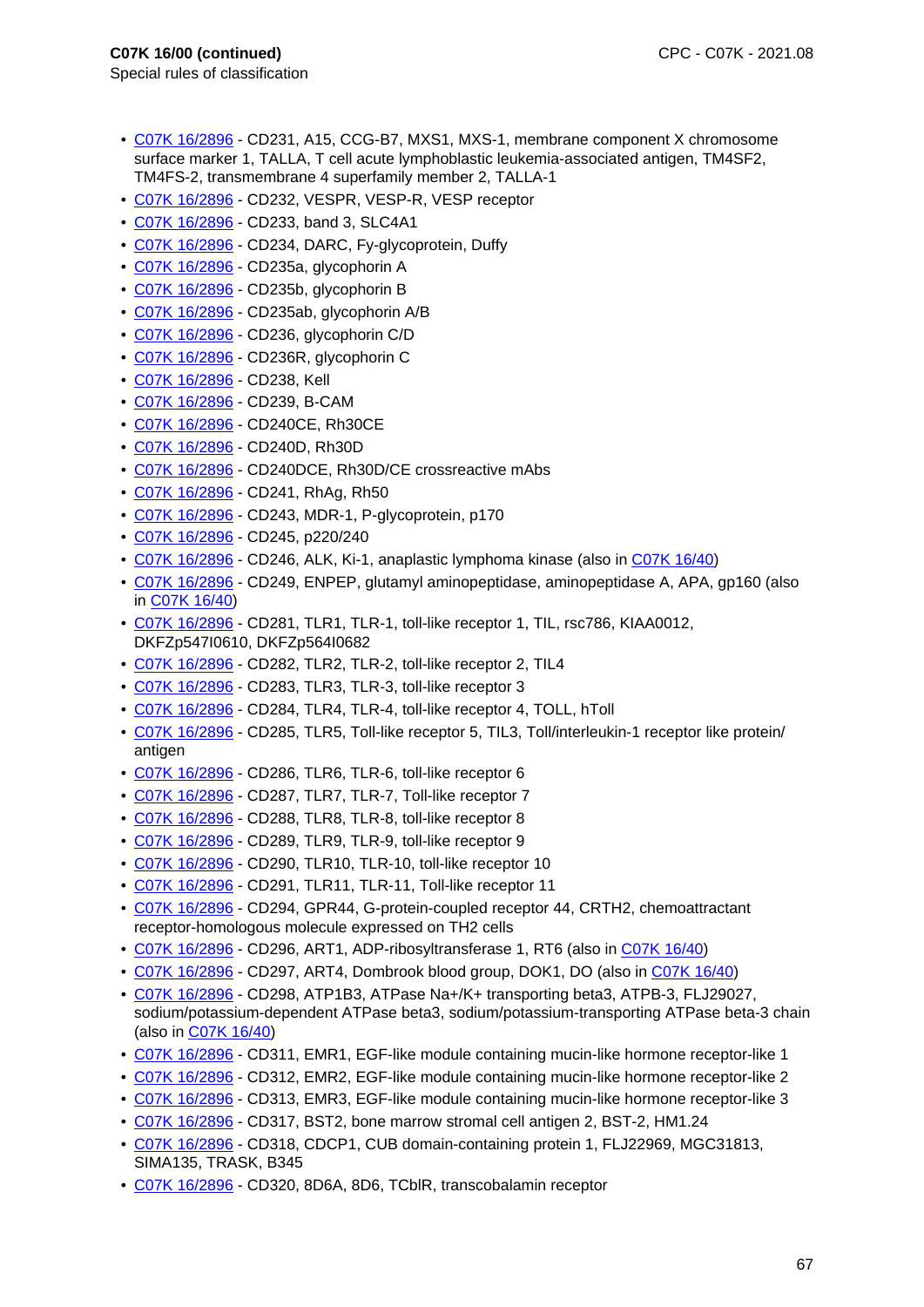- Special rules of classification
	- C07K 16/2896 CD324, E-cadherin (epithelial), CDH1, cadherin 1 type 1, uvomorulin, cell-CAM 120/80, calcium-dependent adhesion protein (epithelial)
	- C07K 16/2896 CD325, N-cadherin (neuronal), CDH2, cadherin 2 type 1, calcium-dependent adhesion protein (neuronal), NCAD
	- C07K 16/2896 CD338, CDw338, ABCG2, ATP-binding cassette subfamily G (white) member 2, MRX, MXR, ABCP, BCRP, BMDP, MXR1, MXR-1, ABC15, breast cancer resistance protein, mitoxantrone resistance protein, BCRP1
	- C07K 16/2896 CD339, JAG1, jagged 1, AGS, AHD, AWS, HJ1, JAGL1, jagged
	- C07K 16/2896 CD344, Frizzled 4, FZD4, FZD-4
	- C07K 16/2896 CD349, Frizzled 9, FZD9, FZD-9, Fz-9, hFz9, FzE6
- C07K 16/2896 CD350, Frizzled 10, FZD10, FZD-10, Fz-10, hFz10, FzE7
- C07K 16/2896 CD351, FCA/MR
- C07K 16/2896 CD355, CRTAM
- C07K 16/2896 CD361, EV12B
- C07K 16/2896 CD362, syndecan-2, SDC2, HFGR1
- C07K 16/2896 CD363, SIPR1, EDG-1, CHEDG1
- C07K 16/30 CD326, EpCAM, Ep-CAM, Ly74,TACSTD1, tumor-associated calcium signal transducer 1, 17-1A, CO17-1A, EGP40, GA733-2, KSA, ESA, EGP, M4S1, MIC18, TROP1, EGP-2, epithelial glycoprotein 2, EGP2
- C07K 16/30 Clusterin
- C07K 16/30 GPNMB, nmb, hematopoietic growth factor inducible neurokinin-1 protein, HGFIN, bone-related gene osteoactivin
- C07K 16/30 GPR49
- C07K 16/30 KIAA0659
- C07K 16/30 Labyrinthin, Lab
- C07K 16/30 MH15
- C07K 16/30 MN, CA IX, carbonic anhydrase IX, G-250, CA9 (also in C07K 16/40)
- C07K 16/30 4Ig-B7-H3 (also in C07K 16/2827)
- C07K 16/30 MAGE-A
- C07K 16/30 MAGE-B
- C07K 16/30 MAGE-C
- C07K 16/30 MAGE-D, NRAGE
- C07K 16/30 MAGE-E
- C07K 16/30 MAGE-F
- C07K 16/30 MAGE-G
- C07K 16/30 MAGE-H
- C07K 16/30 MAGE-L
- C07K 16/30 aMAGE
- C07K 16/30 dMAGE
- C07K 16/30 melanotransferrin, p9
- C07K 16/30 Piwil2, piwi-like 2, PL2L
- C07K 16/30 POTE
- C07K 16/30 TROP2, TROP-2, EGP-1, EGP1, GA733, GA733-1, M1S1, epithelial glycoprotein 1, gastrointestinal tumor-associated antigen 1, tumor-associated calcium signal transducer 2, TACSTD2
- C07K 16/30 5T4, 5T4AG, TPBG, M6P1, trophoblast glycoprotein
- C07K 16/3007 CD66e, CEA, carcinoembryonic antigen, CEACAM5, CEACAM-5, carcinoembryonic antigen-related cell adhesion molecule 5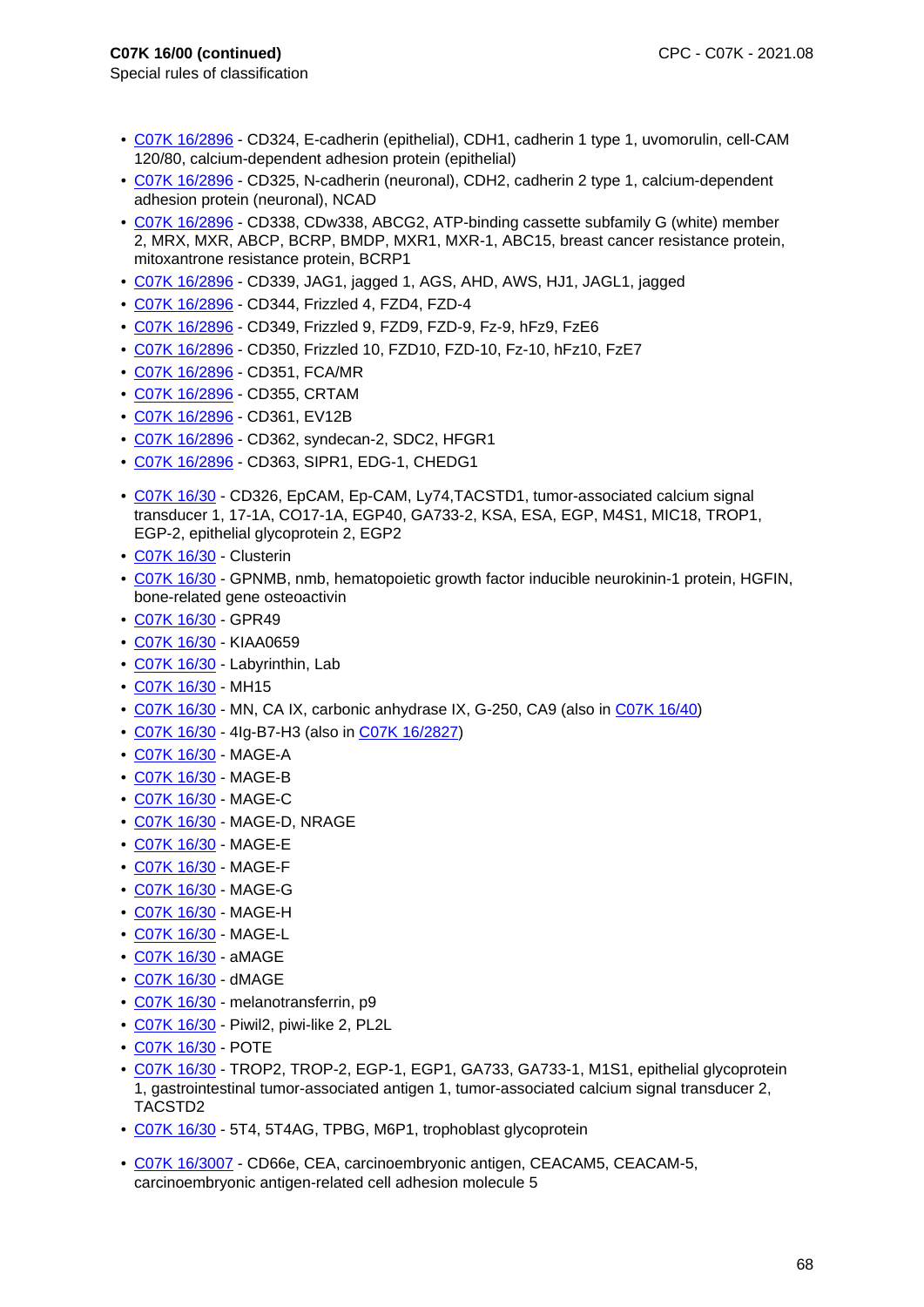- Special rules of classification
	- C07K 16/3015 TIMP-2, tissue inhibitor of metalloproteinase 2
	- C07K 16/3023 FAM3D
	- C07K 16/303 PaCa-Agl, 3C4-Ag
	- C07K 16/303 glypican 3, GPC3
	- C07K 16/3053 MCSP, melanoma chondroitin sulfate proteoglycan, HMW-MAA, high molecular weight melanoma-associated antigen
	- C07K 16/3053 Melan-A, MART-1
	- C07K 16/3069 DD3, PCA3
	- C07K 16/3069 HPC2, human prostate cancer (predisposing gene) 2
	- C07K 16/3069 protocadherin-PC, PTCH-PC
	- C07K 16/3069 Piwil1, piwi-like 1
	- C07K 16/3069 PSA, prostate-specific antigen, kallikrein 3, APS, KLK2A1, P-30 antigen, gamma seminoprotein, semenogelase, seminin
	- C07K 16/3069 PSCA, prostate stem cell antigen
	- C07K 16/3069 PSMA, prostate-specific membrane antigen, glutamate carboxypeptidase II, Nacetylated alpha-linked acidic dipeptidase 1
	- C07K 16/3069 PS118, PS-118
	- C07K 16/3084 gangliosides
	- C07K 16/3084 CD60, CDw60
	- C07K 16/3084 CD60a, GD3
	- C07K 16/3084 CD60b, 9-O-acetal GD3
	- C07K 16/3084 CD60c, 7-O-acetyl-GD3
	- C07K 16/3084 GD1
	- C07K 16/3084 GD2
	- C07K 16/3084 GM1
	- C07K 16/3084 GM2
	- C07K 16/3084 GM3
	- C07K 16/3084 SC104
	- C07K 16/3092 CD146, A32, MUC18, MUC-18, mucin 18, Mel-CAM, S-endo, MCAM, melanoma cell adhesion molecule
	- C07K 16/3092 CD227, DF3, EMA, episialin, H23, mucin 1, MUC1, MUC-1, PEM, PUM, epithelial membrane antigen, peanut-reactive urinary mucin, polymorphic epithelial mucin, MAM-6, PAS-O, NPG, CA27.29
- C07K 16/3092 CSAp, colon-specific antigen p mucin
- C07K 16/3092 MUC4
- C07K 16/3092 MUC12
- C07K 16/3092 MUC16, CA-125
- C07K 16/3092 PAM4, PAM-4
- C07K 16/3092 porimin
- C07K 16/3092 TAG-72, tumor-associated glycoprotein 72, CC49, B72.3
- C07K 16/32 CD340, Her2, Her-2, ErbB2, ErbB-2, Neu, p185Her2, p185Neu, p185erbB2
- C07K 16/32 Her3, Her-3, ErbB3, ErbB-3
- C07K 16/32 Her4, Her-4, ErbB4, ErbB-4, tyro2
- C07K 16/32 MG20, CCNDBP1, cyclin D-type binding protein 1,
- C07K 16/32 p95, N-truncated Her2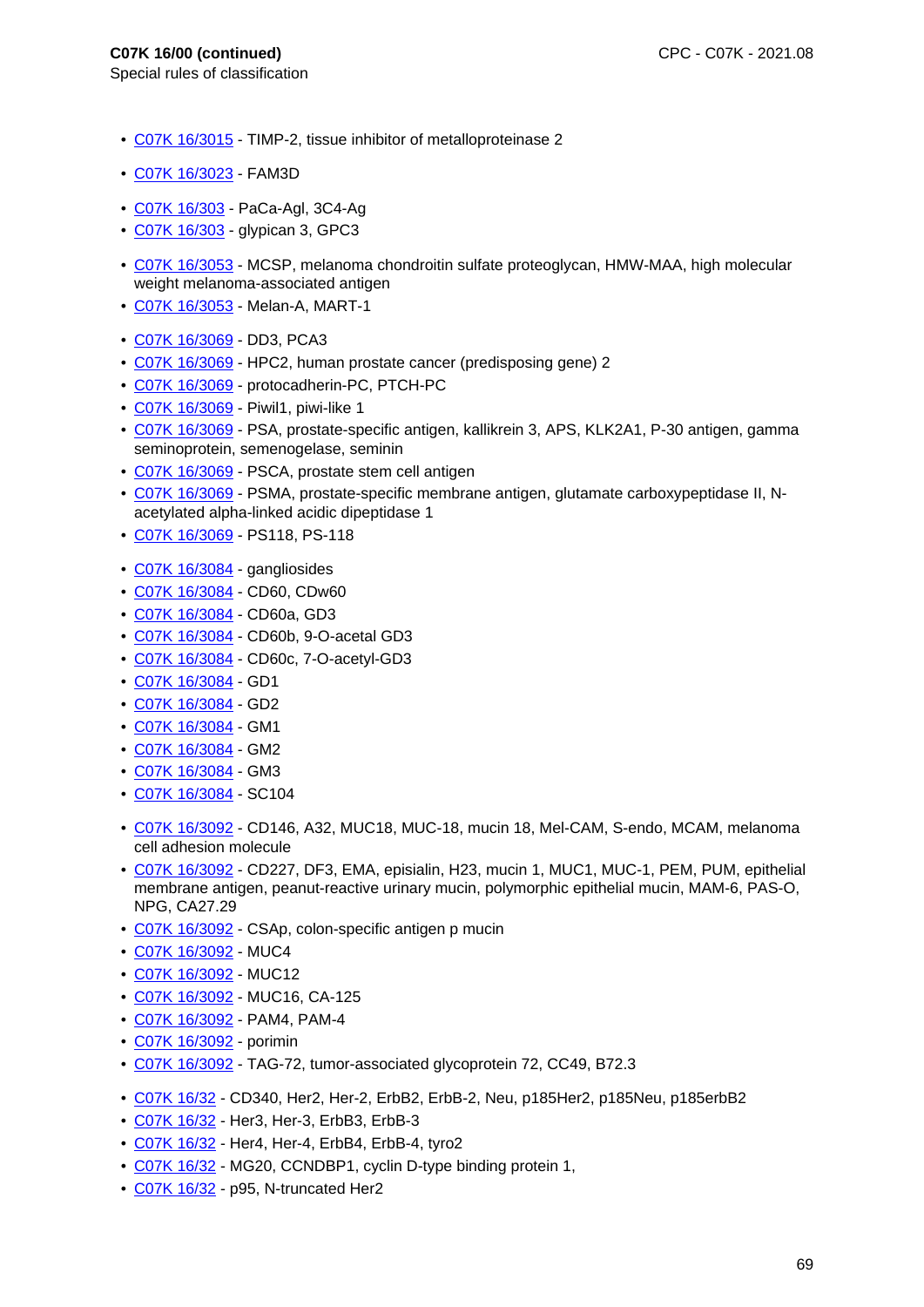- C07K 16/32 MG20, CCNDBP1, cyclin D-type binding protein 1,
- C07K 16/32 p95, N-truncated Her2
- C07K 16/34 Blood group antigen
- C07K 16/34 CD173, blood group H type 2
- C07K 16/34 ABO antigens
- C07K 16/34 HPA antigens
- C07K 16/36 CD141, thrombomodulin
- C07K 16/36 CD142, blood coagulation factor III, thrombokinin, TF, tissue factor protein, tissue thromboplastin
- C07K 16/36 Factor I, blood coagulation factor I, fibrinogen
- C07K 16/36 Factor II, blood coagulation factor II, prothrombin
- C07K 16/36 Factor III, blood coagulation factor III, tissue thromboplastin
- C07K 16/36 Factor IV, blood coagulation factor IV
- C07K 16/36 Factor V, blood coagulation factor V, proaccelerin
- C07K 16/36 Factor VII, blood coagulation factor VII, proconvertin
- C07K 16/36 Factor VIII, blood coagulation factor VIII, antihemophilic factor, AHF, antihemophilic factor A
- C07K 16/36 Factor IX, blood coagulation factor IX, antihemophilic factor B, Christmas factor
- C07K 16/36 Factor X, blood coagulation factor X, Stuart factor, Stuart-Prower factor
- C07K 16/36 Factor XI, blood coagulation factor XI, plasma thromboplastin antecedent, antihemophilic factor C
- C07K 16/36 Factor XII, blood coagulation factor XII, Hageman factor
- C07K 16/36 Factor XIII, blood coagulation factor XIII, fibrin-stabilizing factor, FSF
- C07K 16/36 HMWK, high molecular weight kininogen, HMWK-kallikrein factor, Fitzgerald factor, Williams-Fitzgerald-Flaujeac factor,
- C07K 16/36 vWF, von Willebrand's factor
- C07K 16/38 Protease inhibitors
- C07K 16/38 Alpha-1 antitrypsin
- C07K 16/38 Antithrombin III
- C07K 16/38 Cystatins
- C07K 16/38 Cystatin 1, CST1, CST-1
- C07K 16/38 Cystatin 2, CST2, CST-2
- C07K 16/38 Cystatin 3, CST3, CST-3
- C07K 16/38 Cystatin 4, CST4, CST-4
- C07K 16/38 Cystatin 5, CST5, CST-5
- C07K 16/38 Cystatin 6, CST6, CST-6
- C07K 16/38 Cystatin 7, CST7, CST-7
- C07K 16/38 Cystatin 8, CST8, CST-8
- C07K 16/38 Cystatin 8, CST8, CST-8
- C07K 16/38 Cystatin 9, CST9, CST-9
- C07K 16/38 Cystatin 11, CST11, CST-11
- C07K 16/38 Cystatin A, CSTA, CST-A
- C07K 16/38 Cystatin B, CSTB, CST-B
- C07K 16/38 Cystatin C, CSTC, CST-C
- C07K 16/38 HE4, whey acidic protein (WAP) four-disulfide core domain 2, major epididymisspecific protein E4, epididymal secretory protein E4, putative proteinase inhibitor WAP5.
- C07K 16/38 Megsin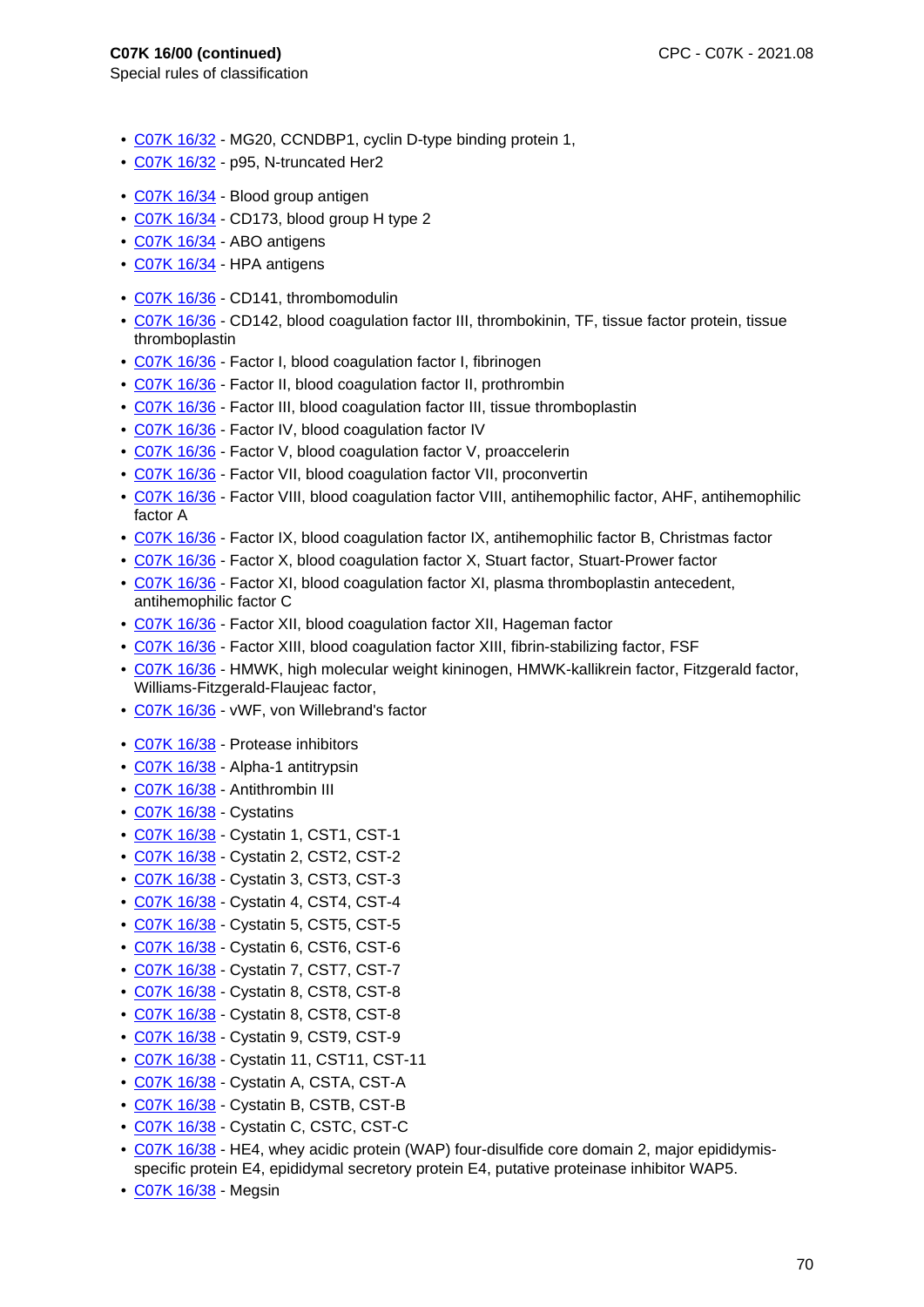- C07K 16/38 Ovomucoid
- C07K 16/38 Pancreatic secretory inhibitor
- C07K 16/38 Plasminogen activator inhibitors
- C07K 16/38 TFPI, tissue factor pathway inhibitor, LACI, lipoprotein-associated coagulation factor, EPI, extrinsic pathway inhibitor
- C07K 16/40 enzymes
- C07K 16/40 CD10, CALLA, common acute lymphoblastic leukemia antigen, enkephalinase, gp100, NEP, neutral endopeptidase (also in C07K 16/2896)
- C07K 16/40 CD13, APN, aminopeptidase N, gp150 (also in C07K 16/2896)
- C07K 16/40 CD26, ADA binding protein, DPPIV, DPP IV, dipeptidyl peptidase IV (also in C07K 16/2896)
- C07K 16/40 CD143, angiotensin-converting enzyme, carboxycathepsin, dipeptidyl carboxypeptidase, kininase II, peptidyl dipeptidase A (also in C07K 16/2896)
- C07K 16/40 CD203c, nucleotide pyrophosphatase/phosphodiesterase 3, phosphodiesterase 1/nucleotide pyrophosphatase 3, NPP3, E-NPP3, B10, gp130RBt3-6, PDNP3, Pdnpno (also in C07K 16/2896)
- C07K 16/40 CD224, gamma-glutamyl transferase (also in C07K 16/2896)
- C07K 16/40 CD246, anaplastic lymphoma kinase (also in C07K 16/2896)
- C07K 16/40 CD249, ENPEP, glutamyl aminopeptidase, aminopeptidase A, APA, gp160 (also in C07K 16/2896)
- C07K 16/40 CD296, ART1, ADP-ribosyltransferase 1, RT6 (also in C07K 16/2896)
- C07K 16/40 CD297, ART4, Dombrook blood group, DOK1, DO (also in C07K 16/2896)
- C07K 16/40 CD298, ATP1B3, ATPase Na+/K+ transporting beta3, ATPB-3, FLJ29027, sodium/ potassium-dependent ATPase beta3, sodium/potassium-transporting ATPase beta-3 chain (also in C07K 16/2896)
- C07K 16/40 ADAM10 (also in C07K 16/2896)
- C07K 16/40 ADAM12, meltrin alpha
- C07K 16/40 ADAM19, meltrin beta
- C07K 16/40 AKR1C1
- C07K 16/40 Cath, cathepsin
- C07K 16/40 Cath-D, cathepsin D
- C07K 16/40 Ceruloplasnin
- C07K 16/40 COX2, COX-2, cyclooxygenase 2, prostaglandin H2 synthase
- C07K 16/40 FAP-alpha, fibroblast activating protein alpha, fibroblast activation factor, seprase
- C07K 16/40 GPBP, Goodpasture antigen-binding protein
- C07K 16/40 HGFA, hepatocyte growth factor activator
- C07K 16/40 HtrA, high temperature requirement A
- C07K 16/40 HtrA1, high temperature requirement A1
- C07K 16/40 HtrA2, high temperature requirement A2, Omi
- C07K 16/40 HtrA3, high temperature requirement A3
- C07K 16/40 HtrA3-L, high temperature requirement A3 long (isoform)
- C07K 16/40 HtrA3-S, high temperature requirement A3 short (isoform)
- C07K 16/40 HtrA4, high temperature requirement A4
- C07K 16/40 iNOS, inducible nitric oxide synthase, inducible NO synthase
- C07K 16/40 Kallikrein
- C07K 16/40 LOX, lysyl oxidase
- C07K 16/40 LOXL1, LOR-1, lysyloxidase-related protein 1, lysyloxidase-like protein 1
- C07K 16/40 LOXL2, LOR-2, lysyloxidase-related protein 2, lysyloxidase-like protein 2
- C07K 16/40 LOXL3, LOR-3, lysyloxidase-related protein 3, lysyloxidase-like protein 3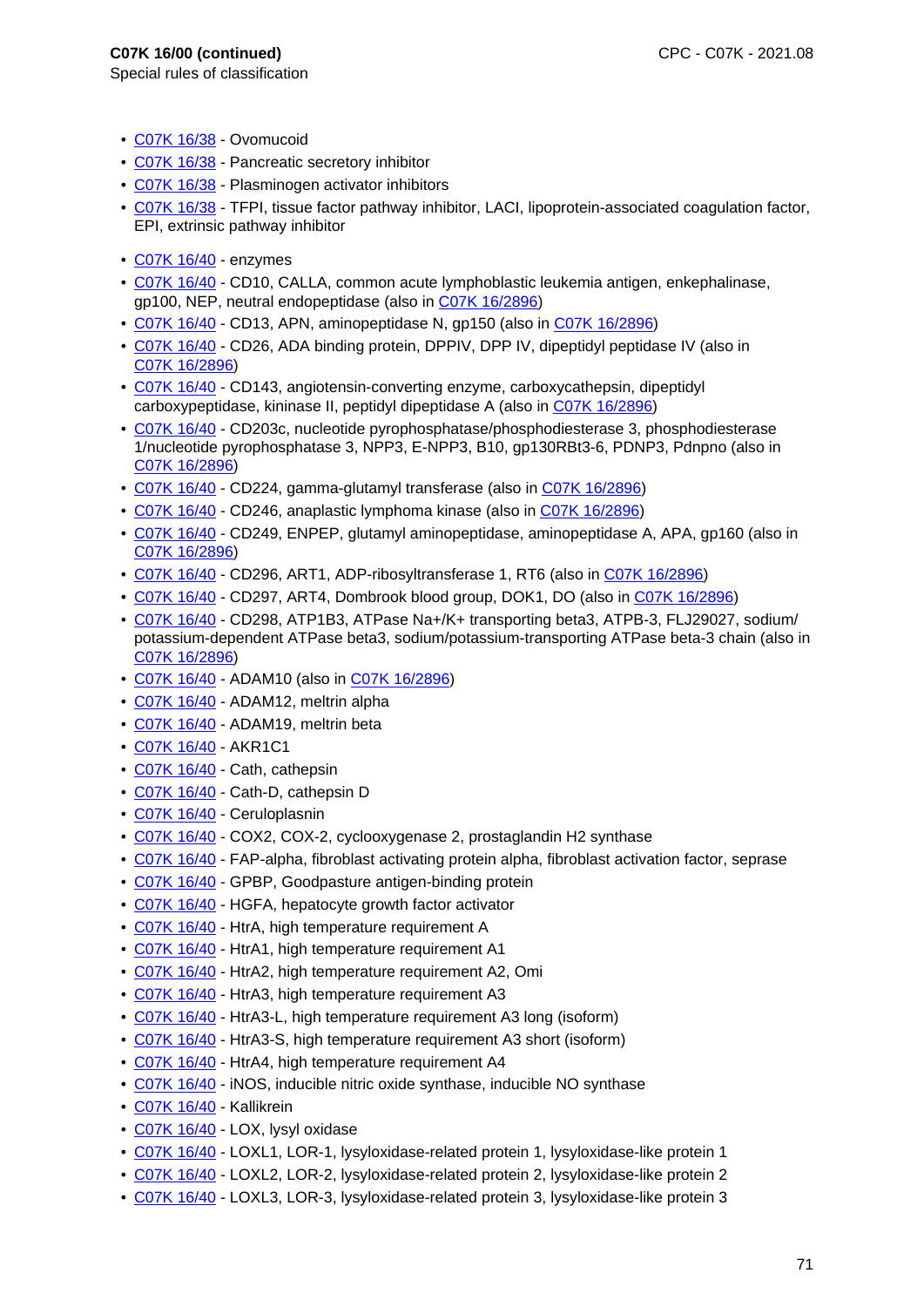- Special rules of classification
	- C07K 16/40 LOXL4, LOR-4, lysyloxidase-related protein 4, lysyloxidase-like protein 4
	- C07K 16/40 MASP1, MASP-1, MBL-associated serine protease 1
	- C07K 16/40 MASP2, MASP-2, MBL-associated serine protease 2
	- C07K 16/40 MASP3, MASP-3, MBL-associated serine protease 3
	- C07K 16/40 Memapsin 2, BACE, BACE1, ASP-2, beta-secretase
	- C07K 16/40 MN, CA IX, carbonic anhydrase IX, G-250, CA9 (also in C07K 16/30)
	- C07K 16/40 PCSK9, proprotein convertase subtilisin/kexin type 9, FH3, HCHOLA3, LDLCQ1, NARC-1, NARC1, PC9, PCS9
	- C07K 16/40 Protein C
	- C07K 16/40 Pyk-2
	- C07K 16/40 Seladin-1, selective Alzheimer's disease indicator 1, DHCR24, 24 dehydrocholesterol reductase
	- C07K 16/40 SLLP1, sperm-specific lysozyme-like protein 1, C19
	- C07K 16/40 SLLP2, sperm-specific lysozyme-like protein 2, C23
	- C07K 16/40 SLLP3, sperm-specific lysozyme-like protein 3, C24
	- C07K 16/40 SLLP4, sperm-specific lysozyme-like protein 4
	- C07K 16/40 SLLP5, sperm-specific lysozyme-like protein 5
	- C07K 16/40 SLLP6, sperm-specific lysozyme-like protein 6
	- C07K 16/40 YKL-40, chondrex, HCGP39, HC-gp39, human cartilage glycoprotein 39, breast regression protein 39, Brp39
	- C07K 16/44 Haptens
	- C07K 16/44 (Modified) amino acid residues
	- C07K 16/44 Metals
	- C07K 16/44 DNA, RNA

# **Glossary of terms**

In this place, the following terms or expressions are used with the meaning indicated:

| Valency        | Number of bonds formed between the antigen-binding molecule<br>(e.g. an antibody or fragment thereof) and the target antigen |
|----------------|------------------------------------------------------------------------------------------------------------------------------|
| dAb, sdAb      | Single domain antibody                                                                                                       |
| VHH, Nanobody® | Single domain antibody derived from camelids, e.g. camels,<br>Ilamas, dromedaries, characterized by an extended CDR3 loop.   |
| <b>VNAR</b>    | Single domain antibody derived from cartilageous fishes, e.g.<br>sharks, rays                                                |

# **Synonyms and Keywords**

In patent documents, the following abbreviations are often used:

| llg       | Immunoglobulin      |
|-----------|---------------------|
| l Ab      | Antibody            |
| mAb, moAb | Monoclonal antibody |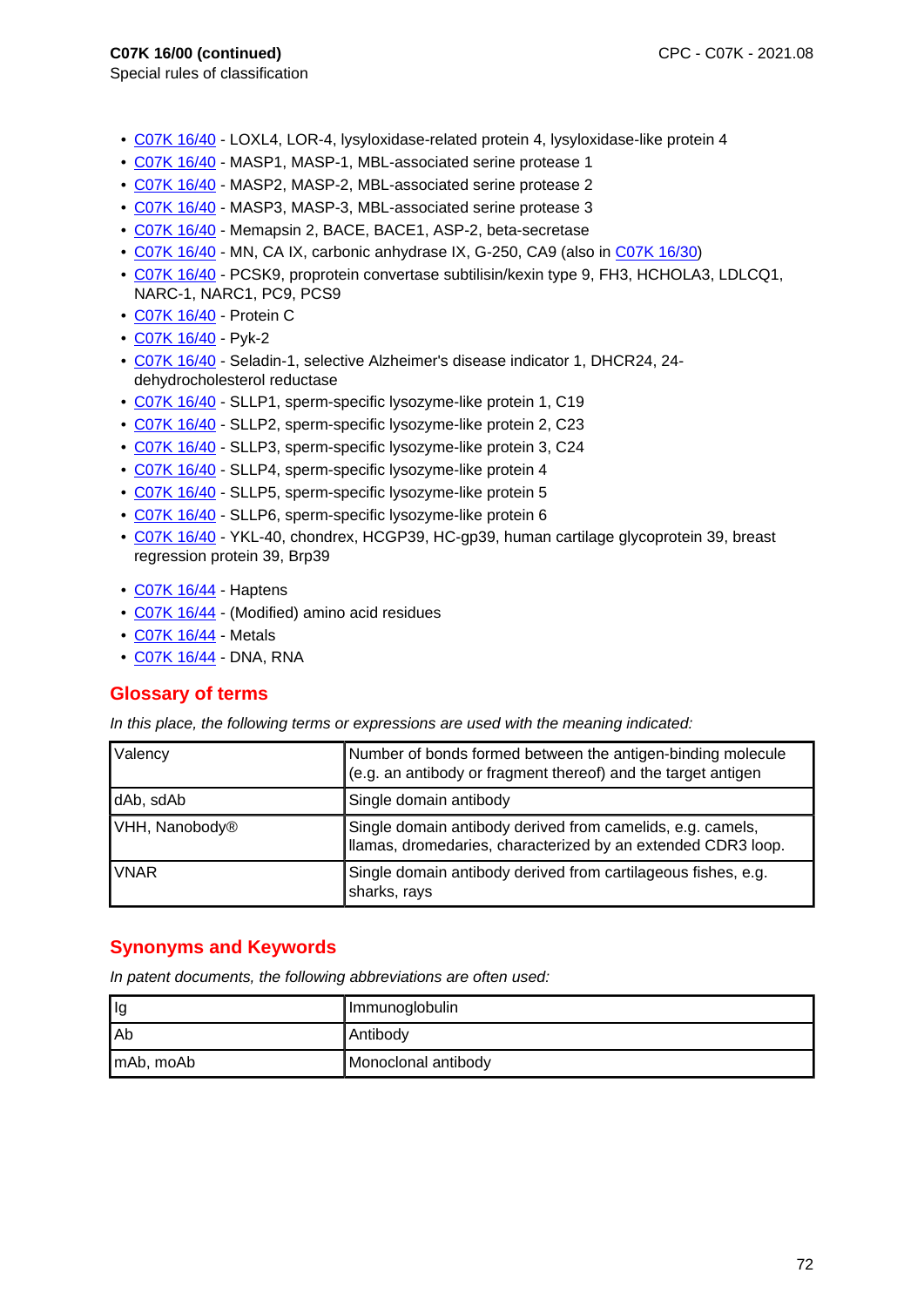# **C07K 17/00**

# **Carrier-bound or immobilised peptides (carrier-bound or immobilised enzymes C12N 11/00); Preparation thereof**

# **Definition statement**

This place covers:

Peptides of any size, i.e. including proteins, that are immobilised or bound to a carrier, and processes for the immobilisation or for the binding of peptides to carriers.

# **Relationships with other classification places**

Immobilised or carrier-bound peptides being part of a functional device, are usually classified according to (the purpose of) the device, e.g. A61M 1/00 for plasmapheresis, B01J 20/00 for affinity chromatography and general sorbent materials.

### C12N 11/00

Immobilized or carrier-bound enzymes or microbial cells

### C07K 1/00

Libraries of peptides

#### C12N 15/00

Screening of peptide libraries presented on the surface of microorganisms

#### G01N 33/00

Analytical reagents/devices comprising immobilised or carrier-bound peptides, as well as methods involving the same

### C07K 1/00

Use of immobilized peptides as stationary phases in affinity chromatography for the preparation of (other) peptides

#### A61K 47/00

Peptides conjugated to carrier moieties in the context of the delivery of therapeutic agents

#### A61K 51/00

Peptides conjugated to carrier moieties in the context of the delivery of diagnostic agents

# **References**

### **Limiting references**

This place does not cover:

- Immobilised or carrier-bound peptides that are enzymes or are part of microbial cells,
- - Processes and methods wherein the immobilised or carrier-bound peptides are used;
- - Processes for the immobilisation or for the binding of peptides to carriers, wherein said processes are specific for a peptide or a certain group of peptides. In these cases, the classification follows the specific peptide(s).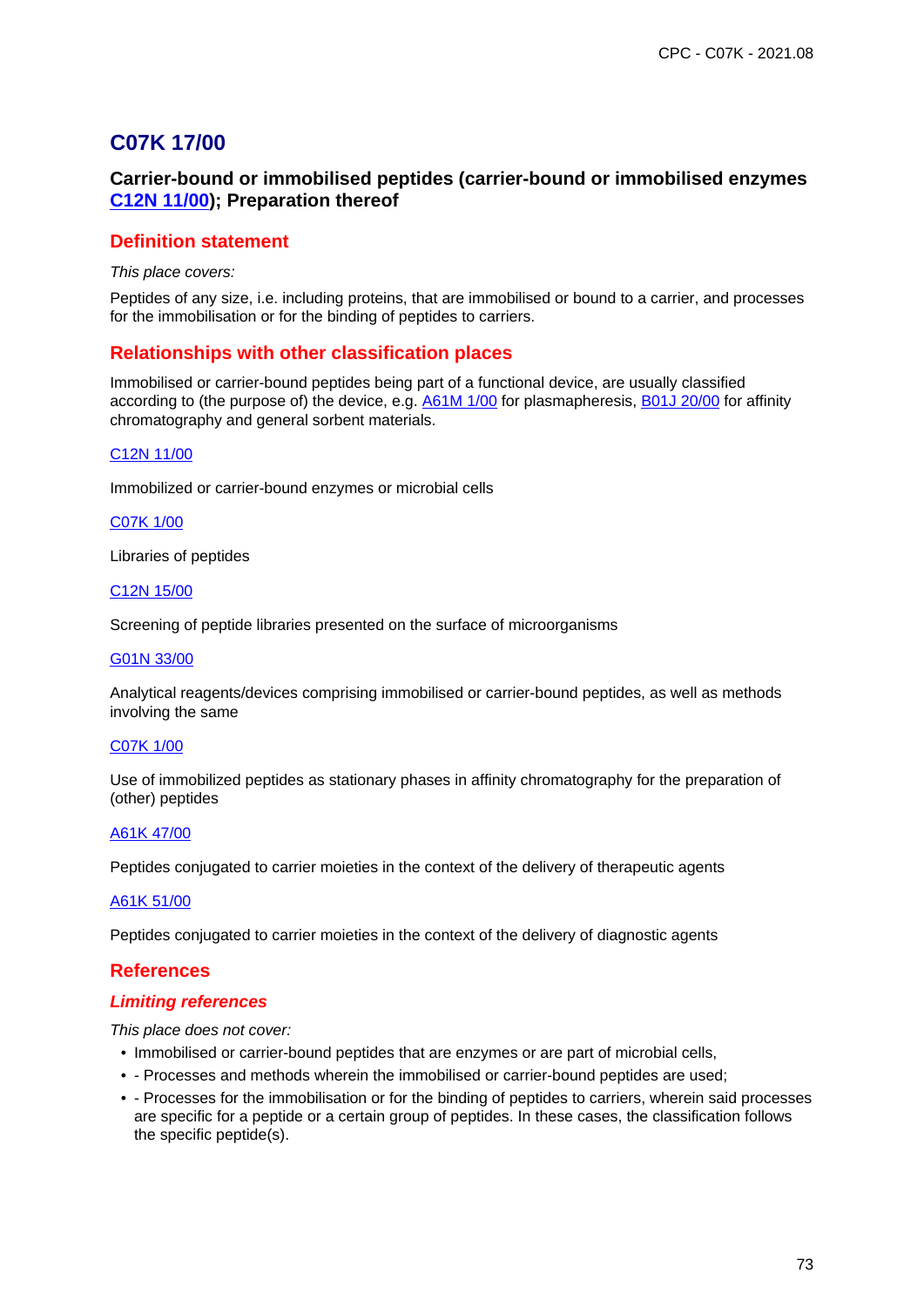# **Special rules of classification**

Particular attention is given to the nature of the solid support or the carrier and/or to the interaction of the peptide with it.

When the immobilised or carrier-bound peptides is part of a functional device, and no special interaction of the peptide with the solid support or the carrier makes a contributions over the state of the art, no class within C07K 17/00 is assigned.

The last place rule is applicable to each different embodiment disclosed, if more than one is present.

# **Glossary of terms**

In this place, the following terms or expressions are used with the meaning indicated:

| Peptides            | compounds containing at least two amino acid units, which<br>are bound through at least one normal peptide link, including<br>oligopeptides, polypeptides and proteins.                   |
|---------------------|-------------------------------------------------------------------------------------------------------------------------------------------------------------------------------------------|
| Amino acids         | compounds in which at least one amino group and at least one<br>carboxyl group are bound to the same carbon skeleton and the<br>nitrogen atom of the amino group may form part of a ring. |
| Normal peptide link | one between an alpha-amino group of an amino acid and the<br>alpha-carboxy group of another alpha-amino acid.                                                                             |

# **C07K 19/00**

# **Hybrid peptides**

# **Definition statement**

### This place covers:

Hybrid peptides characterised by their non-peptide moiety, e.g. a nucleic acid; non-covalently bound complexes of two (or more) different peptides.

# **Relationships with other classification places**

Preparations for medical, dental, or toilet purposes are classified in A61K.

# **References**

### **Limiting references**

This place does not cover:

| General processes for the preparation of hybrid peptides                                  | <b>C07K 1/00</b>       |
|-------------------------------------------------------------------------------------------|------------------------|
| Fusion proteins, PEGylated proteins                                                       | C07K 14/00             |
| Fusion proteins of an immunoglobulin with a peptide not being an<br>immunoglobulin        | C07K 14/00, C07K 16/00 |
| Genetic engineering processes for obtaining hybrid peptides                               | C12N 15/00             |
| Preparation of hybrid peptides and proteins by fermentation or enzyme-<br>using processes | C12P 21/00             |

# **Informative references**

Attention is drawn to the following places, which may be of interest for search:

| <b>Per</b><br>toodstutts<br>ın<br>∾люе∍ . |  |
|-------------------------------------------|--|
|-------------------------------------------|--|